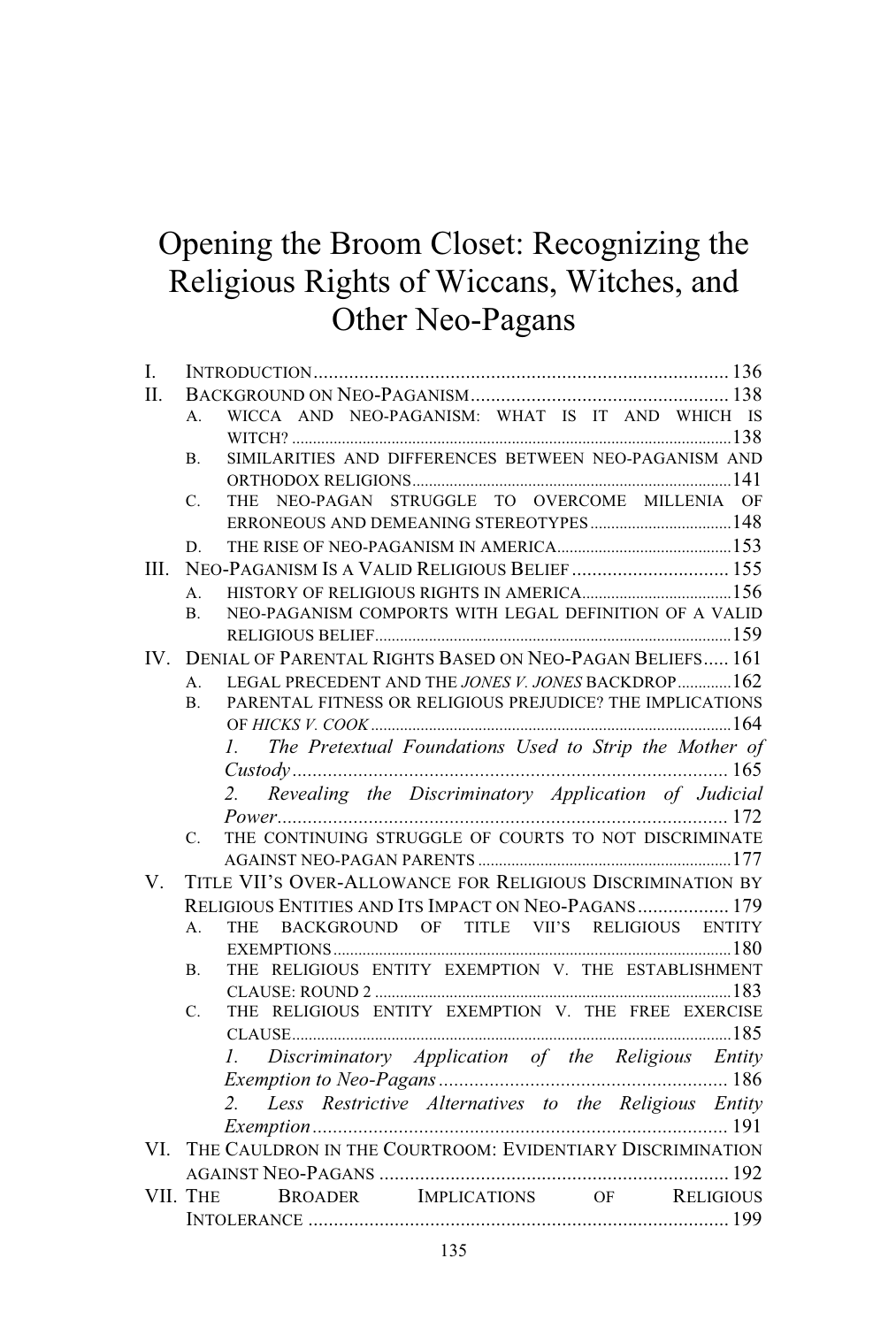## I. INTRODUCTION

Religious freedom is a core component of our nation and one of the most widely known and accepted constitutional guarantees provided by the First Amendment. No prior civilization had adopted a national policy that tolerated various religious beliefs while simultaneously refusing to endorse or promote a national religion. Justice Douglas, in the majority opinion of *United States v. Ballard*, summarized that the founders were well aware of the potential for religious divisiveness when "[t]hey fashioned a charter of government which envisaged the widest possible toleration of conflicting [religious] views. Man's relation to his God was made no concern of the state."<sup>1</sup> Considering the fundamental backdrop of religious tolerance, it might seem unimaginable that a skilled medical technician could be fired from her job, an alleged victim of sexual abuse could have her credibility undermined in a court of law, or a mother could lose custody of her child, under the color of legality, because of their religious beliefs. Yet, the startling reality is that many courts have allowed for the disparate and discriminatory treatment of earth-based religious beliefs broadly labeled as Neo-Paganism.<sup>2</sup>

Courts have vastly inconsistent views in their recognition and treatment of emergent earth-based religions.<sup>3</sup> While many courts fully and accurately recognize the religious rights and freedoms of proclaimed Neo-Pagans, others explicitly or implicitly utilize mechanisms of law to engender hostility and perpetuate centuries-old stereotypes against such practitioners. 4 The focus of this Comment is to identify the ways that some courts effectuate the disparate treatment of Wiccans, Witches, and similar faiths under the Neo-Pagan umbrella, so that Neo-Paganism can receive the same constitutional protections it is entitled to, along with all other valid religions.

<sup>1.</sup> United States v. Ballard, 322 U.S. 78, 87 (1944).

<sup>2.</sup> *See, e.g.*, Saeemodarae v. Mercy Health Servs., 456 F. Supp. 2d 1021 (N.D. Iowa 2006); State v. Plaskett, 27 P.3d 890 (Kan. 2001); Hicks v. Cook, 288 S.W.3d 244 (Ark. Ct. App. 2008).

<sup>3.</sup> *Compare* Roberts v. Ravenwood Church of Wicca, 292 S.E.2d 657 (Ga. 1982) (holding by a slight majority that Wicca was a recognized religion according to Supreme Court criterion), *with Plaskett*, 27 P.3d at 913-14 (allowing impeachment of a victimwitness's credibility due to her Wiccan beliefs).

<sup>4.</sup> *See* Gelford v. Franks, No. 07-C-258-5, 2007 WL 5582586, at \*2 (W.D. Wis. Sept. 29, 2007) (noting that Wisconsin law "allow[s] Wicca[n] inmates to possess one emblem . . . for religious purposes"). *But see* Raper v. Adams, No. 5:06-CT-41-D, 2007 WL 3532344, at \*2 (E.D.N.C. Mar. 28, 2007) (concluding that a prison must be allowed great deference in forbidding a Wiccan from using tarot cards with other inmates, because tarot readings pose a security risk).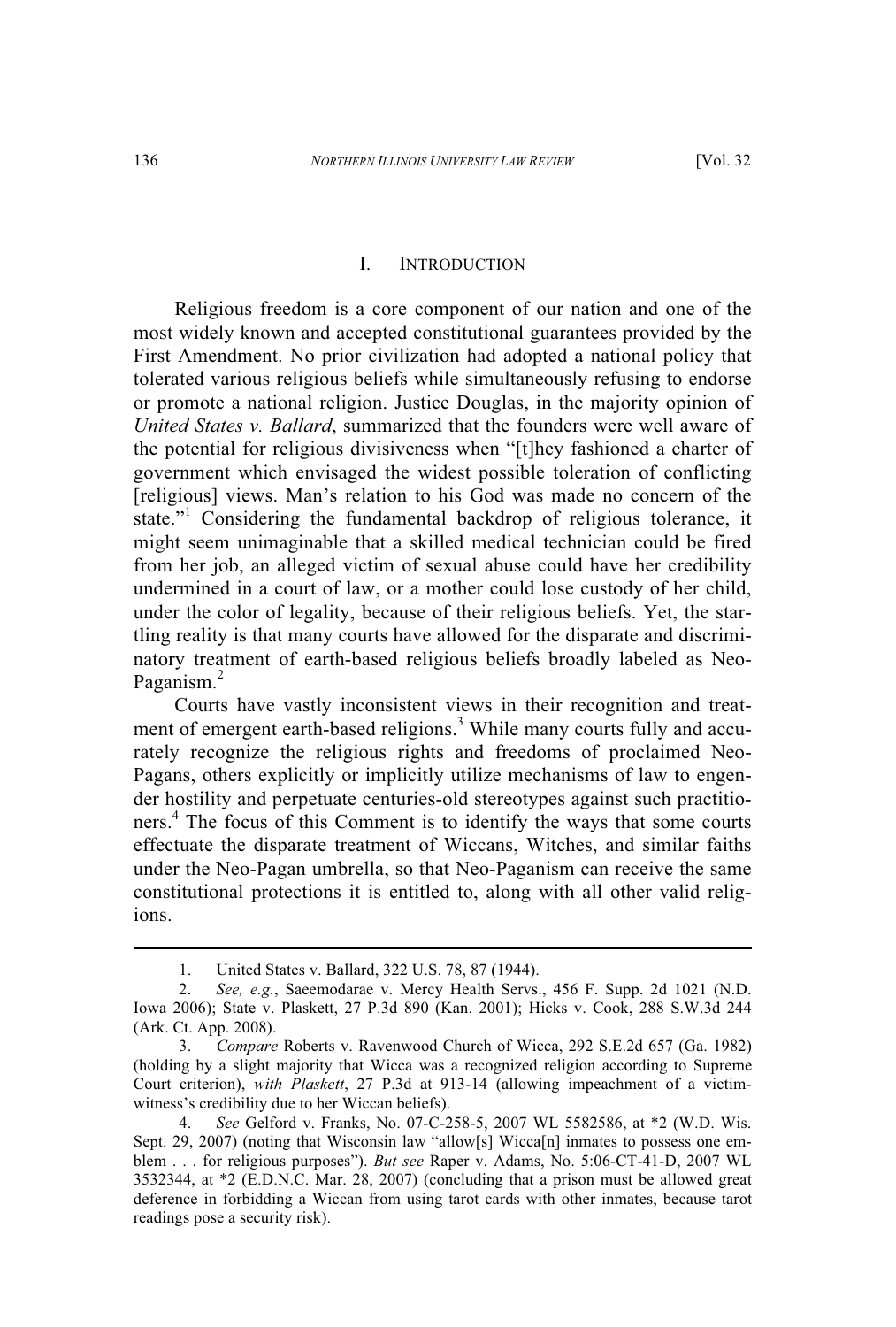The basic tenets of the Neo-Pagan belief system are first summarized to show how its beliefs are congruent with many aspects of "orthodox faiths."<sup>5</sup> Some distinctions are also discussed, but perhaps most importantly, common misconceptions that have inaccurately portrayed Wicca and Neo-Paganism as malevolent and/or anti-establishment belief systems are addressed.

Next, the history and definition of American religious rights are summarized to show how Neo-Paganism comports with the Supreme Court's definition of a valid religion protected by the United States Constitution.<sup>6</sup> Such recognition demonstrates that judicial and legislative discrimination against Neo-Pagans at any level is impermissible and in violation of the Constitution.<sup>7</sup>

Applying this legal conclusion, multiple courts have violated constitutional protections by continuing to discriminate against Neo-Pagans.<sup>8</sup> Specific cases involving parental rights,<sup>9</sup> employment discrimination law under Title VII's religious entity exemption,<sup>10</sup> and rules of evidence<sup>11</sup> are analyzed to demonstrate how courts are enabled to unconstitutionally admit and/or use prejudicial religious information against Neo-Pagan practitioners.

While treatment of Neo-Pagans in the context of parental rights, evidentiary impeachment of character, and employment discrimination (specific to Title VII's religious entity exemption) are the detailed areas explored in this article, there are almost as many potential areas of law impacted by discrimination against Neo-Paganism as there are legal causes of  $\alpha$  action.<sup>12</sup> The reason such an expansive range of cases exists is that any

- 6. *See Ballard*, 322 U.S. at 86.
- 7. *E.g.*, Jones v. Jones, 832 N.E.2d 1057 (Ind. Ct. App. 2005).

9. *E.g.*, *Jones*, 832 N.E.2d 1057; *Hicks*, 288 S.W.3d 244.

<sup>5.</sup> *Ballard*, 322 U.S. at 86 ("[Freedom of religious belief] embraces the right to maintain theories of life and of death and of the hereafter which are rank heresy to followers of the *orthodox* faiths.") (emphasis added). The use of the word "orthodox*"* will be used to describe the five largest world religions: Buddhism, Christianity, Hinduism, Islam, and Judaism; the word "unorthodox*"* will be used to describe all other religious beliefs. These words are admittedly imperfect, because unorthodox has a negative connotation. However, the Supreme Court has relied on these words in this general context. *See, e.g.*, United States v. Seeger, 380 U.S. 163, 165 (1965).

<sup>8.</sup> *See, e.g.*, Saeemodarae v. Mercy Health Servs., 456 F. Supp. 2d 1021 (N.D. Iowa 2006); *In re* Hilton, Nos. 06CA106, 06CA107, 2007 WL 2298129 (Ohio Ct. App. Aug. 7, 2007); Hicks v. Cook, 288 S.W.3d 244 (Ark. Ct. App. 2008).<br>9. E.g., Jones, 832 N.E.2d 1057; Hicks, 288 S.W.3d 2.

<sup>10.</sup> *E.g.*, *Saeemodarae*, 456 F. Supp. 2d 1021; Dodge v. Salvation Army, No. S88- 0353, 1989 WL 53857 (S.D. Miss. Jan. 9, 1989).

<sup>11.</sup> *E.g.*, State v. Plaskett, 27 P.3d 890, 913-14 (Kan. 2001); *In re Hilton*, 2007 WL 2298129.

<sup>12.</sup> *E.g.*, Doe v. Tangipahoa Parish Sch. Bd., 631 F. Supp. 2d 823 (E.D. La. 2009) (reviewing conduct of school board in the context of a potential Establishment Clause viola-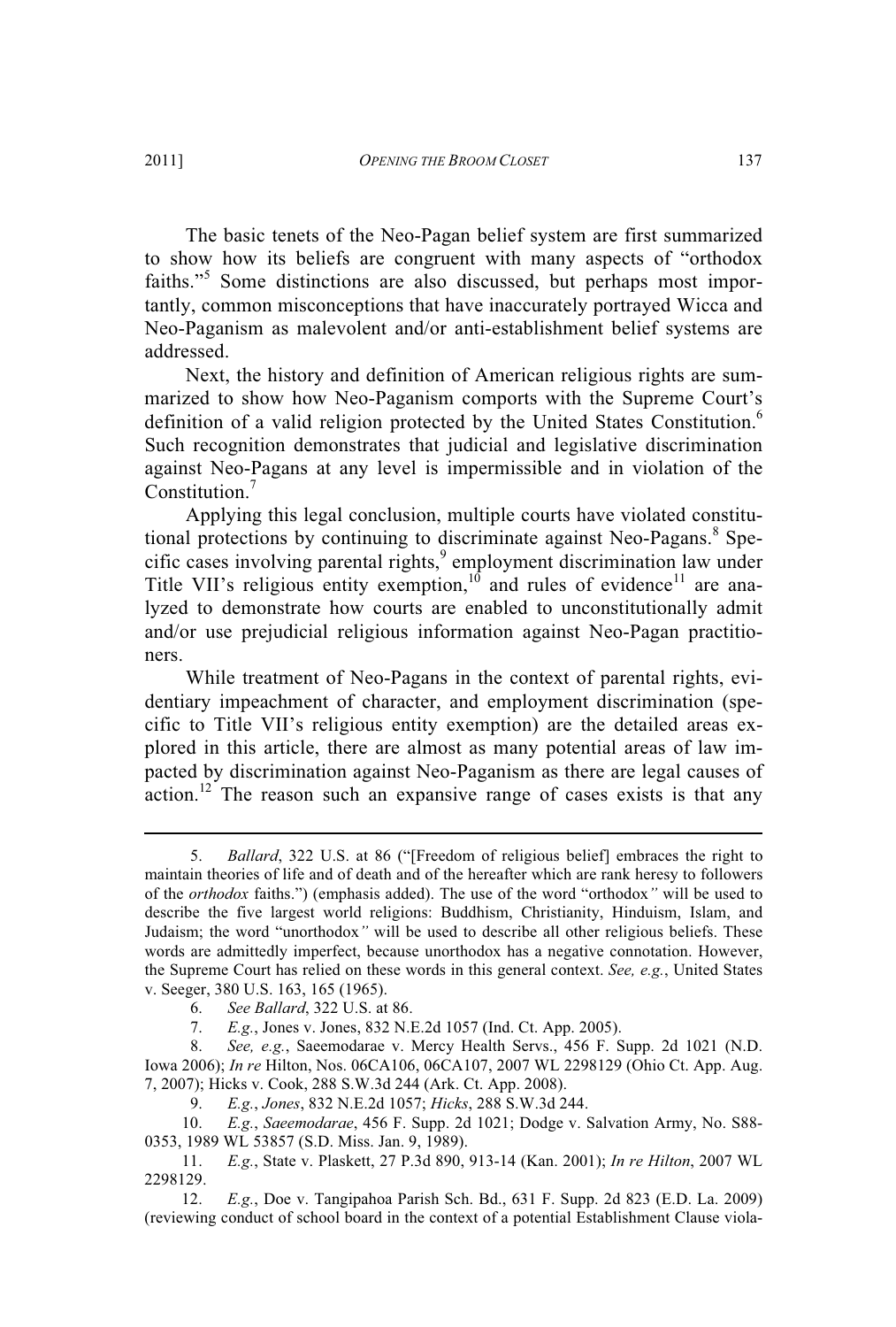criminal or civil case that improperly considers a party or witness's Neo-Pagan faith may compromise the court's decision by an irrelevant prejudice. The pocket areas selected will serve as a microcosm of the ways in which unconstitutional discrimination continues to occur against Neo-Pagans. Whether the discrimination is a product of ignorance, complacency, or complicity, the hope is that heightened legal awareness will eradicate what has become a recurring, if not systemic, atrocity in our judicial system.

#### II. BACKGROUND ON NEO-PAGANISM

#### A. WICCA AND NEO-PAGANISM: WHAT IS IT AND WHICH IS WITCH?

The term Neo-Paganism is used here as the broadest term to encompass a seemingly wide array of spiritual practices that include various forms of Wicca,<sup>13</sup> Witchcraft,<sup>14</sup> Druidism and Indo-European Shamanism,<sup>15</sup> and Asatru and pantheistic deity worship.<sup>16</sup> While most of these subdivisions contain practices distinct from the other labeled groups, $17$  they all fall under the penumbra of Neo-Paganism, so "[a]ll Wiccans are pagans, but not all pagans are Wiccans." <sup>18</sup> While practitioners of the various forms of Neo-Paganism may be very particular about how they define themselves, such as Wiccan or Witch or Pagan, Neo-Paganism will be used as the most expedient word to convey all branches of Pagan religion.<sup>19</sup>

16. Some Neo-Pagans invoke the energy of polytheistic deities, commonly including deities from ancient Babylonian, Egyptian, Greek, and Sumerian pantheons. Asatru is the specific observance of European-based deities most commonly associated with the Norse pantheon. *See generally* IVO DOMINGUEZ, JR., OF SPIRITS: THE BOOK OF ROWAN (2001).

17. *See generally* MOURA, GREEN WITCHCRAFT, *supra* note 13; GREENE, *supra* note 15; DOMINGUEZ, *supra* note 16.

tion against non-Christian beliefs); McCollum v. California, 610 F. Supp. 2d 1053 (N.D. Cal. 2009) (regarding rights of prison inmates to practice Wicca); Fender v. Kansas Soc. & Rehab. Servs., 168 F. Supp. 2d 1216 (D. Kan. 2001) (concerning a Wiccan employee's Title VII religious discrimination claim alleging a hostile work environment).

<sup>13.</sup> Generally, Wicca emphasizes magic and divination through use of candles, knots, herbs, and harnessing energy through lunar and other natural cycles. Wiccans also commonly observe and invoke earth spirits or fairies. *See generally* ANN MOURA, GREEN WITCHCRAFT (2002).

<sup>14.</sup> The terms Witch and Witchcraft are largely synonymous with Wiccan and Wicca, although practitioners may attribute specific meaning to the terms. *Id.* at 13.

<sup>15.</sup> Generally, Druidism and Shamanism emphasize transformative spiritual journeys through meditative and ecstatic practices. *See generally* ROSALYN GREENE, THE MAGIC OF SHAPESHIFTING (2000).

<sup>18.</sup> IRIS FIREMOON, FIREFLY: WICCAN ADVANCEMENT 13 (2008).

<sup>19.</sup> Native American religion is highly similar and interchangeable with the abovementioned forms of Neo-Paganism. However, the American legal treatment of Native American religions has a storied history stemming from the colonial era. It would be disin-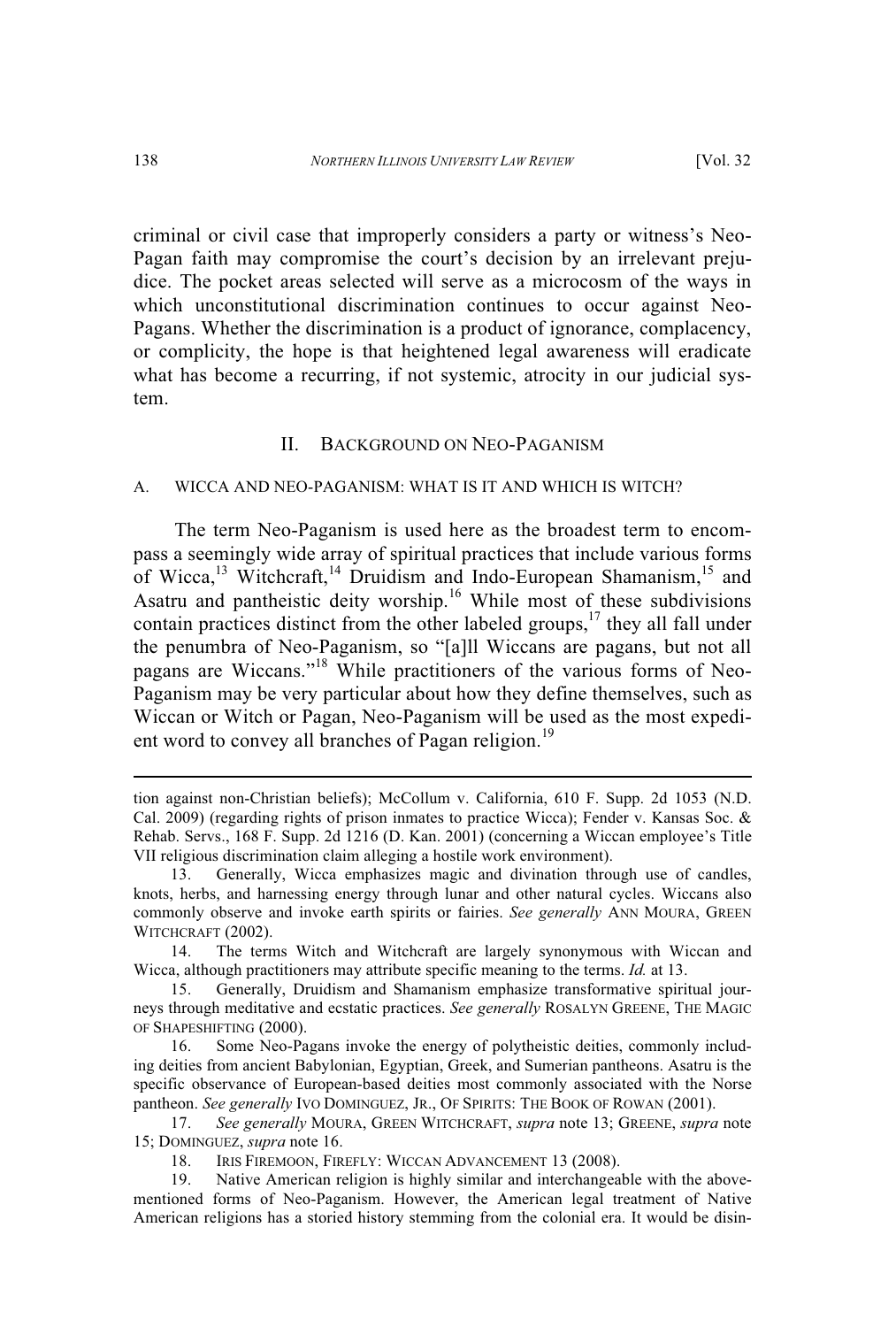The core of Neo-Paganism is the central belief that humans are connected to and should strive to live in harmony with the Earth, elements of nature, and the universe by extension.<sup>20</sup> While the Neo-Pagan belief system embraces a multitude of ways to invoke the divine, most Neo-Pagans observe a complex central deity, typically referred to as the Goddess, Mother Earth, or Gaia.<sup>21</sup> The names of this fundamental deity reflect the Neo-Pagan belief that humans are part of the Earth and part of the Goddess, although Neo-Pagans extend this central belief to the entire cosmos.<sup>22</sup>

The Goddess, while usually personified as feminine, is dualistically "female and male, transcendent yet the center of all," revealing that She is both the progenitor of all creation and simultaneously part of all creation.<sup>23</sup> While the Neo-Pagan movement is commonly considered to have cognizably emerged in the late twentieth century,<sup>24</sup> Neo-Pagans consider observance of the Mother Goddess to reflect the purest and most ancient form of spirituality.<sup>25</sup> The Goddess is commonly revered as a tripartite deity of the feminine: Mother, Maiden, and Crone<sup>26</sup> with a dualistic tripartite deity<sup>27</sup> of

20. *See* FIREMOON, *supra* note 18, at 13 ("The earth. She vibrates as the universe dances in spirals within itself. . . . There is a single driving force behind these things, just as we somehow feel inherently connected with them.").

21. *Id.* at 15.

22. *Id.* at 15-16 (stating that a Wiccan strives "to become more aware of the earth, the universe, and the self").

23. JOSEPH CAMPBELL, THE MYTHIC IMAGE 157 (1974).<br>24. See FIREMOON, supra note 18. at 157-58 (recalling

See FIREMOON, *supra* note 18, at 157-58 (recalling Gerald Gardner's seminal work establishing the "Gardnerian Wicca" tradition in the 1950s in England, and Raymond Buckland's effort that brought his "Seax Wiccan" tradition from England to the United States). *But see* MOURA, GREEN WITCHCRAFT, *supra* note 13 at 13 (critiquing the overemphasis on late twentieth century initiatory traditions of Gardner and others. Moura contends the modern initiatory traditions are just one aspect of a much richer and older tradition); *see also* BARNER-BARRY, *supra* note 19, at 33 (affirming that there is a group of practitioners, hereditary witches, who trace their religious lineage back generations, even centuries).

25. *See* PHYLLIS CUROTT, BOOK OF SHADOWS 57 (1998) (stating the origin of "Goddess worship dates back to the Upper Paleolithic Age, about 25,000 to 30,000 B.C.E."). *See also* Ambreen Ali, *Statue of Busty Woman May Be World's Oldest*, NEWSER, (May 13, 2009), http://www.newser.com/story/58907/statue-of-busty-woman-may-be-worldsoldest.html (recounting the discovery of a 35,000 year old ivory statue depicting a fullfigured female); MOURA, GREEN WITCHCRAFT, *supra* note 13, at 26 (stating a large body and exaggerated sexual features are "the earliest images of the Divine as female").

26. *See* FIREMOON, *supra* note 18, at 15 (explaining the three forms of the Triple Goddess are "the Maiden, the Mother, and the Crone").

genuous to group the unique treatment of indigenous religions with the treatment of the modern Neo-Pagan movement. *See* CAROL BARNER-BARRY, CONTEMPORARY PAGANISM: MINORITY RELIGIONS IN A MAJORITARIAN AMERICA 13-19 (2005) (recounting the history of Native American religious rights, notably the Rule of Discovery that Chief Justice John Marshall used to undermine the Native American's claim to land rights due to their non-Christian beliefs and being "fierce savages." Johnson v. McIntosh, 21 U.S. 543, 590-91 (1823)).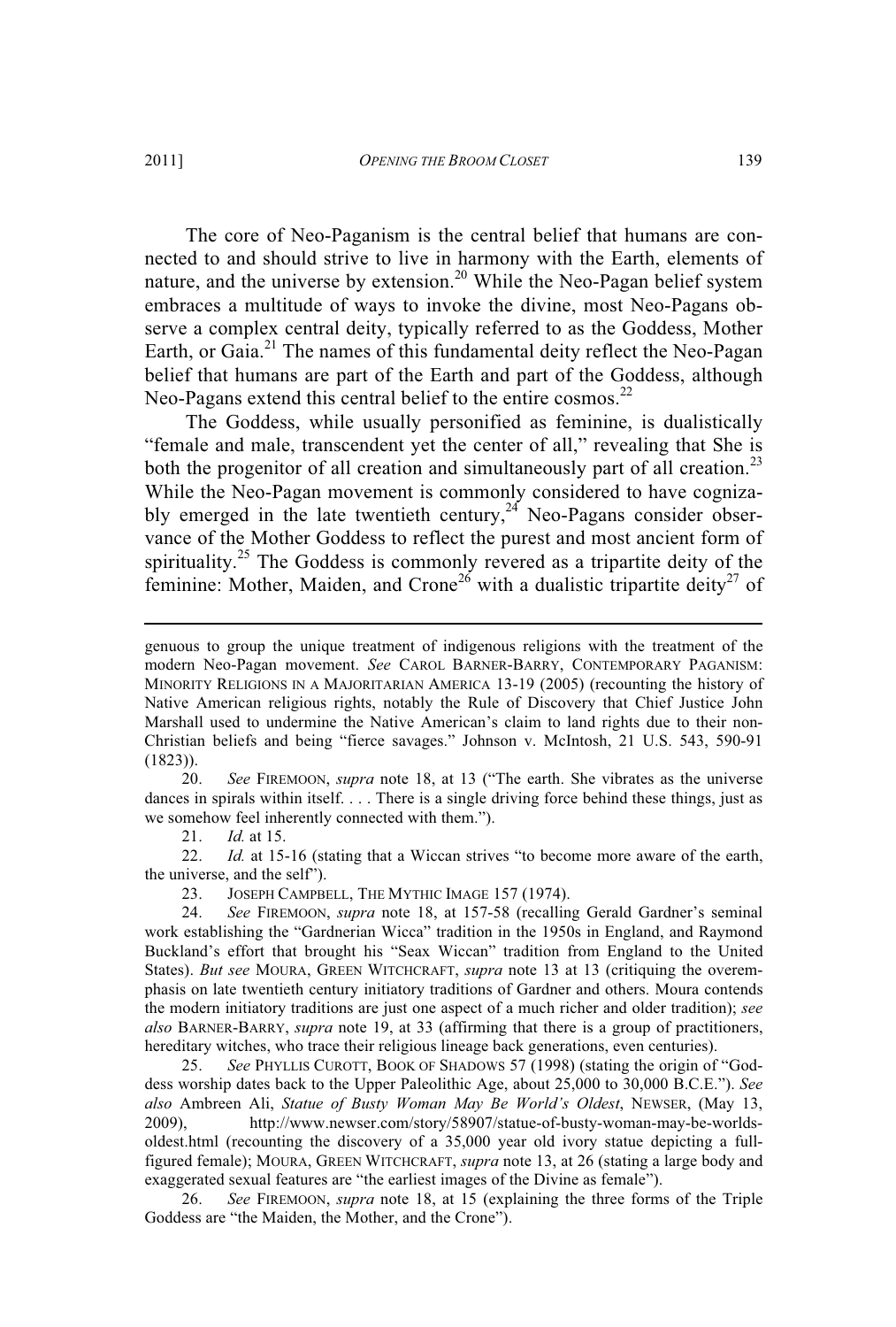the masculine: Father/Creator, Son/Preserver, and a third sage-like and/or warlike male deity.<sup>28</sup> The triple aspects of a dualistic deity are representative of the cycle of life, death, and rebirth, the changing seasons, and the dynamic universe.<sup>29</sup> Similar triple aspects of a central deity are found in Eastern and Western orthodox religions.<sup>30</sup>

Neo-Paganism's central tenet of harmony with nature inherently promotes peaceful behavior and benevolent use of powers derived from the faith.<sup>31</sup> A basic observance in Neo-Paganism is The Law of Return or The Threefold Rule: "[W]hatever magical power is sent out returns threefold . . . . You do not want to harm others because what is sent comes back," and the Witches' Rede: "If it harms none, do what you will . . . ."<sup>32</sup> The underlying principle is that each person is connected to and able to access the energy of the entire universe.<sup>33</sup> Magic is how a Neo-Pagan practitioner acts as a conduit of this energy to manifest his or her intent to a specific focal point, a

The more we "cut apart" the divine, the more we understand it, although the further we may be from the whole picture. If we cut the deity into two parts, we visualize the God and the Goddess. This duality is seen in many forms: light/dark powers . . . [and] yin/yang . . . . When the deity is cut into three parts, we expose the secrets of . . . (The Triple Goddess), which represents the phases of the moon, and rites of passage. If the deity is cut into four parts, we see the four elements (earth, air, fire, and water), with spirit being the glue that connects them.

FIREMOON, *supra* note 18, at 15.

30. *See, e.g.*, MOURA, ORIGINS OF MODERN WITCHCRAFT, *supra* note 27, at 119 (explaining that in Hinduism, "[t]he Triple Goddes is still Shakti, and the Horned God is still Shiva, who is specifically named in India as Shiva Tryambaka—*wed to the Triple Goddess*") (emphasis in original); Lewis Loflin, *Overview of Gnosticism*, http://www.sullivancounty.com/id2/gnosticism.htm (last visited Nov. 19, 2010) (stating that Christianity observes the Holy Trinity: father, son, and holy spirit and "in Gnosticism the Holy Spirit was the 'feminine' or female aspect of God. Thus the Holy Spirit was the true 'mother' of Jesus").

31. Most books containing applicable practices of Neo-Paganism include an admonishment to use the powers of the faith for beneficial purposes only, such as: "*magick should not intentionally be used to harm others.* Spells which interfere with a person's choice and free will, are considered . . . out of bounds . . . . What a person does to others . . . that person does to himself or herself as well." FIREMOON, *supra* note 18, at 19 (emphasis in original).

32. *See* MOURA, GREEN WITCRAFT, *supra* note 13, at 11.

33. *See* FIREMOON, *supra* note 18, at 18, 22.

<sup>27.</sup> ANN MOURA, ORIGINS OF MODERN WITCHCRAFT 41 (2002) ("The idea of Deity as dualistic had entered into human consciousness by at least 28,000 B.C.E. . . . . People honored a 'Great He/She' deity . . . .").

<sup>28.</sup> *See* MOURA, ORIGINS OF MODERN WITCHCRAFT, *supra* note 27, at 47-48 (explaining that Shiva "as the Holy Spirit" in the current Hindu Trinity "with God the Father as Brahma, Vishnu as God the Son (that aspect of Deity which becomes incarnate from time to time)," supplanted "Indra, the Great Warrior" as the third Deity. Similarly, the Norse Male Trinity includes "Odin, King of the Gods; Tyr, the Lawgiver; and Thor, the Great Warrior").

<sup>29.</sup> Neo-Pagans view divinity alternately as one, two, three, or more interconnected and balanced aspects: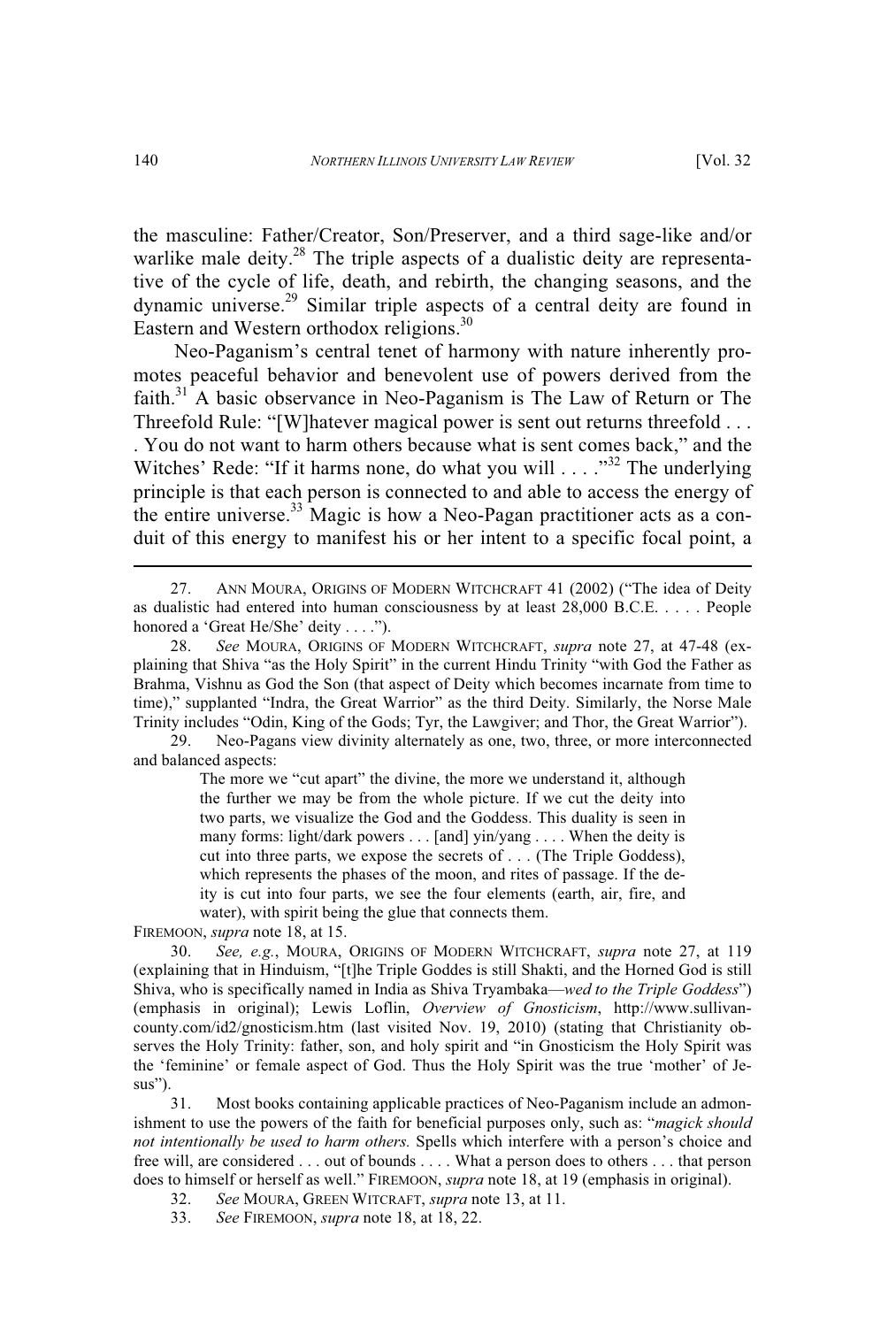process by which he becomes more intensely subject to the energy than the recipient of the magic. $34$ 

To illustrate this process with a basic metaphor, imagine the process of jumping a car battery. There are three things needed: a power source either a generator or another car's battery, a jumper cable, and the dead battery. While the purpose of jumping the car is to transfer energy into the dead battery, the jumper cable is exposed to more of the energy from the power source than the actual dead battery, because the cables must be connected to the power source before and after the energy is transferred. Metaphorically, the practitioner of Neo-Paganism is the jumper cable who ritualistically connects and disconnects from the power source in order to imbue an entity with power.<sup>35</sup> It would be counterintuitive and self-destructive for a Neo-Pagan to expose himself to anything but positive energy.<sup>36</sup> Positive energy not only means benevolent, but it also means that the target must be receptive to the magic, because it would be impermissible to manipulate another person with magic against their will even if it was for a seemingly good cause.<sup>37</sup>

The core principles of Neo-Paganism reveal that the religion is fundamentally gentle and emphasizes harmony with all external forces, whether they are natural, human, or spiritual. A closer examination reveals that Neo-Paganism is more similar than dissimilar to many aspects of orthodox religions.

#### B. SIMILARITIES AND DIFFERENCES BETWEEN NEO-PAGANISM AND ORTHODOX RELIGIONS

The similarities between Neo-Paganism and orthodox religions are more striking than the differences. A few areas of significant overlap are how and when the holy days are observed, and fundamental beliefs about the practitioner's place in the universe.

Neo-Pagans celebrate the lunar cycles, typically on Esbats when the moon is full,<sup>38</sup> as well as eight major annual holidays, called Sabbats.<sup>39</sup> Each phase of the lunar cycle and the Sabbats correspond to a cycle or

<sup>34.</sup> *See id.* at 19, 22.

<sup>35.</sup> *See id.* at 22.

<sup>36.</sup> *See id.* at 19-23.

<sup>37.</sup> *See id.*

<sup>38.</sup> *See* FIREMOON, *supra* note 18, at 45.

<sup>39.</sup> *See id.* at 43-44. "The word 'Sabbat' comes from the old Greek word 'sabatu,' meaning 'to rest'" and shares the same derivative history as the similar word used by orthodox religions, "Sabbath." EDAIN MCCOY, SABBATS, A WITCH'<sup>S</sup> APPROACH TO LIVING THE OLD WAYS 4 (2002).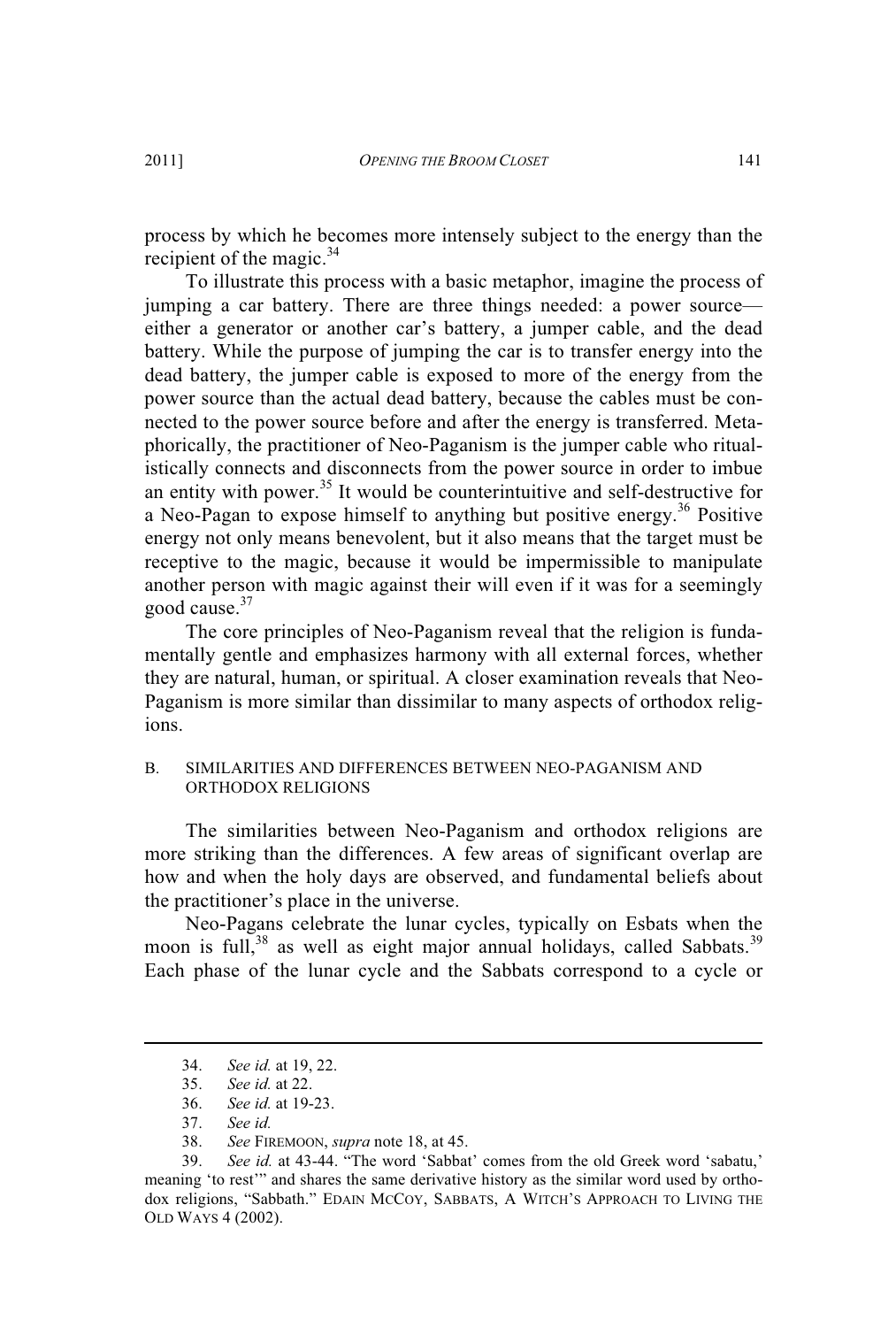phase of life.<sup>40</sup> The Sabbats each last approximately six-and-a-half-weeks, beginning with Yule on the winter solstice on December 21 or 22 (birth), which also marks the ending point of the Samhain period (death).<sup>41</sup>

Each Sabbat represents a stage of life, so Yule symbolizes the sun returning "after the darkest night of the year to again bring warmth and fertility,"<sup>42</sup> and its diametric opposite, Sabbat of Midsummer on June 22 marking "the height of the sun's power" before declining for the next six months.<sup>43</sup> The observance of major Neo-Pagan Sabbats is intriguingly similar, in timing and substance, to the major holy days of orthodox religions, particularly Roman Catholicism.<sup>44</sup> Consider the following chart:<sup>45</sup>

<sup>40.</sup> *See* CUROTT, *supra* note 25, at 184 (describing the significance of magic connected to each lunar phase); McCoy, *supra* note 39, at 4 (stating "[t]he eight solar Sabbats . . . each honor[ ] a stage in the eternal life cycle of the Goddess and the God. Many pagans see time as one eternal whole which is forever turning . . . .").

<sup>41.</sup> MOURA, GREEN WITCHCRAFT, *supra* note 13, at 183 (marking "the departure of the Holly King (known today as the Dark Lord, old Saint Nick, and Father Time) and arrival of the Oak King (known today as the Sun King, Jesus, and the New Year's Baby) . . . .").

<sup>42.</sup> *See* MCCOY, *supra* note 39, at 53.

<sup>43.</sup> *Id.* at 149.

<sup>44.</sup> *See* CUROTT, *supra* note 25, at 293-94.

<sup>45.</sup> *See* MCCOY, *supra* note 39, at 23-189; CUROTT, *supra* note 25, at 293-94; INTERFAITH CALENDAR, http://interfaithcalendar.org/index.htm (last visited Oct. 5, 2010); *Hanukkah*, HISTORY.COM, http://www.history.com/topics/hanukkah (last visited Oct. 5, 2010); *Hinduism*, BBC, http://www.bbc.co.uk/religion/religions/hinduism (last visited Oct. 5, 2010); Ajaan Lee Dhammadharo, *Visakha Puja*, METTA FOREST MONASTERY (last visited Aug. 23, 2010), http://www.accesstoinsight.org/lib/thai/lee/visakha.html; THE UPPER ROOM, http://www.upperroom.org/askjulian/default.asp?act=answer&itemid=39734 (last visited Oct. 5, 2010); *Pentecost*, NEW ADVENT, http://www.newadvent.org/cathen/15614b.htm (last visited Oct. 5, 2010); *What is Isra and Lailat al Miraj?*, IMUSLIMZ NETWORK, http://www.imuslimz.com/what-is-isra-and-lailat-al-miraj (last visited Oct. 5, 2010); SOJOURNEY, http://www.sojourney.co.za (last visited Oct. 5, 2010); Ariela Pelaia, *Judiasim*, ABOUT.COM, http://judaism.about.com/od/holidays/a/roshhashanah.htm (last visited Oct. 5, 2010).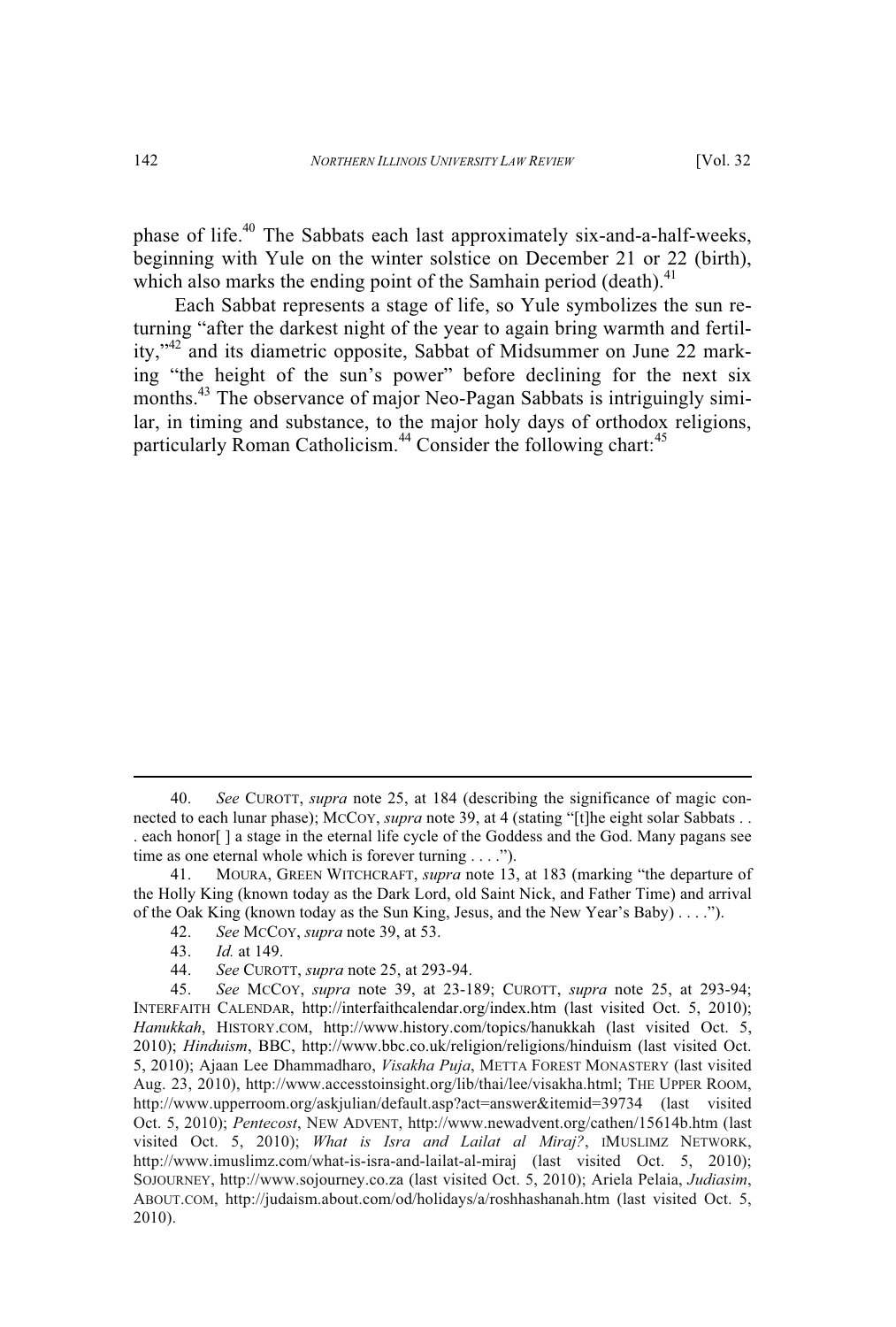| Date:                          | Oct Nov                  | Celebrate triumph of good with lit candles | Dec                             | Rededication of Holy Temple of Jerusalem | Jan-Feb                 | Union of God and Goddess Purification         | Mar-Apr                      | Incarnation of Vishnu reclaims bride from darkness | May                     | Buddha's death and full transcendence      | May-Jul                 | Prophet Muhammed visits with Allah and Moses | $1 - Aug$                         | Celebrating first harvest                            | Sep-Oct                          |
|--------------------------------|--------------------------|--------------------------------------------|---------------------------------|------------------------------------------|-------------------------|-----------------------------------------------|------------------------------|----------------------------------------------------|-------------------------|--------------------------------------------|-------------------------|----------------------------------------------|-----------------------------------|------------------------------------------------------|----------------------------------|
| Other Religions' Notable Days: | Diwali/Divali (Hinduism) |                                            | Hannukah (Judaism)              |                                          | Mahashivrati (Hinduism) |                                               | Ramayana/New Year (Hinduism) |                                                    | Visakha Puja (Buddhism) |                                            | Lailat al Miraj (Islam) |                                              | Lammas (Traditional Christianity) |                                                      | Rosh HaShanah/New Year (Judaism) |
| Date:                          | $31-0$ ct                |                                            | 22 Dec                          |                                          | $2$ -Feb                |                                               | 22 Mar                       |                                                    | 1 May                   |                                            | $22-$ Jun               |                                              | 1-Aug                             |                                                      | 22-Sep                           |
| Neo-Paganism:                  | Samhain                  | Honoring Deceased Ancestors, final harvest | Yule/Saturnalia/Winter Solstice | (Re-Birth of Sun God                     | Imbolc                  | Honor Fertility Goddess (Brigid) Purification | <b>Ostara/Eostre</b>         | Re-emergence of Fertility Goddess from darkness    | <b>Beltane</b>          | Fertility in bloom, primal joy             | Lithe/Litha (Midsummer) | Sun God's zenith, nurturing, fullness        | Lughnasadh/Lammas                 | Celebrating first harvest and God(dess) for the gift | Mabon                            |
| Date:                          | 1-Nov                    |                                            | 25-Dec                          |                                          | $2$ -Feb                |                                               | Feb Mar                      |                                                    | Маг-Арг                 |                                            | May-Jun                 |                                              | $1 - Aug$                         |                                                      | 29-Sep                           |
| Roman Catholicism:             | All Saints Day           | <b>Honoring Saints</b>                     | Christmas                       | Birth of Jesus Christ in Bethlehem       | St. Bridget's Day       | Honor Virgin Saint/Purification               | Ash Wednesday/Lent starts    | Ashes from prior year used to atone sms            | Easter/Lent ends        | Resurrection of Jesus Christ, eternal life | Pentecost/Whitsunday    | Descent of Holy Spirit onto Disciples        | Assumption of Virgin Mary         | Honoring mother of Christ to Heaven                  | All Angels' Day                  |
| Religion:                      | Holiday:                 | Significance:                              | Holiday:                        | Significance:                            | Holiday:                | Significance:                                 | Holiday:                     | Significance:                                      | Holiday:                | Significance:                              | Holiday:                | Significance:                                | Holiday:                          | Significance:                                        | Holiday:                         |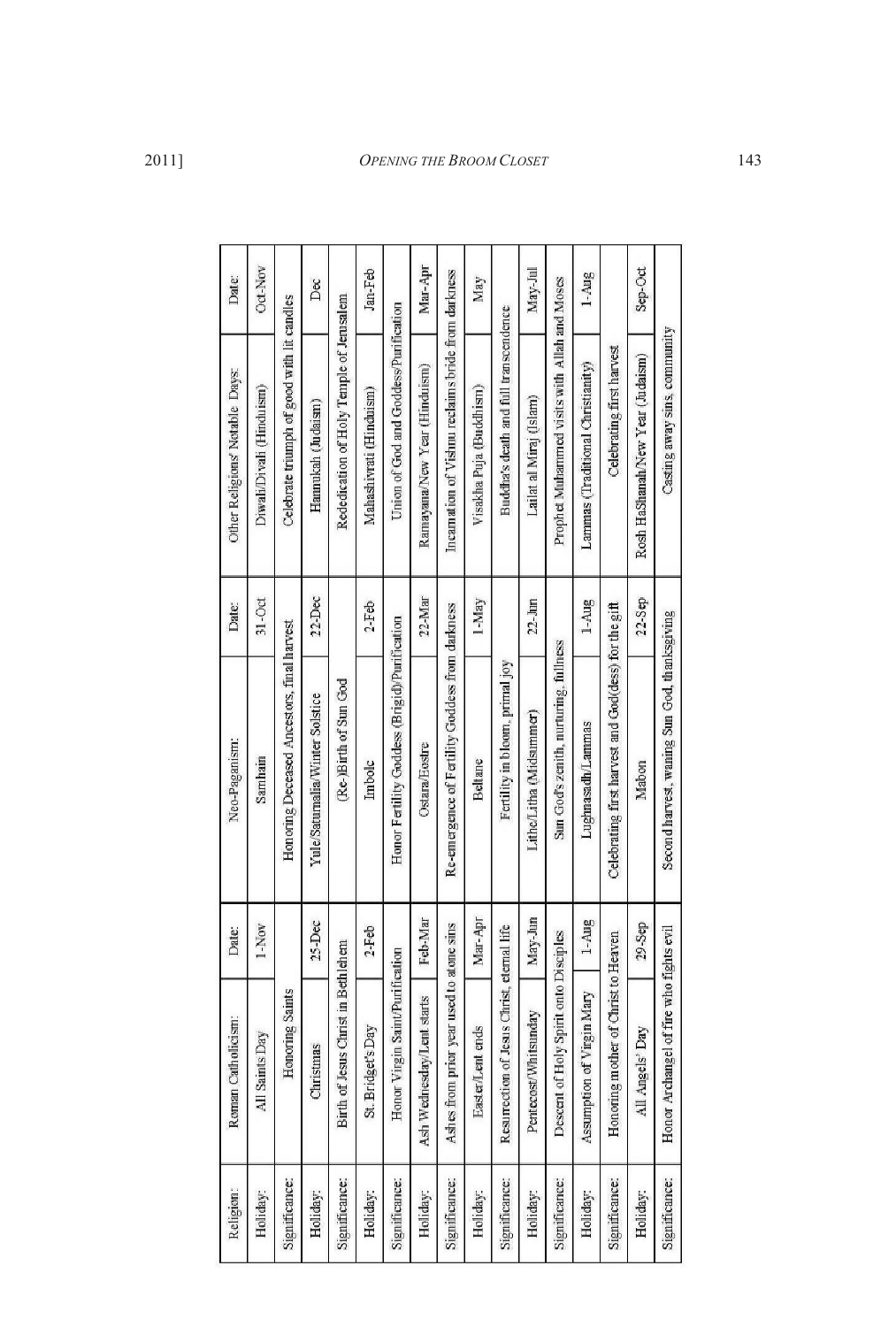Without detailing the nuanced similarities between certain Neo-Pagan and orthodox holidays, a cursory review indicates that the general timing and significance of many orthodox religious observances are intriguingly similar to Neo-Paganism. Even the Neo-Pagan observance of lunar holy days is a concept similarly engrained in orthodox religions, as most belief systems have cosmologically reconciled the cyclical differences between the sun and the moon. 46

Also similar, the aforementioned Neo-Pagan Law of Return and the Witches' Rede<sup>47</sup> that emphasize benevolent behavior and a karmic sensibility are reminiscent of the Golden Rule of Confucianism<sup>48</sup> and the teachings of Jesus Christ.<sup>49</sup> The Neo-Pagan belief in the impermanence of life and the interconnectivity of the universe strikes a transcendental chord very akin to Zen Buddhism: "[I]mpermanence itself is preaching impermanence . . . and this, as it is, is preaching, practising, and realizing the Buddha-nature."<sup>50</sup>

It is significant that many Neo-Pagan practitioners observe beliefs from multiple subdivisions therein, so Neo-Pagans may practice Wiccan candle magic, Druidic shamanism, and meditate through ecstatic magic and refer to their beliefs by one or more of these labels.<sup>51</sup> Interestingly, it is not uncommon for Neo-Pagans to incorporate aspects of orthodox religion into their beliefs, such as Judaism or Hinduism. 52

At first blush this seeming hodgepodge of beliefs gives rise to some critics' assertion that Neo-Paganism is too unstructured to be classified as a religion.<sup>53</sup> This argument is negated by two major arguments. First, Neo-Paganism is a dynamic belief system that anticipates adaptations and em-

49. *Mark* 12:31(New Oxford) ("You shall love your neighbor as yourself.").

50. MASAO ABE, ZEN AND WESTERN THOUGHT 52 (1985).

51. *See* MCCOY, *supra* note 39, at 3 ("Modern paganism is a rich tapestry of interwoven traditions, ideas, and orientation.").<br>52.  $E.g.,$  MOURA, ORIGINS OF MOU

52. *E.g.*, MOURA, ORIGINS OF MODERN WITCHCRAFT, *supra* note 27, at 174 (explaining that many Neo-Pagans observe Kabballah which "despite allegations of [its] ancient origins . . . the historic [origin] is in the Jewish community of medieval Europe"); FIREMOON, *supra* note 18, at 45 (noting that deities associated with the New Moon in Neo-Paganism include two Hindu gods, Kali and Shiva).

53*. See* Roberts v. Ravenwood Church of Wicca**,** 292 S.E.2d 657, 660-61 (Ga. 1982) (Jordan, J., dissenting).

<sup>46.</sup> *See* CAMPBELL, THE MYTHIC IMAGE, *supra* note 23, at 141-62 (stating that numerous belief systems have a duodecimal (based on the number twelve) or sexagesimal (based on the number sixty) calendar at odds with the number thirteen that must compensate for the variance between the imperfect number of lunar cycles in the approximately 365.25 day solar year. Many systems measure longer periods or ages of time in accordance with a complete cycle in which the disparity resets itself).

<sup>47.</sup> *See supra* Part II.A.

<sup>48.</sup> *World Scripture*, UNIFICATION, http://www.unification.net/ws/theme015.htm (last visited Nov. 8, 2010) ("Tsekung asked, 'Is there one word that can serve as a principle of conduct for life?' Confucius replied, 'It is the word shu--reciprocity: Do not do to others what you do not want them to do to you.'").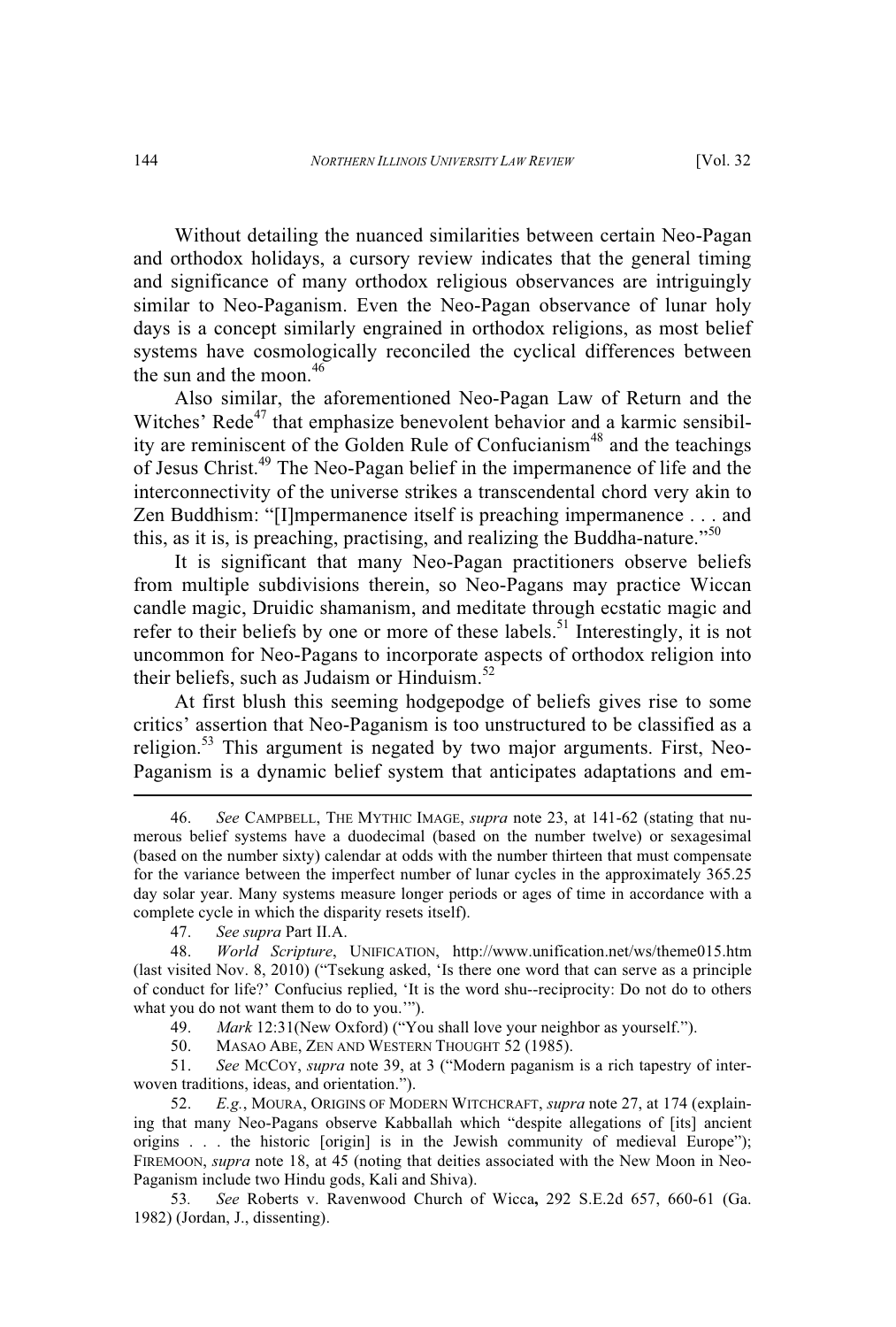braces any knowledge—scientific<sup>54</sup> or religious—that heightens awareness of the workings and interconnections of the universe.<sup>55</sup> Therefore, it is natural for Neo-Pagans to incorporate any pertinent observance or practice that better enables them to connect to the divine without necessarily subscribing to all surrounding dogma.<sup>56</sup>

A related belief in Neo-Paganism is that many modern orthodox beliefs are static adoptions of more ancient and universal Neo-Pagan beliefs:<sup>57</sup> so orthodox versions of creation,<sup>58</sup> a great deluge,<sup>59</sup> and the virgin birth of the solar or redemptive god, $60$  for example, are implicitly Neo-Pagan and therefore welcome variations of the same principal symbolism.<sup>61</sup>

Second, every major orthodox religion has notable diversity in the specific beliefs of the various subsets of the larger religion, so differences between Neo-Pagan practitioners are not aberrant from differences within other accepted belief systems. For example, the Sunni and Shiite branches of Islamic faith are divided as to whether Allah is corporeal, and the Sunnis deviate from the Shiites belief in the "House of Ali who is believed to have

56. *See* MOURA, ORIGINS OF MODERN WITCHCRAFT, *supra* note 27, at 1-3.

57. *See id.*

58. *Compare id.* at 29 (explaining the 7000 year old Dravidian mythology "that addressed the creation of the world in seven days . . . the Tree of Life . . . and the snake . . . ."), *with Genesis* 1:1-3:13 (New Oxford) (recounting a Western Orthodox Creation belief that "on the seventh day God finished the work" of creating the universe before "the serpent" compelled the first humans to consume from "the tree of knowledge").

59. Stories of a great flood exist in the indigenous mythologies of several continents, as well as some island nations. *See* JOSEPH CAMPBELL, MYTHS TO LIVE BY 74-76 (1972).

60. *See* MOURA, ORIGINS OF MODERN WITCHCRAFT, *supra* note 27, at 99-105; CAMPBELL, THE MYTHIC IMAGE, *supra* note 23, at 32-66 (showing similarities in Christian, Egyptian, Greek, Hindu, Persian, Phrygian, and Roman deities).

> The recurrence of many of the best-loved themes of the older, pagan mythologies in legends of the Christian Savior was a recognized feature intentionally stressed in the earliest Christian centuries. . . . [T]he birth, death, and resurrection of the new [Christian] savior . . . prefigured in the *mere* myths of the pagan gods . . . .

CAMPBELL, THE MYTHIC IMAGE, *supra* note 23, at 32-33 (emphasis added).

61. *See* CAMPBELL, THE MYTHIC IMAGE, *supra* note 23, at 32-33; MOURA, ORIGINS OF MODERN WITCHCRAFT, *supra* note 27, at 1.

<sup>54.</sup> *See* MOURA, ORIGINS OF MODERN WITCHCRAFT, *supra* note 27, at 1 ("Awareness of universal bodies . . . and the possibility of life on other planets . . . force[s] us to realize that we can no longer consider ourselves isolated from the rest of the universe.").

<sup>55.</sup> *See id.* (elaborating that "[o]ver time, [Neo-Paganism] evolved to reflect, and deflect, changes in society, economy, politics, and the new religions that supported these innovations . . . . [T]he Old Religion never lost its deeper awareness of the interrelationship of all life on Earth and our place among the stars"); KEN WILBER, QUANTUM QUESTIONS 113 (2000) ("[T]hose individuals to whom we owe the great creative achievements of science were all of them imbued with the truly religious conviction that this universe of ours is something perfect and susceptible to the rational striving of knowledge.").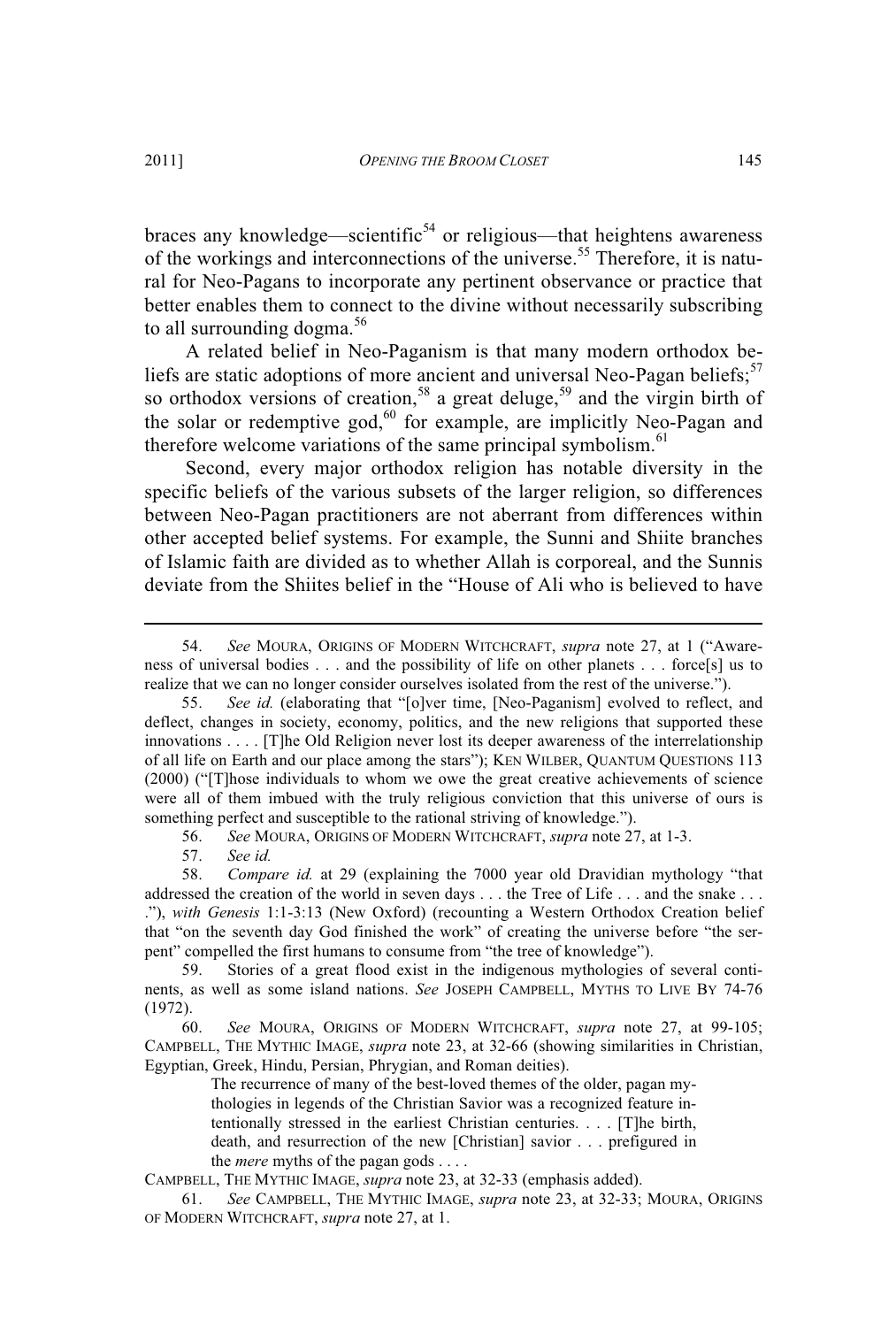been [Allah]'s designated repository of the spiritual authority inherent in that line." <sup>62</sup> Sunnis do not recognize Ali and his descendants to have been the only chosen leadership of Allah, which was the cause of the initial split in the groups, stemming to around  $680 \text{ CE.}^{63}$ 

Similarly, subsets of Christianity differ vastly about many beliefs, including: the existence of Purgatory; whether the *Apocrypha* is a sacred text; the status of Mary, mother of Jesus; and whether the actual flesh and blood of Jesus Christ is transmogrified through the communion ritual.<sup>64</sup> The fact that Neo-Pagans may connect to the divine by meditating for guidance, tying knots to manifest intention, conduct rituals to summon natural elements, and/or invoke an anthropomorphic deity(ies) and possibly earth spirits is not dissimilar to Christians who may pray for guidance, use a cross or rosary beads, partake in communion to symbolically or actually consume their deity, and/or invoke a tripartite deity and a vast array of saints.<sup>65</sup>

A true distinction of Neo-Paganism from Western orthodox religions does exist, however. Neo-Pagans practice magic, which is manipulating aspects of reality by manifesting personal intent through various magical media.<sup>66</sup> Unlike Western orthodox religions that seek results from appealing to the external power of a supreme being, many Neo-Pagans believe the power to attain results is internal and the use of outside media enables them to hone and intensify their innate power:<sup>67</sup>

> Magic<sup>[]</sup> has been compared to the concept of praying, but this is a false statement. Praying is passive, in which practitioners ask an outside consciousness to make changes for them. Utilizing magic[ ] is an active task, requiring practi-

<sup>62.</sup> Bethany Mason, *Following the Prophet: A Comparison of Sunni and Shiite Muslims*, EAST TENN. STATE UNIV. (Apr. 2006), http://www.etsu.edu/writing/teaching &theory\_s06/sunnis.htm.

<sup>63.</sup> *Id.*

<sup>64.</sup> *See Comparison of Christian Denominations' Beliefs*, RELIGION FACTS, (March 5, 2005), http://www.religionfacts.com/christianity/charts/denominations\_beliefs.htm (explaining that Catholics alone believe in Purgatory, only Catholics and Greek Orthodox believe the *Apocrypha* to be sacred text, and Greek Orthodox do not believe in the immaculate conception of Jesus, while Catholics believe Mary was sinless and was assumed into heaven instead of dying); *see also* PRUDENCE JONES & NIGEL PENNICK, A HISTORY OF PAGAN EUROPE 75 (1995).

<sup>65.</sup> *See* JONES & PENNICK *supra* note 64, at 103-05, 160-62 (noting that many Christian saints are synonymous with traditional pagan deities and earth-spirits).

<sup>66.</sup> "Magick runs through all of us. It is the cosmic energy that is within everything." FIREMOON, *supra* note 18, at 18 (explaining further that Neo-Pagans use magic to "'stir up the energy a little bit' for a specific purpose").

<sup>67.</sup> *Id.*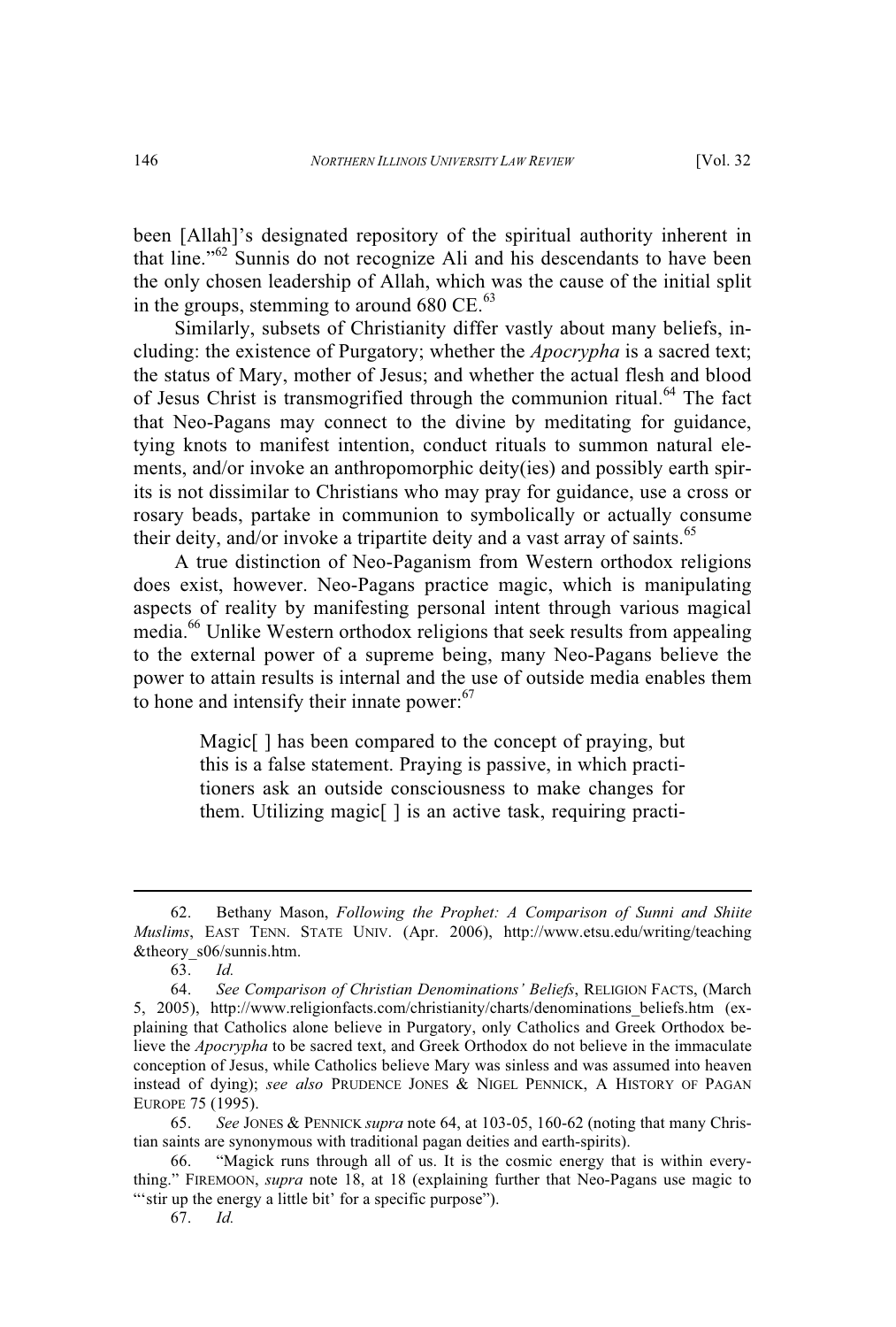tioners to use their connection to the universe to make changes for themselves.<sup>68</sup>

So where a Jew might pray to God for a sick person to convalesce, a Neo-Pagan might conduct a healing ritual with candles and invoke elements of nature to raise and channel healing energy to the ill person.<sup>69</sup>

Courts occasionally use this self-powered and seemingly non-deistic belief in magic to discredit Neo-Paganism as a religion: "'The essence of religion is belief in a relation to God involving duties superior to those arising from any human relation.' In my opinion the Wiccan faith does not meet this test."<sup>70</sup> This statement of Georgia's Chief Justice Jordan suggests that only a belief system revolving around an omnipotent, monotheistic  $\frac{d}{dt}$  deity can be considered a religion.<sup>71</sup> However, the self-powered aspect of Neo-Pagan practice does not justify its removal from the penumbra of recognized religion. Even Neo-Pagan practitioners that do not invoke an actual deity in their magic still consider themselves part of the Goddess, thus, the Goddess is implicit in any magical act a Neo-Pagan performs.<sup>72</sup> Thus, there is a belief in a relation to a superior, albeit androgynous, deity, which may suffice to meet the Chief Justice's interpretation.<sup>73</sup>

Furthermore, even if Chief Justice Jordan's interpretation of religion is most narrowly construed and would be considered valid, *arguendo*, the literal application of his standard could discount most forms of orthodox religion: Buddhism, Christianity, and Hinduism. The latter two religions could be viewed as similarly polytheistic because they centrally believe in a three-part deity; therefore they do not adhere to a "relation to God" in the singular.<sup>74</sup> Buddhism espouses the quest to achieve Nirvana, which means that the practitioner in herself possesses the self-powered ability to be one and co-equal with the highest level of divinity, thereby failing to meet Jordan's requirement that deity be superior to humans.<sup>75</sup> Therefore, similar arguments could be made to discredit the recognition of orthodox religions by the same standards the Chief Justice leverages to discredit Neo-Paganism.<sup>76</sup>

<sup>68.</sup> *Id.* at 18-19.

<sup>69</sup>*. Id.*

<sup>70.</sup> *E.g.*, Roberts v. Ravenwood Church of Wicca, 292 S.E.2d 657, 661 (Ga. 1982) (Jordan, J., dissenting) (quoting United States v. Macintosh, 283 U.S. 605, 633-34 (1931) (Hughes, J., dissenting)).

<sup>71.</sup> *Id.*

<sup>72.</sup> *See supra* Part II.A.

<sup>73.</sup> *Roberts*, 292 S.E.2d at 661 (Jordan, J., dissenting).

<sup>74.</sup> *See supra* Part II.A.

<sup>75.</sup> *See supra* Part II.A.

<sup>76.</sup> *Roberts*, 292 S.E.2d at 661 (Jordan, J., dissenting).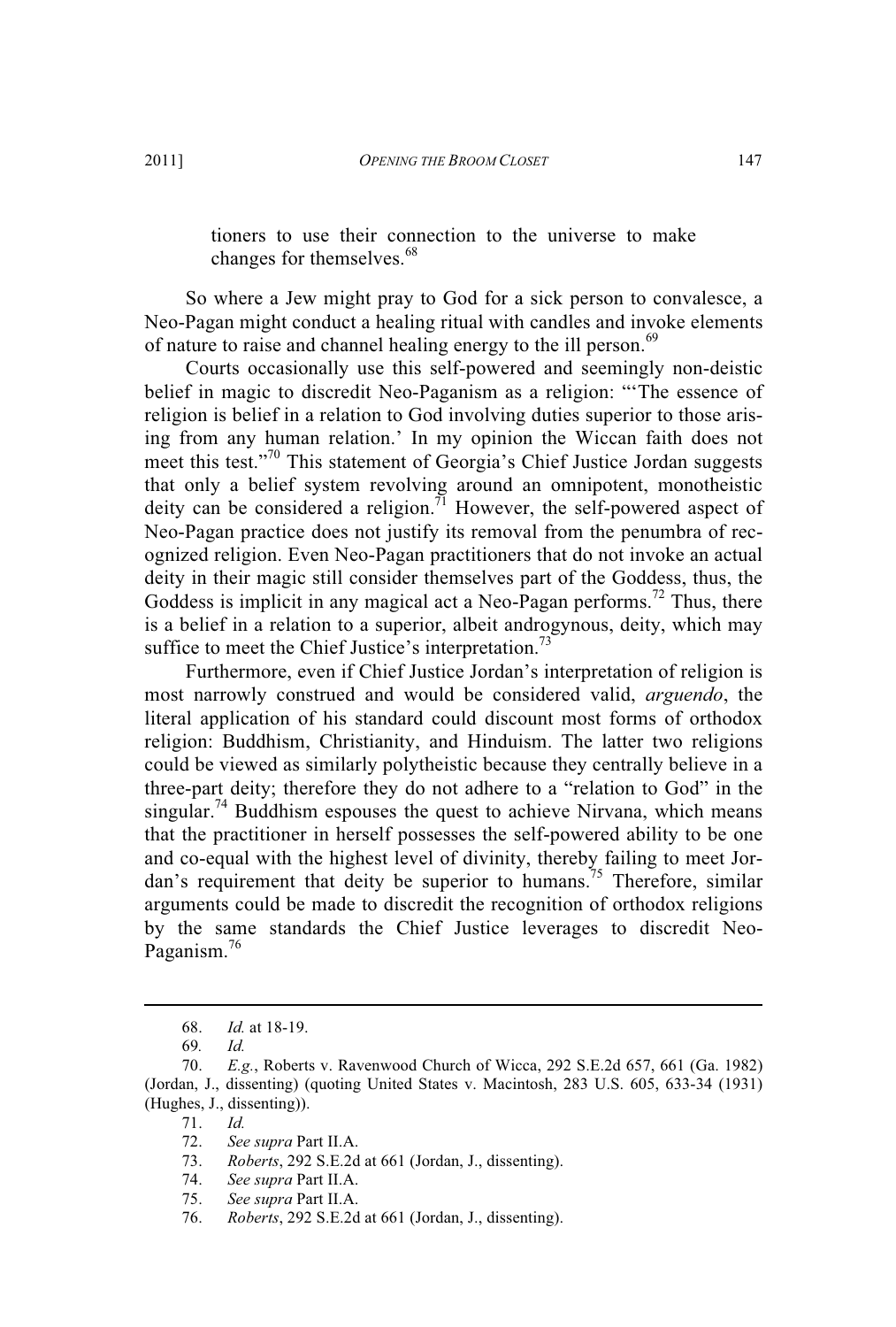As is evidenced by Chief Justice Jordan's short-sighted dissent, any attempt to differentiate characteristics of Neo-Paganism from orthodox religions is difficult, because the common threads between orthodox religions and Neo-Paganism weave an intricate web that cannot be pulled apart by a clear-cut definition of what constitutes a religion.<sup>77</sup> Inspired by similar difficulties, the United States Supreme Court has rejected narrow interpretations of religion and moved away from court-defined qualities of theism and focused on the individual's belief, as will be discussed in finer detail in Part II.D.<sup>78</sup>

## C. THE NEO-PAGAN STRUGGLE TO OVERCOME MILLENIA OF ERRONEOUS AND DEMEANING STEREOTYPES

Neo-Pagans do not observe or even recognize Satan,<sup>79</sup> because Satan is a figure originating from the Jewish-Christian-Islamic belief system.<sup>80</sup> Western orthodox religions emphasize a strict dichotomy of good and evil, therefore, the existence of the supremely good God requires a vying inappositely evil being like Satan.<sup>81</sup> Neo-Paganism is about harmony and balance, so while the Goddess has a creative and a destructive aspect, destruction is viewed as a necessary phase of existence and is not viewed as malevolent.<sup>82</sup> For example, crops must be harvested, which is a destructive act even though the food is then used to sustain life. $83$  Furthermore, it would be counter-intuitive to suggest that practitioners of a faith that believes in The Threefold Rule would intentionally bring harm to others, because they would cause greater harm to themselves.<sup>84</sup>

<sup>77.</sup> *Id.*; *see also supra* Part II.A.

<sup>78.</sup> *See* Torcaso v. Watkins, 367 U.S. 488 (1961); United States v. Seeger, 380 U.S. 163 (1965); Welsh v. United States, 398 U.S. 333 (1970) (overturning traditional attempts by the Court to define religion in terms of belief in a monotheistic deity, as had been done in *Davis v. Beason*, 133 U.S. 333 (1890)).

<sup>79.</sup> *See* MOURA, GREEN WITCHCRAFT, *supra* note 13, at 27 ("The Christian deity of evil is not part of the Witch's pantheon. Instead, the dark and the light are seen as a balance of positive and negative energies—every yin has its yang.").<br>80. See Genesis 3:1-22 (describing Satan as the serr

<sup>80.</sup> *See Genesis* 3:1-22 (describing Satan as the serpent in the Garden of Eden); *Job* 1:6-12 (attributing divine capabilities to Satan); *Isaiah* 14:12-14 (describing Satan's hubris and fall from grace, antithetical to the followers of God).

<sup>81.</sup> *Isaiah 14:12-14*.

<sup>82.</sup> *See* MOURA, GREEN WITCHCRAFT, *supra* note 13, at 242 (reciting part of the Mabon (second harvest) ritual: "The wheel of the year is ever turning, through sun tides and mood tides, through seasons and harvests, for plants and for people; for all life moves within the wheel of the year from life to death to life again").

<sup>83.</sup> *See generally* MCCOY, *supra* note 39, at 173-77 (recounting the symbolism of the first harvest Sabbat, Lughnasadh).

<sup>84.</sup> *See supra* Part II.A.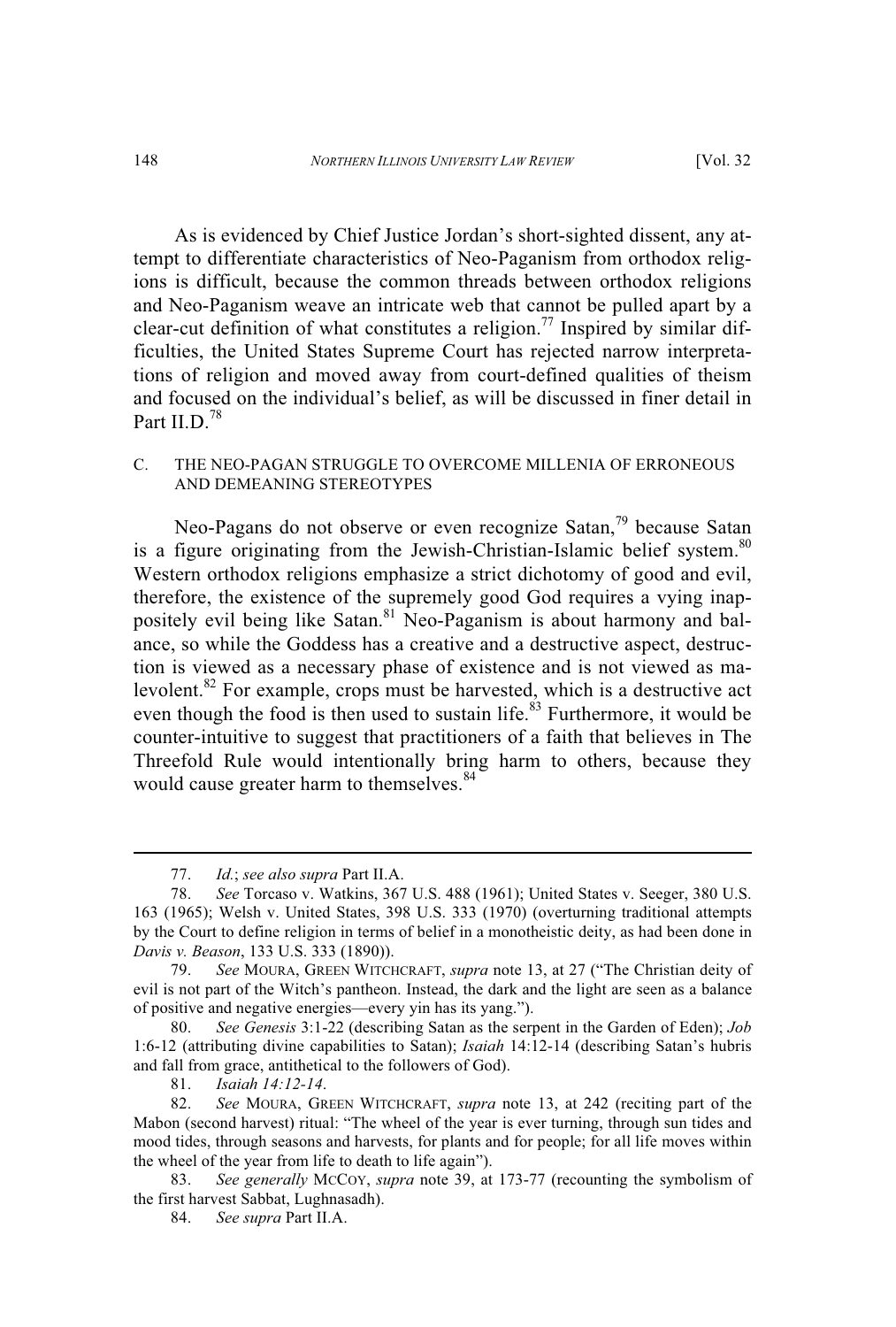Despite the gentle and non-dichotomous nature of Neo-Pagan beliefs, the Western orthodoxy's sense of conflicting forces is often projected onto Neo-Paganism in popular media, creating and perpetuating misconceptions about Neo-Pagan practices. $85$  The concept of white magic versus black magic is not grounded in Neo-Paganism but in the entertainment world:

> With fairytales of bad witches, spiders, and hexes, it is easy to come to the conclusion that dark forces are evil. Although disappointing to the average Hollywood director, dark magick does not refer to black magick. While dark magick refers to the balance of natural cycles of life, black magick is done at the cost of life and liberty. Black magick is any magickal working that has the intent to harm, manipulate, or force others against their will. Black magick has no place in Wicca and those who claim otherwise are imposters.<sup>86</sup>

The movie *The Wizard of Oz*<sup>87</sup> seminally featured a good witch and a bad witch. More recently, the Harry Potter books<sup>88</sup> and movie franchise<sup>89</sup> and popular television series, such as *Charmed*<sup>90</sup> and *Supernatural*,<sup>91</sup> depict benevolent magic, but also depict co-equal malevolent magic. Worse still

89. HARRY POTTER AND THE SORCERER'<sup>S</sup> STONE (Warner Brothers Pictures 2001); HARRY POTTER AND THE CHAMBER OF SECRETS (Warner Brothers Pictures 2002); HARRY POTTER AND THE PRISONER OF AZKABAN (Warner Brothers Pictures 2004); HARRY POTTER AND THE GOBLET OF FIRE (Warner Brothers Pictures 2005); HARRY POTTER AND THE ORDER OF THE PHOENIX (Warner Brothers Pictures 2007); HARRY POTTER AND THE HALF BLOOD PRINCE (Warner Brothers Pictures 2009); HARRY POTTER AND THE DEATHLY HALLOWS, PART 1 (Warner Brothers Pictures 2010); HARRY POTTER AND THE DEATHLY HALLOWS, PART 2 (Warner Brothers Pictures 2011).

90. *Charmed* (WB Television Network television series broadcast 1998-2006).

91. *Supernatural* (WB Network television series broadcast 2005-06; CW Network television series broadcast 2006-present).

<sup>85.</sup> *See* FIREMOON, *supra* note 18, at 117.

<sup>86.</sup> *Id.*

<sup>87.</sup> THE WIZARD OF OZ (Twentieth Century Fox 1939).

<sup>88.</sup> J. K. ROWLING, HARRY POTTER AND THE SORCERER'<sup>S</sup> STONE (Arthur A. Levine Books 1998); J. K. ROWLING, HARRY POTTER AND THE CHAMBER OF SECRETS (Arthur A. Levine Books 1999); J. K. ROWLING, HARRY POTTER AND THE PRISONER OF AZKABAN (Arthur A. Levine Books 1999); J. K. ROWLING, HARRY POTTER AND THE GOBLET OF FIRE (Arthur A. Levine Books 2000); J. K. ROWLING, HARRY POTTER AND THE ORDER OF THE PHOENIX (Arthur A. Levine Books 2003); J. K. ROWLING, HARRY POTTER AND THE HALF BLOOD PRINCE (Arthur A. Levine Books 2005); J. K. ROWLING, HARRY POTTER AND THE DEATHLY HALLOWS (Arthur A. Levine Books 2007).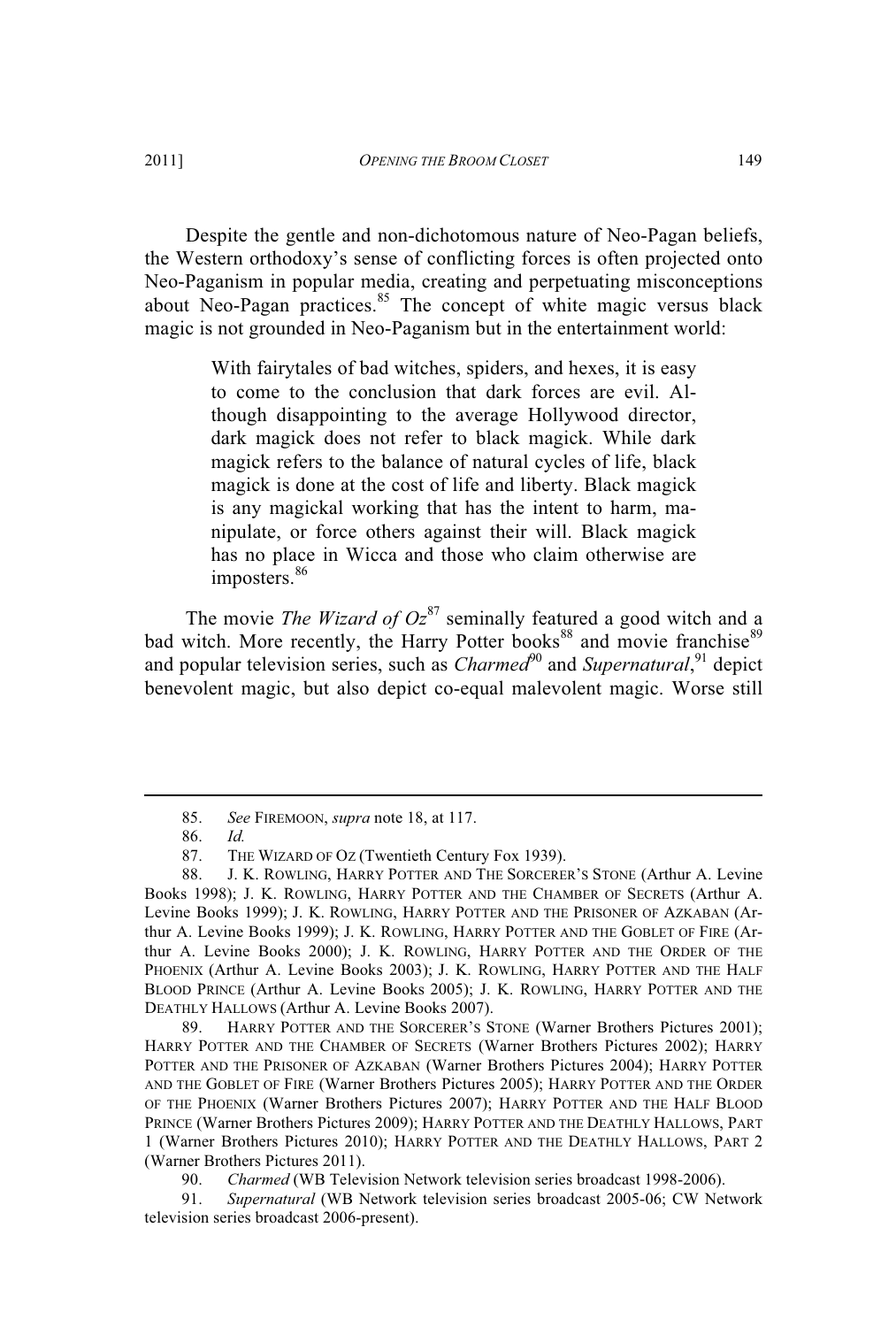are depictions of Neo-Pagans as purely barbaric or evil, such as the cult classics, *The Wicker Man*<sup>92</sup> and *The Blair Witch Project*. 93

A rough analogy to demonstrate the nonsensicality of these popular images would be if every media depiction of a devout Christian included a struggle against a co-equal satanic force. Imagine *The Flying Nun*<sup>94</sup> pitted in an epic battle against an aeronautical worshipper of Satan. Imagine the family from *7th Heaven*<sup>95</sup> using the power of Jesus Christ in every episode to engage in mortal combat with the forces of evil that are equally represented and powerful amongst the population. The degree of ridiculousness that a Christian would perceive from such ubiquitously extreme and inaccurate depictions of Christianity is equivalent to what Wiccans perceive from popular media depictions of their faith. Yet the entertainment world has little use for depicting a Neo-Pagan living an ordinary existence, dealing with realistic ordeals.<sup>96</sup>

Vampirism, the practice of drinking human blood, is also a distorted byproduct of Western orthodox religion with no basis in Neo-Paganism.<sup>97</sup> The folklore surrounding vampires makes them a bizarre version of the Antichrist:<sup>98</sup> shunning the Christian cross, rising corporeally from the dead, and ritualistically drinking the blood of others.<sup>99</sup> A vampire's sanguineous partaking in which it damns the soul of the human victim $100$  is conspicuously converse to Jesus Christ who offered his blood to redeem the souls of humans.<sup>101</sup> The concept of a corpse returning to life is anathema to Neo-

96. *See* FIREMOON, *supra* note 18, at 117.

97. The basis for the modern vampire image derives from southeastern Europe in the eighteenth century. The quintessential vampire, Dracula, is based on the fifteenth century military governor of Walachia (present day Romania), Vlad III (the Impaler), a Christian despot who sought to terrify his foes with graphic acts of mutilation to slain enemies, which included drinking their blood. *See* ENCYCLOPEDIA BRITANNICA, *Vampire* (2010), *available at* http://www.britannica.com/bps/search?query=vampire; ENCYCLOPEDIA BRITANNICA, *Vlad III* (2010), *available at* http://www.britannica.com/bps/search?query=vlad+the+impaler.

98. Kristofer Widholm & Bernard McGinn*, Antichrist: An Interview with Bernard McGinn*, CABINET MAGAZINE, 5 Winter 2001-02, *available at* http://www.cabinetmagazine.org/issues/5/widholm.php (describing the Antichrist as Satan incarnate "within the context of Christian belief, where Jesus is not only the messiah, but also God come to earth, that the Antichrist figure emerges as the flip side of the coin, so to speak").

99. *See* Widholm & McGinn, *supra* note 98.

100. *See id.*

101. *See Ephesians* 1:7 (New Oxford) ("In [Jesus Christ] we have redemption through his blood."); *Revelation* 5:9 (New Oxford) (singing to Jesus Christ, "for though was

<sup>92.</sup> THE WICKER MAN (British Lion Films 1973) (remade by Warner Brothers Pictures 2006).

<sup>93.</sup> THE BLAIR WITCH PROJECT (Haxan Films 1999).

<sup>94.</sup> *The Flying Nun* (ABC television series broadcast 1967-1970).

<sup>95.</sup> *7th Heaven* (WB Network television series broadcast 1996-2006, CW Network television series broadcast 2006-2007).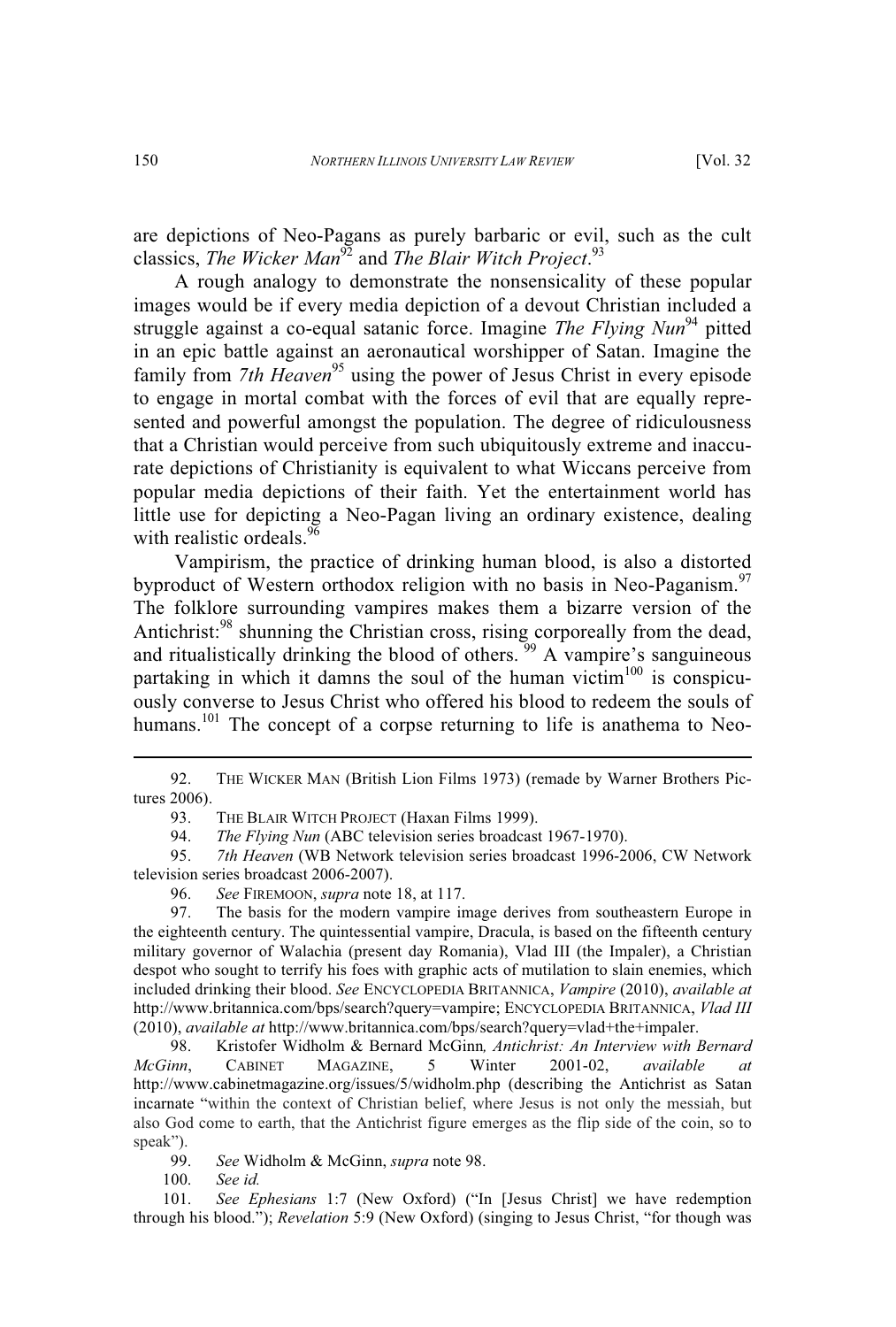Pagan beliefs, because it unnaturally refutes the cycle of life and death.<sup>102</sup> Therefore, vampirism has no correlation to Neo-Paganism.

Another common misconception about Neo-Paganism, the practice of human and animal sacrifice, derives from Rome before it was an Empire.<sup>103</sup> The Romans, under General Julius Caesar and his military and imperial successors, led a notorious smear campaign against the indigenous beliefs of the Celts, primarily the druids because they were the academic, legal, spiritual, and medical core of Celtic society.<sup>104</sup> To accuse the elite minds of Celtic society of human sacrifice was a way to rationalize the conquest and Romanization of these uncivilized savages.<sup>105</sup>

The pre-Christian Romans made similar accusations against the early Christians, claiming they sacrificed babies to obtain blood for communion.<sup>106</sup> Ironically, when Christianity became the state religion of Rome, the Christians took up the persecution of the druids, because Christians then "had a vested interest in blackening the picture they painted of the druids and in denouncing practices they deemed contrary to their own."<sup>107</sup> Another irony is that the Romans advocated the mortal confrontation of thousands of humans and animals for the sake of entertainment in the Colosseum,  $108$  yet maligned the alleged religious killing of humans and animals in Celtic society.

While early pagans certainly practiced animal sacrifice as a symbolic offering for the good graces of their deity(ies),  $109$  this is akin to early Western orthodox practices.<sup>110</sup> Similarly, while it is debatable whether the ancient druids or other early pagans ever practiced human sacrifice or whether sacrifice was symbolic only, $^{111}$  the dogma of human sacrifice is also deeply

slain and by thy blood didst ransom men for God from every tribe and tongue and people and nation").

<sup>102.</sup> *See* FIREMOON, *supra* note 18, at 155 ("[T]he pagan way is not a path of grieving about death. [Neo-Pagans] embrace death as a part of the never-ending cycle of life.").

<sup>103.</sup> JEAN MARKALE, THE DRUIDS: CELTIC PRIESTS OF NATURE 159-63 (1999).

<sup>104.</sup> *Id.* at 4-10, 160-61.

<sup>105.</sup> *Id.* at 159-63.

<sup>106.</sup> *Id.* at 161.

<sup>107.</sup> *Id.* at 160.

<sup>108.</sup> *See Colosseum*, HISTORY.COM, http://www.history.com/topics/colosseum (last visited Oct. 11, 2010).

<sup>109.</sup> *See* MARKALE, *supra* note 103, at 159.

<sup>110.</sup> *E.g.*, *Exodus* 12:5-6 (New Oxford) (proclaiming the Passover ritual: "Your lamb shall be without blemish . . . you shall keep it until the fourteenth day of this month; when the whole assembly of the congregation of Israel shall kill their lambs in the evening.").

<sup>111.</sup> *See* MARKALE, *supra* note 103, at 159 (suggesting Druidic sacrifice was symbolic only and similar to how "the Catholic Mass is a memorization of a bloody ritual by which humanity, in the person of Jesus, surpassed its original mortal state and transcended itself to the divine plane through death and rebirth.").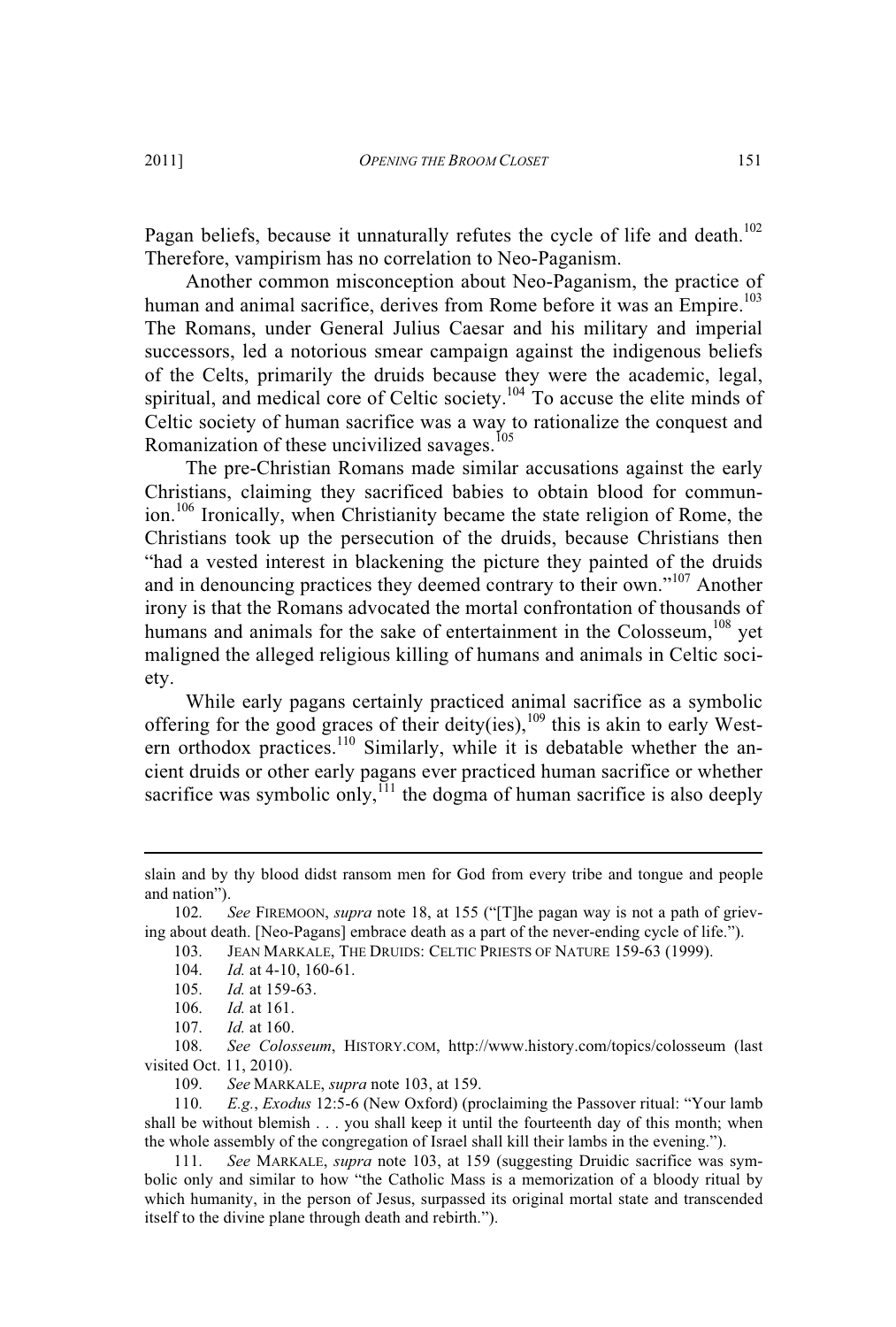ingrained in orthodox religions.<sup>112</sup> Therefore, it is difficult to discern that the sacrifices of ancient pagans were any more real or vicious than those of other ancient religions still extant.

Yet, the inaccurate associations of paganism with reprehensible behavior extended beyond the Roman Empire, and reached into medieval Europe with misconceptions that lingered into the Colonial era, $^{113}$  eventually bleeding into the new world.<sup>114</sup> "The Great Witch Hunt" occurred from the late fifteenth to mid seventeenth centuries in Europe, $115$  continuing for another half century in colonial America.<sup>116</sup> Yet again, an undeniable irony exists in that an estimated 40,000-100,000 people were brutally killed in the name of Christendom, typically by burning, and many were not even accused of harming anyone.<sup>117</sup> The Salem Witch Trials of the late seventeenth-century epitomize what can best be described as the religiocentric pandemonium of a fearfully puritanical society.<sup>118</sup> Rationality yielded to paranoia, and in some cases, opportunism, as the plurality of Salem's community persecuted its own people with ridiculous accusations of hexing pregnant mothers and flying on broomsticks at night to expedite their voyage to meet with Satan in orgiastic rituals.<sup>119</sup>

Regardless of ancient practices and historical accusations, contemporary Neo-Pagans do not dignify live sacrifice in their practice.<sup>120</sup> While ritualistic tools of Neo-Paganism may include a knife, referred to as an athame, this device "is not used for any physical tasks," such as cutting, because it

113. *See* JONES & PENNICK, *supra* note 64, at 196-207.

- 115. JONES & PENNICK, *supra* note 64, at 204.
- 116. *See* BARNER-BARRY, *supra* note 19, at 48-49.

<sup>112.</sup> *See Genesis* 22:2 (New Oxford) ("Take your son, your only son Isaac, whom you love, and . . . offer him there as a burnt offering upon one of the mountains that I shall tell you"); *see also* MARKALE, *supra* note 103, at 159.

<sup>114.</sup> *See* BARNER-BARRY, *supra* note 19, at 48.

<sup>117.</sup> *See* JONES & PENNICK, *supra* note 64, at 204-07; BARNER-BARRY, *supra* note 19, at 48 (referring to a sixteenth century demonologist who advocated death to any witch, even if the witch had done nothing but good things for others).

<sup>118.</sup> *See* GEORGE H. MOORE, SUPPLEMENTARY NOTES ON WITCHCRAFT IN MASSACHUSETTS: A CRITICAL EXAMINATION OF THE ALLEGED LAW OF 1711 FOR REVERSING THE ATTAINDERS OF THE WITCHES OF 1692 (University Press 1884) (detailing Massachusetts's legal efforts to pardon and recompense the families of individuals who were wrongly accused of statutory witchcraft); Tim Sutter, *Salem Witchcraft: The Events and Causes of the Salem Witch Trials*, http://www.salemwitchtrials.com/salemwitchcraft.html (last visited Oct. 11, 2010).

<sup>119.</sup> *See* JONES & PENNICK, *supra* note 64, at 207; Sutter, *supra* note 118 (recounting how 20 people in a community of approximately 600 were put to death for witchcraft, and how 200 or 33% were imprisoned for accusations of witchcraft).

<sup>120.</sup> *See* FIREMOON, *supra* note 18, at 35 (invoking these words in ritual: "Nor do I demand sacrifice, for behold, I am the Mother of all things, and My love is poured out upon the Earth.").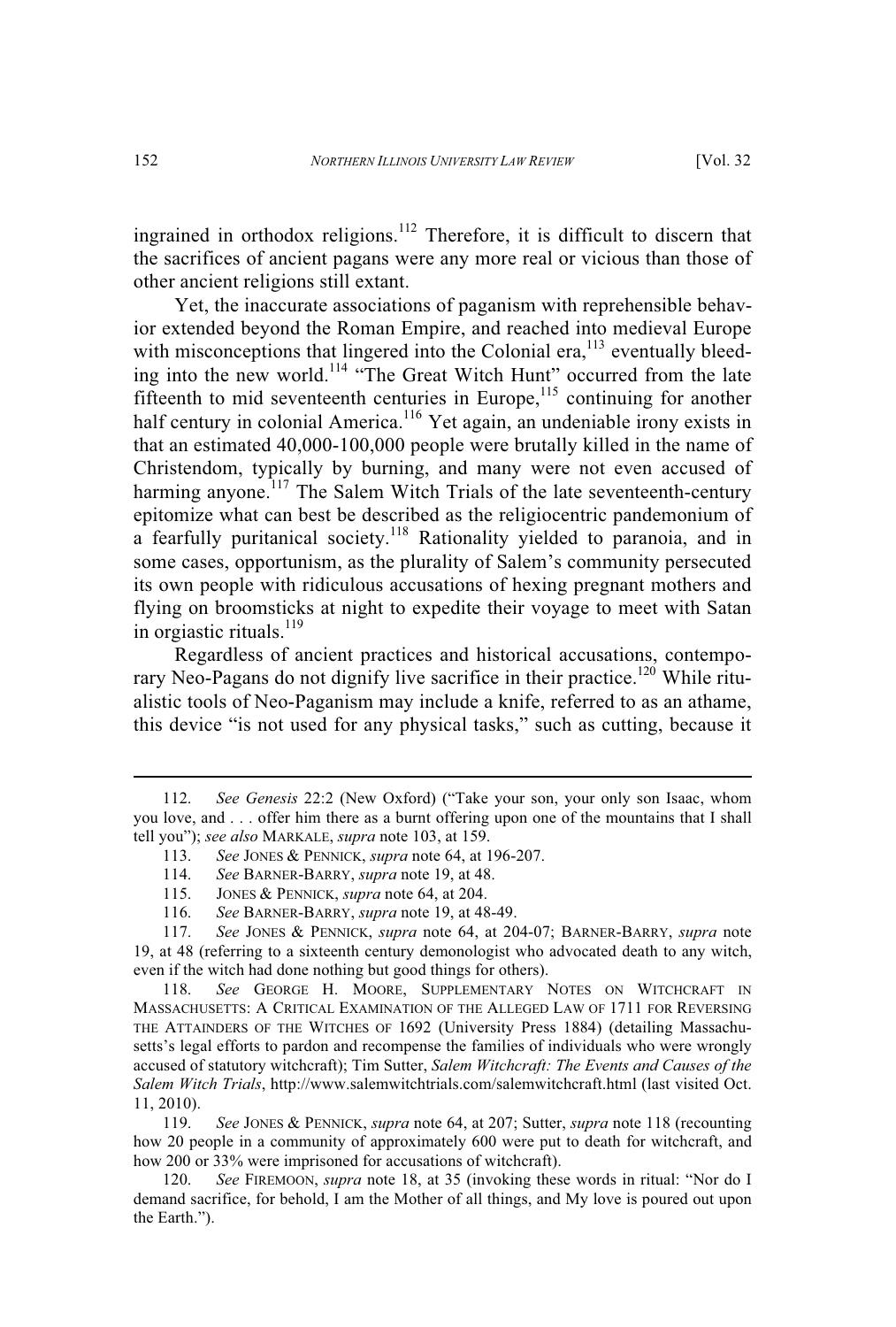could compromise its positive energy.<sup>121</sup> The concept of taking the life of a living being for anything less than physical necessity is antithetical to Neo-Pagans:

> [A]ny attempt to modify the natural world should be undertaken . . . with a sense of reverence for the subject of [the] change . . . . Often cited is a Native American practice of explaining to a freshly killed animal the necessity to take its meat and skin for food and clothing . . . . It cannot be done thoughtlessly or frivolously.<sup>122</sup>

Because Neo-Paganism pays such reverence to living beings, Neo-Pagans frequently opt to be vegetarians or choose diets low in meat intake.<sup>123</sup>

An unjustified paradox exists in that Neo-Pagans strongly oppose the sadistic beliefs underlying Satanism, vampirism, devil-worship, and live sacrifice, yet Neo-Paganism is prevalently associated with these unrelated forms of practice. Such misconceptions fuel an array of tribulations for Neo-Pagans in the legal system, most evidently the judge and jury's possible prejudice against a Neo-Pagan who may serve as a plaintiff, a defendant, a victim, or a witness. The potential prejudicial impact is only controllable if the court properly recognizes Neo-Paganism as a valid religion at the onset of the case.

#### D. THE RISE OF NEO-PAGANISM IN AMERICA

While it is impossible to say with precision the number of Neo-Pagans in the United States today, most credible sources estimate that Neo-Paganism numerically rivals some notable religions, and that Neo-Paganism has a faster growing base than all orthodox religions.<sup>124</sup> There are three main reasons for the difficulty in precisely measuring Neo-Pagan

<sup>121.</sup> FIREMOON, *supra* note 18, at 67.

<sup>122.</sup> BARNER-BARRY, *supra* note 19, at 34.

<sup>123.</sup> *See* Sarah White, *Faith-Based Diet, Wiccan-Style*, CALORIELAB (Oct. 30, 2006), http://calorielab.com/news/2006/10/30/faith-based-diet-wiccan-style ("In a way eating is a spiritual practice and it's likely there are more vegetarians and vegans (or even just people who eat organic foods) among pagans than are in the general population, though a special diet is far from required."); *See also* Goodman v. Snyder, No. 00-C-0948, 2003 WL 22765047, at \*1-3 (N.D. Ill. Nov. 20, 2003) (holding a Wiccan prisoner asserted a valid claim against Illinois Department of Corrections because the plaintiff was not provided a vegetarian diet in accordance with his beliefs).

<sup>124.</sup> *See*, *e.g.*, *American Religious Identification Survey* (ARIS 2001), GRAD. CENTER OF THE CITY UNIV. OF NEW YORK, *available at* http://www.gc.cuny.edu/Faculty/GC-Faculty-Activities/ARIS--American-Religious-Identification-Survey/Key-findings; *Pagans Go Mainstream: Wiccans and Druids and Goddesses—Oh, My!*, RELIGION LINK, http://www.religionlink.com/tip\_091020.php (last visited Nov. 8, 2010).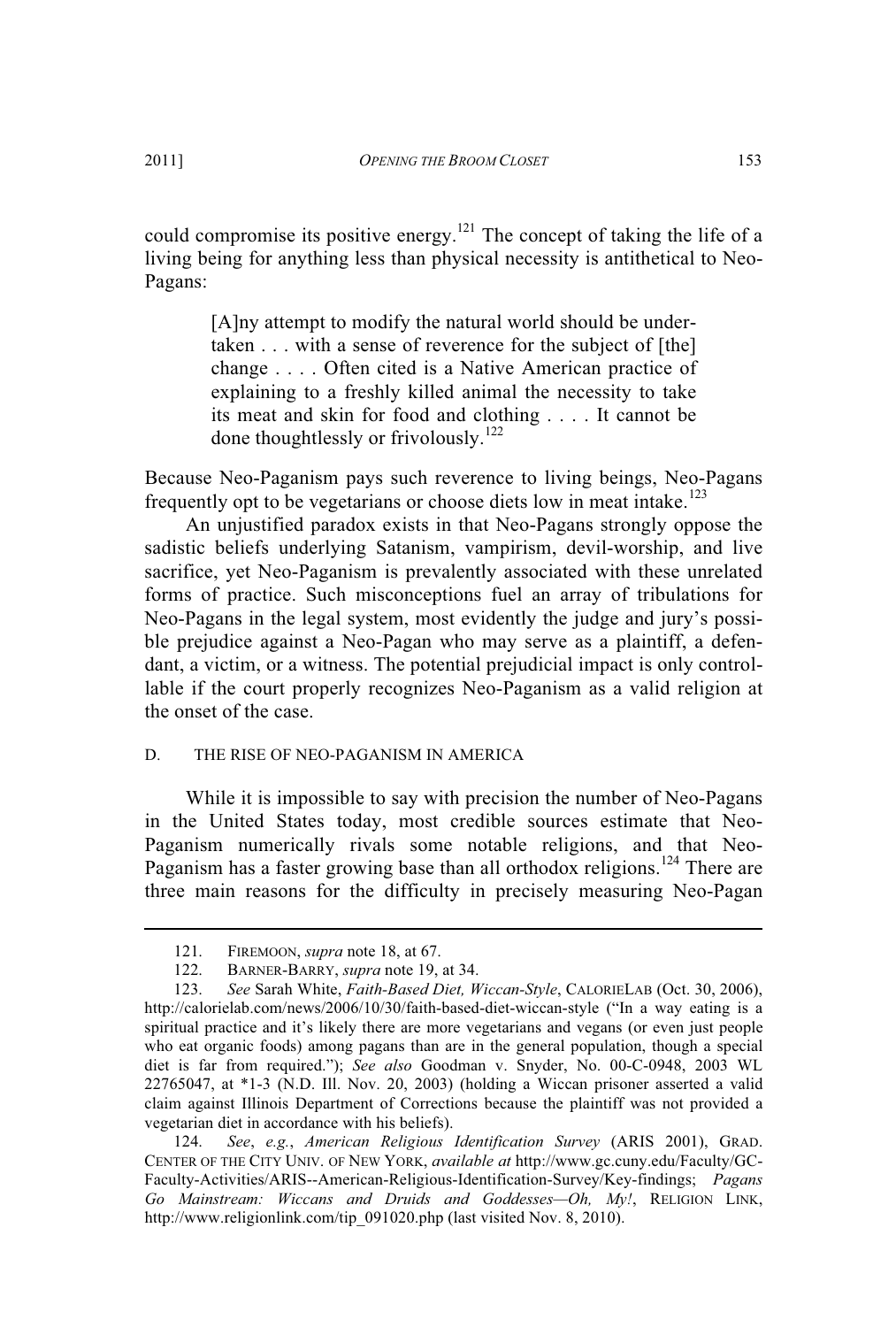practitioners. First, our country does not obtain religious information in its census data, so there is no truly centralized or all-encompassing method to  $\frac{125}{2}$  Second, the specific mainstream stigma of being labeled a "witch" or "pagan" has caused many practitioners to remain in the broom closet; therefore any survey may be under-inclusive of actual Neo-Pagan practitioners.<sup>126</sup> There is also a contrasting problem that those who label themselves as one subset, such as "Wiccan," may also label themselves as "Neo-Pagan," thereby overinflating the numbers.<sup> $127$ </sup>

Despite these challenges, a number of groups such as the American Religious Identification Survey (ARIS) gather and analyze religious information through surveys, and have created estimates of Neo-Paganism based on the raw statistics and projected variances for the known potential discrepancies.<sup>128</sup> Perhaps the most striking statistic is the precipitous increase in Wiccan and Neo-Pagan adult practitioners, rising from 8000 in 1990, to 274,000 in 2001, to  $\overline{682,000}$  in 2008.<sup>129</sup> ReligiousTolerance.org adjusts these numbers down by 25% to account for the number of Wiccans who also label themselves as Neo-Pagan, and then increases by 200% to account for those who do not "feel sufficiently safe and secure to tell their real religion."<sup>130</sup> Following the ReligiousTolerance.org formula, there would be just over 1,000,000 adult practitioners based on the raw ARIS survey numbers in 2008.<sup>131</sup> This estimate is also roughly corroborated by Circle Sanctuary's range of Neo-Pagan practitioners in 2006.<sup>132</sup>

129. *See* the *American Religious Identification Survey* (ARIS 2001), *supra* note 124; *Pagans Go Mainstream: Wiccans and Druids and Goddesses—Oh, My!*, RELIGION LINK, http://www.religionlink.com/tip\_091020.php (last visited Nov. 8, 2010).

130. *How Many Wiccans Are There?: Estimates for the U.S. and Canada*, RELIGIOUS TOLERANCE, http://www.religioustolerance.org/wic\_nbr3.htm (last visited Nov. 8, 2010).

131. *See American Religious Identification Survey* (ARIS 2001), *supra* note 124; RELIGIOUS TOLERANCE, http://www.religioustolerance.org/wic\_nbr3.htm (last visited Nov. 8, 2010). There was also an American Religious Identification Survey done in 2008, however this ARIS study did not provide the same level of detailed information concerning Neo-Pagan religions and instead lumped them together with other minority religious groups. *See American Religious Identification Survey* (ARIS 2008), TRINITY COLLEGE, *available at* http://b27.cc.trincoll.edu/weblogs/AmericanReligionSurvey-ARIS/reports/p1a\_belong.html.

132. *Wiccans Battle VA Over Veteran Grave Marker Symbol*, CIRCLE SANCTUARY, http://www.circlesanctuary.org/liberty/veteranpentacle/aldagarticle.htm (last visited Nov. 8, 2010) ("Sociologists and other scholars have estimated that between 250,000 and one million Americans [in 2006] are members of the Wiccan religion and other forms of contempo-

<sup>125.</sup> *See American Religious Identification Survey* (ARIS 2001), *supra* note 124.

<sup>126.</sup> *See supra* Part II.B.

<sup>127.</sup> RELIGIOUS TOLERANCE, http://www.religioustolerance.org/wic\_nbr3.htm (last visited Nov. 8, 2010).

<sup>128.</sup> *See, e.g.*, *American Religious Identification Survey* (ARIS 2001), *supra* note 124; *"Boo" Who? Pagans and Christians Celebrate Halloween, but Differently*, RELIGION LINK, http://www.religionlink.com/topic\_101028.php (last visited Nov. 8, 2010); RELIGIOUS TOLERANCE, http://www.religioustolerance.org/wic\_nbr3.htm (last visited Nov. 8, 2010).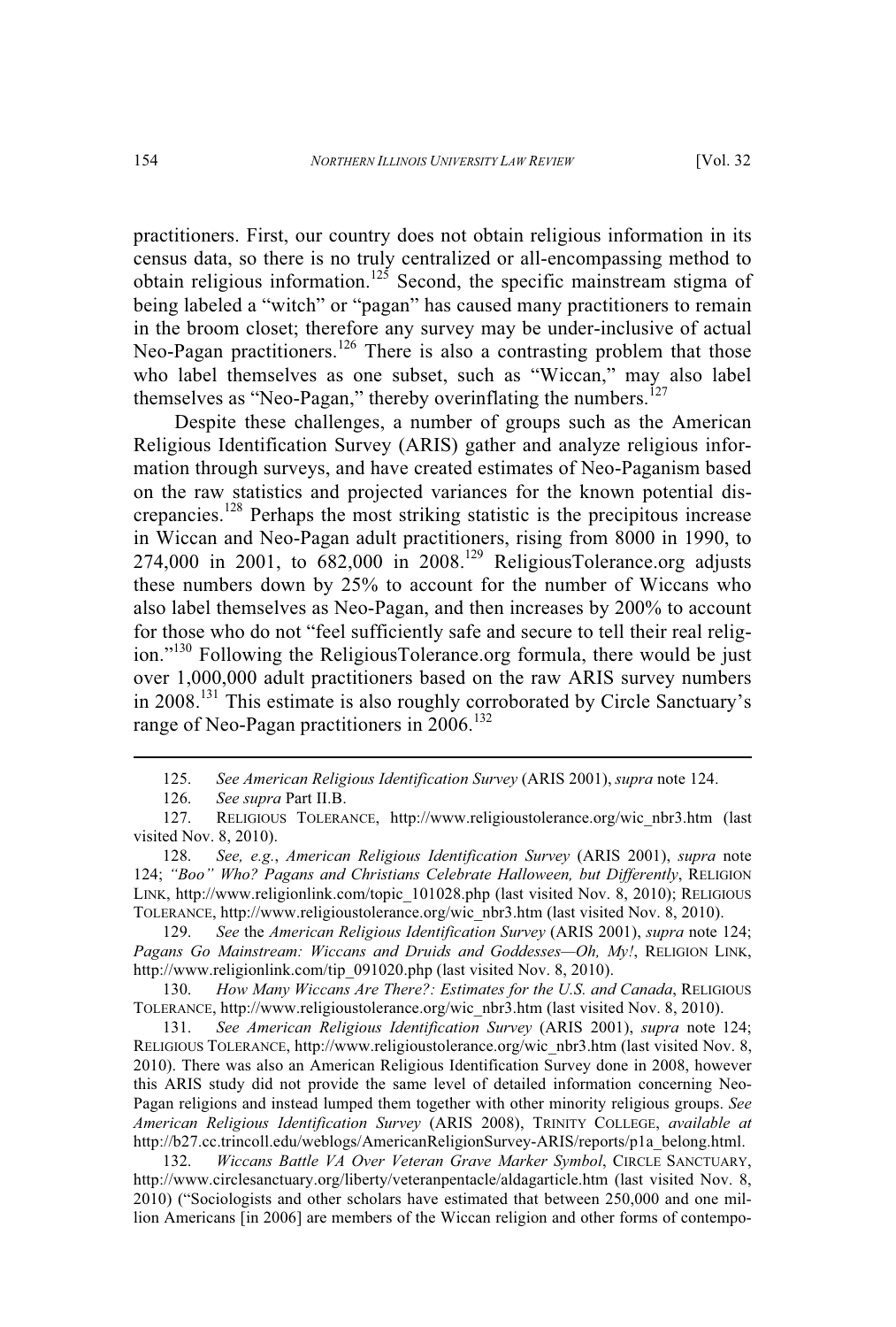If there are indeed 1,000,000 adult Neo-Pagan practitioners, Neo-Paganism has become as comparably widespread as Hinduism in the United States, but with a much faster growth rate.<sup>133</sup> If Neo-Paganism continues at a similar growth rate for the next decade, Neo-Paganism could outnumber any orthodox religion, except Christianity, $134$  and become one of the most prevalent religions in the United States. Neo-Paganism may already have more followers than many recognizable denominations of Christianity, such as Seventh Day Adventist, Eastern Orthodox, Mennonite, and Christian Science.<sup>135</sup>

Religious views are ultimately unique to each individual, and as such, the number of practitioners should not matter as applied to each person's liberty interest in religious freedom. However, the number is significant in two ways. First, the number of legal actions involving Neo-Paganism will likely increase with the increased number of Neo-Pagan practitioners. As such, the uniform acceptance and treatment of Neo-Paganism as a valid religion by courts will ensure consistency and judicial efficiency. Second, the United States' reluctance to embrace the incorrectly stigmatized Neo-Pagan religion is a lingering and increasingly visible eyesore in our nation's promise to provide religious liberty.<sup>136</sup>

#### III. NEO-PAGANISM IS A VALID RELIGIOUS BELIEF

This section will first summarize the history of religious freedom in the United States, focusing on the First Amendment's Establishment and Free Exercise Clauses.<sup>137</sup> Next, the definition of religion is explored, pri-

rary Paganism.") (This number is within the same rough range estimated by the other organizations before factoring in variable adjustments); *See*, *e.g.*, *American Religious Identification Survey* (ARIS 2001), *supra* note 124; *"Boo" Who? Pagans and Christians Celebrate Halloween, but Differently*, RELIGION LINK, http://www.religionlink.com/topic\_101028.php (last visited Nov. 8, 2010); RELIGIOUS TOLERANCE, http://www.religioustolerance.org/wic\_nbr3.htm (last visited Nov. 8, 2010).

<sup>133.</sup> *See Hinduism: The World's Third Largest Religion*, RELIGIOUS TOLERANCE, http://www.religioustolerance.org/hinduism.htm (last visited Nov. 8, 2010).

<sup>134.</sup> *See generally American Religious Identification Survey* (ARIS 2001), *supra* note 124 (following the growth trend from 1990-2001 for these denominations indicates that they had less than one million followers in 2010).

<sup>135.</sup> *See generally American Religious Identification Survey* (ARIS 2001), *supra* note 124 (showing that Christianity is the majority religion in the United States with 76.5% of the American population claiming Christian beliefs in 2001. Interestingly, it is the group with no religious belief that comprises 14.1% of the population—the second most adherents in the survey).

<sup>136.</sup> *See* Trans World Airline, Inc. v. Hardison, 432 U.S. 63, 97 (1977) (Marshall, J. dissenting) ("[O]ne of this Nation's pillars of strength [is]—our hospitality to religious diversity  $\dots$ .").

<sup>137.</sup> U.S. CONST. amend. I.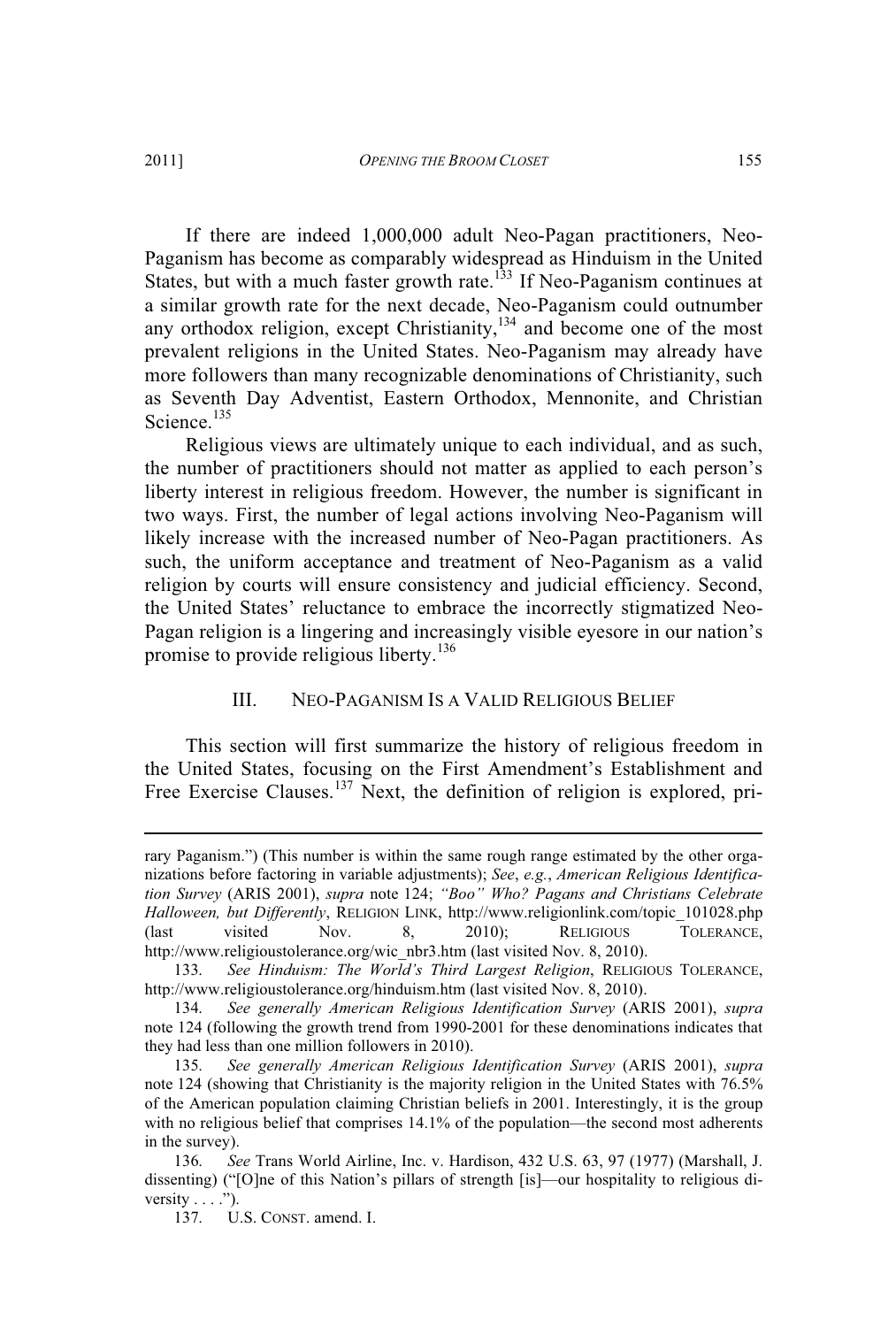marily by extrapolating the Supreme Court's interpretation.<sup>138</sup> Using the Court's definition of religion, Neo-Paganism is then evaluated to demonstrate that it is a valid religious belief system and is thus protected by the First Amendment's guarantees of religious freedom.<sup>139</sup> A few cases are examined to show correct and incorrect acceptance of Neo-Pagan beliefs by different courts.<sup>140</sup>

#### A. HISTORY OF RELIGIOUS RIGHTS IN AMERICA

Religious freedom is a broad term that encompasses the two divergent and sometimes competing clauses contained in the First Amendment: "Congress shall make no law respecting an *establishment* of religion, or prohibiting the *free exercise* thereof . . . .<sup>"141</sup> The impetus for the inclusion of the Establishment Clause and the Free Exercise Clause into the Bill of Rights was to prevent the repetition of "persecutions, generated in large part by established sects determined to maintain their absolute political and religious supremacy  $\dots$ ."<sup>142</sup> In other words, the framers perceived a political threat in religious majoritarianism.<sup>143</sup> Therefore, the intention was to create a nation that was not religiously homogenous or nonreligious, but one that welcomed and embraced diverse religions coextensively.<sup>144</sup>

The two Clauses provide a delicate balance point between tolerance for individuals to practice their religious beliefs and separation of church and state.<sup>145</sup> Extensive legal history and academic research has debated the nuanced scope of each Clause and how to resolve issues when the Clauses

143. *See Everson*, 330 U.S. 1.

144. Cnty. of Allegheny v. Am. Civil Liberties Union Greater Pittsburg Chapter, 492 U.S. 573, 627 (1989) ("We live in a pluralistic society. Our citizens come from diverse religious traditions or adhere to no particular religious beliefs at all. If government is to be neutral in matters of religion, rather than showing either favoritism or disapproval towards citizens based on their personal religious choices, government cannot endorse the religious practices and beliefs of some citizens without sending a clear message to nonadherents that they are outsiders or less than full members of the political community.").

145. *Id.*

<sup>138.</sup> *See* United States v. Ballard, 322 U.S. 78 (1944); United States v. Seeger, 380 U.S. 163 (1965).

<sup>139.</sup> *See Ballard*, 322 U.S. at 87; *Seeger*, 380 U.S. at 167.

<sup>140.</sup> *E.g.*, Cutter v. Wilkinson, 544 U.S. 709 (2005); Roberts v. Ravenwood Church of Wicca, 292 S.E.2d 657 (Ga. 1982).

<sup>141.</sup> U.S. CONST. amend. I (emphases added).

<sup>142.</sup> Everson v. Bd. of Educ., 330 U.S. 1 (1947). *Everson* is also considered to be the case in which the Supreme Court incorporated the religious clauses as fundamental rights applicable to the states by way of the "Liberty" Clause of the 14th Amendment. Arguments have been made that the Establishment Clause was never intended to apply to the States. *See* SULLIVAN, CONSTITUTIONAL LAW 1251-52 (Foundation Press 16th ed. (2007)).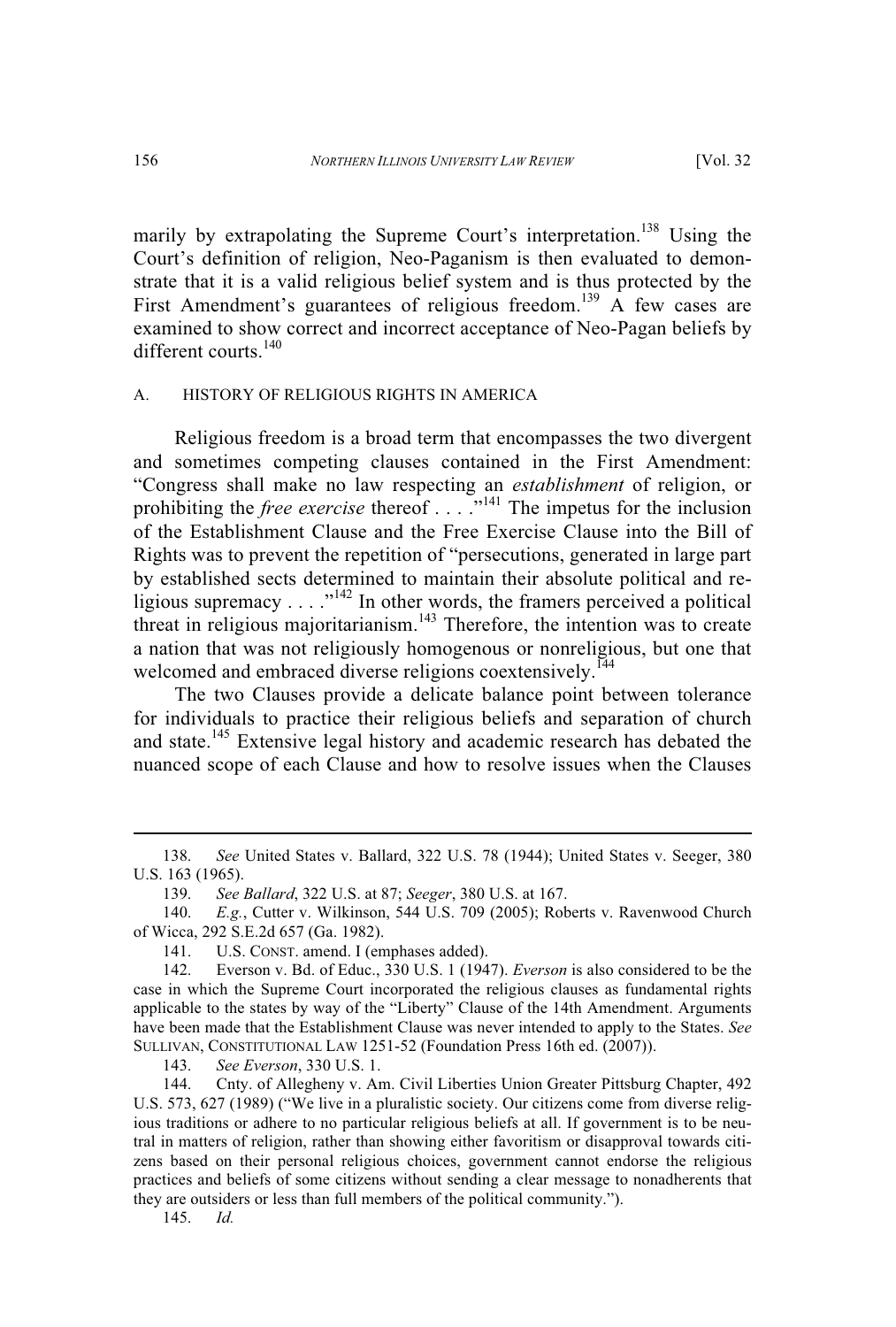overlap.<sup>146</sup> The Supreme Court's decision in *Cantwell v. Connecticut*, however, summarized the interplay between the Establishment Clause's "freedom to believe" and the Free Exercise Clause's "freedom to act" astutely:<sup>147</sup> "The first is absolute but . . . the second cannot be. Conduct remains subject to regulation for the protection of society. The freedom to act must have appropriate definition to preserve the enforcement of that protection."<sup>148</sup> Understanding that religious based conduct could possibly cause injury to other citizens or the government, the Court sagaciously reserved some power to regulate acts of religion when necessary and in such a way that does not "unduly . . . infringe the protected freedom."<sup>149</sup>

So while religious freedom, like most fundamental rights, is not absolute, any intentional government interference with religious practices must be narrowly tailored to meet a compelling government interest.<sup>150</sup>

Even though the First Amendment's religious protections might seem to put a true wall between church and state, the tendrils stemming from religion have had an undeniable impact on many aspects of our nation's history. Rhode Island, for example, was settled and eventually became a sovereign state because Quakers and other religious minorities wanted their own community away from an overwhelmingly Catholic Massachusetts.<sup>151</sup> American's westward expansion during the nineteenth century was predicated in part on Manifest Destiny, a concept that is inextricably linked to religion: "There was a widely held underlying belief that Americans, the 'chosen people,' had a divinely inspired mission to spread the fruits of their democracy to the less fortunate (usually meaning Native Americans and other non-Europeans)."<sup>152</sup>

Significantly, the nineteenth-century also ushered in many additions of "ceremonial deism" that the Court has consistently held do not violate the

151. Rickie Lazzerini, *The History of Rhode Island*, KINDRED TRAILS (2006), http://www.kindredtrails.com/Rhode\_Island\_History-1.html.

<sup>146.</sup> *See, e.g.*, *id.*; Reuben Quick Bear v. Leupp, 210 U.S. 50 (1908); William Van Alstyne, *Trends in the Supreme Court: Mr. Jefferson's Crumbling Wall—A Comment on* Lynch v. Donnelly, 1984 DUKE L.J. 770.

<sup>147.</sup> Cantwell v. Connecticut, 310 U.S. 296, 303 (1940).

<sup>148.</sup> *Id.* at 303-04.<br>149. *Id.* at 304.

*Id.* at 304.

<sup>150.</sup> *See, e.g.*, Church of the Lukumi Babalu Aye v. City of Hialeah, 508 U.S. 520 (1993) (striking down a city ordinance prohibiting animal sacrifice because it was designed to single out Santerian religious practices and was not narrowly tailored to pass strict scrutiny). *But see* Prince v. Massachusetts, 321 U.S. 158 (1944) (upholding state law prohibiting minors from publicly selling written materials even though it conflicted with proscribed duty of Jehovah's Witness faith, because child welfare and not religious practice was the target of the legislation).

<sup>152.</sup> Dawn Taylor, *Manifest Destiny*, TIMETOAST (2011), http://www.timetoast.com/timelines/70344; *accord Manifest Destiny*, U.S. HISTORY, http://www.u-s-history.com/pages/h337.html (last visited Oct. 1, 2011).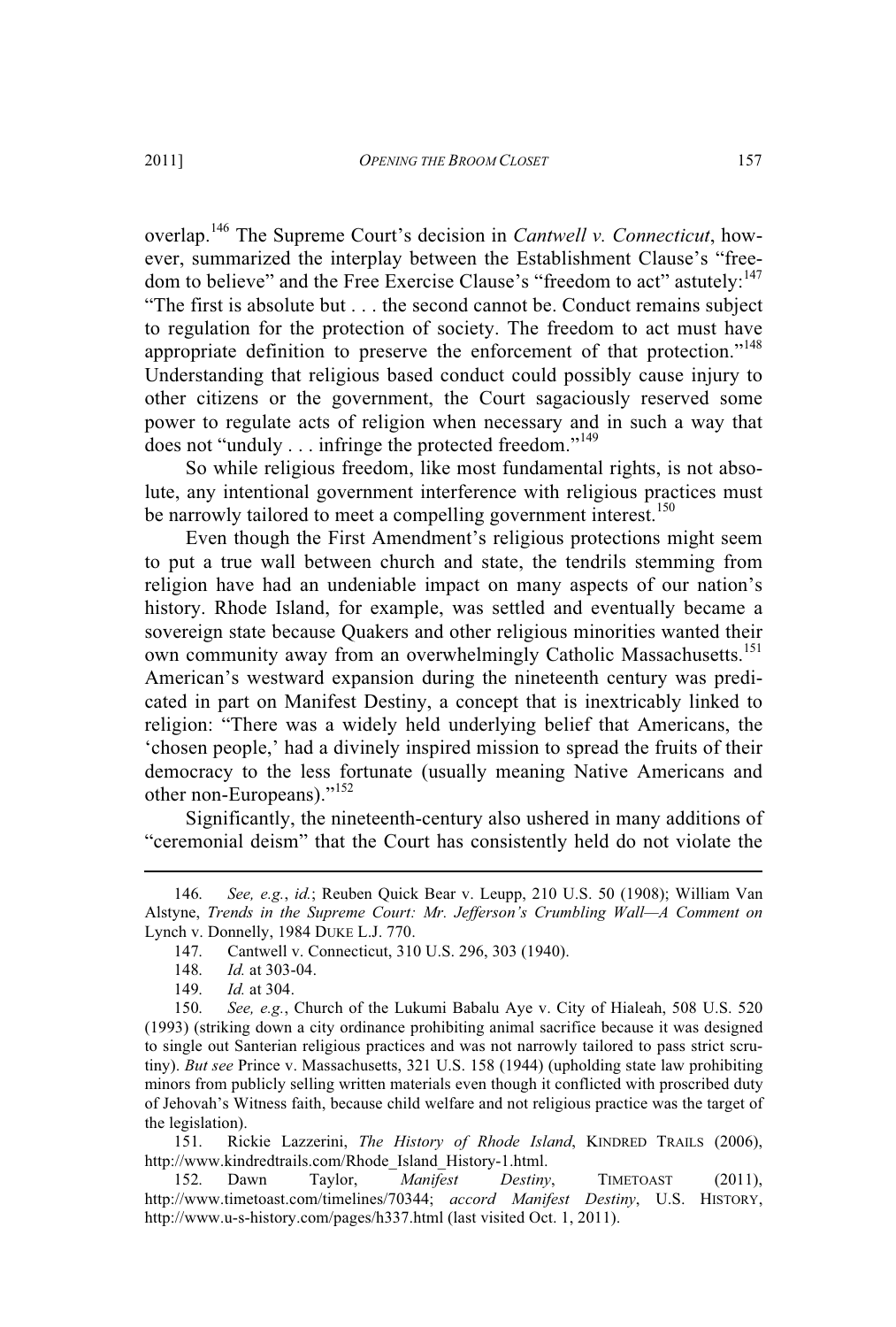Establishment Clause.<sup>153</sup> Prominently, "In God We Trust" began being placed on U.S. currency in 1864. <sup>154</sup> The Court traced its own session opening remark, "God save the United States and this honorable Court," to  $1827<sup>155</sup>$  Ceremonial deism expanded further in the twentieth century.<sup>156</sup> Congress made "In God We Trust"<sup>157</sup> the national motto while adding "under God" to the Pledge of Allegiance.<sup>158</sup> These references to a deity have been tolerated by the Court, because they are viewed as not pervasive and do not promote a particular religion.<sup>159</sup>

Dissenting Supreme Court Justices have argued in various ways that symbols and references specific to Christianity by government actors may be constitutional.<sup>160</sup> Justice Kennedy has argued that the Christian roots of our nation are inextricably tied to our national history.<sup>161</sup> Justice Kennedy, joined by Chief Justice Rehnquist, White, and Scalia referenced numerous examples of historical state actions and legislation that would justify a much narrower application of the Establishment Clause and more broadly allow for the observance of Christian or even Jewish religious holidays by governmental entities.<sup>162</sup>

The *Allegheny v. American Civil Liberties Union Greater Pittsburgh Chapter* holding, however, was that a government body may not have holiday displays endorsing particular religions, such as a Catholic crèche.<sup>163</sup> Justice Blackmun's lead opinion rejected the notion that any religion receives preference because of the nation's history:

155. *Id.* at 37 (O'Connor, J., concurring).

156. *Id.*

158. Act of June 14, 1954, ch. 297, 68 Stat. 349 (codified as amended at 4 U.S.C. § 4 (2006)).

159. *See Elk Grove*, 542 U.S. at 36-38 (O'Connor, J., concurring).

160. *See, e.g.*, Cnty. of Allegheny v. Am. Civil Liberties Union Greater Pittsburg Chapter, 492 U.S. 573 (1989) (holding despite four dissents that display of a religious symbol by a city government is an Establishment Clause violation).

161. *Id.* at 671-75 (Kennedy, J., dissenting in part).

162. *Id.* at 655-75 (including statements made by presidents going back to George Washington that reference "God" and the almost ubiquitous belief in Christianity or Judaism).

163. *Compare id.* at 601-02, *and* Stone v. Graham, 449 U.S. 39 (1980) (holding that display of the Ten Commandments in public schools was an Establishment Clause violation), *with* Lynch v. Donnelly, 465 U.S. 668 (1984) (holding that displaying a Christmas tree and Santa Claus was not an Establishment Clause violation because displays were nonreligious).

<sup>153.</sup> *See* Elk Grove Unified Sch. Dist. v. Newdow, 542 U.S. 1, 36-37 (2004) (O'Connor, J., concurring).

<sup>154.</sup> *Id.* at 29.

<sup>157.</sup> Act of July 30, 1956, ch. 795, 70 Stat. 732 (codified as amended at 36 U.S.C. § 302 (2006)).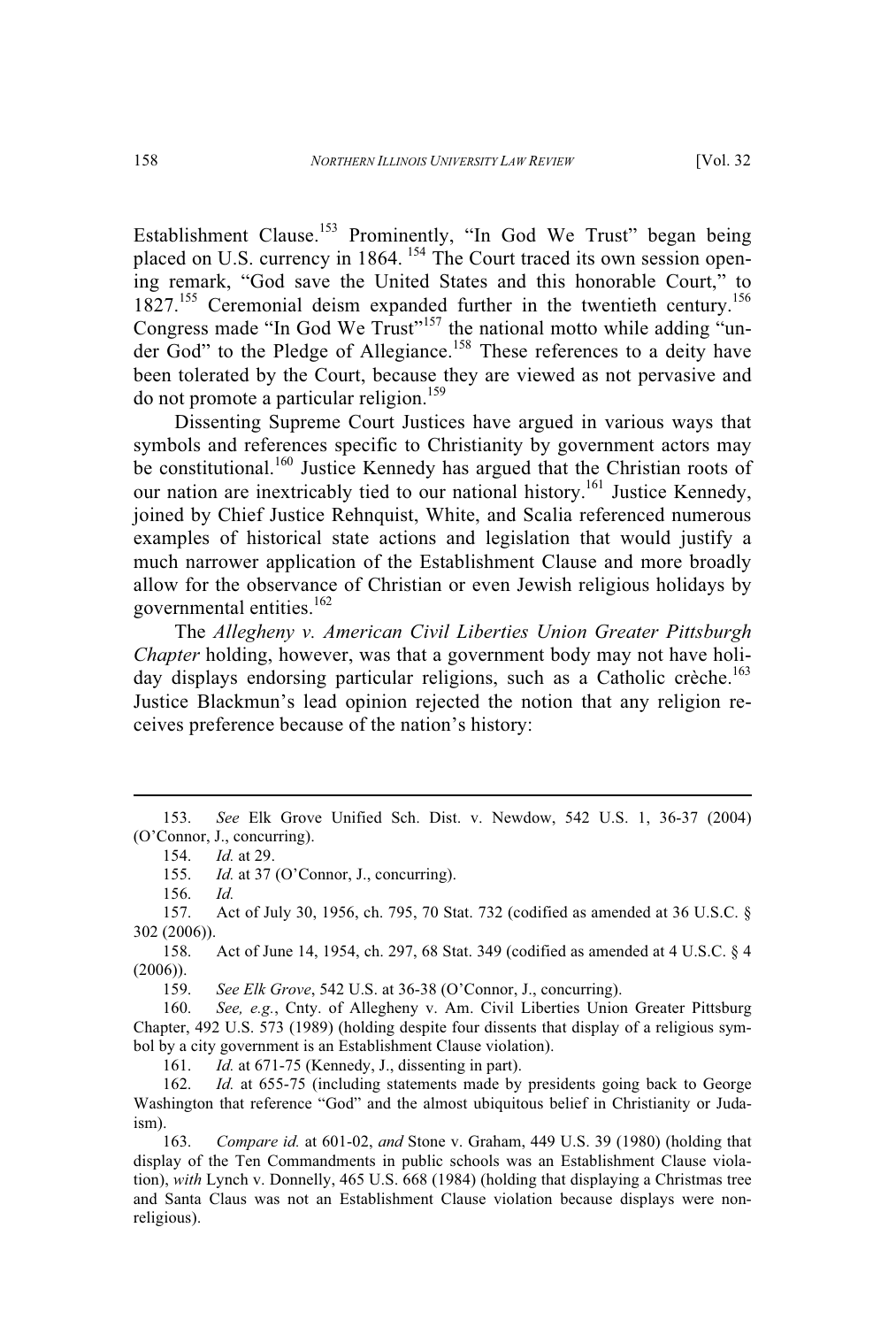Perhaps in the early days of the Republic these words were understood to protect only the diversity within Christianity, but today they are recognized as guaranteeing religious liberty and equality to "the infidel, the atheist, or the adherent of a non-Christian faith such as Islam or Judaism." It is settled law that no government official in this Nation may violate these fundamental constitutional rights regarding matters of conscience.<sup>164</sup>

Having determined that the Court views all religions as equal under the Constitution, Neo-Paganism is entitled to constitutional protection so long as it is a valid religion. The next question, therefore, is whether Neo-Paganism constitutes a valid religious belief system.

## B. NEO-PAGANISM COMPORTS WITH LEGAL DEFINITION OF A VALID RELIGIOUS BELIEF

Two twentieth century Supreme Court cases provide much of the foundation for analyzing what is a constitutionally recognized religious belief: *United States v. Ballard*<sup>165</sup> and *United States v. Seeger*.<sup>166</sup> Applying these principles to Neo-Pagan belief systems demonstrates how Neo-Paganism is a valid religion which must be given the same constitutional protections as orthodox religious beliefs.

*Ballard* contains some of the Court's richest language defining religious beliefs and explains why a court must examine the sincerity of an individual's belief to be dispositive instead of examining "the truth or verity of [an individual's] religious doctrines or beliefs." <sup>167</sup> The Court in *Ballard* dictated that religious beliefs may not be discounted simply because an onlooker finds the religion unbelievable.<sup>168</sup> As Justice Douglas explained, "religious views espoused . . . might seem incredible, if not preposterous, to most people. But if those doctrines are subject to trial before a jury charged with finding their truth or falsity, then the same can be done with the religious beliefs of any sect."<sup>169</sup> Justice Douglas's opinion established that factfinder determinations of the validity of a religion would destroy our coun-

<sup>164.</sup> *Cnty. of Allegheny*, 492 U.S. at 590 (quoting Wallace v. Jaffree, 472 U.S. 38, 52  $(1985)$ ).<br>165.

United States v. Ballard, 322 U.S. 78 (1944).

<sup>166.</sup> United States v. Seeger, 380 U.S. 163 (1965).

<sup>167.</sup> *See Ballard*, 322 U.S. at 85-88.

<sup>168.</sup> *Id.*

<sup>169.</sup> *Id.* at 87 (explaining that Christian doctrine, including "[t]he miracles of the New Testament, the Divinity of Christ, life after death, the power of prayer" could be discounted by a jury).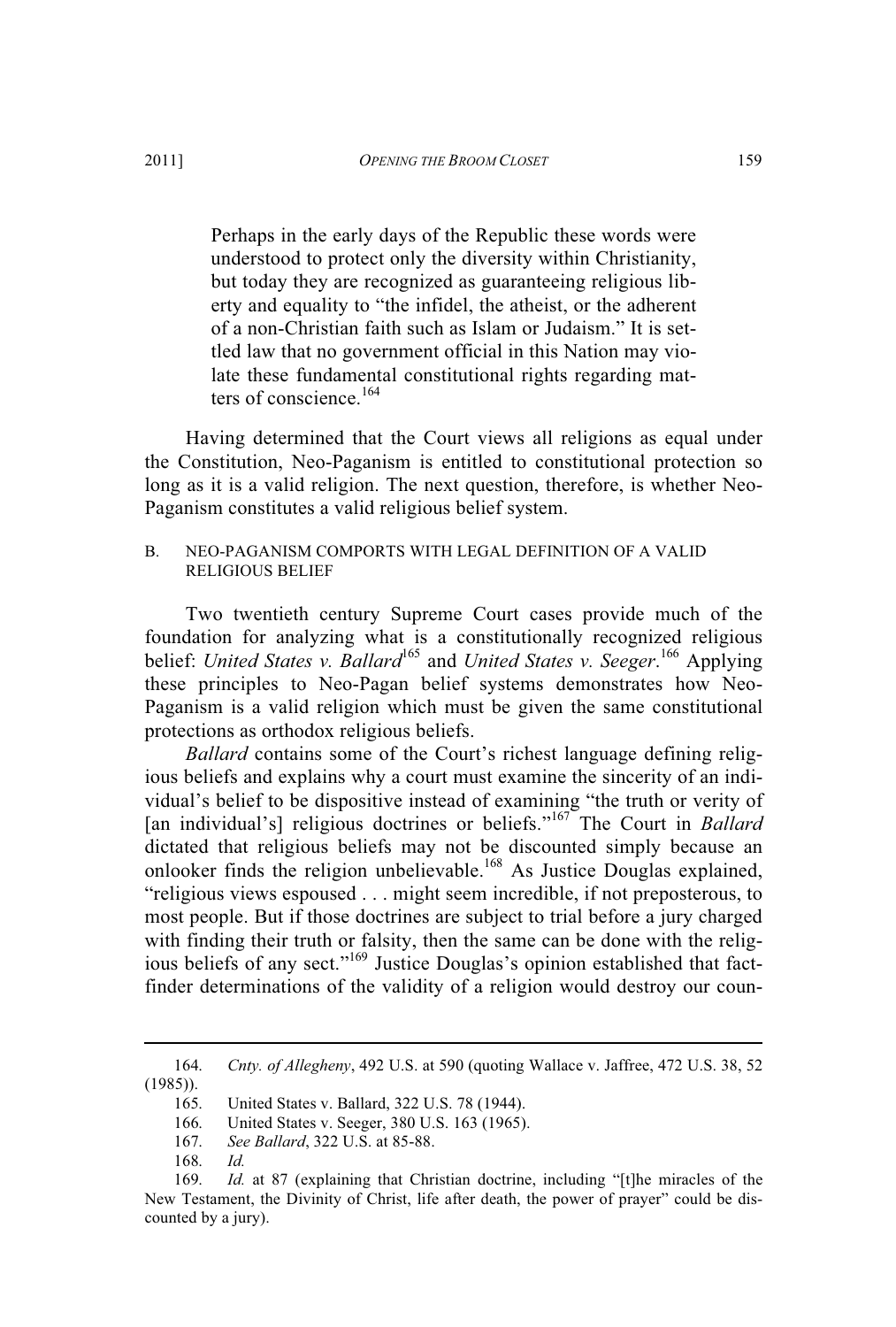try's notion of religious freedom.<sup>170</sup> Perhaps most poignantly Douglas specified that "[t]he First Amendment does not select any one group . . . for preferred treatment" because an individual's "relation to . . . God was made no concern of the state."<sup>171</sup>

Building off of the *Ballard* holding that the veracity of an individual's religious belief "cannot be questioned," <sup>172</sup> *Seeger* explicated a broad interpretation of religion not exclusive to belief in an orthodox God: "the test of belief 'in a relation to a Supreme Being' is whether a given belief that is sincere and meaningful occupies a place in the life of its possessor parallel to that filled by the orthodox belief in God." <sup>173</sup> Thus, all honest beliefs in matters of divinity and spirituality are accepted as valid religious beliefs,  $174$ and the Court has only exempted beliefs that are "essentially political, sociological, or philosophical views or a merely personal moral code"<sup>175</sup> while still liberally including nonreligious but strongly held ethical and moral beliefs that "function as a religion."<sup>176</sup>

Neo-Paganism comports with the Supreme Court's definition of religious belief primarily because practitioners hold a sincere belief in the mechanisms of a higher power—a Mother Goddess, elements of nature, and an interconnected universe.<sup>177</sup> Furthermore, while the Supreme Court has never explicitly evaluated Neo-Paganism under its definition of religion, it did implicitly accept Neo-Paganism as a valid belief system in *Cutter v. Wilkinson*. <sup>178</sup> In *Cutter*, the Court reviewed a cause of action of prison inmates of various religious beliefs, including Wicca and Asatru,<sup>179</sup> under the Religious Land Use and Institutionalized Persons Act.<sup>180</sup> At no point did the Court reject the listed religious beliefs as invalid.<sup>181</sup>

Considering the Court's openness to unorthodox religious beliefs, specifically beliefs that "are rank heresy to followers of the orthodox faiths,"<sup>182</sup>

178. *See* Cutter v. Wilkinson, 544 U.S. 709, 712-13 (2005).

- 181. *See Cutter*, 544 U.S. at 712-13.
- 182. United States v. Ballard, 322 U.S. 78, 86 (1944).

<sup>170.</sup> *Id.*

<sup>171.</sup> *Id.* at 87-88.

<sup>172.</sup> *See* United States v. Seeger, 380 U.S. 163, 184 (1965).

<sup>173.</sup> *Id.* at 165-66.

<sup>174.</sup> *See id.*

See *id.* 

<sup>176.</sup> *See* Welsh v. United States, 398 U.S. 333, 340 (1970) (including "deeply and sincerely [held] beliefs that are purely ethical or moral in source and content but that nevertheless impose upon him a duty of conscience . . ."); James H. Mansfield, *The Religion Clauses of the First Amendment and the Philosophy of the Constitution*, 72 CAL. L. REV. 847, 851 (1984) (analyzing in further detail the inclusion and exclusion of non-religious philosophies).

<sup>177.</sup> *See supra* Part II.A.

<sup>179.</sup> *Id.* at 712.

<sup>180. 42</sup> U.S.C. §§ 2000cc-1(a)(1)-(2) (2006).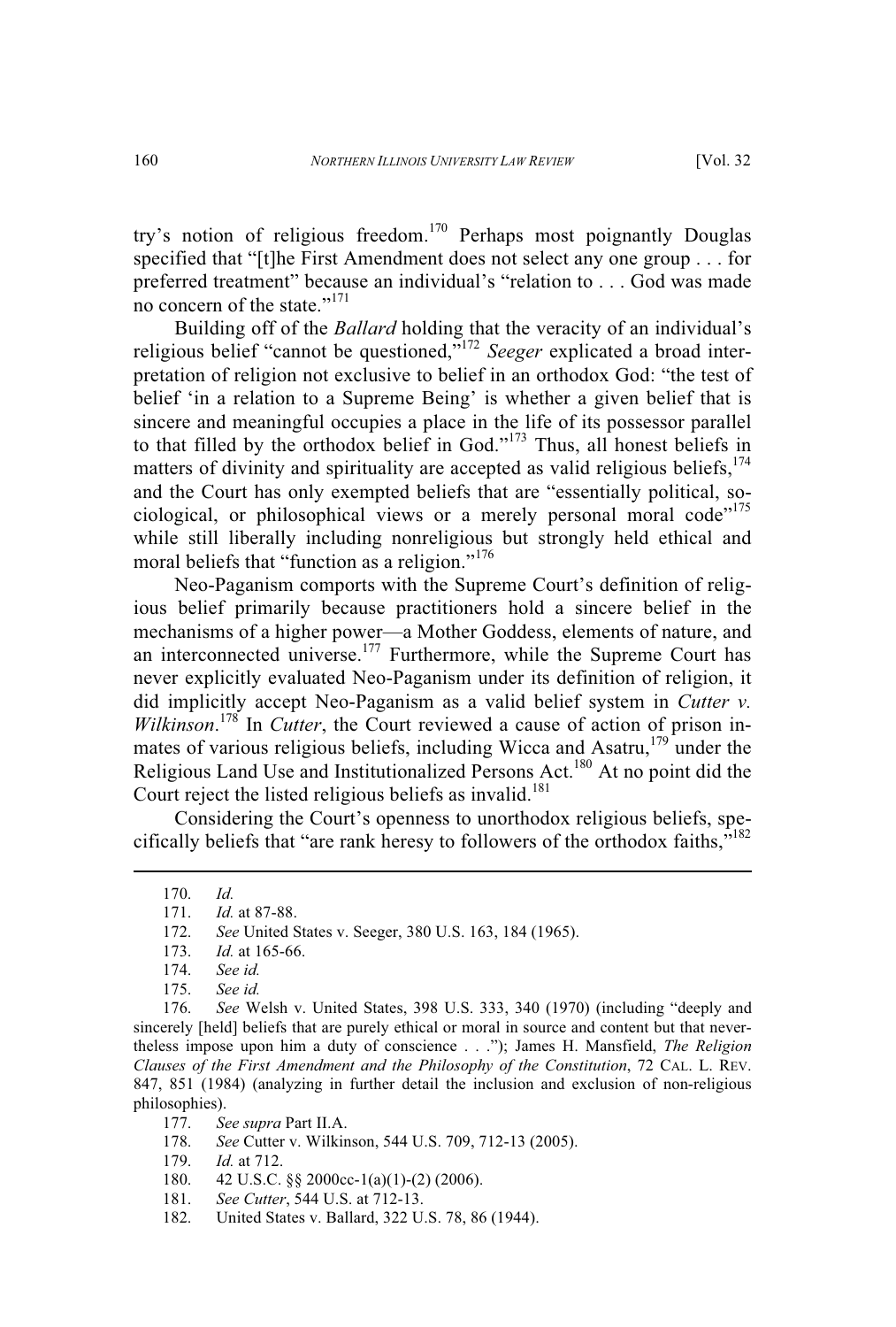it is interesting that some members of the judiciary have continued to assert objections to Neo-Paganism as a valid religion. Georgia's Chief Justice Jordan dissented in *Roberts v. Ravenwood Church of Wicca* from the majority's holding that Wicca was a religion, stating "the Wiccan faith does not meet [the *Seeger*] test." <sup>183</sup> Jordan's rationale attacked Wiccan belief on the basis that it has no belief in an "anthropomorphic God."<sup>184</sup> Such a narrow definition of religion flies in the face of *Seeger's* holding that unequivocally stated that religious beliefs are not to be limited to traditional orthodox beliefs in God.<sup>185</sup>

Other examples of judicial reluctance to accept Neo-Paganism as a valid religious belief include Arkansas appellate court's holding in *Hicks v. Cook* that denigrated Wicca by stating, "One final concern is her testimony regarding the WICCA religion, movement, cult or whatever that may be . . . . That is no joking matter." <sup>186</sup> Also, the North Carolina Supreme Court's holding in *State v. Theer* allowed the defendant's "alleged practice of Wicca<sup>[]"</sup> as acceptable character evidence while never explaining how Wicca was relevant to the charged crime. <sup>187</sup> *Hicks* and *Theer* will be examined in detail, along with other cases, to demonstrate how courts continue to unconstitutionally apply impermissible prejudices against Neo-Paganism in various contexts.<sup>188</sup>

# IV. DENIAL OF PARENTAL RIGHTS BASED ON NEO-PAGAN BELIEFS

An Indiana trial court decision emerged in 2004 which actualized the greatest fear of many Neo-Pagan parents—that their parental rights to raise a child in accordance with their personal beliefs could not coexist with their Neo-Pagan faith.<sup>189</sup> The trial court in *Jones v. Jones* specifically decreed that both parents were not to expose their child to their "non-mainstream [Neo-Pagan] religious beliefs."<sup>190</sup> In 2005, the Indiana Court of Appeals quelled the panic by striking down the lower court's decree.<sup>191</sup> However,

188. *See infra* Parts IV, VI.

- 190. *Id.*
- 191. *Id.*

<sup>183.</sup> Roberts v. Ravenwood Church of Wicca, 292 S.E.2d 657, 660 (Ga. 1982).

<sup>184.</sup> *Id.*

<sup>185.</sup> *See* United States v. Seeger, 380 U.S. 163, 165-66 (1965).

<sup>186.</sup> Hicks v. Cook, 288 S.W.3d 244, 247 (Ark. Ct. App. 2008).

<sup>187.</sup> State v. Theer, 639 S.E.2d 655, 663-64 (N.C. Ct. App. 2007) (including other character evidence, the court accepted to show "proof of motive, opportunity, intent, preparation, plan, knowledge, identity, or absence of mistake[,] . . . her sexual promiscuity and affairs[,] . . . her 'alternative' lifestyle[,] . . . 'swinging[,]' . . . and her ability to manipulate others, particularly men") (referencing N.C. Gen. Stat. § 8C-1, Rule 404(b) (equivalent to the Federal Rules of Evidence 404(b) standard)).

<sup>189.</sup> *See* Jones v. Jones, 832 N.E.2d 1057, 1060-61 (Ind. Ct. App. 2005).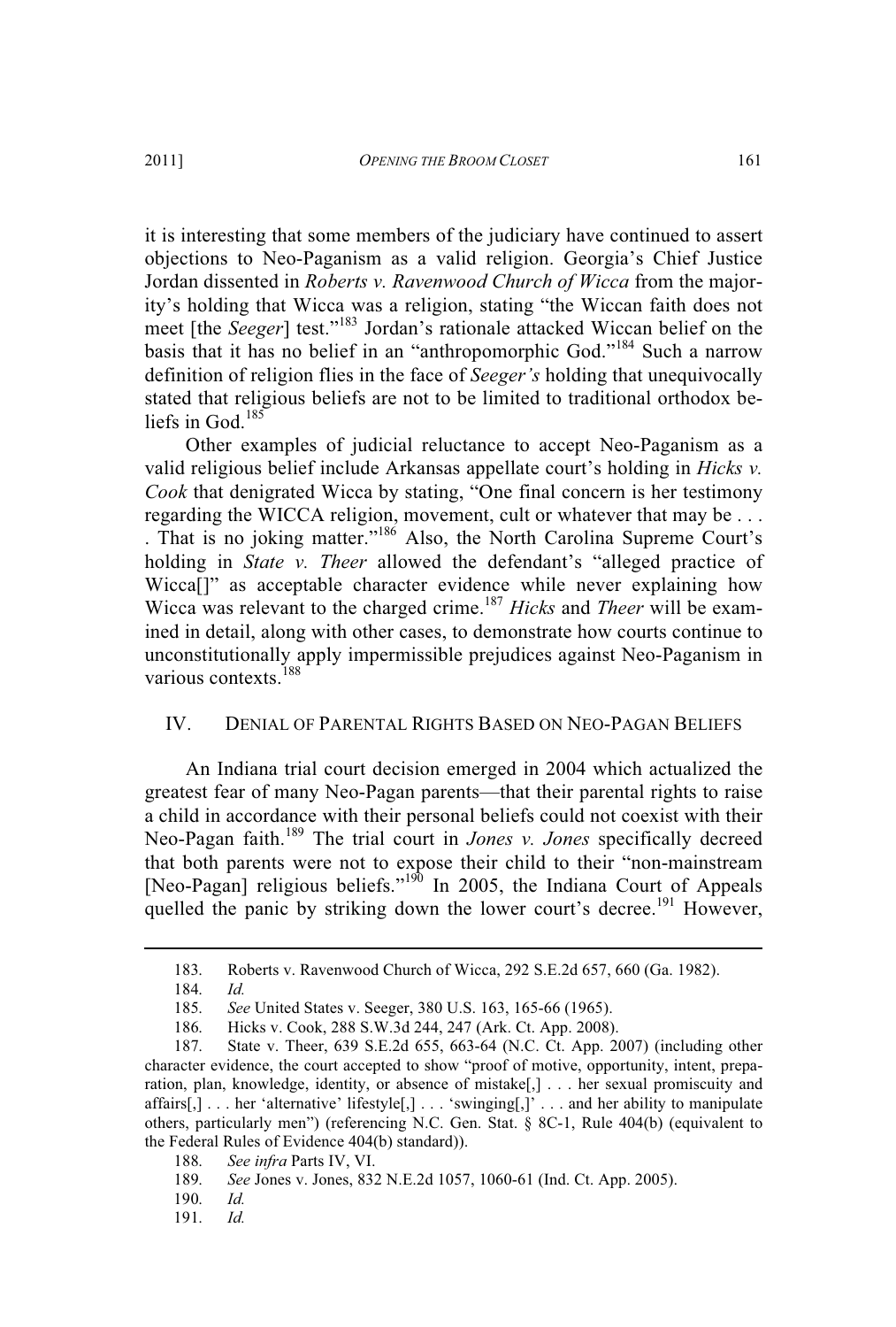for Neo-Pagan religious practitioners, the trial court's animosity towards Neo-Paganism found in *Jones*<sup>192</sup> recurs in various state courts and similar custodial contexts, although typically in a more clandestine fashion.<sup>193</sup>

Explicit animosity to Neo-Paganism is in some ways preferable, because it is more easily recognized and corrected by a higher court, as in *Jones*. <sup>194</sup> A more insidious problem occurs when the prejudice against Neo-Paganism is shrouded in the pretext of legitimacy, because the burden shifts to the party who was discriminated against to show there was clear judicial error—a standard which is very difficult to meet.<sup>195</sup>

The first subsection will examine the legal history of parental rights from foundational Supreme Court decisions, as well as how the state court framed the *Jones* decision.<sup>196</sup> Next, the *Hicks v. Cook*<sup>197</sup> decision is analyzed at length to extract the prejudice against Neo-Paganism which was tolerated by an Arkansas appellate court, despite strong dissenting opinions. Finally, other contemporary decisions that involve Neo-Pagan custodial rights are analyzed to suggest how courts continue to apply prejudice against Neo-Pagans in parental custody cases.

#### A. LEGAL PRECEDENT AND THE *JONES V. JONES* BACKDROP

The fundamental right of parents to raise their children in accordance with their own beliefs has been supported by the Supreme Court as a substantive liberty guarantee under the Fourteenth Amendment since as early as 1923 in *Meyer v. Nebraska*<sup>198</sup> and in later decisions.<sup>199</sup> Indiana explicitly echoed *Meyer* in *Swartz v. Swartz* when it asserted that "[p]arents have a constitutionally recognized fundamental right to control the upbringing, education, and religious training of their children."<sup>200</sup> If any doubt remained about the fundamental right of parents to instill their own religious beliefs in their children, the Indiana Code also unequivocally expressed in its di-

197. *Hicks*, 288 S.W.3d 244.

198. *See Meyer*, 262 U.S. at 399-402 (holding that due process includes an individual's "freedom . . . to acquire useful knowledge, to marry, establish a home and bring up children, [and] to worship God according to the dictates of his own conscience . . ."); *see also Cantwell*, 310 U.S. 296 (incorporating the First Amendment's "free exercise" clause as a fundamental right of all citizens of all states).

199. *See, e.g.*, Wisconsin v. Yoder, 406 U.S. 205, 210-11, 216-17 (1972) (allowing Amish parents to not send their children to public school after the eighth grade because the parents' religious beliefs were implicated).

200. Swartz v. Swartz, 720 N.E.2d 1219, 1222 (Ind. Ct. App. 1999).

<sup>192.</sup> *Id.*

<sup>193.</sup> *See generally* Hicks v. Cook, 288 S.W.3d 244 (Ark. Ct. App. 2008).

<sup>194.</sup> *See Jones*, 832 N.E.2d at 1060-61.

See, e.g., State v. Plaskett, 27 P.3d 890 (Kan. 2001).

<sup>196.</sup> Cantwell v. Connecticut, 310 U.S. 296 (1940); Meyer v. Nebraska, 262 U.S. 390, 399-402 (1923); *Jones*, 832 N.E.2d at 1060-61.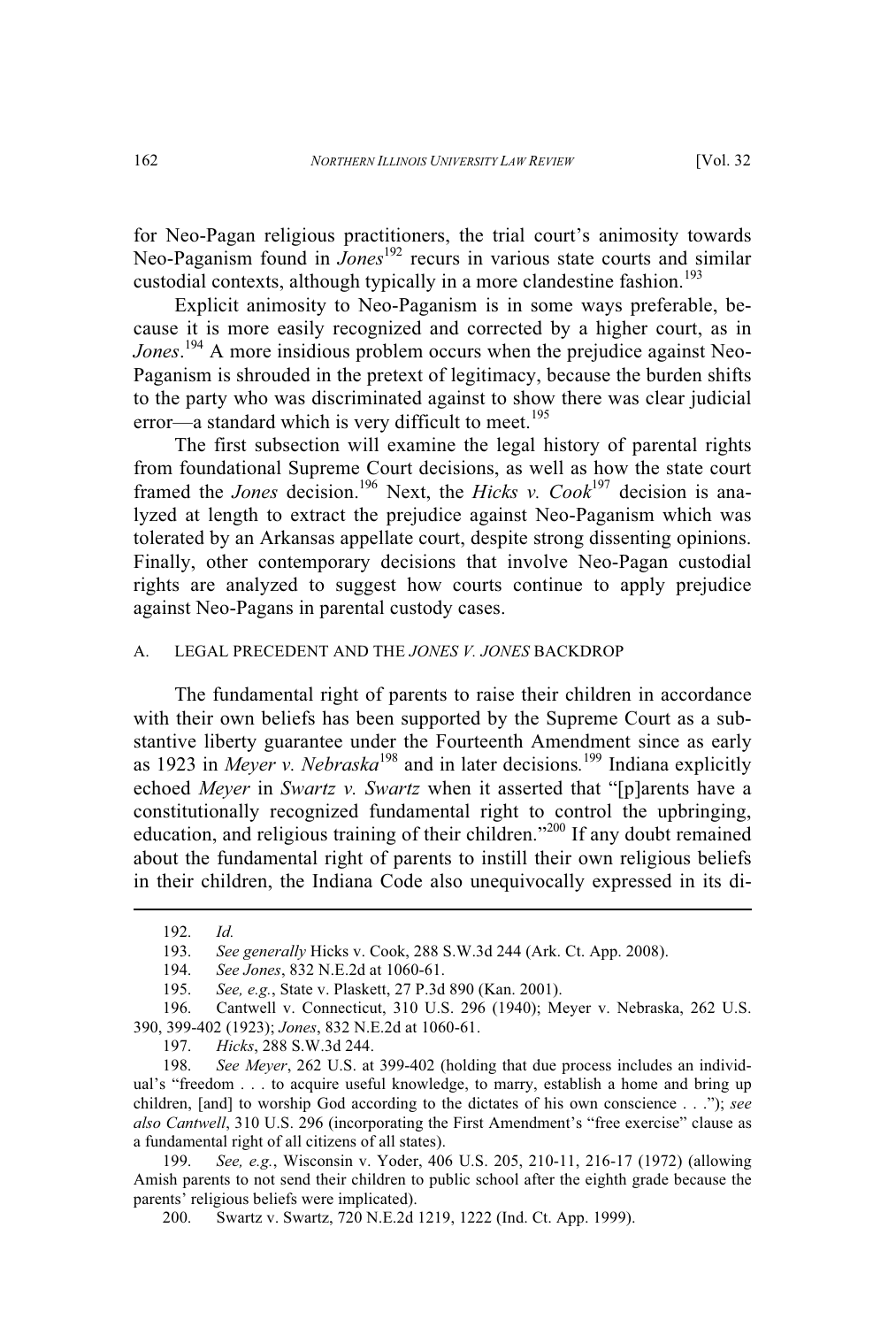vorce statute: "the custodian may determine the child's upbringing, including the child's education, health care, and religious training."<sup>201</sup>

Despite the statutory language and mandatory precedents, the Indiana trial court in *Jones v. Jones* erroneously decreed that both divorcing parents must desist from exposing their child to their mutually shared Wiccan beliefs: "The following specific term [] shall [] apply to both parties: . . . That the parents are directed to take such steps as are needed to shelter [the child] from involvement and observation of these non-mainstream [Wiccan] religious beliefs and rituals  $\ldots$ ."<sup>202</sup>

The trial court not only refused to dignify Neo-Paganism as a valid religion—in fact the court refused to dignify Wicca by name—but the court further denigrated it by framing the child's exposure to a religion that "people might think [involves] Satan" as an impairment to the well-being of the child.<sup>203</sup> In other words the trial court trumped the well-established and fundamental right of the parents to raise their children with their religious beliefs under the guise of a significant concern for the child's physical or emotional health.<sup>204</sup>

By the court's misguided logic, a judge could presumably restrict a parent from raising their children Jewish if they lived in an area prone to anti-Semitism or conceivably restrict the Protestant upbringing of a child in a predominately Catholic neighborhood, because the child might be ridiculed or accosted due to her religious beliefs.<sup>205</sup> Taken to the extreme, such restrictions on religious beliefs could result in courts in every state refusing to allow the upbringing of a child in any religion other than the state, county, or municipality's majority religion or denomination, based on how the court subjectively applies its discretion.<sup>206</sup>

The appellate court did correctly identify the trial court's error and struck down the religious limitation in the decree, although the reversal was predicated on statutory, not constitutional, grounds.<sup>207</sup> The appellate court found that the trial court abused its discretion and failed to specify a valid health concern of the child that could justify the decree's religious limitation.<sup>208</sup> While the appellate court corrected what was an egregious misap-

<sup>201.</sup> IND. CODE  $\S$  31-17-2-17(a)(2) (2005) (excepting only situations that would impair the physical or emotional well-being of the child).

<sup>202.</sup> Jones v. Jones, 832 N.E.2d 1057, 1060-61 (Ind. Ct. App. 2005).

<sup>203.</sup> *Id.* at 1060.

<sup>204.</sup> *See id.* at 1060-61.

See id.

<sup>206.</sup> *Id.*

<sup>207.</sup> *Jones*, 832 N.E.2d at 1059-61 (holding that a constitutional issue will not be addressed if the issue can be resolved statutorily).

<sup>208.</sup> *Id.* at 1061 ("Although the trial court does not specify what is meant by 'these non-mainstream religious beliefs and rituals,' we can infer that this refers to the Wiccan beliefs and rituals discussed by both parents in their testimony. The trial court's inclusion of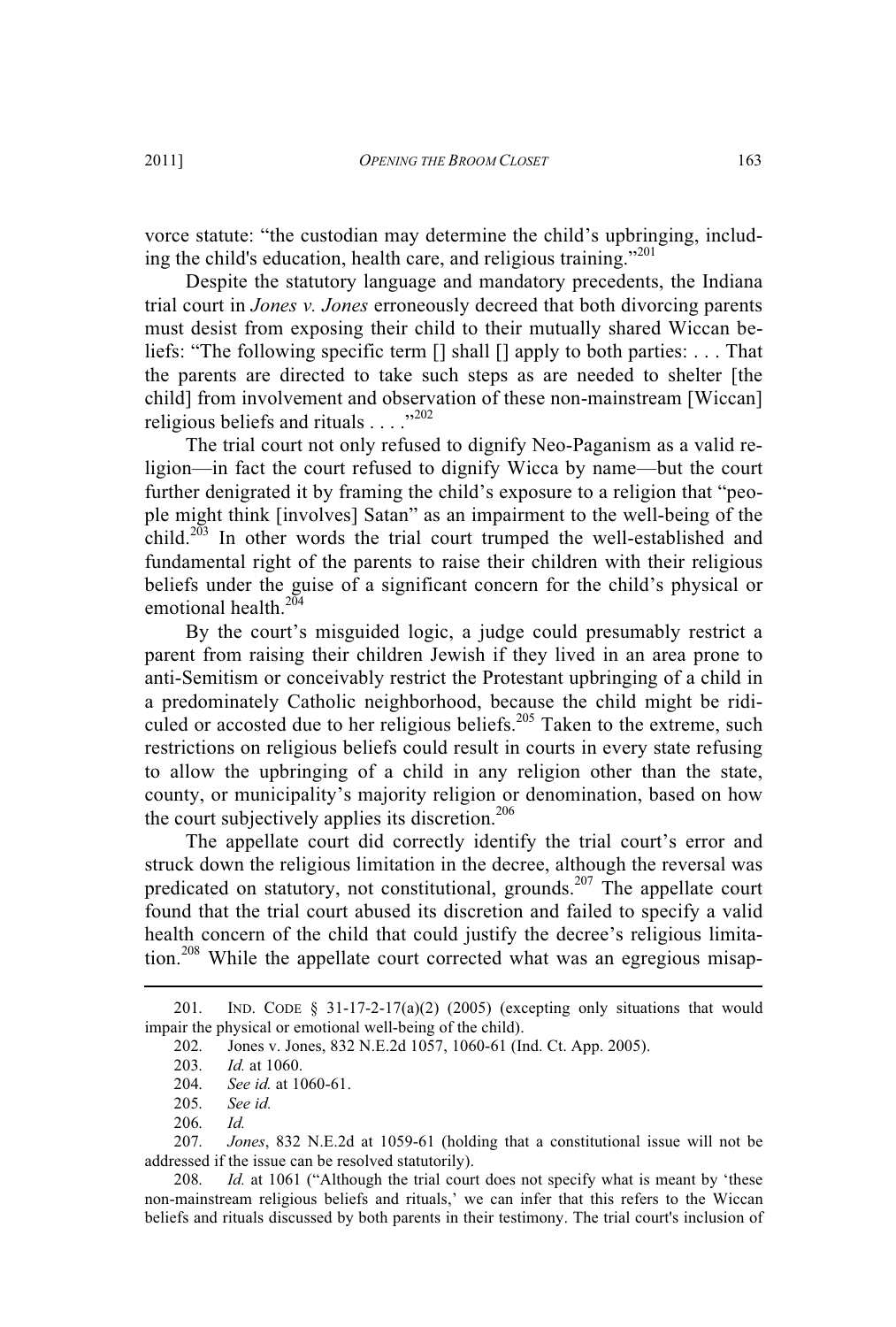plication of judicial authority by the trial court based on prejudice against Neo-Paganism,<sup>209</sup> religious prejudice, like most forms of discrimination, rarely appears in such a facially recognizable form.

A curious series of questions arises in the wake of *Jones*: What if only one of the parents, both seeking custody, was Wiccan? The trial court delved into the religious beliefs and practices of each parent before ultimately awarding the father custody with the religious limitation.<sup>210</sup> Might the trial court have awarded the mother custody had she been a Christian or even an atheist? What would this court have done if a non-custodial parent who is not Neo-Pagan sought custody from a custodial parent who is a Neo-Pagan but may require medication for emotional stability? These questions will be explored next.

## B. PARENTAL FITNESS OR RELIGIOUS PREJUDICE? THE IMPLICATIONS OF *HICKS V. COOK*

*Hicks v. Cook* reveals how a court's prejudice against Neo-Paganism can result in a parent losing custody of a child under the color of law.<sup>211</sup> In 2008, a divided Arkansas appellate court upheld the granting of a father's petition to take custody away from a mother, prompted by an isolated incident of the illegitimate child being dirty and allegedly having minor dog bites.<sup>212</sup> Evidence considered in the trial also included the mother's mental health and her involvement in "the Wicca[n] religion," which the mother actually denied even though she displayed considerable knowledge about Wicca.<sup>213</sup>

A close examination of the facts and a comparison to similar custodial decisions involving parents who were not Neo-Pagans demonstrates that the *Hicks* decision was impermissibly based on religious prejudice and not on the best interest of the child or parental fitness.<sup>214</sup> Each of the nonreligious factors the court considered in *Hicks*: the physical condition of the child, the mental health of the mother, and the fitness of the father, are not sufficient, individually or in the aggregate, to warrant the mother losing custody of her child. $^{215}$ 

this term in the Decree would appear to reflect the judge's personal opinion of the parties' Wiccan beliefs and rituals.").

<sup>209.</sup> *See id.*

<sup>210.</sup> *Id.* at 1059-61.

See Hicks v. Cook, 288 S.W.3d 244 (Ark. Ct. App. 2008).

<sup>212.</sup> *Id.*

<sup>213.</sup> *Id.* at 246, 253 (explaining to the judge that "she only *told* the father she was practicing Wicca, but that she was really a Baptist." The mother further explained, "Wicca was an earth based religion that had gods and goddesses and believed in doing good").

<sup>214.</sup> *See id.* at 244-49.

<sup>215.</sup> *See id.*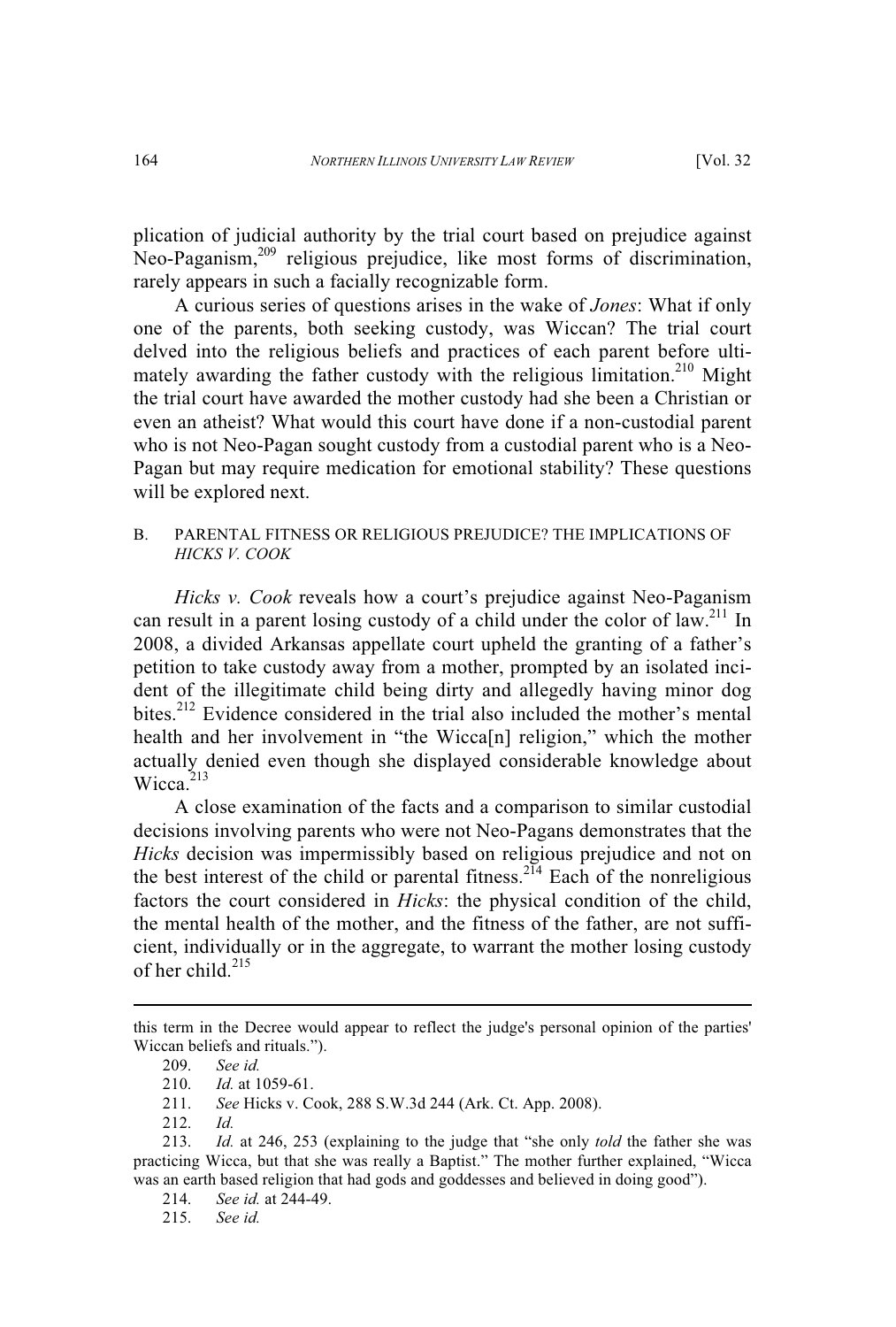The Arkansas Code presumes custody for the mother of a child born out of wedlock.<sup>216</sup> The biological father may seek custody if: (1) he is considered a fit parent, (2) who has substantively provided for the child, and (3) it is deemed in the best interest of the child.<sup>217</sup> The best interest of the child is considered the primary consideration.<sup>218</sup> In *Hicks*, both parties agreed that the father met the first two elements, and so the best interest of the child was the critical issue.<sup>219</sup> A look at other Arkansas custody cases establishes that the best interest element oftentimes, as here, pivots on a determination of the mother's fitness as a parent because the father's fitness is already recognized.<sup>220</sup> Yet the *Hicks* court deviated from established standards set forth in precedents to rule the mother unfit to provide for the best interest of the child, belying its prejudice against Neo-Paganism.<sup>221</sup>

#### *1. The Pretextual Foundations Used to Strip the Mother of Custody*

Examining the best interest of the child in *Hicks*, the trial court expressed a concern with "the mother's ability to raise the child in a safe and nurturing manner."<sup>222</sup> The specific concerns the father reported based on the single incident were that the child had diaper rash, dirty nails, earwax, something dirty or fungal on his face, and possibly minimal dog bite wounds on his shoulder.<sup>223</sup> At first blush, this accumulation of sanitary breakdowns might suggest neglectful parenting by the mother.

However, as one dissent pointed out: the fingernails, diaper rash, and earwax are "not unusual with a toddler;" and a child being dirty and having

219. *See Hicks*, 288 S.W.3d at 246-47.

<sup>216.</sup> ARK. CODE ANN. § 9-10-113(a) (2007).

<sup>217.</sup> ARK. CODE ANN. § 9-10-113(c) (2007).

<sup>218.</sup> Taylor v. Taylor, 110 S.W.3d 731 (Ark. 2003); *see also* Sheppard v. Speir, 157 S.W.3d 583, 590 (Ark. Ct. App. 2004) (stating six factors for determining the best interest of the child: "(1) the child's preference; (2) the effect of the change of the child's surname on the preservation and development of the child's relationship with each parent; (3) the length of time the child has borne a given name; (4) the degree of community respect associated with the present and proposed surnames; (5) the difficulties, harassment, or embarrassment that the child may experience from bearing the present or proposed surname; (6) the existence of any parental misconduct or neglect") (citing Huffman v. Fisher, 987 S.W.2d 269 (Ark. 1999)).

<sup>220.</sup> *See* Sykes v. Warren, 258 S.W.3d 788, 793 (Ark. Ct. App. 2007) (clarifying that "the trial court d[oes] not have to find [the mother] unfit in order to grant custody . . . to [the] father. Once [the father] show[s] to the satisfaction of the trial court that he [is] a fit parent and [has] taken responsibility for his child, the trial court [is] left solely to make a bestinterest determination").

<sup>221.</sup> *See Hicks*, 288 S.W.3d at 246-47.

<sup>222.</sup> *See id.* at 246.

<sup>223.</sup> *Id.* at 245-46.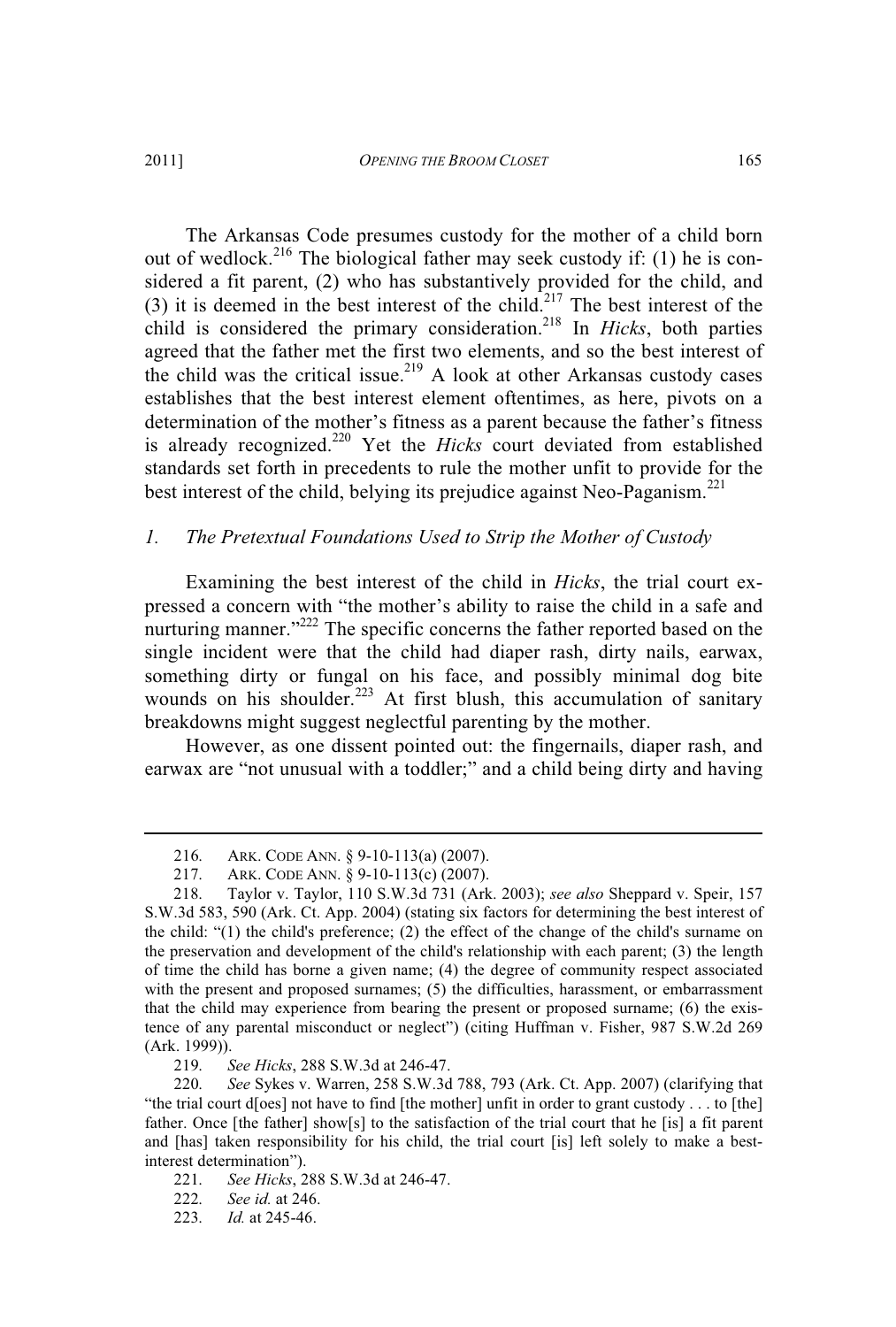a dog bite is not in itself proof of neglect.<sup>224</sup> Considering that none of the child's conditions required medical attention or were medically evaluated, it becomes difficult to reconcile the majority's willingness to change custody in *Hicks* based on physical well-being with the same court's unwillingness to alter custody in *Carver v. May* when some evidence suggested a father was molesting his daughters but the court deferred to a lack of medical substantiation.<sup>225</sup>

A mother had lost custody in *Carver* for "extreme animosity" towards her ex-husband which made his continued visitation with the children almost impossible, and so the court determined the father-child relationships could only be sustained by granting him custody.<sup>226</sup> Despite the mother's proclivity to incorrectly accuse the father of various misdeeds, there was compelling evidence that the daughters had been subjected to sexual abuse by the father, which the mother also claimed.<sup>227</sup> A child therapist's examination revealed that one daughter claimed that "daddy touched me and my sister," pointing to her genitals.<sup>228</sup> An educational assistant stated that the younger daughter seemed upset after spending time with her father and started "shaking and crying when her diaper was being changed."<sup>229</sup> However, the Arkansas appellate court refused to disturb the father's custody for this reason, because a medical examination could not substantiate sexual abuse. $230$ 

Part of the duplicity of the Arkansas Appellate Court is that in *Carver*, the court accepted the medical exam as dispositive that the father was not an unfit parent while disregarding evidence from other relevant testimony, but in *Hicks* the court accepted a lay opinion of the father regarding scant accusations of filth and non-medical diagnoses as dispositive of the mother's unfitness.<sup>231</sup> As a dissenter elucidated, there were disputed facts as to the alleged conditions the child suffered in *Hicks* to suggest the mother was very fit.<sup>232</sup> For example, the mother "was treating the rash with a topical ointment [and] . . . the so-called [dog] 'wound' on [the child] was likely just a bug bite, as [the mother] hypothesized."<sup>233</sup> Why did the court in *Carver* only appear willing to upend existing custody if the parent's unfit-

233. *Id.*

<sup>224.</sup> *Id.* at 254-55 (Heffley, J., dissenting).<br>225. Carver v. May. 101 S.W.3d 256, 260-

<sup>225.</sup> Carver v. May, 101 S.W.3d 256, 260-61 (Ark. Ct. App. 2003).

<sup>226.</sup> *Id.* at 258-59 (detailing an incident where the mother called the police to arrest the father for drug possession as he was trying to exercise his visitation rights—the father was not found to have drugs on him).<br>227. Id. at 260-61.

*Id.* at 260-61.

<sup>228.</sup> *Id.*

<sup>229.</sup> *Id.*

<sup>230.</sup> *Carver*, 101 S.W.3d at 260-61.

<sup>231.</sup> *Id.*; Hicks v. Cook, 288 S.W.3d 244, 246-49 (Ark. Ct. App. 2008).

<sup>232.</sup> *Hicks*, 288 S.W.3d at 254 (Hart, J., dissenting).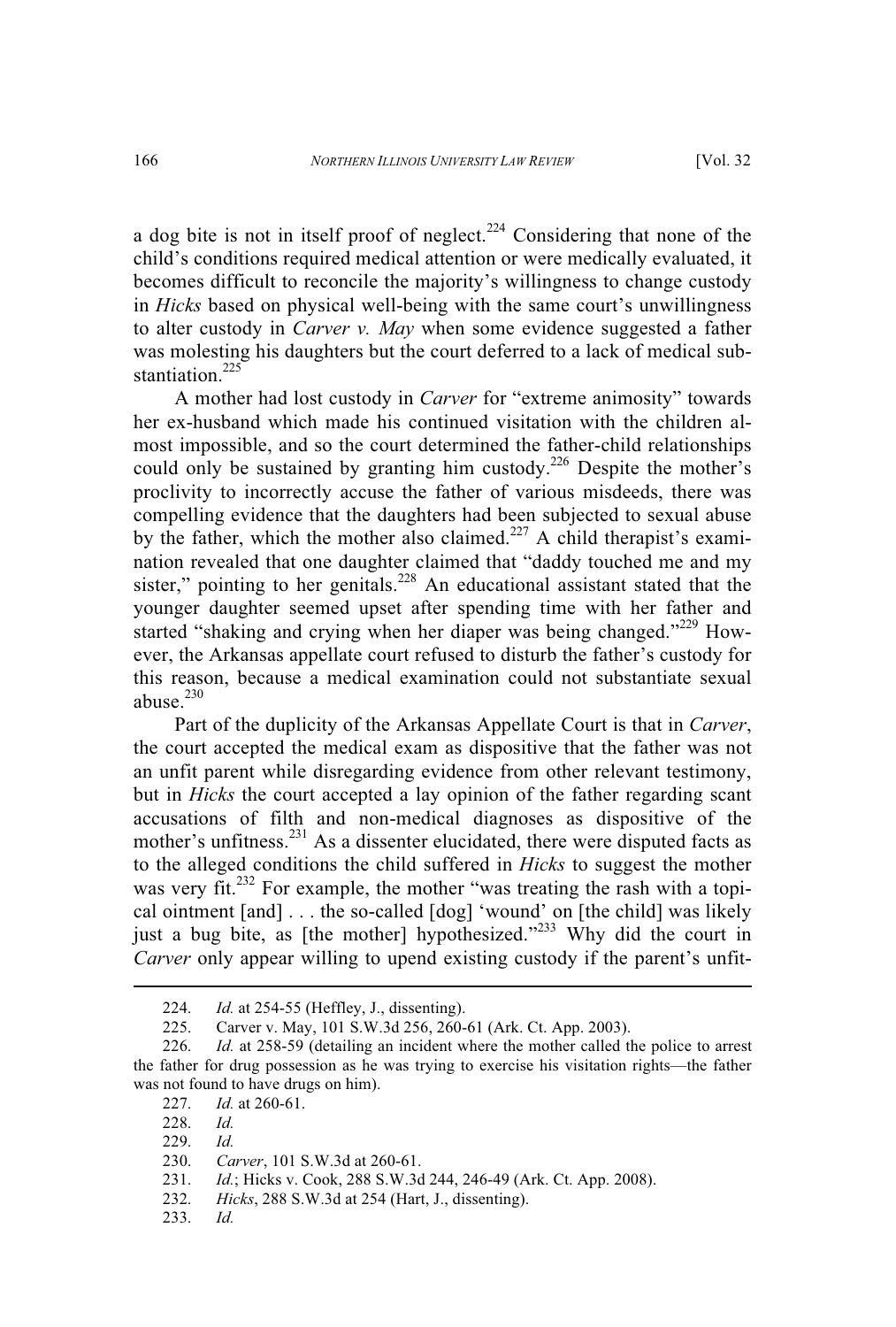ness could be medically substantiated,<sup>234</sup> whereas in *Hicks* the court appeared complicit to strip a mother of custody at least partially based on disputed medical diagnoses from the father?<sup>235</sup>

Another irreconcilable inconsistency in the court's decision in *Hicks* is the relatively minor nature and degree of the alleged physical harm to the child when compared to more extreme and evidenced harm to children by parents who do not suffer as drastic of legal consequences.<sup>236</sup> Logic and Arkansas case law dictate that the frequency and severity of adverse physical conditions must be considered when determining parental fitness. For example, in *Henry ex rel. Phillips v. Henry*, the court only took temporary custody away from a child's parents despite medical testimony that the infant was anemic and overweight due to an improper diet, and despite several witnesses testifying that the father "frequently left the baby dirty," including a doctor's testimony that the child's skin was sticky because he not been bathed.<sup>237</sup>

Unlike the father's report against the mother in *Hicks* that was based on one incident out of numerous visitations he had with the child, the father in *Henry* exhibited a pattern of not attending to basic health and sanitary needs of the child.<sup>238</sup> However, despite the more frequent and extreme disregard of the parent in *Henry* the court anticipated that the father could regain custody by only awarding temporary custody to the mother's parents, whereas in *Hicks* the mother lost permanent custody rights of her child.<sup>239</sup> Following Arkansas case law, the rationale for removing the mother's custody in *Hicks* based on the best interest of the child must have been for a reason other than the alleged physical condition of the child.

Next, the *Hicks* court's erroneous reasoning about the mother's mental health will be examined to expose how the majority exceeded its judicial limitations, once again honing in on the discriminatory reason underpinning the decision.<sup>240</sup> The court made two errors on the mental health subject that are irreconcilable with proper jurisprudence. First, there was no allegation that the mother was prone to improper behavior due to her "depression and anxiety" that would render her unfit as a parent. $^{241}$  Second, no medical expert correlated her mental health with the need to take prescriptive medi-

<sup>234.</sup> *Carver*, 101 S.W.3d at 260-61.

<sup>235.</sup> *Hicks*, 288 S.W.3d at 244-46.

<sup>236.</sup> *Id.*, *compare with* Henry *ex rel.* Phillips v. Henry, No. CA 85-470, 1986 WL 3694, at \*1 (Ark. Ct. App. 1986).

<sup>237.</sup> *Phillips*, No. CA 85-470, 1986 WL 3694, at \*1.

<sup>238.</sup> *Compare Hicks*, 288 S.W.3d at 244-46, *with Henry*, No. CA 85-470, 1986 WL 3694, at \*1-2.

<sup>239.</sup> *Compare Henry*, No. CA 85-470, 1986 WL 3694 at \*1-2, *with Hicks*, 288 S.W. 3d at 244-46.

<sup>240.</sup> *See Hicks*, 288 S.W.3d at 244-46.

<sup>241.</sup> *Id.* at 244-46, 253.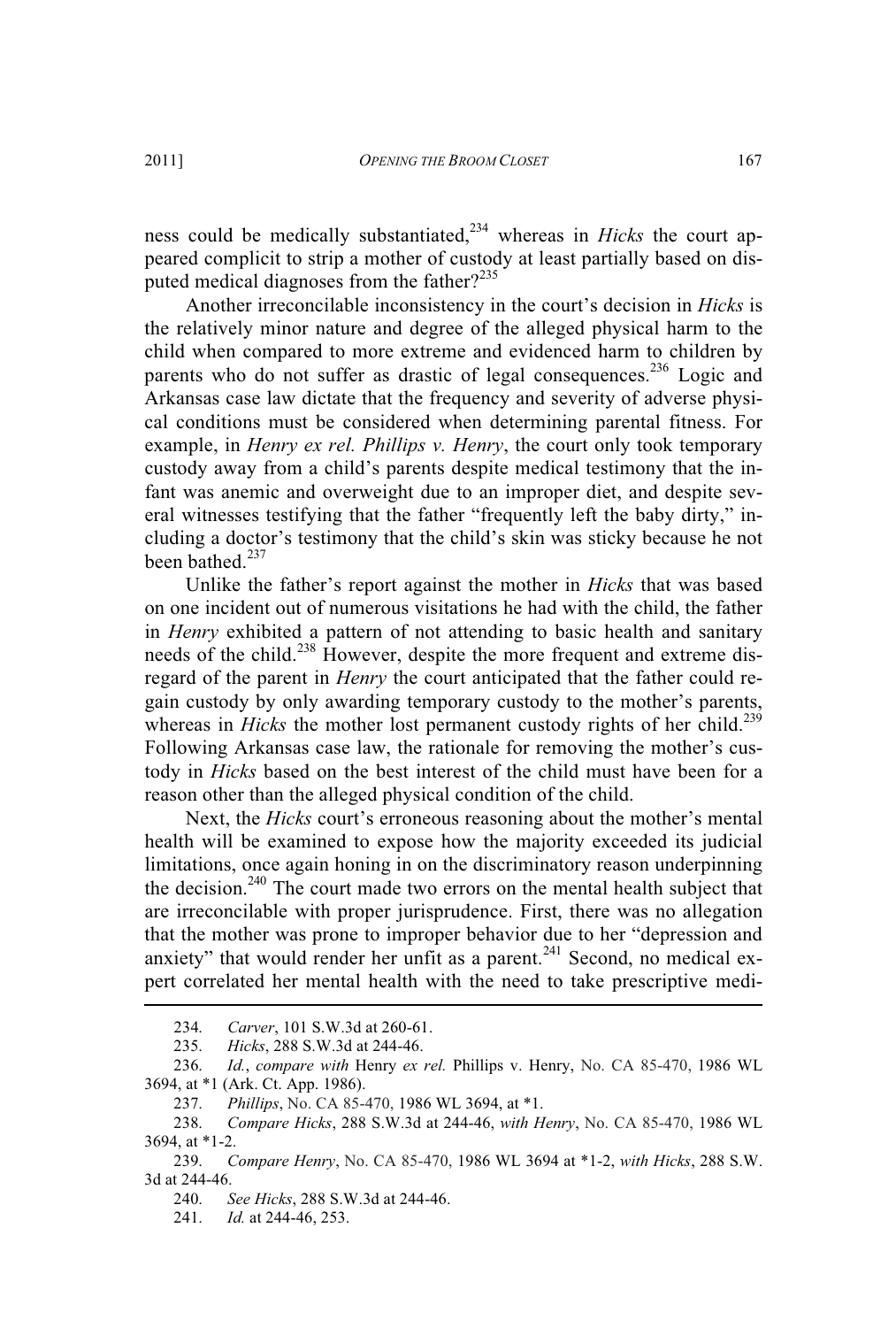cine.<sup>242</sup> In so finding the mother was unfit based in part on her failure to medicate her alleged mental ailments, the court impermissibly assumed the roles of doctor and opposing counsel. $^{243}$ 

The undisputed facts of the mother's mental health in *Hicks* are as follows: she had previously been diagnosed and treated for anxiety and depression.<sup>244</sup> At the time of the trial the father introduced evidence of the mother's recent prescriptions that she did not feel she needed to take.<sup>245</sup> Aside from the existence of the prescriptions, no evidence was presented and no specific allegation was made that her mental condition, with or without medication, made her prone to "behavior inconsistent with the best interest of the child."<sup>246</sup> The court nevertheless concluded that "the child would be much better off if the mother took medications."<sup>247</sup>

On the same day that *Hicks* was decided, the Arkansas appellate court—with three of the same majority/concurring judges of the six on panel from the *Hicks* decision—decided a mother's custody appeal of her child born out of wedlock in *Sharp v. Keeler*. <sup>248</sup> In *Sharp*, the mother appealed the granting of her four year old son's custody to his father, stemming from an appellate decision of the same name, the prior year.<sup>249</sup> The mother lost custody of her son for a litany of acts primarily rooted in her severely inimical relationship with the child's father.<sup>250</sup> The court correctly affirmed that the mother's actions were detrimental to the child's best interest and that the father should have custody.<sup>251</sup> Yet, the court also reversed the requirement for supervised visitation due to the mother's mental state, despite an inconclusive psychological evaluation that suggested that she might have "significant and pervasive emotional problems."<sup>252</sup> Therefore, even in a case where the mother was vindictively pawning her child's

250. *Id.* at 537-38 (including: not sharing medical information with the father when the child was undergoing chemotherapy; giving the father false information about medical procedures their son needed; refusing to let medical staff provide the father information about the child's medical condition; rushing the child to the emergency room and contemplating a stomach pump in response to the father giving the sick child half the recommended dose of Tylenol; cursing the father in front of the child; and failing to cooperate with the father's visitation schedule).

<sup>242.</sup> *Id.*

<sup>243.</sup> *See id.*

<sup>244.</sup> *Id.* at 244.

<sup>245.</sup> *Hicks*, 288 S.W.3d at 244.

<sup>246.</sup> *Id.* at 253.

<sup>247.</sup> *Id.* at 249.

<sup>248.</sup> Sharp v. Keeler (*Sharp II*), 288 S.W.3d 256 (Ark. Ct. App. 2008).

<sup>249.</sup> Sharp v. Keeler (*Sharp I)*, 256 S.W.3d 528 (Ark. Ct. App. 2007).

<sup>251.</sup> *Id.* at 538.<br>252. *Id.* at 539.

*Id.* at 539.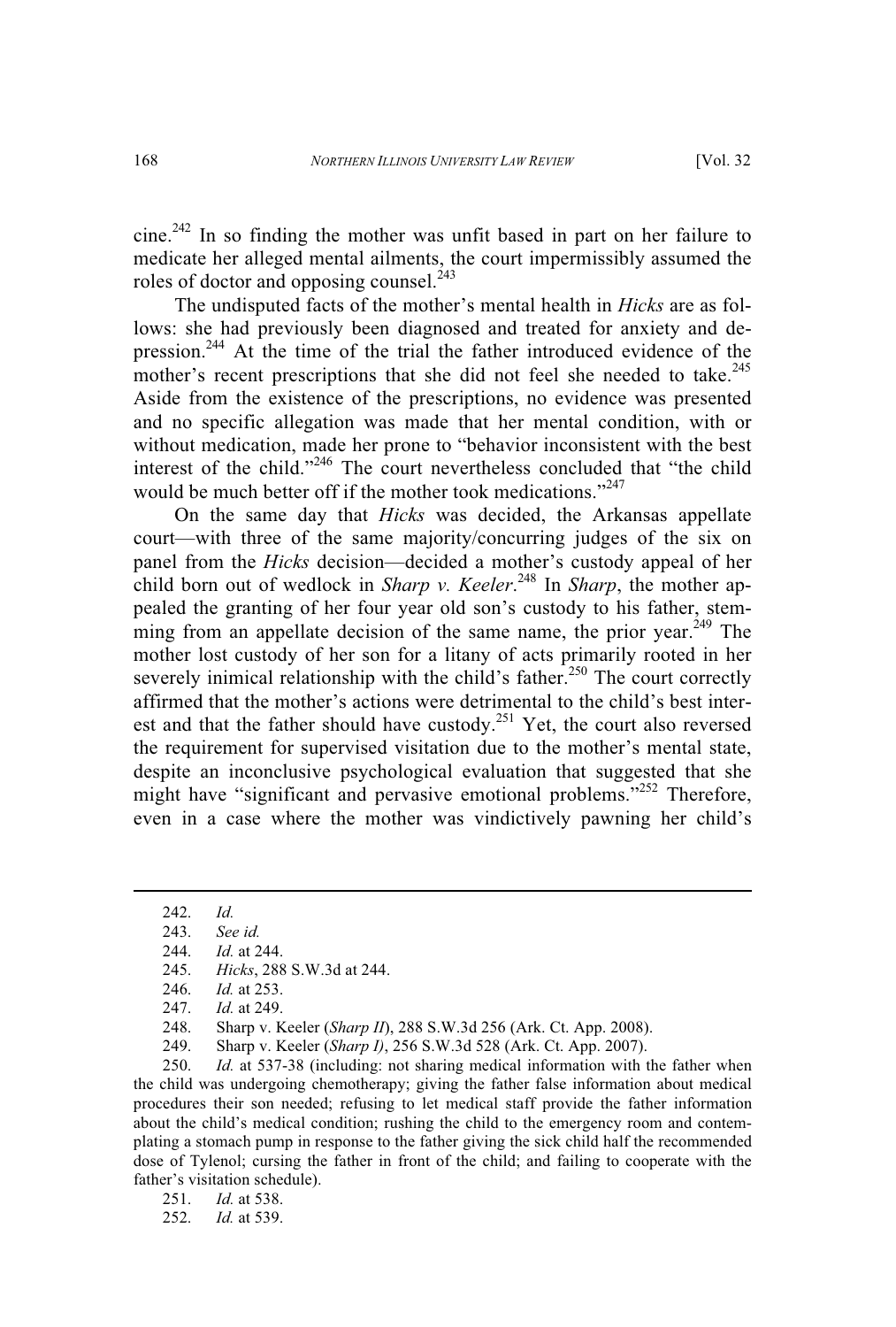health, the court required a more definitive psychological evaluation to deem her mentally unfit for unsupervised visitation.<sup>253</sup>

While the circumstances in *Hicks* and *Sharp* are notably different, the court's disparity in handling similar concerns about the mental fitness of the mothers is striking. In *Sharp*, the court erred to leniency in the absence of a definitive medical diagnosis even though the mother had committed prior acts that were detrimental to the child,<sup>254</sup> but in *Hicks* the court did not require medical expert testimony to support its inference that the mother's untreated past mental issues would negatively impact the child.<sup>255</sup> Furthermore, there were no past acts in *Hicks* in which the mother's mental health or failure to take medication indicated that her ability to take care of the child had been or ever would be compromised,<sup>256</sup> unlike in *Sharp* where the mother lost custody of her child for specific acts that negatively impacted the child.<sup>257</sup> Both dissents in *Hicks* noted how the trial court was "practicing medicine without a license"<sup>258</sup> and "without the benefit of expert testimony."<sup>259</sup>

Judge Heffley's dissent in *Hicks* also took specific issue with how the trial court further incorrectly correlated the mother's mental health with the need for medication: "Far be it for someone to stop taking medication that one does not need."<sup>260</sup> Judge Linker Hart's dissent asserted that the evidence of the mother's mental health was "at best, circumstantial," and the court did not and could not have taken judicial notice of such a reasonably disputed fact.<sup>261</sup> Therefore, the court projected two facts and treated them as undisputed even though the father failed to sufficiently establish them—that the mother had mental conditions that impaired her ability to raise her child, and that the mother needed to continue taking medication.<sup>262</sup>

Such projection of speculated facts is inconsistent with the Arkansas Supreme Court that has specifically held that where "no harm has been shown to the children . . . a decision based on perceptions and appearances" is not sufficient to overturn custody.<sup>263</sup> Thus, it was improper for the *Hicks* court to consider the mother's perceived mental health barring substantive

256. *Id.*

<sup>253.</sup> *Id.*

<sup>254.</sup> *Sharp I*, 288 S.W.3d 537-39.

<sup>255.</sup> Hicks v. Cook, 288 S.W.3d 244, 249 (Ark. Ct. App. 2008).

<sup>257.</sup> *Sharp I*, 288 S.W.3d at 537-38.

<sup>258.</sup> *Hicks*, 288 S.W.3d at 253-54 (Hart, J., dissenting).

<sup>259.</sup> *Id.* at 255 (Heffley, J., dissenting).

<sup>260.</sup> *Id.*

<sup>261.</sup> *Id.* at 253 (Hart, J., dissenting).

<sup>262.</sup> *See id.* at 253-55 (Hart, J. and Heffley, J., dissenting).

<sup>263.</sup> *See* Taylor v. Taylor, 110 S.W.3d 731, 739 (Ark. 2003).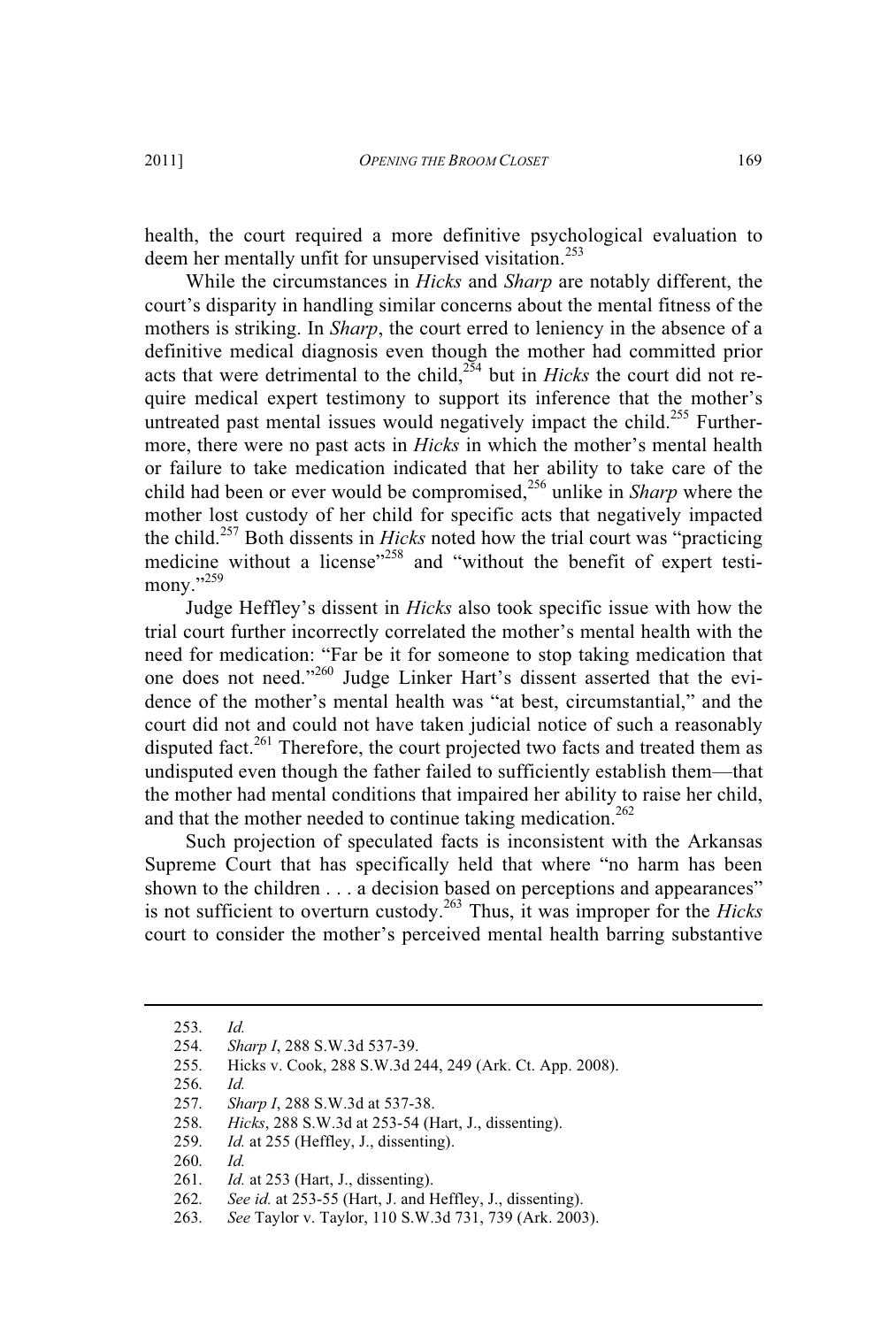evidence that her mental health was problematic to the child's best interest. $264$ 

An inability to reconcile the *Hicks*' mental health analysis emerges once the lack of evidence the court still utilized is considered, especially when combined with the precedent that courts will defer to presume mental fitness barring an affirmative medical diagnosis to the contrary.<sup>265</sup> Interestingly, neither the father nor the court in *Hicks* attested to any specific inability of the mother to continue properly caring for the well-being of the child aside from the physical dirt and bites noted in the isolated instance discussed, *supra*. <sup>266</sup> The court's stated reasons about physical and mental concerns have been discredited, leaving the only remaining nondiscriminatory reason the court could have used—the best interest of the child as measured by the home environment each parent could provide. $267$ 

The trial court in *Hicks* was reticent about why it specifically found the father in a superior position to raise the child, stating generally, "the father has met the requirements of assuming his responsibilities toward the child by providing care, supervision, protection, and financial support."<sup>268</sup> While the father testified that he had access to family, parks, and a preschool, there was no evidence to indicate the mother did not have access to family, parks, or a preschool, so these resources alone do not indicate a superior environment for the child.<sup>269</sup> Similarly, the court unilaterally referenced that the mother "is a nursing assistant, and that she wants to be a social worker" without detailing the father's occupation or whether he has financial means to raise the child. $270$ 

The appellate court provided no specific elucidation beyond these statements and cited only the trial court's concern with the child's safety, the mother's mental health, and the mother's "Wiccan religion" to affirm the trial court's decision.<sup>271</sup> Therefore, it is difficult to pinpoint how the father was better able to provide for the child, but the implication is that the father somehow would provide better for the child.<sup>272</sup> A concise analysis of the governing law will demonstrate that the trial and appellate court erred in putting any weight into the home environment based on such undeveloped facts<sup>273</sup>

272. *Id.* at 245-46.

273. *Id.* at 245. A shadow of gender discrimination may appear here as well, because the court in no ways shuns the father for having children with multiple women, including the

<sup>264.</sup> *Hicks*, 288 S.W.3d at 249.

<sup>265.</sup> Sharp v. Keeler (*Sharp I*), 256 S.W.3d 528, 537-39.

<sup>266.</sup> *See Hicks*, 288 S.W.3d at 246.

<sup>267.</sup> *Id.*

<sup>268.</sup> *Id.*

<sup>269.</sup> *Id.* at 245.

<sup>270.</sup> *Id.* at 246.

<sup>271.</sup> *Hicks*, 288 S.W.3d at 246.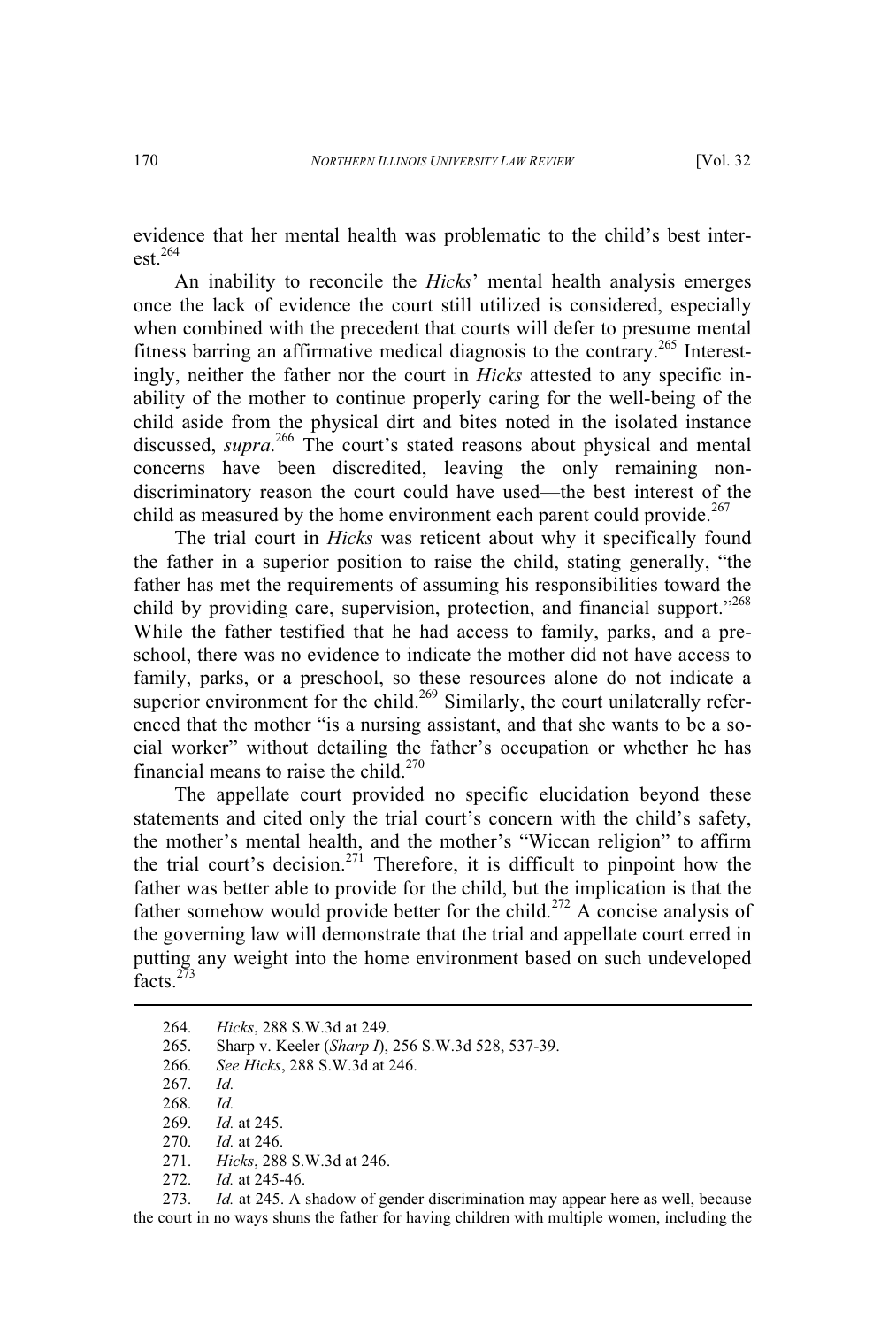*Taylor v. Taylor* reinforced that a custody change may not be justified simply because one parent has more income or resources in general.<sup>274</sup> The Arkansas Supreme Court went so far as to say that "it was aware of no cases where custody was changed merely because one parent had more resources or income than the other."<sup>275</sup> The larger concern with the child's best interest is health and education.<sup>276</sup>

In *Sykes v. Warren*, the Arkansas Appellate Court overturned an initial custody ruling in favor of the father of a child born out of wedlock.<sup>277</sup> One of the primary reasons the trial court awarded the father custody was because of his financial stability compared to the mother who received government aid.<sup>278</sup> The appellate court justified the reversal on the reasoning that financial status is only relevant to provide a stable environment, and that the mother "lived within her means . . . and managed to run an independent household where she could be a full-time parent." <sup>279</sup> Both *Taylor* and *Sykes* establish that financial resources cannot be dispositive of the best interest of the child, barring an affirmative showing that one parent's financial situation is insufficient to provide for the child's well-being.<sup>280</sup>

Applying the precedent that custody must only be changed where one parent's environment provides for the well-being of the child where the other parent's environment is deficient, the *Hicks* court failed to recognize the mother's undisputed ability to provide for her child.<sup>281</sup> The court may have properly found that the father was able to provide for the best interests of the child, but because the court failed to detail in any way that the mother was not able to provide for the best interests of the child, the father's financial and environmental factors the court alluded to could not have been the reason the mother lost custody of her child.<sup>282</sup>

Now that the child's physical condition, the mother's mental health, and the financial situation have been individually eliminated by binding

- 277. Sykes v. Warren, 258 S.W.3d 788 (Ark. Ct. App. 2007).
- 278. *Id.* at 793.
- 279. *Id.*

282. *See id.*

mother in this case. However, this court references a case that makes a point that a mother having four children from different fathers supported its removal of one child's custody in favor of the father. *See* Sheppard v. Spier, 157 S.W.3d 583, 585 (Ark. Ct. App. 2004).

<sup>274.</sup> Taylor v. Taylor, 110 S.W.3d 731, 736 (Ark. 2003).

<sup>275.</sup> *Id.*

<sup>276.</sup> *Id.*, referring to 1 JEFF ATKINSON, MODERN CHILD CUSTODY PRACTICE § 4-18, at 4-44, 4-20, at 4-47 (2d ed. 2002) ("Financial resources of the parties are normally irrelevant to a custody determination," and "financial resources of the parents have been found to be relevant to the extent that they reflect a parent's ability to provide a stable home," specifically, "the ability of one parent to meet the educational or health needs of the child better than the other parent.").

<sup>280.</sup> *Taylor*, 110 S.W.3d at 736; *Sykes*, 258 S.W.3d at 793.

<sup>281.</sup> *See* Hicks v. Cook, 288 S.W.3d 244, 245-46 (Ark. Ct. App. 2008).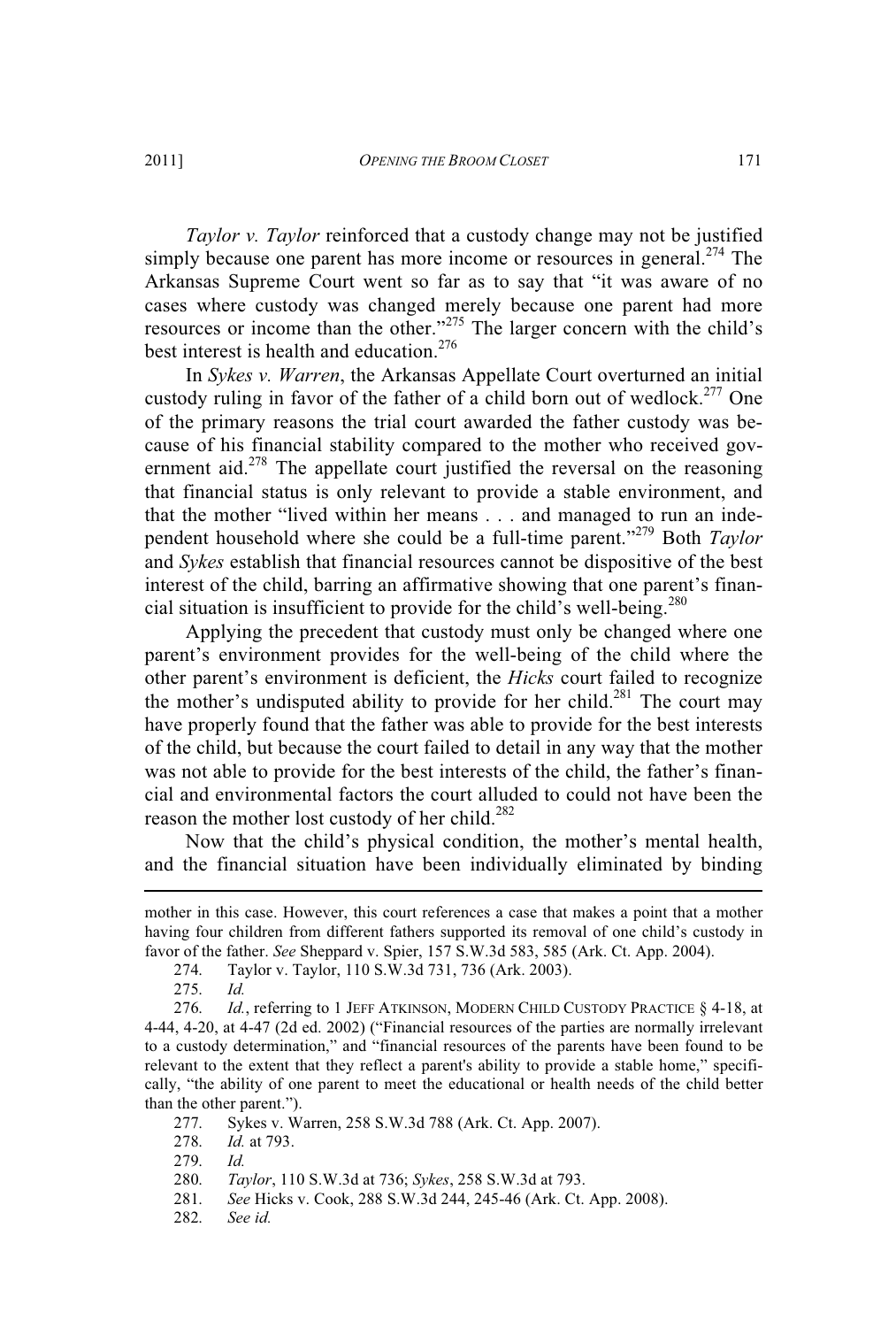precedent in other Arkansas custody decisions, the only remaining nondiscriminatory explanation for the court's decision in *Hicks* is the aggregate effect of the three factors.<sup>283</sup> These factors, however, cannot be reasonably compounded in *Hicks* to justify removal of the child from the mother's custody, because the factors do not represent degrees of probative value that can be stacked to prove underlying parental unfitness by the mother.<sup>284</sup> Instead, each factor is a matter of relevant applicability that does not and should not compound with the others.<sup>285</sup>

The unsubstantiated concern for the physical condition of the child in the one alleged incident cannot be rationally correlated to the mother's mental health, nor can the mental health concern be correlated to the financial and environmental well-being of the child.<sup>286</sup> If there were several instances of physical neglect instead of the one alleged, $287$  for example, each instance could be compounded to establish a greater pattern of parental unfitness. Or, if the father alleged with some evidence that the mother's mental condition caused her to neglect the physical well-being of the child, those factors could possibly be aggregated.<sup>288</sup> However, neither the father nor either court argued that any of the factors correlated to another, so they could only be properly considered in isolation and applied if found by a preponderance of evidence.<sup>289</sup> For the reasons already stated, each factor was judicially insufficient to be proved in *Hicks* because the court violated proper and precedential jurisprudence when it rationalized and upheld any of those factors from the trial court's decision.<sup>290</sup>

## *2. Revealing the Discriminatory Application of Judicial Power*

With every non-discriminatory reason for the *Hicks* decision discredited individually and collectively, the trial judge's personal bias against Wicca was the true reason the court stripped the mother of custody over her only child.<sup>291</sup> The appellate court's majority opinion erred when it concluded that "there is no basis to hold that the trial court resolved this initial custody determination on appellant's interest or involvement with Wicca, but simply pointed out appellant's lack of credibility on the issue."<sup>292</sup> The

290. *See id.*

<sup>283.</sup> *See id.* 284. *See id.*

<sup>285.</sup> *See id.*

<sup>286.</sup> *See Hicks*, 288 S.W.3d at 245-46.

<sup>287.</sup> *Id.* at 246.

<sup>288.</sup> *Id.* at 245-46.

<sup>289.</sup> *Id.* at 246.

<sup>291.</sup> *See Hicks*, 288 S.W.3d at 245, 249.

<sup>292.</sup> *See id.* at 248.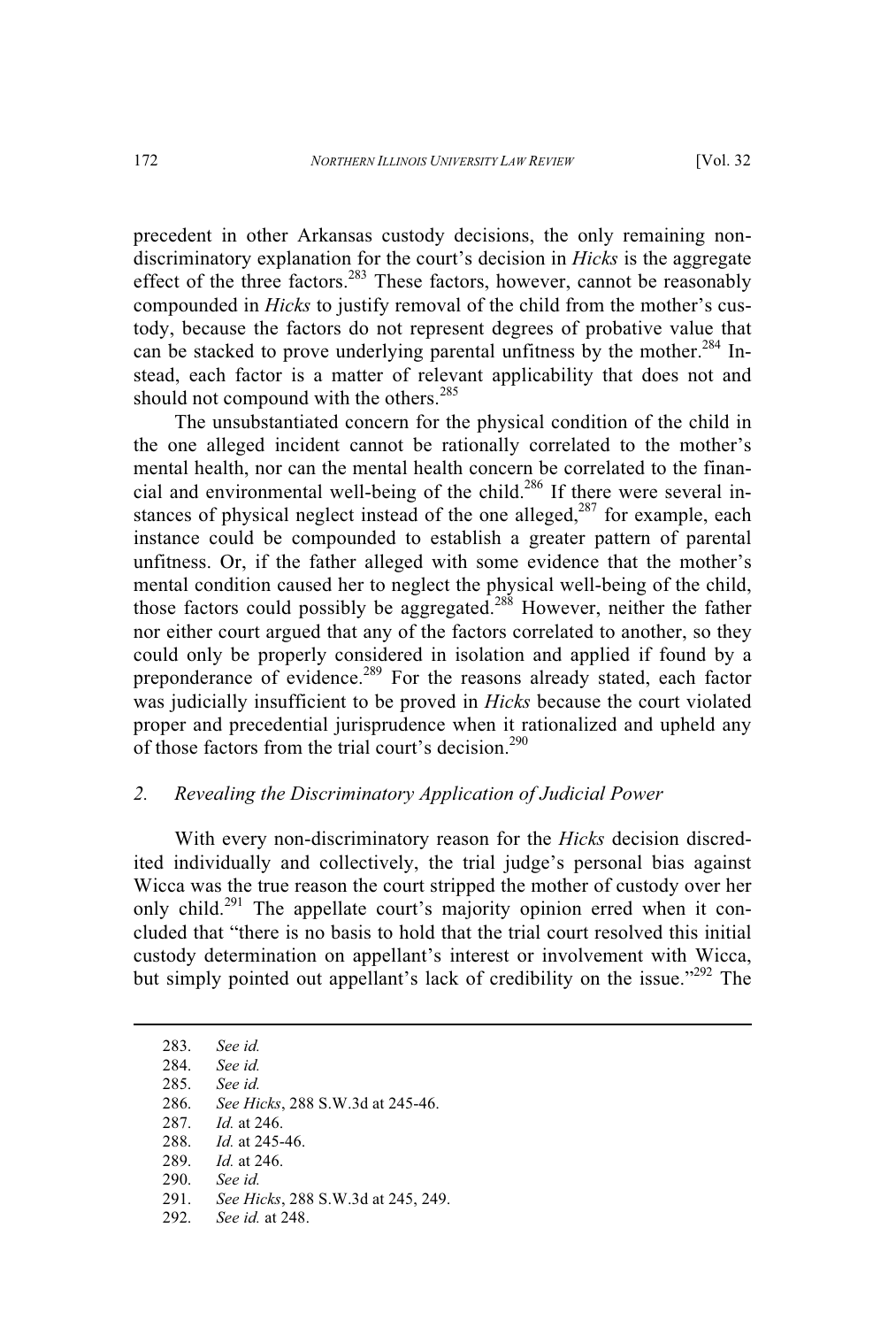trial court explicitly voiced its concern, not about the mother's credibility, but about Wicca: "One final concern is her testimony regarding the WICCA religion, movement, cult or whatever that may be. She testified that . . . she was involved, but was only joking. That is no joking matter. The Court believes she is much more involved than she would now lead us to believe."<sup>293</sup>

First, note that the trial court capitalized Wicca to draw emphasis in a way that immediately suggests the court's non-acceptance of Wicca as a valid religion.<sup>294</sup> Justice Gladwin who wrote the *Hicks* lead opinion never used all capital letters when referring to the "Christian" religion in his opinions, therefore, it is strange he would not have detected prejudice in the trial court's anomalous spelling choice of the "WICCA religion."<sup>295</sup>

The trial court then referred to Wicca as a "cult," which can only be reasonably described as "pejorative" language, as the mother contended on appeal.<sup>296</sup> The trial court's derogatory employment of the word "cult" is further evidenced by the context of the case.<sup>297</sup> The father argued at trial that "not all religions are worthy of constitutional protection," that "Wicca is a cult, not a religious belief," and asserting that the "court is committing a grievous error if it allows cult activities to be protected."<sup>298</sup> How could the judge have reasonably meant for the word "cult" in his opinion to mean anything less than the denigration and/or disparagement of Wicca in light of the "vile and slanderous" arguments made by the father? $2^{299}$ 

The reference to "no joking matter" further reveals that the court was undoubtedly concerned about the mother's beliefs in such an unconventional belief system, whether she validly practiced Wicca or not.<sup>300</sup> Yet the appellate majority found that "the trial judge did not impermissibly base his decision on his perception of appellant's religious preferences,"<sup>301</sup> and a concurring justice stated that "the trial judge made no disparaging or otherwise unfavorable comments about Wicca."302

296. *Hicks*, 288 S.W.3d at 247.

297. *Id.*

<sup>293.</sup> *Id.* at 247.

<sup>294.</sup> *Id.*

<sup>295.</sup> *Compare id.*, *with* Bullock v. Steed, No. CA 08-394, 2008 WL 4735961, at \*4 (Ark. Ct. App. Oct. 29, 2008) (referring to a child's beliefs that her mother "is not a Christian"), *and* Sykes v. Warren, 258 S.W.3d 788, 790 (Ark. Ct. App. 2007) (referring to a living environment as a "Christian home").

<sup>298.</sup> *Id.* at 255 (Hart, J., dissenting opinion on the denial of rehearing) (quoting the father's inflammatory arguments which included that Mormons, as a whole, "practice incest and child marriages").

<sup>299.</sup> *Id.* at 255.

<sup>300.</sup> *Id.* at 247.

<sup>301.</sup> *Hicks*, 288 S.W.3d at 248.

<sup>302.</sup> *Id.* at 249 (Griffen, J., concurring).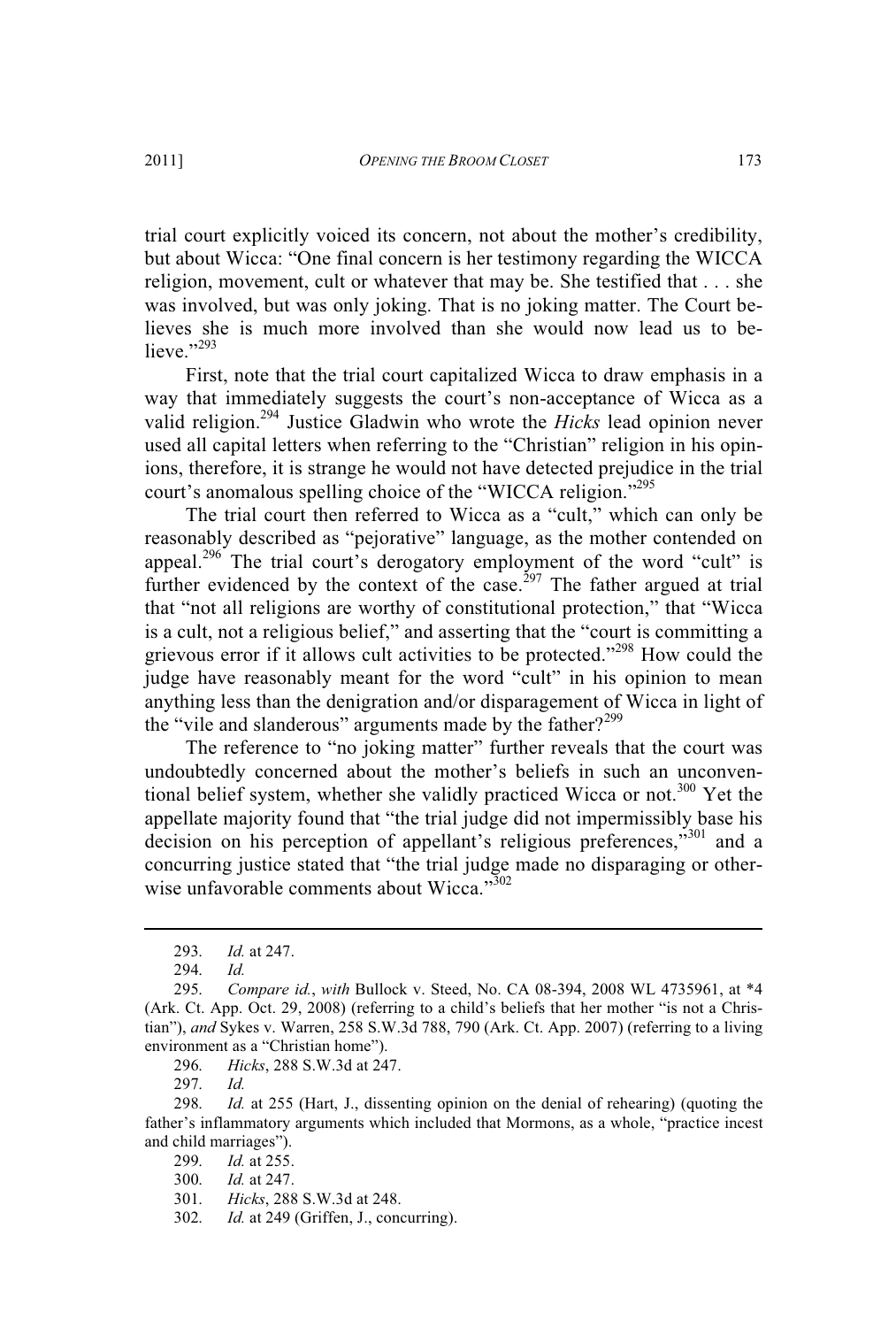The notion that these comments were simply made to impeach her credibility is a gross misreading of non-clandestine language that is charged with anti-Wiccan prejudice.<sup>303</sup> Even assuming, *arguendo*, that the concern was about the mother's credibility, what possible relevance did the mother's religious beliefs have to do with her ability to look after the best interest of her child—the central issue in the case?<sup>304</sup> No evidence supports that the mother's credibility was ever at issue or that any of her other testimony was disputed by the father.<sup>305</sup> By contrast, the mother was abundantly cooperative with the proceedings and never contradicted the father's general fitness as a parent, so it is unclear how her credibility became a material issue sufficient to eclipse noticeably prejudicial language. $306$ 

The dissenting justices correctly pointed out the glaring misapplication of the majority and concurrence's treatment of the trial court's language, poignantly surmising that "they [the majority] twist the words in the finding regarding Hicks's alleged practice of Wicca to be a finding regarding Hicks's credibility, notwithstanding the fact that this case does not turn on the credibility of any witness!"<sup>307</sup> "The trial court's mention of Wicca cannot be dismissed as a simple credibility determination . . . . Obviously, the judge held her interest in Wicca against her."<sup>308</sup> Knowing that the asserted reasons for taking the child away from the mother were pretextual and not enough to support a mixed-motive assertion, the erroneous decision's effect was that "[t]he child was removed from a home, which the record reflects was otherwise appropriate in every way."309

Further evidence of the court's prejudice and misapplication of judicial authority exists in the fact that religious beliefs are in no way relevant to the child custody determination, other than to possibly accommodate the custodial parent's desires for the child to participate in religious services while the child is with the non-custodial parent.<sup>310</sup> Why was the mother's religion at issue, if not for the father's successful attempt to create a prejudicial ef $fect?$ <sup>311</sup> Even the majority held that "no party explored the connections between religious belief and [the child's best interest]."<sup>312</sup> There was no rele-

- 307. *Id.* at 253 (Hart, J., dissenting).<br>308. *Id.* at 254 (Hefflev, J., dissenting).
- Id. at 254 (Heffley, J., dissenting).
- 309. *Id.* at 255 (Heffley, J., dissenting).

310. *See, e.g.*, Johns v. Johns, 918 S.W.2d 728, 731-32 (Ark. Ct. App. 1996) (ordering the non-custodial father to "see that his children did [attend religious services] to maintain consistency in the religious regimen that their mother has set for them").

- 311. *See generally Hicks*, 288 S.W.3d 244.
- 312. *Id.* at 248.

<sup>303.</sup> *See id.* at 247.

<sup>304.</sup> *Id.*

See generally id.

<sup>306.</sup> *See Hicks*, 288 S.W.3d at 248 ("[The father] proved he was a fit parent to raise the child. [This was] not denied by appellant.").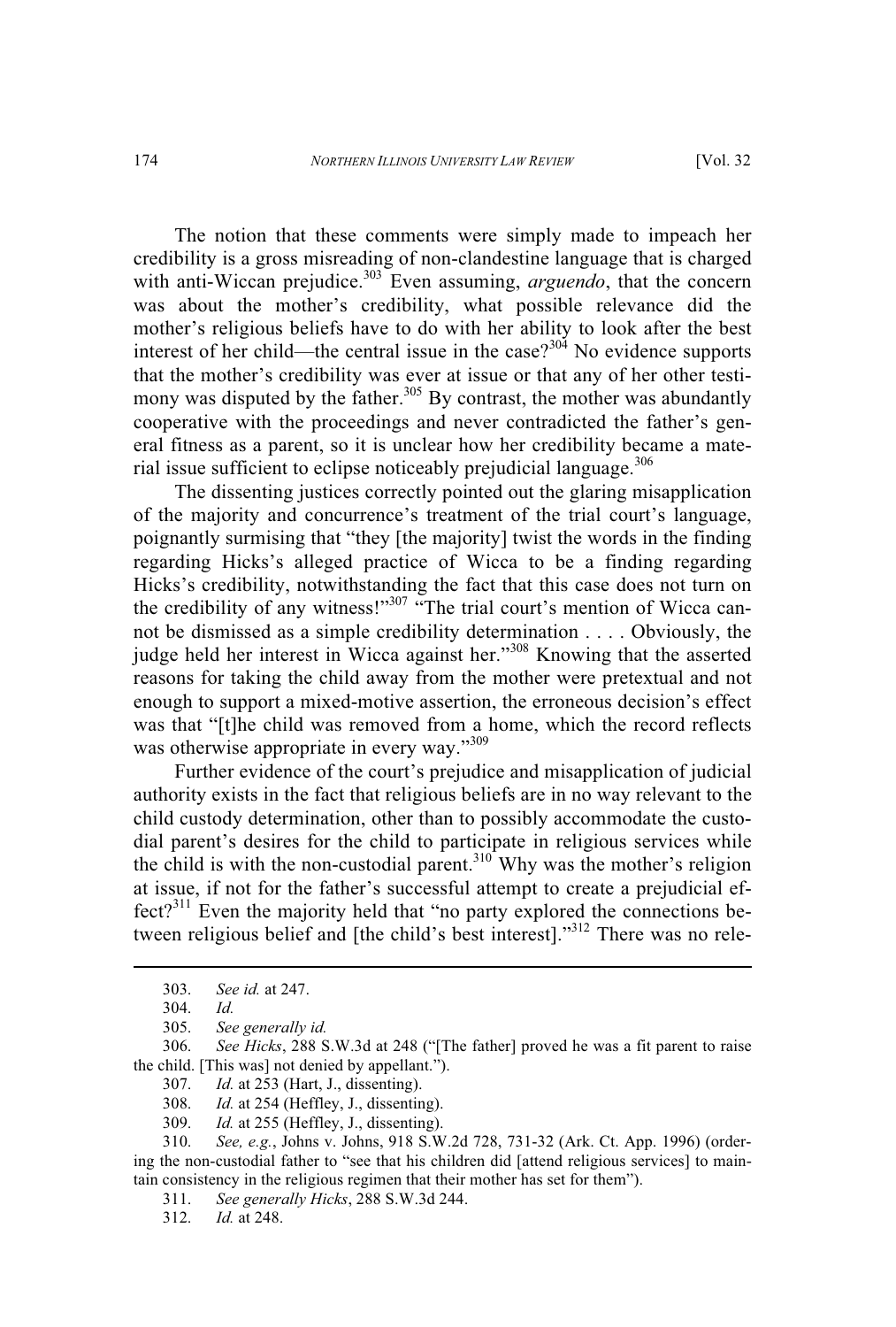vancy connecting religion to the child's best interest, so why would the trial court have incorporated provocative anti-Wiccan statements into the decision unless it improperly factored that evidence into the custody determination?<sup>313</sup> And how could the appellate court have refused to recognize the erroneous inclusion of a topic whose prejudicial effect is only outweighed by its irrelevance?<sup>314</sup>

Another intriguing fact that strongly suggests improper use of religious prejudice by the trial court is that the judge questioned the mother directly about her religious beliefs once the father had initiated questions about the mother's Wiccan beliefs.<sup>315</sup> A dissenting justice described it as "the trial judge interjected himself into the proceedings and began interrogating the appellant about [Wicca]."<sup>316</sup>

If the inflammatory comments and arguments made by the father regarding Wicca were the only evidence of inappropriate use of religion in the trial, a stronger case could be made that the judge did not improperly factor the mother's religion into his decision.<sup>317</sup> The judge, however, not only tolerated the line of irrelevant religious questioning, but he pursued it on his own.<sup>318</sup> The judge's direct involvement in the questioning about Wicca, combined with the vituperative comments made about the Wiccan "cult,"<sup>319</sup> demonstrate that the "trial court's mention of Wicca cannot be dismissed as a simple credibility determination,"<sup>320</sup> but that the overwhelming indication is that the judge actively used impermissible prejudice against Wicca to influence the custody determination.

Significantly, an appellate court has good reason to give "special deference to the trial judge's ability to evaluate and judge the credibility of the witnesses,"<sup>321</sup> and not overturn a decision barring evidence of clear error.<sup>322</sup> However, the majority's affirmation of the *Hicks'* determination revealed, at a minimum, impermissible complicity with a clearly erroneous trial court

322. Harris v. Grice, 244 S.W.3d 9, 11 (Ark. Ct. App. 2006) (stating that clear error is reviewed *de novo* and, "[a] finding is clearly against the preponderance of the evidence when, although there is evidence to support it, the reviewing court is left with a definite and firm conviction that a mistake has been made") (citing Dunham v. Doyle, 129 S.W.3d 304 (Ark. Ct. App. 2003)).

<sup>313.</sup> *Id.*

<sup>314.</sup> *Id.* at 247-49.

<sup>315.</sup> *Id.* at 253 (Hart, J., dissenting).

<sup>316.</sup> *Hicks*, 288 S.W.3d at 255 (Hart, J., dissenting).

<sup>317.</sup> *Id.*

<sup>318.</sup> *Id.* at 253 (Hart, J., dissenting).

<sup>319.</sup> *Id.* at 247.

<sup>320.</sup> *Id.* at 254 (Heffley, J., dissenting).<br>321. *Hicks*, 288 S.W.3d at 245; Hamilt

<sup>321.</sup> *Hicks*, 288 S.W.3d at 245; Hamilton v. Barrett, 989 S.W.2d 520 (Ark. Ct. App. 1999).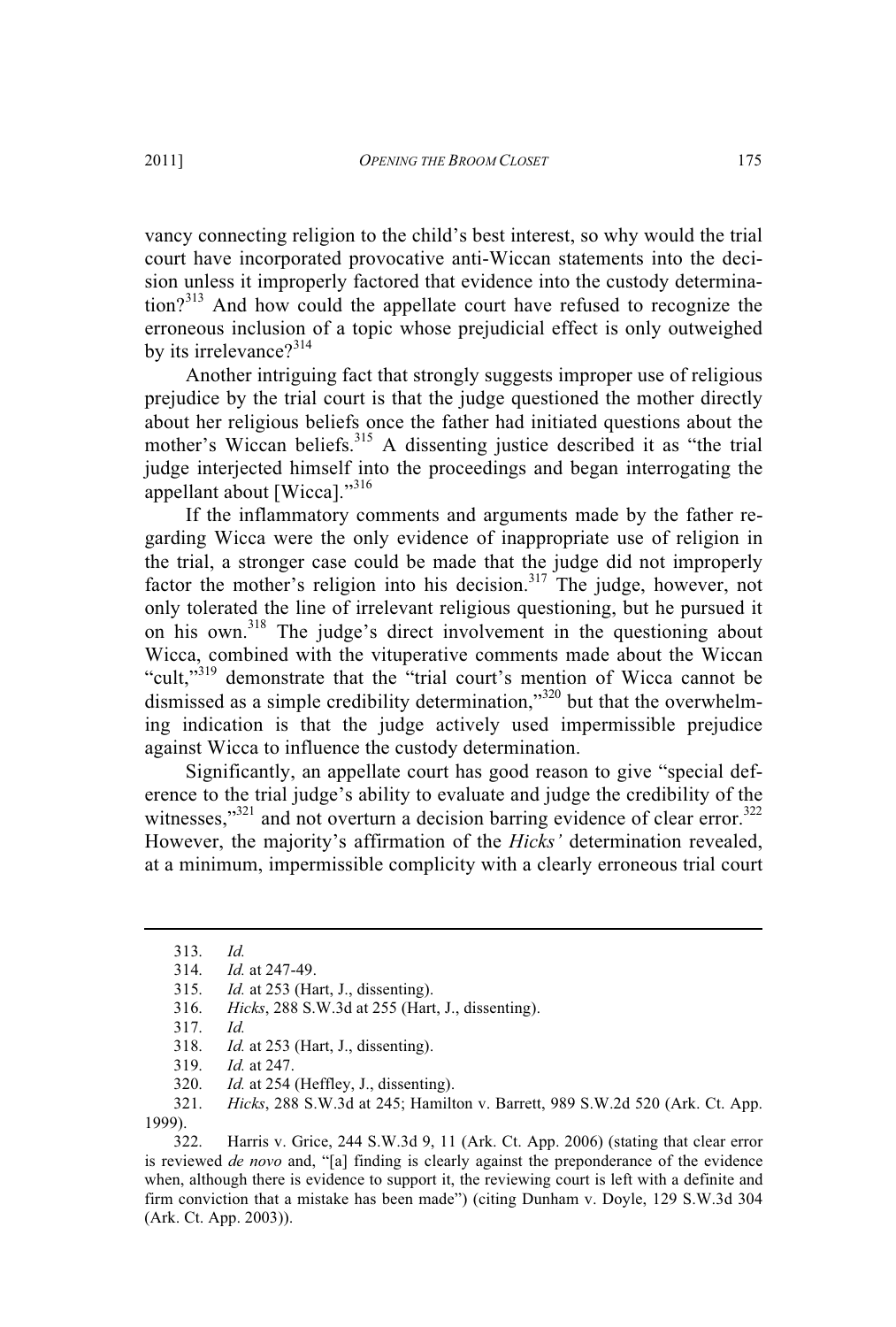proceeding.<sup>323</sup> If the trial judge's tolerance, interrogation, and inclusion of charged facts regarding the mother's religious practices—irrelevant and immaterial to a custody determination—throughout the trial and opinion do not constitute clear error, then it "betray[s] the belief by the majority that this deference is somehow the way to resolve every case."<sup>324</sup> The precedent suggested by this opinion is that anything short of the trial court stating to cease and desist any exposure of the child to Neo-Paganism, as in *Jones*, 325 is not clear error.  $326$ 

However, the Arkansas Appellate Court is not always reticent to find clear error in custody cases that do not involve Neo-Pagan parents,  $327$  suggesting that the prejudice in *Hicks* is more a product of systemic prejudice than of universal deference. <sup>328</sup> The Arkansas Appellate Court in *Harris v. Grice*, including two of the same justices in the majority holding in *Hicks*, <sup>329</sup> found clear error in the trial judge's moralistic comments about custody battles.<sup>330</sup> The judge commented that "'custody fights were just as bad for the children' and that he wanted 'to discourage these custody cases."<sup>331</sup> The appellate court reasoned that the trial judge's disdain for custody battles resulted in an improper upholding of the current custody determination.<sup>332</sup> So the appellate court was quick to infer an ulterior motive on the judge, based on a few isolated comments in *Harris*, <sup>333</sup> whereas the appellate court in *Hicks* had to, "twist the words in the [trial judge's] finding" to construe them to be valid and non-discriminatory.<sup>334</sup>

Perhaps the most revealing contradiction is that the *Hicks* majority went through contortions to uphold the trial court's decision while denying religion was at play, but the Arkansas Appellate Court, including the justice that wrote the *Hicks* lead opinion as well as an agreeing justice,  $335$  later referenced *Hicks* as standing for the proposition that "in child custody disputes . . . a parent's religiously motivated choices and actions are material if they

328. *See Hicks*, 288 S.W.3d at 249.

<sup>323.</sup> *See Hicks*, 288 S.W.3d at 245, 249.

<sup>324.</sup> *Id.* at 253 (Hart, J., dissenting).<br>325. Jones v. Jones. 832 N.E.2d 105

<sup>325.</sup> Jones v. Jones, 832 N.E.2d 1057, 1060-61 (Ind. Ct. App. 2005).

<sup>326.</sup> *Hicks*, 288 S.W.3d at 248-49.

<sup>327.</sup> *See, e.g.*, *Harris*, 244 S.W.3d at 13-14.

<sup>329.</sup> *Id.* at 49 (agreeing Justice Glover and concurring Justice Griffen); *Harris*, 244 S.W.3d at 14 (agreeing Justice Glove and Justice Griffen).

<sup>330.</sup> Harris v. Grice, 244 S.W.3d 9, 13-14 (Ark. Ct. App. 2006).

<sup>331.</sup> *Id.* at 13.

<sup>332.</sup> *Id.*

<sup>333.</sup> *Id.*

<sup>334.</sup> *Hicks*, 288 S.W.3d at 253 (Hart, J., dissenting).

<sup>335.</sup> *Id.* at 245 (leading opinion of Justice Gladwin, agreeing opinion of Justice Glover).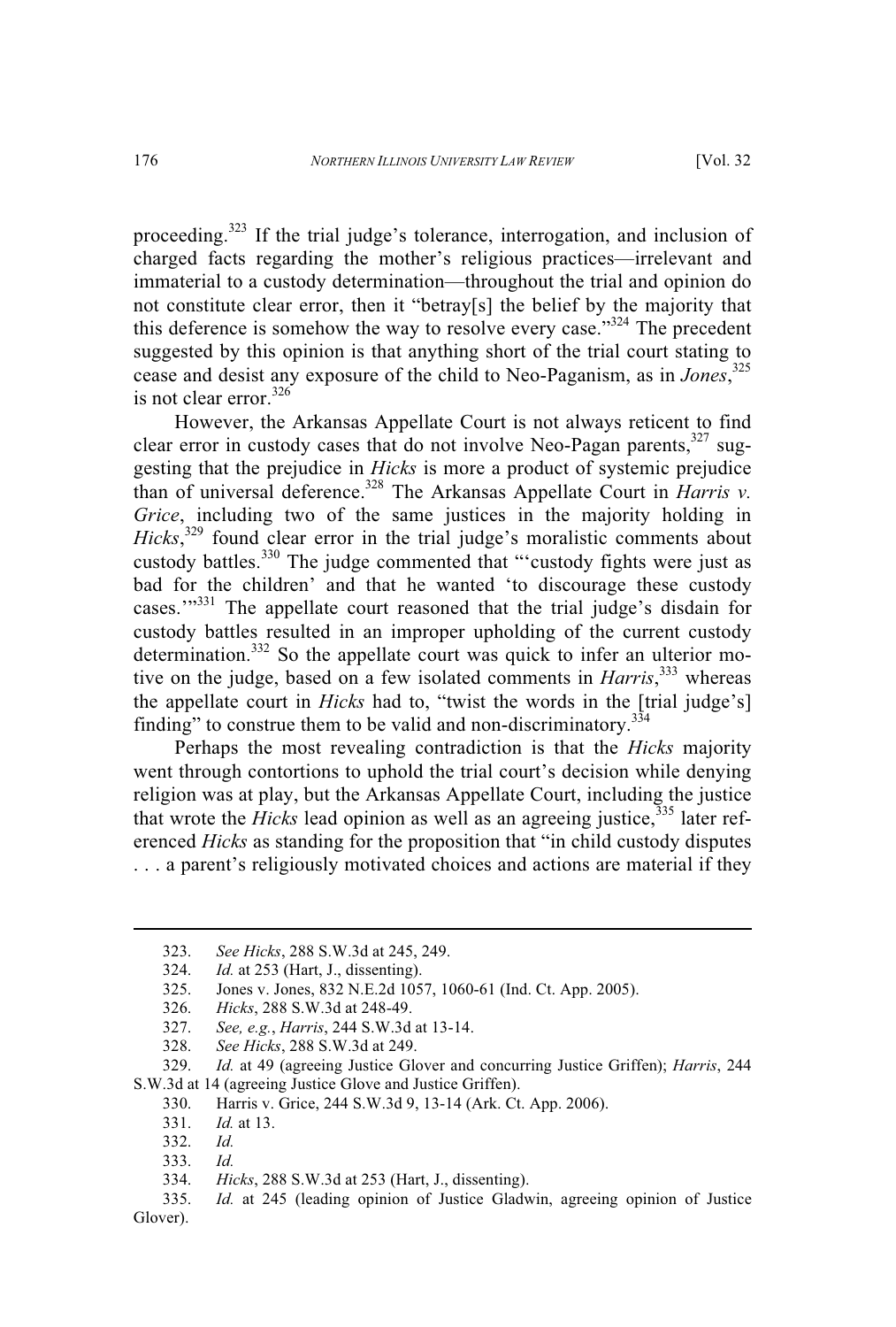affect a child's well-being."<sup>336</sup> If the *Hicks* decision truly did not "turn[] on the trial court's acceptance or rejection of a specific religion," and religion was only used to "judge the credibility of the witness[]," then how can *Hicks* later mean that a parent's religious beliefs are material to a custody determination?<sup>337</sup> The court contradicted itself and exposed that the appellate court in *Hicks* knowingly allowed and perpetuated the blatant misuse of religious prejudice to strip a mother of the custody of her two year old  $child.<sup>338</sup>$ 

#### C. THE CONTINUING STRUGGLE OF COURTS TO NOT DISCRIMINATE AGAINST NEO-PAGAN PARENTS

In fairness to the *Hicks* court, no other appellate case in Arkansas, before or after, ever implicated Neo-Paganism in a parental custody case.<sup>339</sup> The traditional American reaction is disdain for anything hinting at witchcraft, and even the learned judiciary is not always immune to this deepseeded prejudice.<sup>340</sup> The shroud of misunderstanding is not exclusive to Arkansas, but is endemic to most states that have no more than a handful of appellate level cases that implicate Neo-Paganism in any way, much less cases that directly involve parental custody. $3\overline{41}$ 

Other state courts that have dealt with Neo-Paganism in the context of parental custody have commonly invoked similar prejudices to the *Jones* and *Hicks* courts. The Tennessee appellate case of *In re R.D.H.* involves a mother's petition to regain custody of her child after she and the father had voluntarily given custody to the child's grandparent.<sup>342</sup> In recounting the mother's hardships at the time she relinquished custody, the court makes the incorrect conflation that the parents "were involved with 'wiccan' or Satanism practices."<sup>343</sup> While the mother was granted custody, the court still took note of the fact that the mother's involvement with Wicca was in the past and made sure to list it as one of the many disturbing activities that had gone on in the mother's life, along with drug abuse and domestic vio-

<sup>336.</sup> Thorne v. Arkansas Dep't of Human Serv., 2010 Ark. App. 443, 17 (Ct. App. May 19, 2010), http://opinions.aoc.arkansas.gov/WebLink8/ElectronicFile.aspx?docid= 45241&dbid=0.

<sup>337.</sup> *Hicks*, 288 S.W.3d at 248.

See *id.* 

<sup>339.</sup> *See generally id.*

<sup>340.</sup> *See supra* Part II.C.

<sup>341.</sup> *See, e.g.*, *In re* R.D.H., No. M2006-00837-COA-R3-JV, 2007 WL 2403352 (Tenn. Ct. App. Aug. 22, 2007).

<sup>342.</sup> *Id.* at \*1.

<sup>343.</sup> *Id.*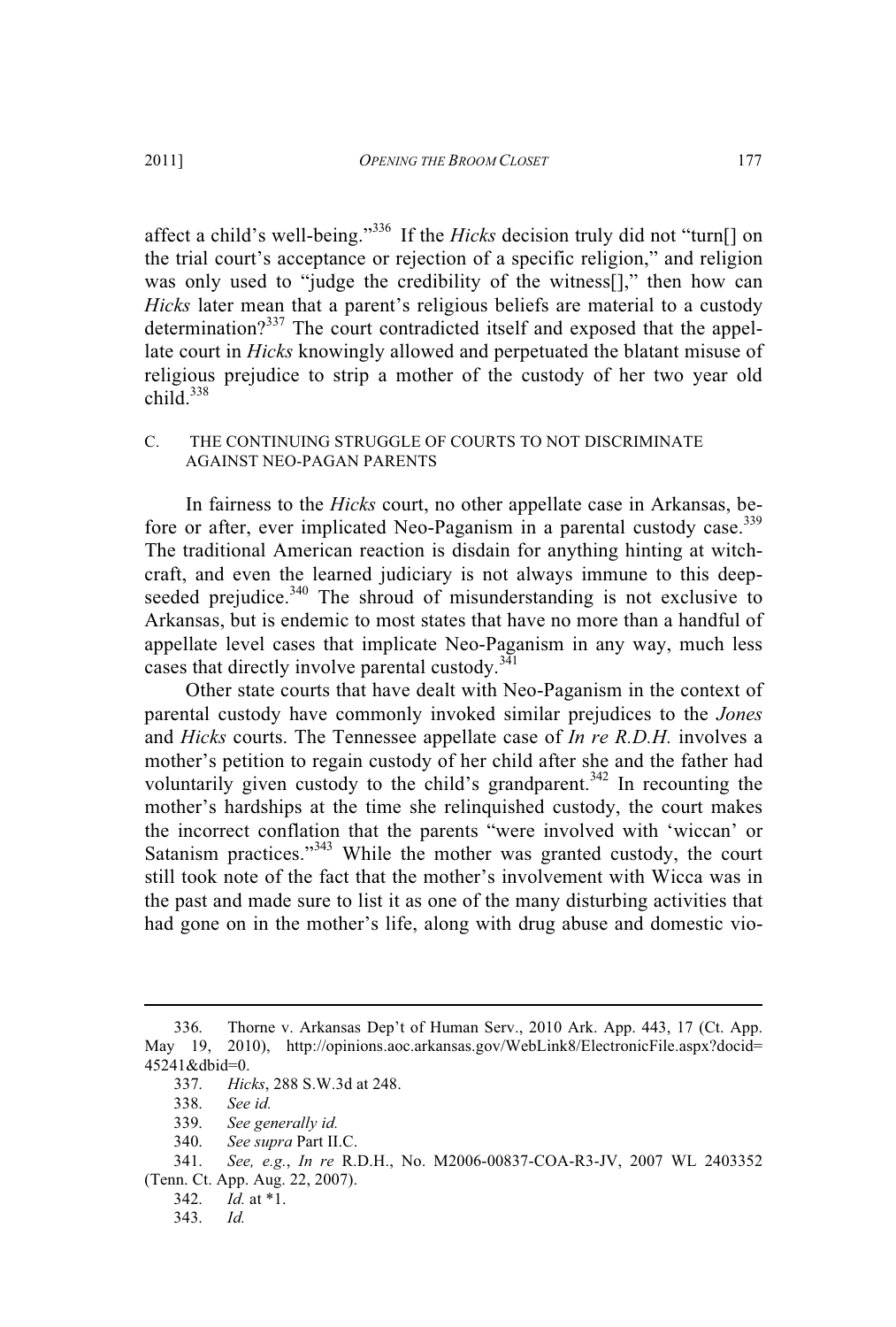lence.<sup>344</sup> Might the outcome of the custody determination have been different if evidence was presented that the mother was still practicing Wicca $2^{345}$ 

The California appellate case *In re Marriage of Deuel* echoed the Jones court's<sup>346</sup> restrictions on a parent's right to expose a child to various topics, including "abortion, Wicca, [and] abuse between [the parents]."347 The *Deuel* court upheld the restraint on these topics and treated Wicca as something nefarious and less than a valid religious belief.<sup>348</sup> *Deuel* is no longer good law, but it serves as another recent example of judicial prejudice against Neo-Paganism.<sup>349</sup>

The Minnesota appellate case of *Froberg v. Froberg* did not invoke outward prejudices against Neo-Paganism, but the father sought sole custody partly on the basis that the mother was involving, "at least one of the children in the Wicca religion."<sup>350</sup> What is compelling is that the parents initially had joint legal custody of the children, which means both were equally able to control the religious upbringing of the children.<sup>351</sup> The father was Catholic; the mother became Wiccan after the divorce.<sup>352</sup> Yet the court admonished the mother for failing "to support the children's Catholic upbringing," as if she had no right whatsoever to expose the children to her own religious beliefs.<sup>353</sup>

The mother undeniably acted in many ways for the trial court to have reasonably granted custody to the father, but the court still employed language that disparately treated Wicca from the more accepted Catholic faith of the father.<sup>354</sup> For example, "[a]ppellant *claims to be* a member of the Wicca religion whereas respondent *is* Catholic."<sup>355</sup> Why does the court have to qualify a "claim[] to be" Wiccan, whereas the father is just simply Catholic?<sup>356</sup> The decision itself does not suggest anything erroneous, but the opinion cannot hold the mother's Wiccan beliefs at the same level it holds the

355. *Id.* at \*8 (emphases added).

<sup>344.</sup> *Id.*

<sup>345.</sup> *See generally R.D.H*., 2007 WL 2403352.

<sup>346.</sup> Jones v. Jones, 832 N.E.2d 1057 (Ind. Ct. App. 2005).

<sup>347.</sup> *In re* Marriage of Deuel, No. F050088, 2007 WL 2318744, at \*34 (Cal. Ct. App. Aug. 15, 2007).

<sup>348.</sup> *Id.*

<sup>349.</sup> *Id.*

<sup>350.</sup> Froberg v. Froberg, No. A04-2511, 2006 WL 330086, at \*8-9 (Minn. Ct. App. Feb. 14, 2006) (elaborating further, the court's specific concern was that the mother had to notify the father of any changes in the children's religious exposure, which she did not do).

<sup>351.</sup> MINN. STAT. § 518.17 (2002).<br>352. Froberg, 2006 WL 330086, at

<sup>352.</sup> *Froberg*, 2006 WL 330086, at \*8.

<sup>353.</sup> *Id.*

<sup>354.</sup> *Id.* at \*6-8 (finding that the mother had neglected one child's diabetes to the point that it caused possible kidney damage and also attempted to get a restraining order against the father so he could not visit the children).

<sup>356.</sup> *Froberg*, 2006 WL 330086.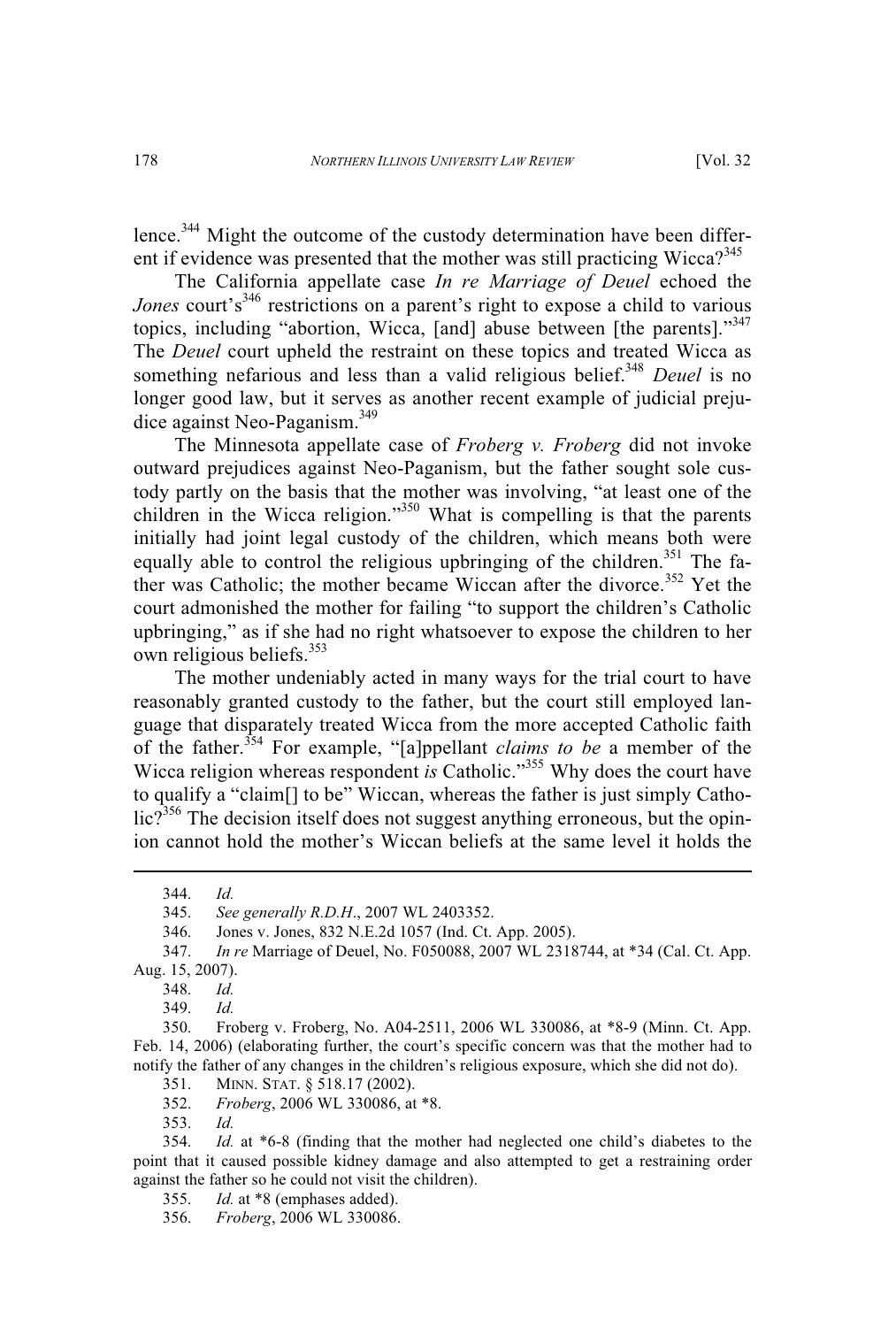father's Catholic beliefs, hinting at a prejudice that may be so deep-seeded that it is subconscious. $357$ 

In the wake of this litany of recent custody decisions that unfavorably treat Neo-Paganism, it is important to note that there are examples of courts objectively handling custody decisions predicated in part on a parent's Neo-Pagan beliefs.<sup>358</sup> The majority of court opinions in custody decisions, however, mistreat Neo-Paganism as an invalid belief or as a lesser quasireligion.<sup>359</sup> For the reasons previously stated,<sup>360</sup> any treatment of Neo-Paganism as less than a valid religion is constitutionally impermissible, yet many courts continue to perpetuate the societal prejudice against Neo-Paganism.<sup>361</sup>

# V. TITLE VII'<sup>S</sup> OVER-ALLOWANCE FOR RELIGIOUS DISCRIMINATION BY RELIGIOUS ENTITIES AND ITS IMPACT ON NEO-PAGANS

Another way Neo-Pagans face legal discrimination is ironically through an act of Congress that seemingly aimed to protect religious practitioners from discrimination. Title VII of the Civil Rights Act of 1964 contains religious entity exemptions that are, unfortunately, an overbroad loophole in what is an otherwise well-crafted and high-quality body of legislation.<sup>362</sup> This section will explore the background of the legislation, specifically as it pertains to religious discrimination, and demonstrate how a more narrowly tailored approach to accommodate religious entities would achieve the necessary safeguards to protect religious organizations, while minimizing the unwanted religious discrimination that Title VII aimed to eliminate. $363$  A strong argument can be made that because the exemptions are not the least restrictive means to further a compelling government inter-

<sup>357.</sup> *Id.*

<sup>358.</sup> *E.g.*, Luminella v. Marcocci, 814 A.2d 711, 717-18 (Pa. Super. Ct. 2002) (rejecting the petitioning mother's claim that the custodial father's Neo-Pagan beliefs were harmful to the children); V.F.O. v. J.J.O, No. CS92-3627, 2001 WL 1773676, at \*8 (Del. Fam. Ct. Feb. 14, 2001) (holding that the joint custodial mother's right to expose the children to Wiccan beliefs must be honored along with the father's right to expose the children to Methodist beliefs).

<sup>359.</sup> *E.g.*, Hicks v. Cook, 288 S.W.3d 244 (Ark. Ct. App. 2008); *Froberg*, 2006 WL 330086.<br>360.

<sup>360.</sup> *See supra* Part III.

<sup>361.</sup> *E.g., Hicks*, 288 S.W.3d 244; *Froberg*, 2006 WL 330086.

<sup>362.</sup> Civil Rights Act of 1964, Pub. L. No. 88-352, 78 Stat. 252. (codified at 42 U.S.C. § 2000e-1-2000e-3).

<sup>363.</sup> *Id.*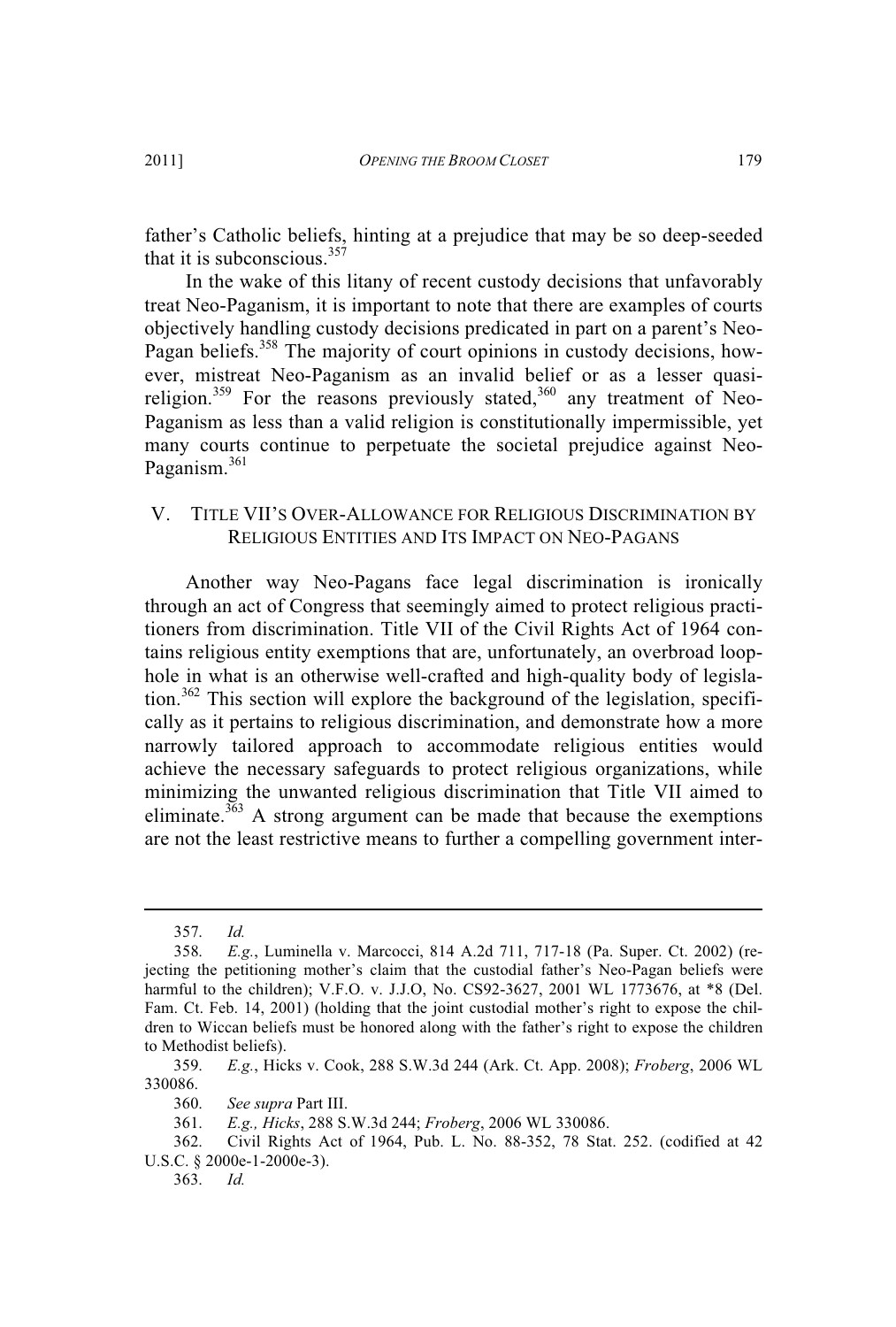est,<sup>364</sup> they are constitutionally invalid as an undue burden on the free exercise of religion.<sup>365</sup>

#### A. THE BACKGROUND OF TITLE VII'S RELIGIOUS ENTITY EXEMPTIONS

Title VII's inclusion of religion as a protected status of public and private employment stands out from the other protected characteristics: race, color, sex, national origin, and age, because religious beliefs are based on choice and not immutable characteristics.<sup>366</sup> The reason to protect religion "is clearly consistent with the basic concept of religious freedom that is embodied in the First Amendment to the Constitution."<sup>367</sup> Tolerance for religious beliefs is implicit in the freedom to exercise religion and is necessary for individuals to seek and maintain employment.<sup>368</sup> The failure to protect religion in employment may result in the exclusion of certain religious practitioners from large sectors of private employment and undermine the entire notion of religious freedom.<sup>369</sup> If such exclusion were permitted, taken to the extreme, a religious majority in America could relegate minority religious practitioners to the point of economic distress and the most menial forms of employment.<sup>370</sup>

Yet the protection of religion in employment, like almost all rights, is not absolute or limitless because there is a competing interest, stemming from the Establishment Clause, which must protect religious organizations from undue interference by the government to dictate the manner in which a religious organization pursues its objectives.<sup>371</sup> For example, it would be unreasonable for a Presbyterian church to keep a minister employed who recently converted to Hinduism, just as it would be unreasonable for a Hindu temple to keep a pandit employed who recently converted to Presbyterian Christianity.<sup>372</sup> Such restrictions would frustrate the organization's purpose to perform work in the advancement of its religion. $373$ 

373. *Id.*

<sup>364.</sup> *See* Gonzales v. O Centro Espirita Beneficiente Uniao Do Vegetal, 546 U.S. 418  $(2006)$ .<br>365.

U.S. CONST. amend. I.

<sup>366.</sup> Civil Rights Act of 1964, Pub. L. No. 88-352, 78 Stat. 252 (codified at 42 U.S.C. § 200e-1-2000e-3).

<sup>367.</sup> DIANNE AVERY ET AL., EMPLOYMENT DISCRIMINATION LAW: CASES AND MATERIALS ON EQUALITY IN THE WORKPLACE 629 (8th ed. 2010).

<sup>368.</sup> *See id.* at 629-32.

<sup>369.</sup> *Id.*

<sup>370.</sup> *See id.*

<sup>371.</sup> Cantwell v. Connecticut, 310 U.S. 296, 303-04 (1940).

<sup>372.</sup> *See* Duane E. Okamoto, *Religious Discrimination and the Title VII Exemption for Religious Organizations: A Basic Values Analysis for the Proper Allocation of Conflicting Rights*, 60 S. CAL. L. REV. 1375, 1381-82 (1987).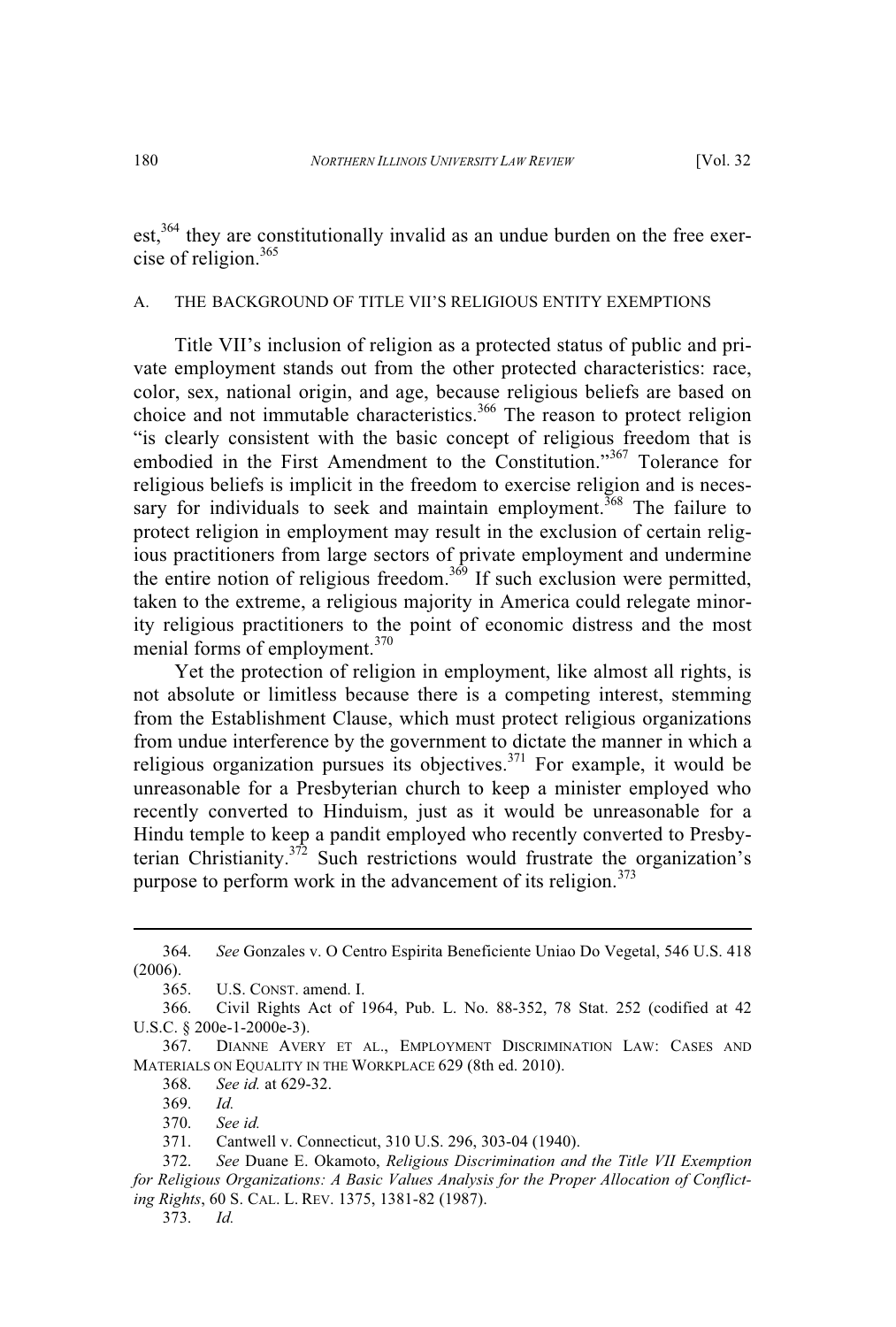To prevent unreasonable hardships on religious organizations, Congress included two exemptions for religious entities in Title VII. The pertinent exemption for this analysis states that Title VII "shall not apply to . . . a religious corporation, association, educational institution or society."374 The other exemption pertains specifically to religious educational institutions.<sup>375</sup> Significantly, the first exemption originally applied "to the employment of individuals of a particular religion to perform work connected with the carrying on . . . of its *religious* activities."<sup>376</sup> The 1972 amendment revised the end of the statement to apply to "its activities" and removed

"religious."<sup>377</sup> The legislative intent behind the amendment may be partially gleaned from its Senate sponsors, one of whom stated: "Our amendment would strike out the word 'religious' and remove religious institutions in all respects from the subjugation to the EEOC [(Equal Employment Opportunity Commission)]," <sup>378</sup> and "take the political hands of Caesar off of the institutions of God, where they have no place to be."<sup>379</sup> The other Senate sponsor was concerned that without the amendment, "there would be nothing to prevent an atheist being forced upon a religious school to teach some subject other than theology."<sup>380</sup> The shared concern of the co-sponsors was specifically to not require a religious entity to hire outside of its religious beliefs, because it could interfere with the advancement of the entity's religious objectives.<sup>381</sup> Unfortunately, however, the legislative history is not clear as to whether the amendment was passed to broadly exempt religious institutions from all possible liability for religious discrimination.<sup>382</sup>

379. *The Equal Opportunity Act of 1972: Hearing on Amend. 809 to S. 2515*, 92nd Cong., 1st Sess. (1972) (statement of Sen. Ervin).

380. *King's Garden*, 498 F.2d at 55 (paraphrasing Sen. Allen's comments).

381. *See The Equal Opportunity Act of 1972 Hearing on Amend. 809 to S. 2515*, 92nd Cong. 1st Sess. (1972).<br>382. See Okamoto. su

382. *See* Okamoto, *supra* note 372, at 1384-87.

[The] changes in the exemption coupled with the sponsors' intent via the legislative history left the extent or breadth of the amendment's exemption unclear and subject to two possible interpretations—one favoring religious group autonomy rights and the other limiting such rights in favor of the individual employee.

<sup>374.</sup> The Civil Rights Act of 1964, Pub. L. No. 88-352, § 702(a), 78 Stat. 241, 255 (codified as amended at 42 U.S.C. § 2000e-1(a) (1972)).

<sup>375. §</sup> 703(e)(2), 42 U.S.C. § 2000e-2(e)(2).

<sup>376. §</sup> 702(a), 42 U.S.C. § 2000e-1(a) (1970) (emphasis added).

<sup>377. §</sup> 702(a), 42 U.S.C. § 2000e-1(a) (1972).

<sup>378.</sup> King's Garden, Inc. v. FCC, 498 F.2d 51, 55 (D.C. Cir. 1974) (paraphrasing Sen. Allen's comments).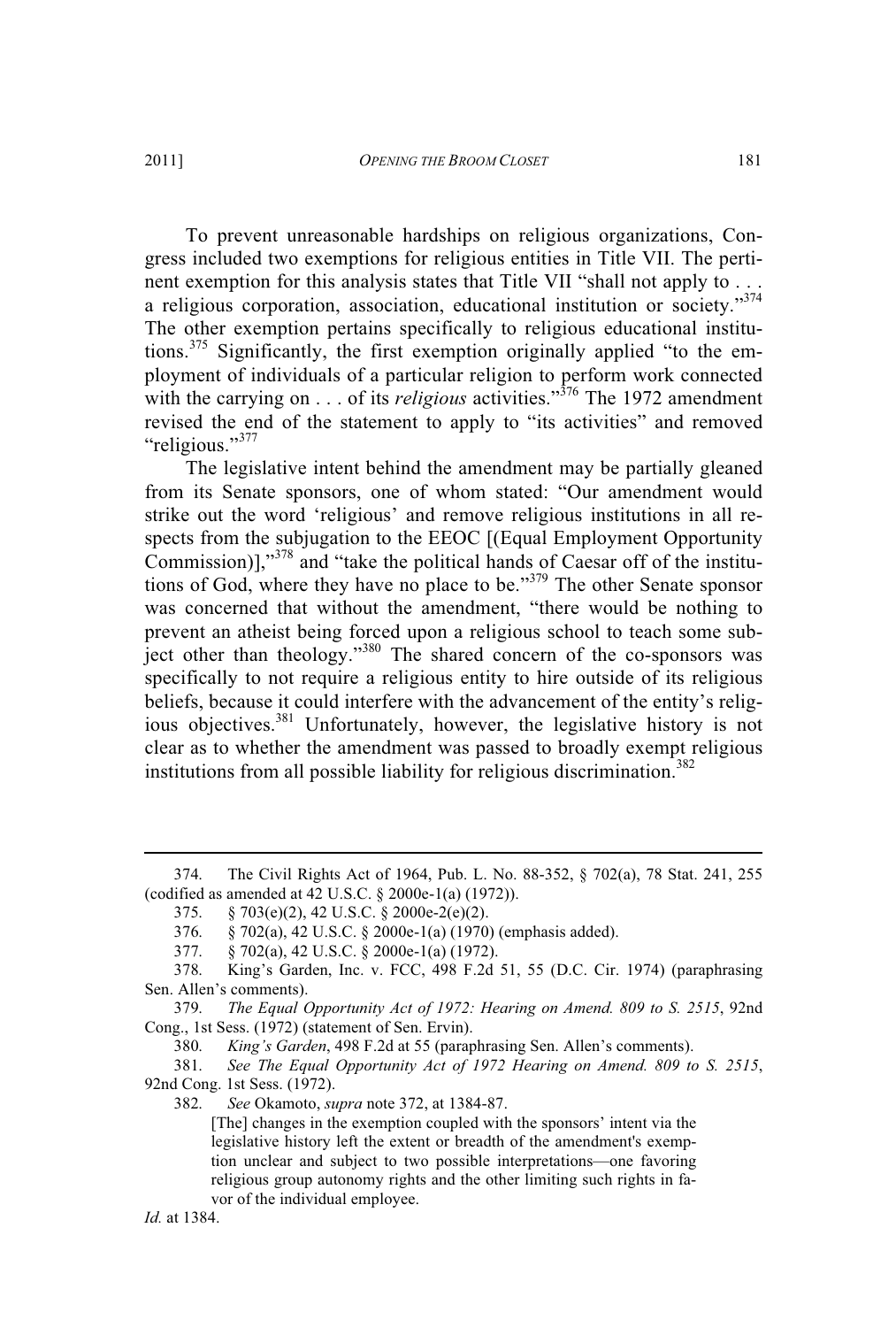The original language intentionally narrowed the exemption to employees directly performing religious activities,<sup>383</sup> but the Supreme Court interpreted the amendment as creating the broadest possible loophole that now allows religious entities to patently discriminate against any employee performing any job function at any time before or during employment.<sup>384</sup> In theory a thirty-year employee who has served satisfactorily as a religious community center's groundskeeper could be fired just because he observes a particular religion or none at all, even if the employee never introduced his religious beliefs in the workplace.<sup>385</sup> Furthermore, the exemption may not be waived generally, even if the employer boasts being an equal opportunity employer and derives benefit from holding itself out as such.<sup>386</sup>

Granting such unfettered discretion to religious entities upheaves the necessary and delicate balance between the free exercise of religion and permissible protection of religious entities' objectives.<sup>387</sup> As will be demonstrated, what was enacted to be a shield to protect religious entities from undue governmental interference<sup>388</sup> has oftentimes been employed as a sword to castigate certain religious practitioners in an appalling way that frustrates Title VII's purpose.<sup>389</sup> Not surprisingly, the victims of the overinclusive religious entity exemption are oftentimes religious minorities.<sup>390</sup> While the theme of this analysis continues to be the disparate impact on Neo-Pagans, the discrimination through the exemption may be based on any religious difference, even slight and sometimes regarding issues invoking other forms of discrimination.<sup>391</sup>

The Supreme Court fielded an Establishment Clause challenge to the religious entity exemptions in *Corporation of the Presiding Bishop v.*

387. *See* Cantwell v. Connecticut, 310 U.S. 296, 303-04 (1940).

388. *The Equal Opportunity Act of 1972 Hearing on Amend. 809 to S. 2515*, 92nd Cong. 1st Sess. (1972) (statement of Sen. Ervin).

389. *See, e.g.*, Saeemodarae v. Mercy Health Servs., 456 F. Supp. 2d 1021 (N.D. Iowa 2006).

390. *E.g.*, *id.*

<sup>383. §</sup> 702(a), 42 U.S.C. § 2000e-1(a) (1970).

<sup>384.</sup> *See* Corp. of the Presiding Bishop of the Church of Jesus Christ of Latter-Day Saints v. Amos, 483 U.S. 327, 329-31 (1987).

<sup>385.</sup> *See Amos*, 483 U.S. 327 (upholding the firing of a janitor who was not qualified for membership in the Mormon church of his employer).

<sup>386.</sup> Hall v. Baptist Mem'l Health Care Corp., 215 F.3d 618, 625 (6th Cir. 2000) (citing Little v. Wuerl, 929 F.2d 944, 951 (3d Cir. 1991)). *But see, e.g.*, Siegel v. Truett-McConnell College, Inc., 73 F.3d 1108 (11th Cir. 1995) (acknowledging waiver may exist, but only if the entity states that it will not discriminate on religious grounds).

<sup>391.</sup> *E.g.*, *Hall*, 215 F.3d at 624-27 (upholding the exemption for defendant terminating employee who was a lesbian, because her orientation was against the Baptist Christian beliefs of her employer, even though employee was non-denominational Christian).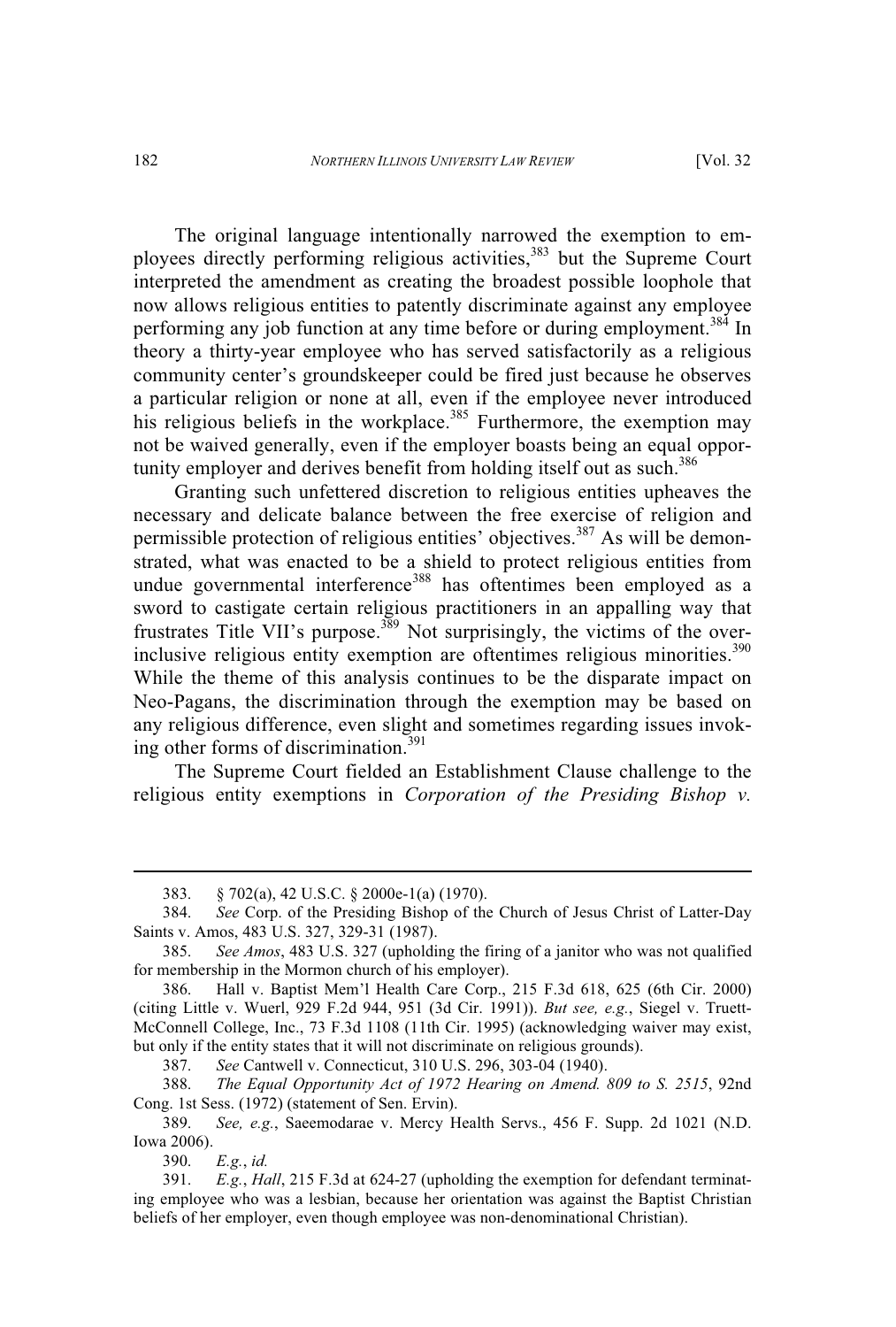*Amos*. <sup>392</sup> Specifically, the plaintiffs argued that religious institutions should not be permitted to discriminate on the basis of religion for non-religious positions, because religious institutions are being favored or promoted by the government. $393$ 

The Court rejected this argument, holding that "[t]here is ample room under the Establishment Clause for 'benevolent neutrality which will permit religious exercise to exist without sponsorship and without interference."<sup>394</sup> The Court recognized that religious exemptions could constitute over-interference by the government, but that the religious entity exemption was neutral and benign.<sup>395</sup> The Court in *Amos* also rejected an Equal Protection argument under low level scrutiny, finding the exemption's small accommodation to religious entities to be "rationally related to the legitimate purpose of alleviating significant governmental interference with the ability of religious organizations to define and carry out their religious missions."<sup>396</sup>

Two arguments can be made to trigger a heightened level of scrutiny to invalidate the religious entity exemption that the Court has not addressed. First, an alternative Establishment Clause claim could be made that specifically challenges the intent and impact of the religious entity exemption as overly promoting a particular religion, Christianity.<sup>397</sup> Second, that under the Free Exercise Clause, the religious entity exemptions are overbroad and fail to comply with the heightened scrutiny required under the Religious Freedom Restoration Act of 1993 (RFRA).<sup>398</sup>

#### B. THE RELIGIOUS ENTITY EXEMPTION V. THE ESTABLISHMENT CLAUSE: ROUND 2

In light of the *Amos* decision that rejected the general Establishment Clause challenge to the religious entity exemption on the basis that the exemption is benevolent and neutral,<sup>399</sup> statistics suggest that the exemption is

<sup>392.</sup> Corp. of Presiding Bishop of the Church of Jesus Christ of Latter-Day Saints v. Amos, 483 U.S. 327 (1987) (applying the three prong *Lemon* Test to determine if legislation violates Establishment Clause). The *Lemon* Test requires a law's primary effect to not promote or deter religion, and it must not create an entanglement of government and religion. A law is not unconstitutional simply because it allows the advancement of religion. Lemon v. Kurtzman, 403 U.S. 602, 612-13 (1971).

<sup>393.</sup> *Amos*, 483 U.S. at 327.

<sup>394.</sup> *Id.* at 334 (quoting Walz v. Tax Comm'n, 397 U.S. 664, 673 (1970)).

<sup>395.</sup> *Id.* at 334-35.

<sup>396.</sup> *Id.* at 339.

<sup>397.</sup> *Id.* at 334-35 (acknowledging that a religious exemption could violate the Establishment Clause).

<sup>398.</sup> Religious Freedom Restoration Act of 1993, Pub. L. No. 103-141, 107 Stat. 1489 (codified as amended at 42 U.S.C. §§ 2000bb-2000bb-4 (2006)).

<sup>399.</sup> *Amos*, 483 U.S. at 334-35.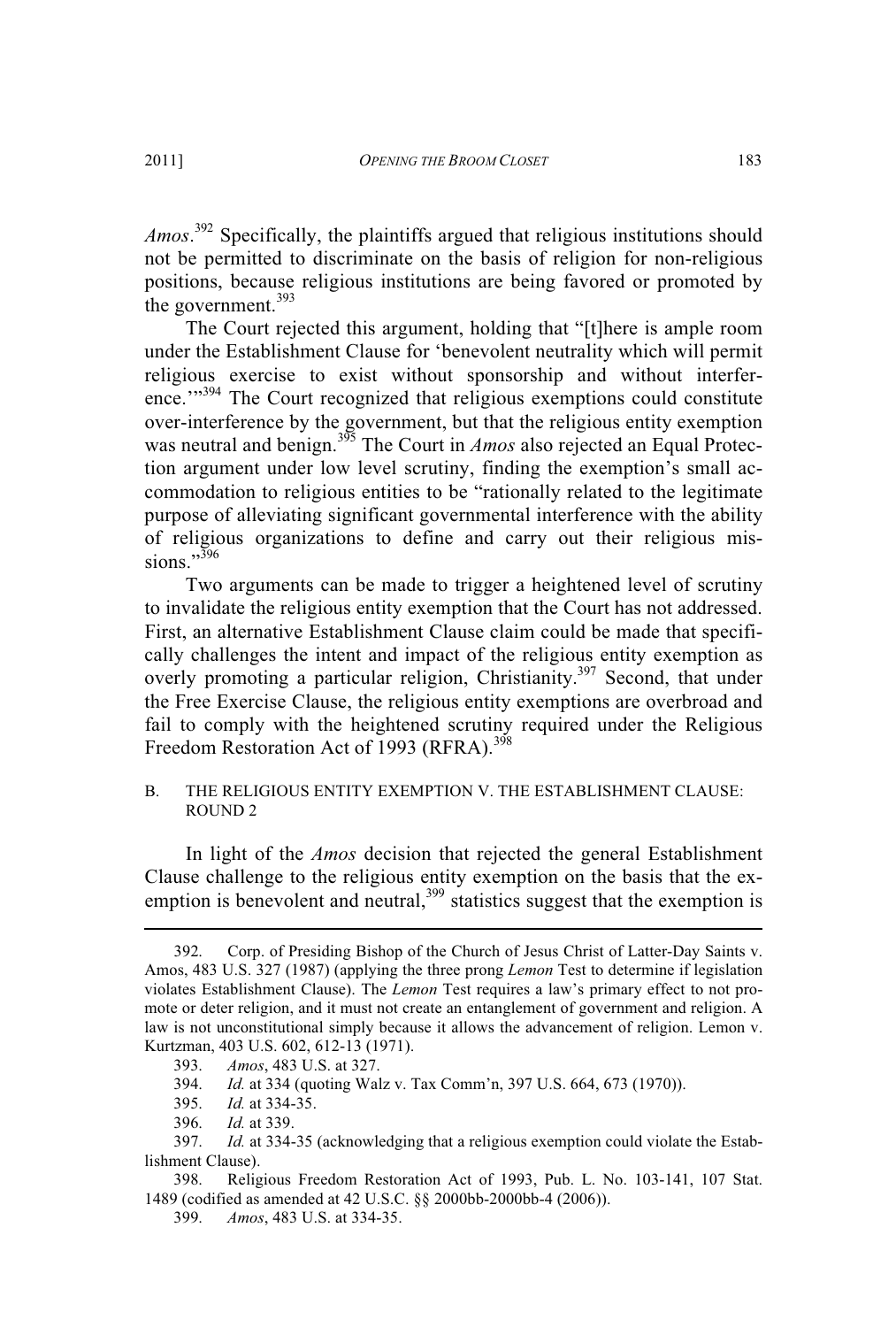far from neutral. $400$  It is true that a minority religious entity could use the religious entity exemption to just as easily discriminate against a religious practitioner in the majority.<sup>401</sup> However, the overwhelming majority of religious organizations in the United States are Christian-based, therefore, the natural consequence is that even if all religious entities discriminated by the same percentage, the disparate impact would be exceedingly felt by religious minorities.<sup>402</sup>

All seventy-four of the listed religious organizations with 1000 or more employees are Christian-based, and 129 out of 130 of religious organizations with 500 or more employees are Christian-based.<sup>403</sup> Also consider that over 600 of the 628 religious organizations that generate \$2.5 million or more in revenue annually are Christian-based, a list that includes numerous large hospital groups, national retailers, auto dealerships, and even a National Football League franchise.<sup>404</sup> Religious entities are not confined to traditional images of churches and ministry outreach services, but have tendrils reaching into industries that most people consider secular.<sup>405</sup> In many markets a religious organization may be the area's largest employer.<sup>406</sup> Any notion that the diversity in major religious employers mirrors the nation's religious diversity is erroneous based on the following statistical breakdown of religious beliefs in the United States:

| Religious Beliefs Held by<br>Americans | <b>ARIS 1990</b><br>Survey <sup>407</sup> | <b>ARIS 2008</b><br>$Survey^{408}$ |
|----------------------------------------|-------------------------------------------|------------------------------------|
| Christian                              | 86.2%                                     | 76.0%                              |
| Agnostic/Atheistic                     | $8.2\%$                                   | 15.0%                              |
| All Others                             | 5.6%                                      | $9.0\%$                            |

The Court in *Amos* specifically left open the door for a constitutional challenge to the impact of the religious entity exemption when it stated, "At

405. *Id.*

406. *See, e.g.*, Saeemodarae v. Mercy Health Servs., 456 F. Supp. 2d 1021 (N.D. Iowa 2006). The defendant boasts being the largest employer in the area. MERCY MEDICAL CENTER, http://www.mercyclinton.com/AboutUs/index.htm (last visited Dec. 16, 2010).

407. *American Religious Identification Survey* (ARIS 2001), *supra* note 124.

<sup>400.</sup> *Religious Organizations of the United States*, MANTA.COM, http://www.manta.com/mb\_34\_F0295\_000/religious\_organizations (last visited Dec. 16, 2010).

<sup>401. 42</sup> U.S.C. § 2000e-1(a) (2006).

<sup>402.</sup> *Religious Organizations of the United States*, *supra* note 400.

<sup>403.</sup> *Id.*

<sup>404.</sup> *Religious Organizations in the United States*, MANTA, http://www.manta.com/mb\_34\_F0295\_000/religious\_organizations (last visited Dec. 16, 2010) (including Tennessee Titans Baptist Sports).

<sup>408.</sup> *American Religious Identification Survey* (ARIS 2008), *supra* note 131.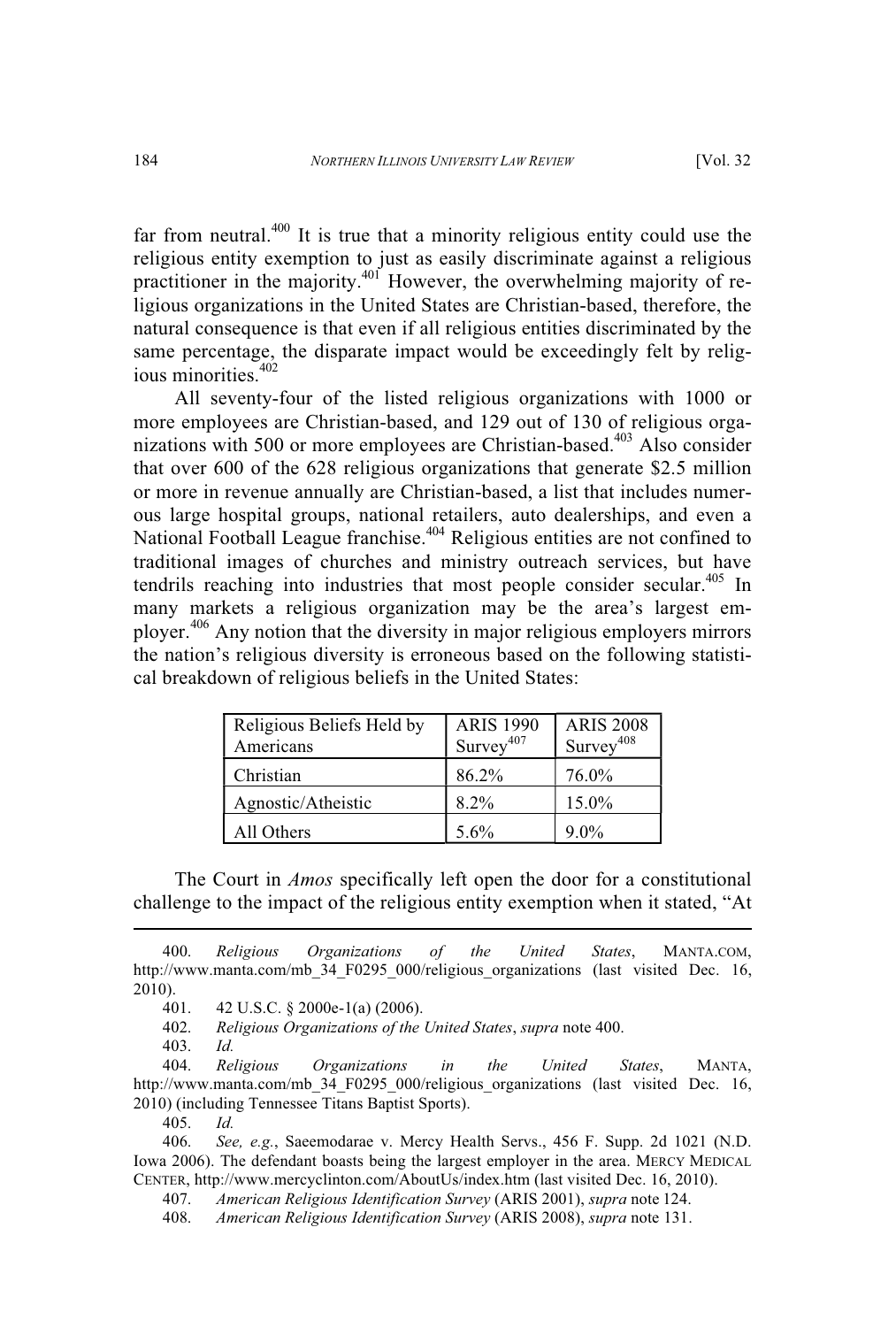some point, accommodation may devolve into 'an unlawful fostering of religion."<sup>409</sup> With no suggestion that any scheme or intent existed to promote a particular religion by the exemption, the reality—more than two decades removed from *Amos*—is that large religious employers are overwhelmingly represented by one particular religion, disproportionate to the population.<sup>410</sup> The practical effect of the exemption is that it allows almost all of the largest religious organizations to minimally exclude 24% of the population from employment *carte blanche*. 411

Disregarding the obvious Equal Protection claim that previously failed in *Amos*, <sup>412</sup> could the Supreme Court find "an unlawful fostering of religion"<sup>413</sup> when viewing the exemption in light of the enormous statistical disparity favoring one religion?<sup>414</sup> And if not, what statistical disparity between religious employers and the representative population would constitute a fostering of religion?

#### C. THE RELIGIOUS ENTITY EXEMPTION V. THE FREE EXERCISE CLAUSE

The Supreme Court limited the scope and application of strict scrutiny to a series of Free Exercise cases subsequent to *Sherbert v. Verner*. <sup>415</sup> Congress responded by passing the Religious Freedom Restoration Act of 1993 (RFRA) to restore a semblance of the prior *Sherbert* test's heightened scrutiny, requiring the government to use the least restrictive means to further a compelling government interest when religious rights are infringed.<sup>416</sup> The Court, however, invalidated the RFRA finding that Congress overreached its granted authority as applied to the states.<sup>417</sup> Yet the Court held that the

412. *See Amos*, 483 U.S. at 339.

413. *See id.* at 335.

414. *See id.*

415. *Compare* Sherbert v. Verner, 374 U.S. 398, 405-10 (1963) (establishing the *Sherbert* Test, most pertinently holding: "whether some compelling state interest . . . justifies substantial infringement" of an individual's freedom to exercise religious beliefs, whether direct or indirect), *with e.g.*, Lyng v. Nw. Indian Cemetery Prot. Assoc., 485 U.S. 439 (1988) (disregarding strict scrutiny analysis because government actions were neutral and not intended to have detrimental impact religious practices).

416. Religious Freedom Restoration Act of 1993, Pub. L. No. 103-141, 107 Stat. 1489 (codified as amended at 42 U.S.C. §§ 2000bb-2000bb-4 (2006)).

417. Boerne v. Flores, 521 U.S. 507 (1997) (holding that Congress overreached its power under the Fourteenth Amendment by applying the RFRA to the states); U.S. CONST. amend. XIV, § 5.

<sup>409.</sup> *See* Corp. of Presiding Bishop of Church of Latter-Day Saints v. Amos, 483 U.S. 327, 334-35 (1987) (quoting Hobbie v. Unemp't Appeals Comm'n of Fla., 480 U.S. 136, 145 (1987)).

<sup>410.</sup> *Religious Organizations of the United States*, MANTA.COM, http://www.manta.com/mb 34 F0295 000/religious organizations (last visited Dec. 16, 2010).

<sup>411.</sup> *Id.*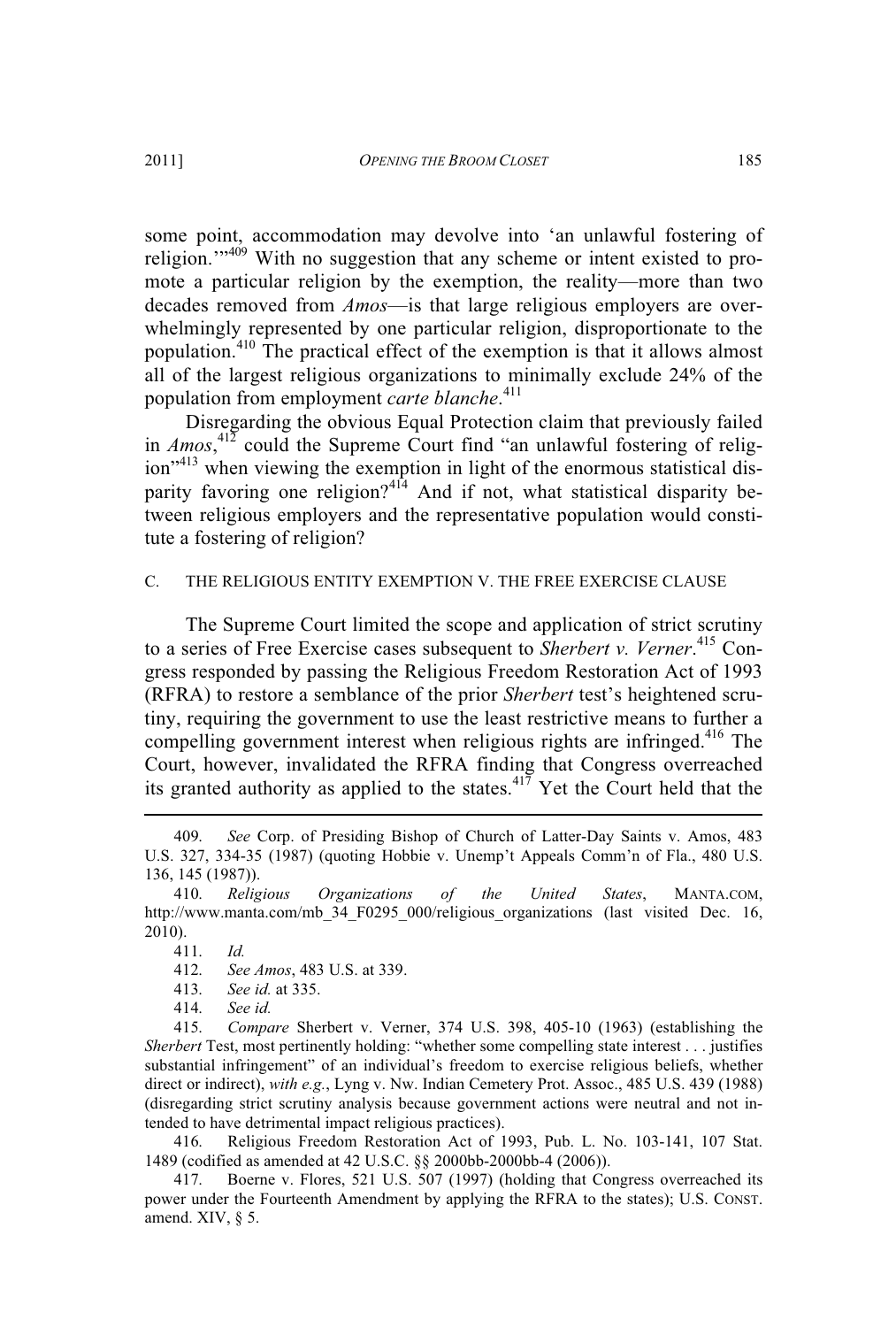RFRA is applicable to the Federal Government, thus the RFRA is valid for claims based on federal law, presumably including Title VII challenges.<sup>418</sup>

Because *Amos* preceded the RFRA, the plaintiff did not assert a Free Exercise claim.<sup>419</sup> Subsequently, the Court never addressed whether the religious entity exemption violated the least restrictive means under the RFRA standard of review to the Free Exercise Clause.<sup>420</sup> The basic argument, however, is that while the religious entity exemption serves a compelling state interest, the statute is overbroad because there are ample alternatives that would minimize unnecessary religious discrimination. $421$  Therefore, the exemption is invalid unless it is narrowed in application.<sup>422</sup>

# *1. Discriminatory Application of the Religious Entity Exemption to Neo-Pagans*

*Dodge v. Salvation Army* was the seminal case addressing a large religious organization using the religious entity exemption to terminate a victims' assistance coordinator due to her Neo-Pagan beliefs.<sup>423</sup> In *Dodge*, the plaintiff was terminated after she used the office copy machine to reproduce pages with Wiccan rituals on them, and she filed suit for religious discrimination.<sup>424</sup> The plaintiff had subsequently renounced her Wiccan faith and re-converted to Christianity,<sup>425</sup> but the court upheld her motion for summary judgment because her position with the Salvation Army was substantially funded by the federal and state government.<sup> $426$ </sup> Due to the government funding the court found "excessive government entanglement" under the Establishment Clause to allow the defendant to discriminate on the basis of religion.<sup>427</sup> Yet the court acknowledged that the religious entity exemption would otherwise be fully applicable to a similar situation in which the employer was not substantially funded by the government.<sup>428</sup>

421. *See* Religious Freedom Restoration Act, 42 U.S.C. §§ 2000bb-2000bb-4.

<sup>418.</sup> *See* Gonzales v. O Centro Espirita Beneficento Uniano do Vegetal, 546 U.S. 418 (2006).

<sup>419.</sup> *See generally* Corp. of Presiding Bishop of Church of Latter-Day Saints v. Amos, 483 U.S. 327, 334-35 (1987).

<sup>420.</sup> *Id.* (holding that the religious entity exemption did not constitute the government promoting any religion under an Establishment Clause challenge).

<sup>422.</sup> *Id.*

<sup>423.</sup> Dodge v. Salvation Army, No. 588-0351, 1989 WL 53857, at \*1 (S.D. Miss. Jan. 9, 1989).

<sup>424.</sup> *Id.* The court also found that the unauthorized use of office equipment could not have been sufficient grounds for termination by itself. *Id.*

<sup>425.</sup> *Id.* at \*4.

<sup>426.</sup> *Id.*

<sup>427.</sup> *Id.*

<sup>428.</sup> *Dodge*, 1989 WL 53857, at \*2-3.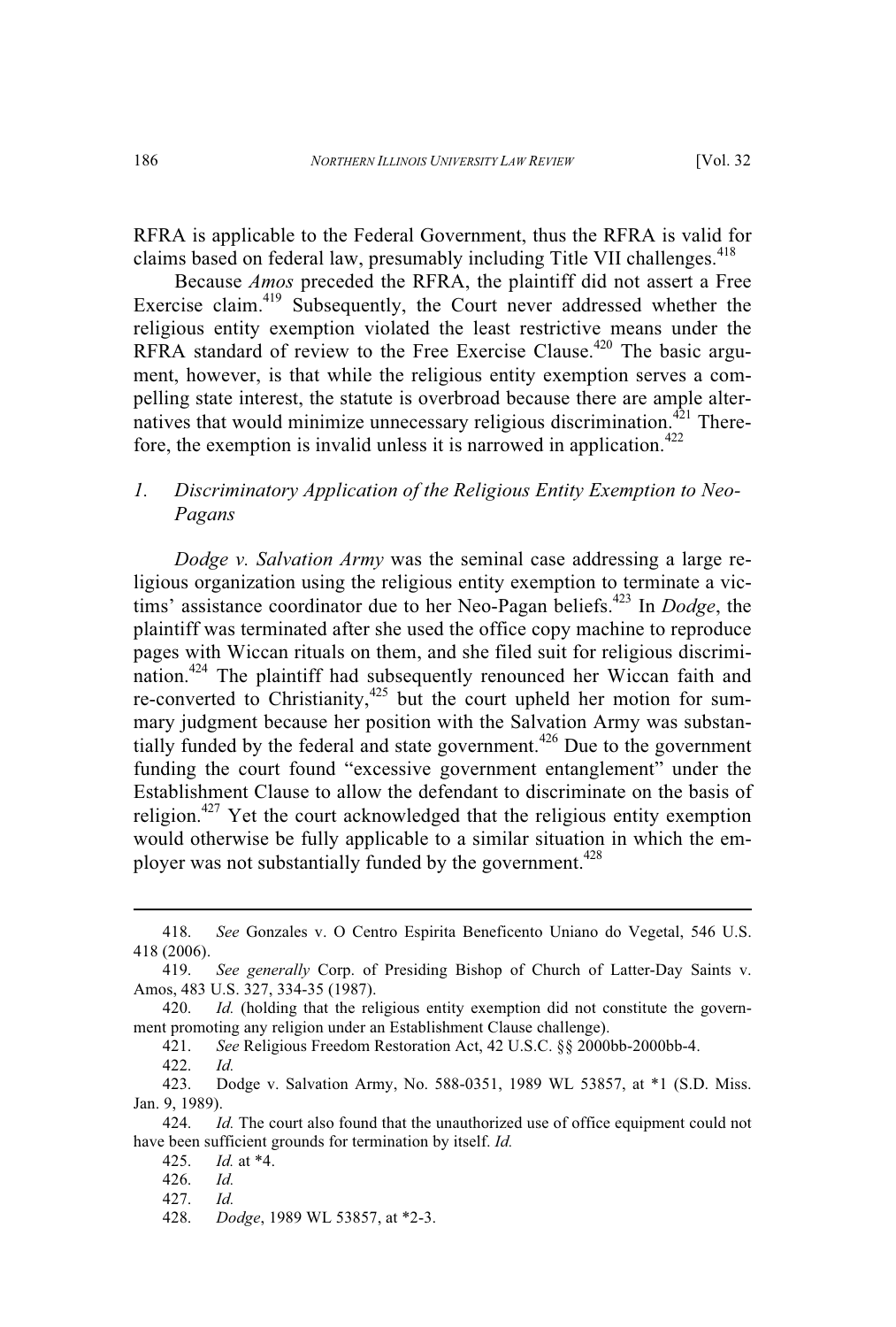In addition to the court's mistaken acceptance that Wicca and Satanism are interchangeable terms and beliefs, $429$  what is interesting about the *Dodge* opinion is that it exemplifies how courts have not recognized a distinction point between a religious organization promoting its own religion versus a religious organization selectively discriminating against certain other religions.<sup>430</sup> If the true purpose of the religious entity exemption was to allow religious organizations enough latitude to pursue their religious objectives,<sup>431</sup> why is it tolerable for religious entities to discriminate against some but not all differing beliefs?<sup>432</sup>

To illustrate this thought further, imagine a Christian-based hospital that has 70% Christian employees, 15% agnostic or atheistic employees, 5% Jewish employees, 3% Hindu employees, 3% Buddhist employees, 2% Islamic employees, and 2% Neo-Pagan employees. Under the current application of the exemption, the hospital could fire the Jewish employees for purely religious differences, even though the same religious difference exists with the Hindu, Buddhist, Islamic, and Neo-Pagan employees.<sup>433</sup> Or the employer could fire the atheist, Hindu, Buddhist, Islamic, and Neo-Pagan employees but not the agnostic employees.<sup>434</sup> As it frequently happens, however, it is the Neo-Pagan employee who is singled out in these situations.<sup>435</sup>

An example of this selective discrimination is found in the case *Saeemodarae v. Mercy Health Services*. <sup>436</sup> Mercy is a Catholic-based religious hospital in Clinton, Iowa, that has "nearly 1,000 employees" and boasts being "the areas [sic] largest employer."<sup>437</sup> The plaintiff was a medical telemetry technologist whose job performance was never asserted to be less than satisfactory. <sup>438</sup> She was never asked to perform non-secular job duties, nor was she ever told during her employment that her job was contingent upon her religious beliefs.<sup>439</sup> When she was fired, she filed a religious discrimination claim under Title VII<sup>440</sup> and the corresponding Iowa statute,  $441$ 

436. *Id.*

<sup>429.</sup> *Id.* at \*4 (referring to "the proliferation of Satanic/Wiccan" material).

<sup>430.</sup> *See id.* at \*2-3.

<sup>431.</sup> *See The Equal Opportunity Act of 1972: Hearing on Amend. 809 to S. 2515*, 92nd Cong., 1st Sess. (1972).

<sup>432.</sup> *E.g.*, *Dodge*, 1989 WL 53857, at \*2-3.

<sup>433.</sup> *Id.*

<sup>434.</sup> *Id.*

<sup>435.</sup> *E.g.*, Saeemodarae v. Mercy Health Servs., 456 F. Supp. 2d 1021 (N.D. Iowa 2006).

<sup>437.</sup> MERCY MEDICAL CENTER, http://www.mercyclinton.com/about-us (last visited Dec. 16, 2010).

<sup>438.</sup> *Saeemodarae*, 456 F. Supp. 2d at 1023.

<sup>439.</sup> *See id.* at 1037-39.

<sup>440. 42</sup> U.S.C. § 2000e-1 et seq. (1964).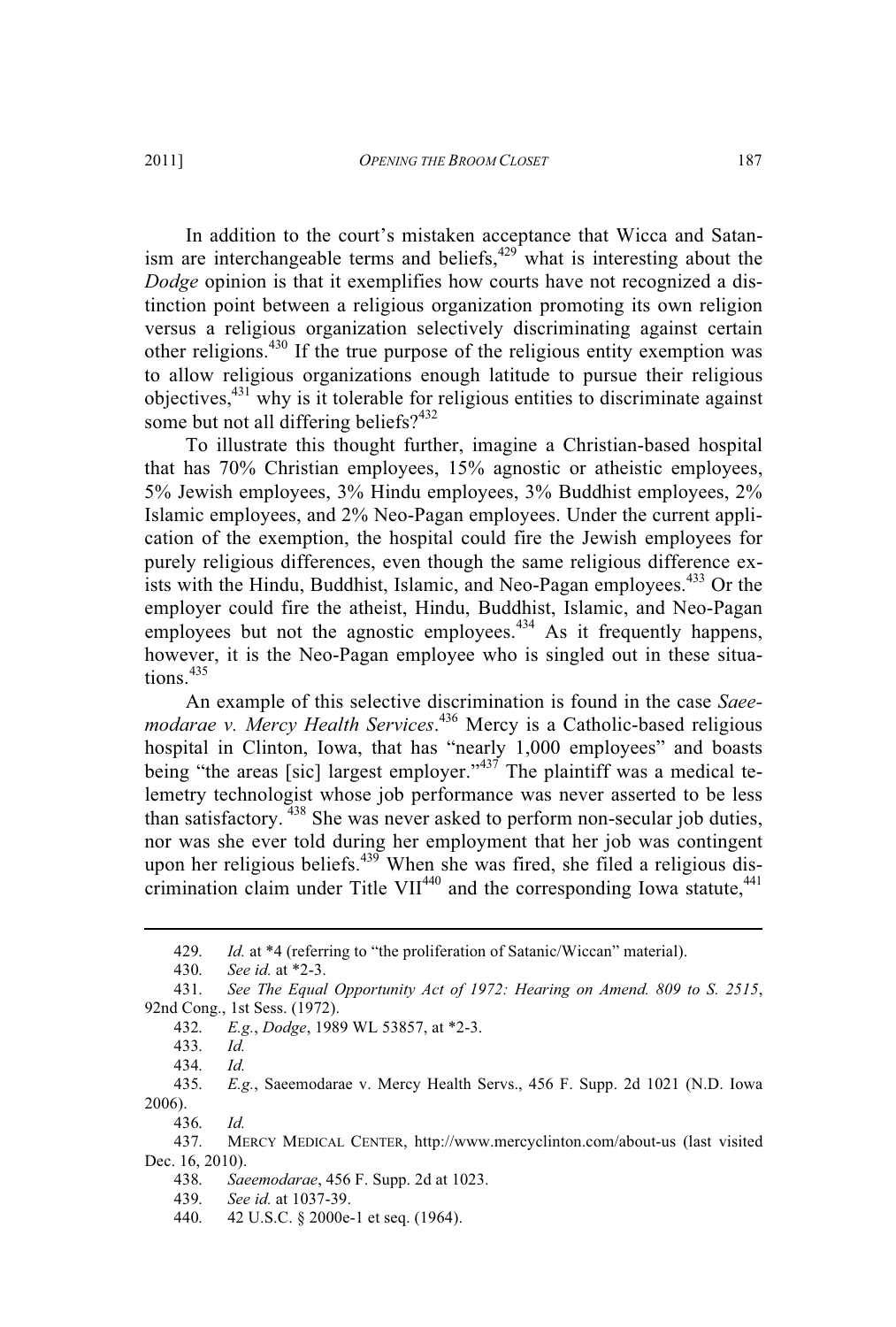alleging that she was terminated "because of her Wiccan religious beliefs . . . including reading Wiccan literature at work."<sup>442</sup> No facts were asserted that the plaintiff proselytized in the workplace, exposed her reading material to patients, broadcast her religious beliefs to coworkers, or in any way offended anyone based on her religion.<sup>443</sup>

The defendant never denied the religious claim and simply asserted the religious entity exemption.<sup>444</sup> The plaintiff argued that the hospital was primarily secular, thus negating the exemption, and alternately, that it waived its exemption by holding itself out as an equal opportunity employer with its policy stating that "Mercy is further committed to going beyond the legal requirements of equal employment opportunity to take action to achieve diversity in our working environment."<sup>445</sup> The appellate court affirmed the trial court's granting of a motion for summary judgment in favor of the hospital after concluding that "there is no genuine issue of material fact that Mercy is a 'religious organization' entitled to assert the 'religious organization' exemption to Title VII."446

The appellate court also accepted an unnecessarily narrow interpretation of the potential waiver claim based on its dicta regarding the possibility of a waiver exception when a religious organization takes an explicit "undertaking not to discriminate against its personnel on the basis of religion."<sup>447</sup> Established case law does generally state that a religious entity cannot waive its exemption.<sup>448</sup> Mercy's policy, however, stated that it would "not discriminate for any reason prohibited by law," which the court correctly held to not be a waiver, because a religious entity's practice of religious discrimination is not prohibited by law.<sup>449</sup> The policy further stated that it would go "beyond the legal requirements of equal employment . . . to achieve diversity in [its] working environment."<sup>450</sup> The only area of discriminatory protection under Title VII,<sup>451</sup> the Americans with Disabilities Act of 1990, $452$  and the Age Discrimination in Employment Act of 1967 $453$ 

<sup>441.</sup> Iowa Civil Rights Act (ICRA), Iowa Cope § 216.6 (2006).<br>442. *Saeemodarae*. 456 F. Supp. 2d at 1040.

<sup>442.</sup> *Saeemodarae*, 456 F. Supp. 2d at 1040.

<sup>443.</sup> *See generally Saeemodarae*, 456 F. Supp. 2d 1021.

<sup>444.</sup> *Id.* at 1023.

<sup>445.</sup> *Id.* at 1029-31.

<sup>446.</sup> *Id.* at 1043.

<sup>447.</sup> *Saeemodarae*, 456 F. Supp. 2d at 1038-39.

<sup>448.</sup> *E.g.*, Hall v. Baptist Mem'l Health Care Corp., 215 F.3d 618, 625 (6th Cir. 2000).

<sup>449.</sup> *Saeemodarae*, 456 F. Supp. 2d at 1038-39.

<sup>450.</sup> *Id.* at 1029.

<sup>451. 42</sup> U.S.C. § 2000e-1 et seq. (1964).

<sup>452. 42</sup> U.S.C. §§ 12111-12118 (1990).

<sup>453. 29</sup> U.S.C. §§ 621-34 (1967).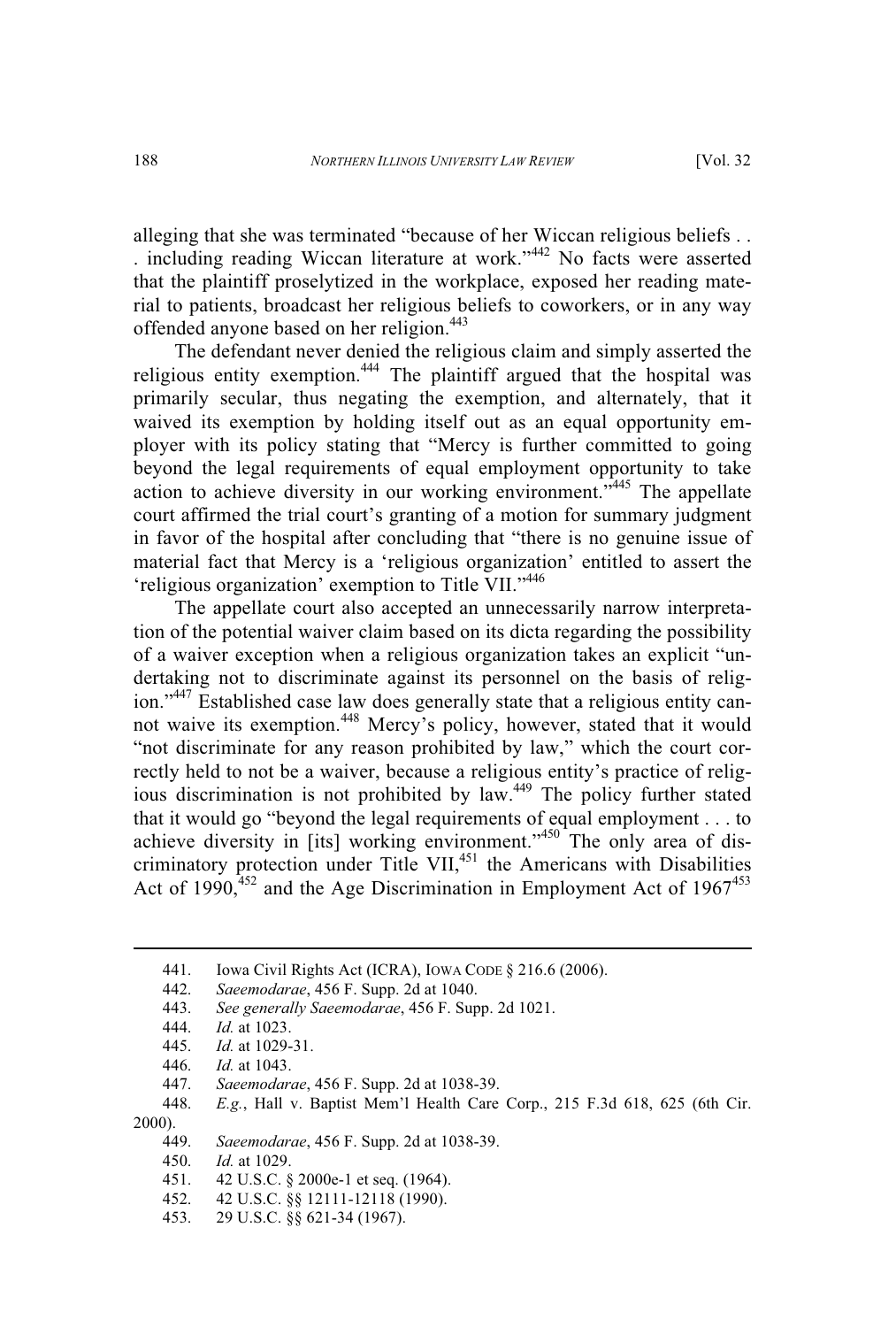not available to Mercy's employees was religious discrimination.<sup>454</sup> Therefore, the areas of race, color, sex, national origin, age, and disability discrimination still applied in full force to the defendant.<sup>455</sup> So what equal employment diversity could Mercy have possibly meant beyond "legal requirements" if not religion? $456$ 

Sexual orientation would be the only other commonly recognized area of discrimination, other than religion, that was not already protected. Yet, Mercy is based on Catholicism, a Christian denomination that holds nonheterosexuality to be a sin.<sup>457</sup> Therefore, it is unlikely that a significant portion of potential employees would be non-heterosexual Catholics. So if Mercy truly never intended to waive its religious discrimination exemption, the additional language in the policy would have little applicable meaning if the intention was to only further protect homosexual, bisexual, and transgendered Catholics because any other non-heterosexuals could still be fired because of their religion.<sup>458</sup>

The court correctly referenced that waiver of the religious entity exemption would require an express "undertaking" by the religious employer to not discriminate based on religion.<sup>459</sup> However, does an employer not conduct such an undertaking when it holds itself out as an equal opportunity employer "beyond the legal requirements" and fails to disclose that it still intends to discriminate against certain but not all religious beliefs?<sup>460</sup>

Another interesting wrinkle in the *Saeemodarae* decision is that the plaintiff also alleged a Title VII retaliatory claim against the hospital which the court rejected because the statutory language of the religious entity exemption "necessarily includes an exemption from the anti-retaliation provision in 42 U.S.C. § 2000e-3(a)."<sup>461</sup> Applying the exemption to retaliatory claims is particularly problematic, because the court must apply a complex examination to determine if a defendant qualifies as a religious entity.<sup>462</sup>

458. *E.g.*, Hall v. Baptist Mem'l Health Care Corp., 215 F.3d 618, 624-25 (6th Cir. 2000) (upholding firing of lesbian employee, because of conflict with employer's religious beliefs).

459. *Saeemodarae*, 456 F. Supp. 2d at 1039 (referencing Siegel v. Truett-McConnell College, Inc., 13 F. Supp. 2d 1335, 1344 (N.D. Ga. 1994)).

460. *Id.* at 1029.

461. *Id.* at 1041.

<sup>454.</sup> *See generally Saeemodarae*, 456 F. Supp. 2d 1021.

<sup>455.</sup> *Id.*

<sup>456.</sup> *Id.* at 1038-39.

<sup>457.</sup> CATHOLIC ENCYCLOPEDIA 272 (Robert C. Broderick ed. 1987) ("Homosexuality: Sexual activity between persons of the same sex. It is not a normal condition, the acts being against nature are objectively wrong.").

<sup>462.</sup> *Id.* at 1025 (requiring "the court 'to look at all the facts to decide if the [defendant] is a religious corporation,' and in making this inquiry, '[i]t is appropriate to consider and weigh the religious and secular characteristics of the institution'") (citing *Hall*, 215 F.3d at 624).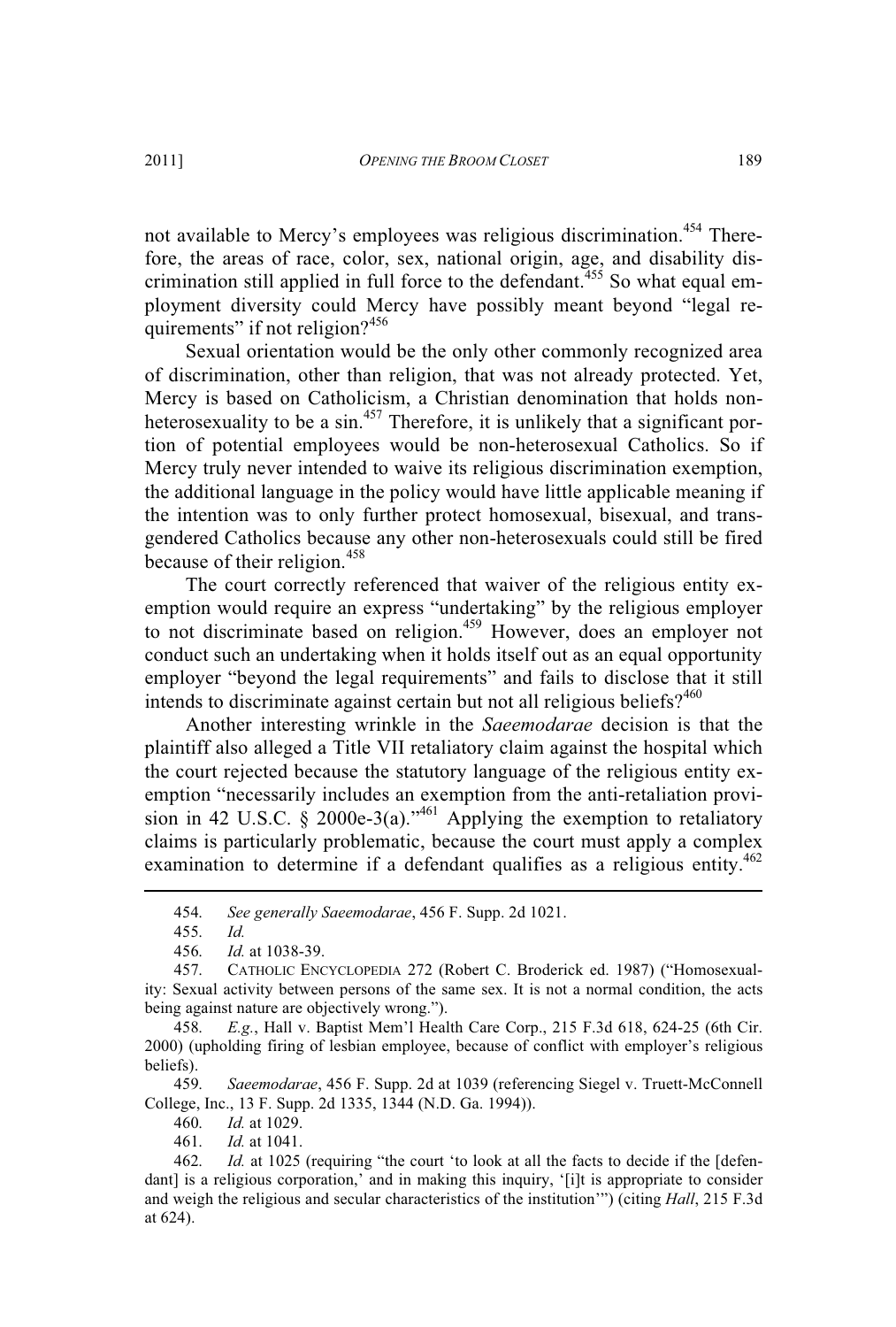This leaves a plaintiff like Ms. Saeemodarae in an intolerably precarious position. Assuming that she is being discriminated against (notably the Equal Employment Opportunity Commission did find probable cause of religious discrimination), by pursuing a Title VII claim which requires administrative exhaustion, the defendant can then legally terminate the employee because she made the discrimination claim if the court finds the defendant is a religious organization.<sup>463</sup> The alternatives are to do nothing and endure what may be religious hostility or to voluntarily leave the employment.<sup>464</sup>

The *Saeemodorae* case epitomizes many of the problems with the overbreadth of the religious entity exemption.<sup>465</sup> Why should a good employee whose job function has nothing to do with religion be terminated because she innocuously read a religious book during her break?<sup>466</sup> Why is it permissible for an employee to be terminated because of her beliefs when she was never informed that her religion was a condition of employment?<sup>467</sup> Why is it alright, assuming the organization does have a Christian purpose, to terminate a Neo-Pagan employee while not terminating the other employees with various religious beliefs?<sup>468</sup> What legal recourse does an employee who is subjected to religious discrimination by a quasi-religious organization have if the retaliatory provisions of Title VII may not be available to her? Reiterating the fact that this hospital was the largest employer in the area, what equivalent career options does a skilled medical professional have without relocating or commuting a great distance? The quandaries raised by *Saeemodarae* demonstrate how the religious entity exemption is not narrowly tailored.

The *Saeemodarae* opinion even acknowledged the seemingly harsh paradox that the religious entity exemption created, as the court proverbially washed its hands in deference to the overly broad statutory language and application.<sup>469</sup> The court sagaciously stated, "Just because Congress has broadly enabled religious organizations to discriminate against employees on the basis of their religion does not mean that they must or should do so . ... Was it fear of a perceived odd or strange religion like the Wicca[n] religion?"<sup>470</sup> This admonition in dicta underscores how the religious entity

<sup>463.</sup> *Id.* at 1032.

<sup>464.</sup> *See* Okamoto, *supra* note 372, at 1387.

<sup>465.</sup> *Saeemodarae*, 456 F. Supp. 2d 1021.

<sup>466.</sup> *Id.*

<sup>467.</sup> *Id.*

<sup>468.</sup> *See Saeemodarae*, 456 F. Supp. 2d at 1030-31.

<sup>469.</sup> *Id.* at 1043-44.

<sup>470.</sup> *Id.* at 1044 (elaborating further, "this opinion does not address whether Mercy's actions were fair, just, or moral . . . . Was it religious intolerance or bigotry? Was the discharge 'a Christian thing to do'?").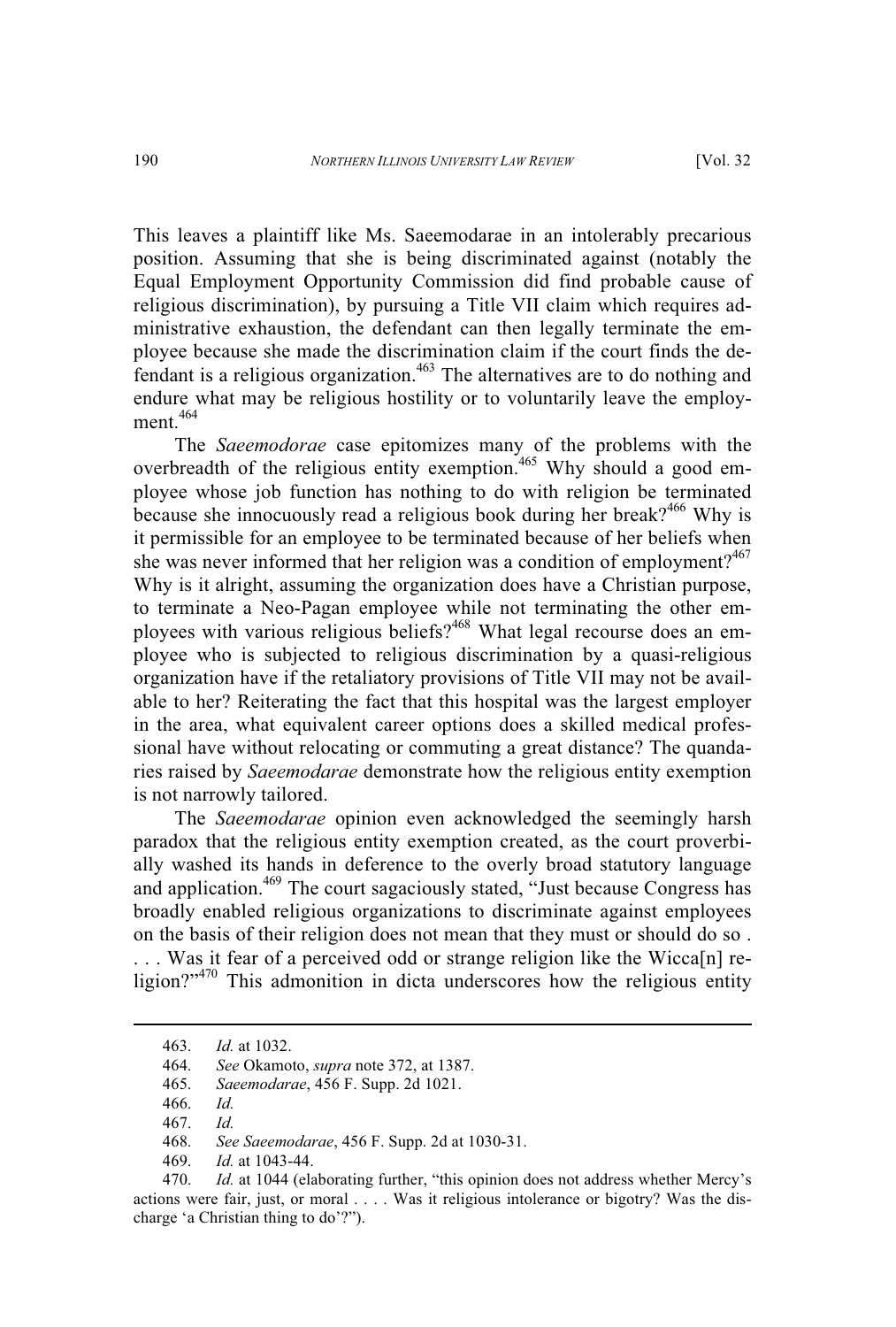exemption is a potently offensive weapon that legitimizes discrimination against an otherwise protected minority, and how its use by the court goes well beyond the scope of religious requirement. $471$ 

# *2. Less Restrictive Alternatives to the Religious Entity Exemption*

One simple alternative to the overbreadth problem of the religious entity exemption is to discard the exemptions entirely, leaving religious institutions to assert a Bona Fide Occupational Qualification (BFOQ) defense under Title VII to any religious discrimination claims that arise.<sup> $472$ </sup> A BFOQ is an affirmative defense that, if proven successfully, enables an employer to avoid Title VII liability.<sup>473</sup> The underlying logic to the BFOQ solution is that the religious entity exemption is theoretically duplicative, because if the exemption is used by organizations to further their religious purpose then that objective would be "reasonably necessary" to qualify as a BFOQ.<sup>474</sup>

There is a critical difference in application, however, between the  $BFOQ$  and the religious entity exemption.<sup>475</sup> The exemption bars the cause of action, whereas a BFOQ is an affirmative defense generally requiring additional judicial advancement; therefore, the religious entity exemption provides judicial efficiency that a BFOQ cannot provide.<sup>476</sup>

Another solution to the overbreadth of the religious entity exemption is direct, effective, and preserves the exemption's efficiency. A legal presumption could be created that if an employee is not informed when hired that their employment is conditioned on their religious beliefs, then the religious entity has waived its right to assert the exemption. This solution would protect the reasonable expectations of employees performing secular work for religious entities<sup> $477$ </sup> while still allowing a safety valve for religious entities to overcome the presumption in situations involving convincingly non-secular positions.<sup>478</sup> Of course, the entity could prevent any problems by simply disclosing the religious requirement at the time of hiring. Ultimately, religious organizations would not lose their exemption; they would

<sup>471.</sup> *See id.* at 1043-44.

<sup>472. 42</sup> U.S.C. § 2000e-2(e)(1) (1975) ("[I]t shall not be an unlawful . . . for an employer to hire and employ employees . . . on the basis of religion, sex, or national origin in those certain instances where religion, sex, or national origin is . . . reasonably necessary to the normal operation of that particular business or enterprise.").

<sup>473.</sup> *Id.*

<sup>474.</sup> *Id.*

<sup>475.</sup> *Id.*

<sup>476.</sup> *Id.*

<sup>477.</sup> *See, e.g.*, Saeemodarae v. Mercy Health Serv., 456 F. Supp. 2d 1021, 1030-31 (N.D. Iowa 2006).

<sup>478.</sup> *See* Okamoto, *supra* note 372, at 1380-81.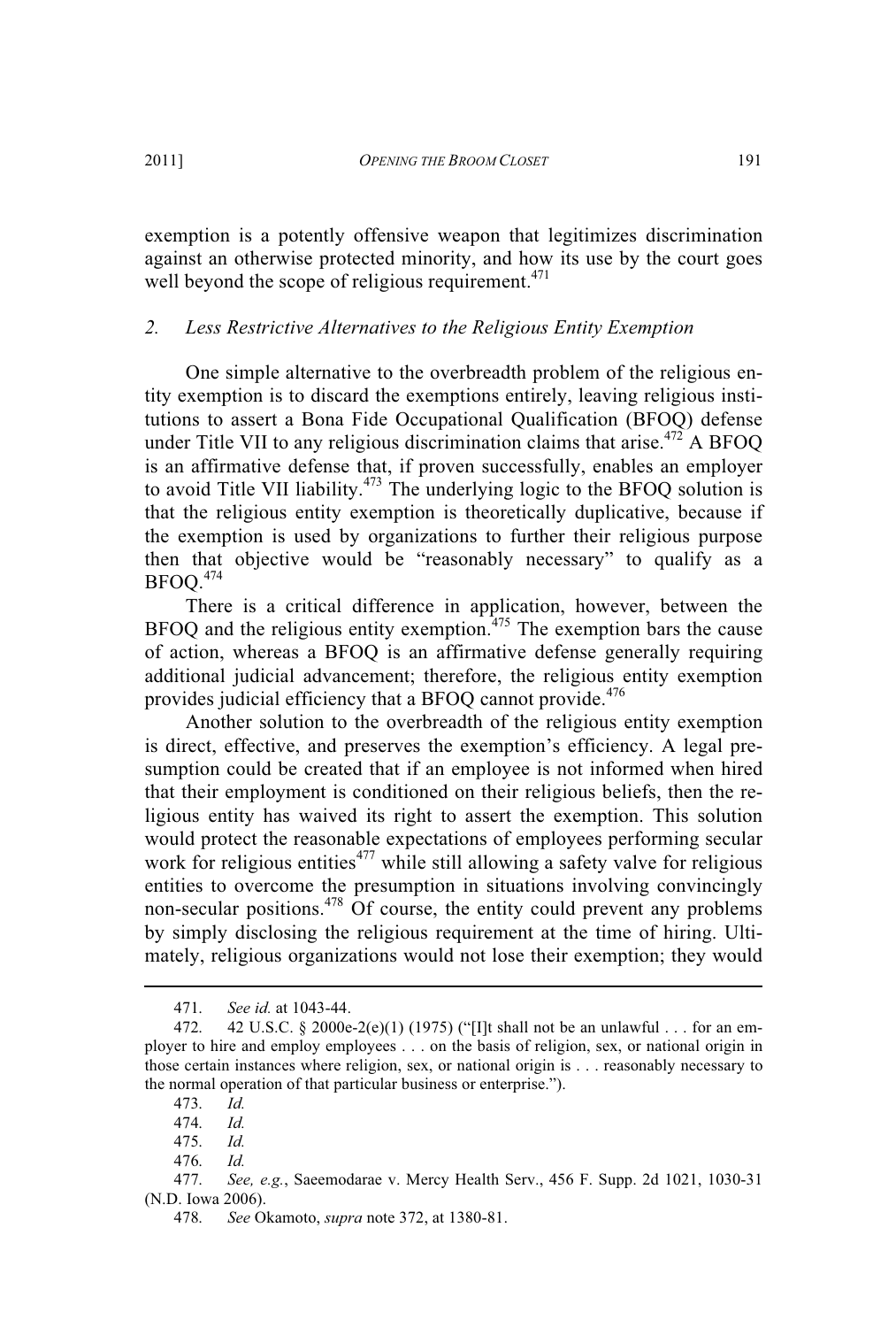just have legal incentive to communicate their intention to utilize the exemption.

Such a solution may have some detrimental impact on larger religious employers who engage a primarily secular workforce, such as Mercy, because qualified individuals in the pool of potential employees may resent a religious requirement looming over their employment.<sup>479</sup> It is more unreasonable, however, for companies like Mercy to advertise that they are equal opportunity employers when they can still patently discriminate on the basis of religion, than it is for an adequately performing employee to get blindsided by a largely unknown exemption within a widely known body of legislation that prohibits such discrimination.<sup>480</sup> Under this alternative, the religious organization would ultimately control whether to disclose the requirement to some or all of its employees, so any hardship that results from its decision would be self-inflicted.

The existence of a less discriminatory alternative solution minimally indicates that the religious entity exemption is invalid under the RFRA standard that requires the least restrictive means be used.<sup>481</sup>

# VI. THE CAULDRON IN THE COURTROOM: EVIDENTIARY DISCRIMINATION AGAINST NEO-PAGANS

Impeaching witnesses' credibility because of their religious beliefs is seemingly barred by the Federal Rules of Evidence, which simply state: "Evidence of the beliefs or opinions of a witness on matters of religion is not admissible for the purpose of showing that by reason of their nature the witness'[s] credibility is impaired or enhanced."<sup>482</sup> Despite the plain language of Federal Rule of Evidence 610 that is echoed by most states' evidentiary rules,<sup>483</sup> the introduction of Neo-Pagan beliefs has been impermissibly tolerated by many courts to impair a witness's credibility.<sup>484</sup>

The rationale to exclude religious beliefs is to ensure that fact-finders do not apply a prejudice in favor of a believer of their religion, and perhaps more importantly, that fact-finders do not apply a prejudice against a believer of a different religion, because "disclosure of unconventional beliefs has the greatest potential to incite the prejudice [Rule] 610 exists to pre-

<sup>479.</sup> *See, e.g.*, *Saeemodarae*, 456 F. Supp. 2d at 1040-41.

<sup>480.</sup> *See id.*

The Religious Freedom Restoration Act of 1993, 42 U.S.C. § 2000bb et seq. (1993).

<sup>482.</sup> FED. R. EVID. 610.

<sup>483.</sup> *Id.*; *e.g.*, ARIZ. R. EVID. 610; LSA. C. EVID. 610; ILL. EVID. MAN. § 18:11; N.J. R. EVID. 610.

<sup>484.</sup> *See, e.g.*, State v. Plaskett, 27 P.3d 890 (Kan. 2001); State v. Theer, 639 S.E.2d 655 (N.C. Ct. App. 2007).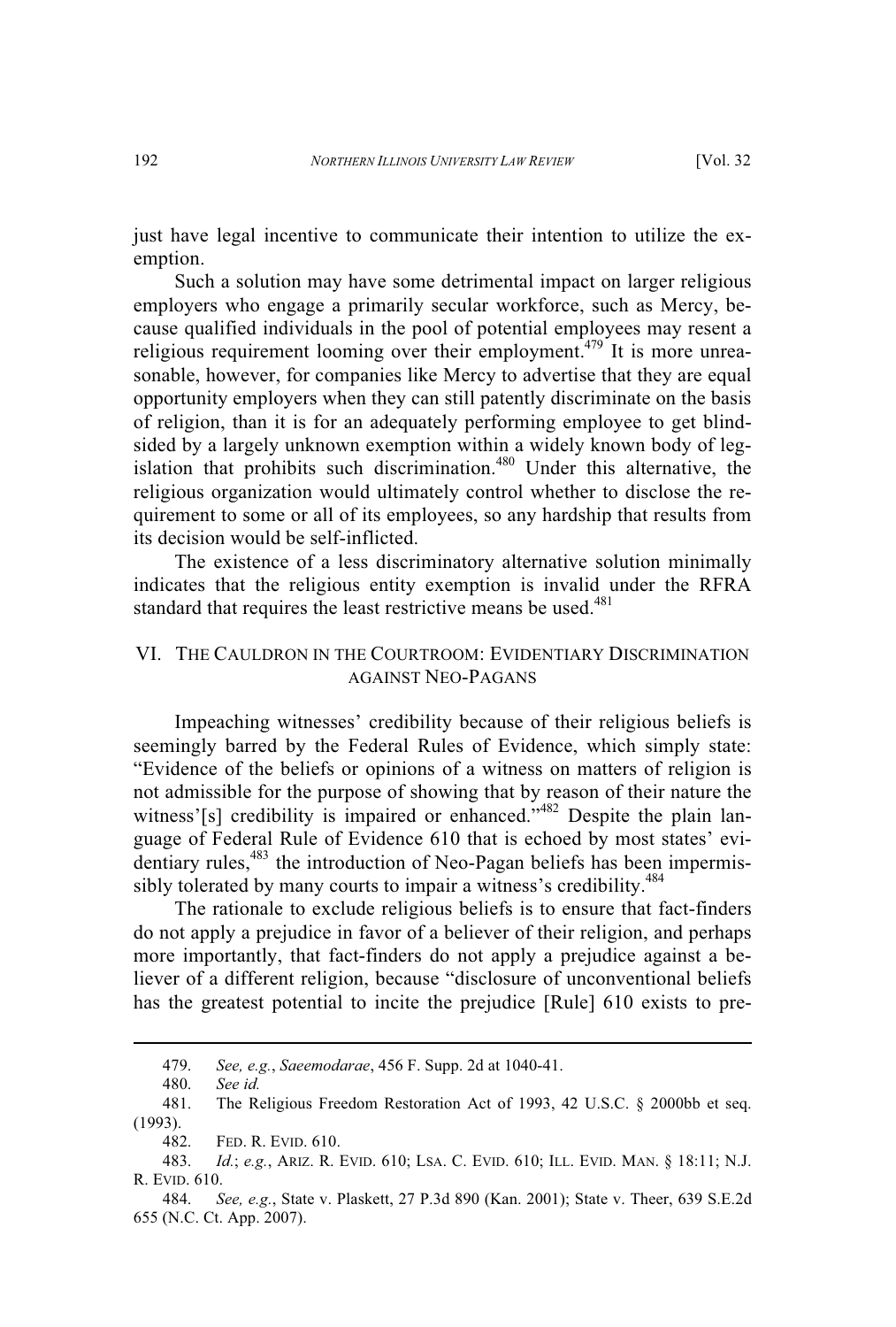vent."<sup>485</sup> Underlying this principle is the First Amendment's Free Exercise Clause, because the use of legal mechanisms to attack a witness on the basis of her religion is a form of religious persecution that is constitutionally prohibited<sup>486</sup>

One way courts may run afoul of this constitutional protection is by erroneously excluding Neo-Paganism from the definition of religion: "[I]mposition by a judge of a narrow personal notion of religion may, in and of itself, violate the notions of religious liberty inherent in both [Rule] 610 and the Free Exercise Clause of the U.S. Constitution." <sup>487</sup> As previously stated, Neo-Paganism comports with the Supreme Court's definition of religion and must be accepted as such at all judicial levels for all judicial purposes.<sup>488</sup> Yet another problem is that some states, such as Kansas, do not have a corollary rule of evidence to expressly prohibit religious questioning for credibility impeachment, leaving non-majority religious practitioners vulnerable to baseless character attacks.<sup>489</sup>

An example of a court failing to protect a Neo-Pagan witness from religious credibility impeachment is the Kansas case of *State v. Plaskett*. 490 The defendant in *Plaskett* was convicted by a jury for sexually abusing his adopted daughter and stepdaughter. <sup>491</sup> Both victims were minors during the time of the alleged crimes; the stepdaughter's sexual abuse began at the age of nine.<sup>492</sup>

Amongst the defendant's challenges on appeal was the trial court's refusal to admit a series of exhibits into evidence.<sup>493</sup> The exhibits included a letter that the stepdaughter wrote to a friend describing how she wanted "to become a REAL *witch*," although the defense was still able to crossexamine her about "whether she ever told anyone she wanted to become a witch and wanted to use powers."<sup>494</sup> The reason the defendant sought to introduce the letter was to show that the victim "had a vivid imagination and that she did not restrict her thinking to verifiable facts."<sup>495</sup> Kansas, instead of following a rigid rule of evidence equivalent to Federal Rule 610,

485. DAVID P. LEONARD & VICTOR J. GOLD, EVIDENCE: A STRUCTURED APPROACH 466 (2010).

- 489. *E.g.*, *Plaskett*, 27 P.3d at 894.
- 490. *Id.*

494. *Plaskett*, 27 P.3d at 910 (testifying that she was "'referring to a religion called [W]icca . . . . [a]nd to be able to tell fortunes and stuff like that"").

495. *Id.*

<sup>486.</sup> *See id.*

<sup>487.</sup> *Id.*

<sup>488.</sup> *See supra* Part III.B.

<sup>491.</sup> *Id.* at 893-94.

<sup>492.</sup> *Id.* at 894, 897.

<sup>493.</sup> *Id.* at 913.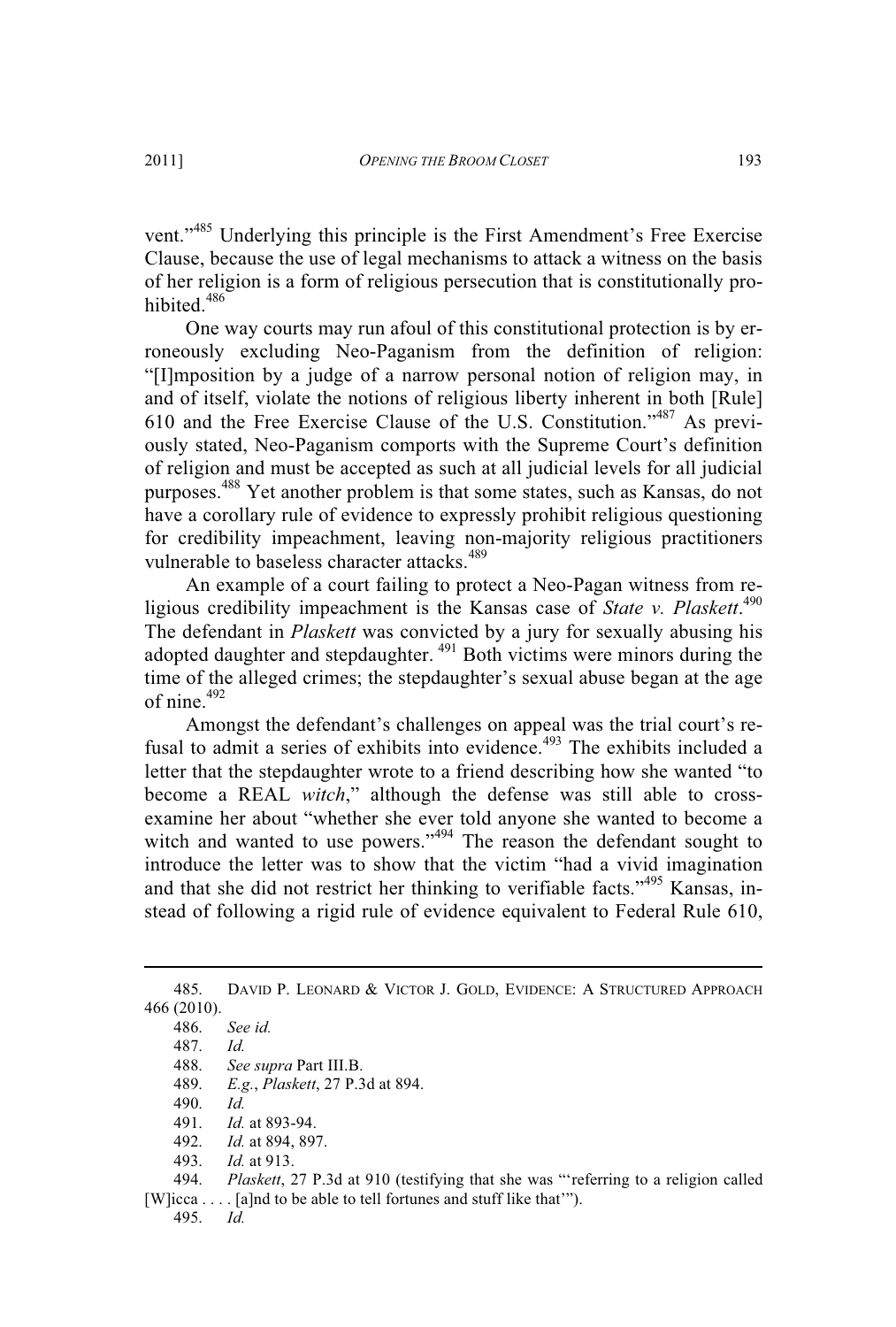conducts a balancing test similar to Federal Rule  $403^{496}$  to determine if the evidence's "probative value is substantially outweighed by the risk of unfair prejudice . . . .<sup>,497</sup>

Even though the trial court correctly barred the evidence about Wiccan beliefs as irrelevant, the Kansas Supreme Court reversed and found "the prejudicial effect of not allowing evidence impeaching [the stepdaughter]" to be part of "the cumulative effect of the trial errors [that] would require that we reverse the conviction." <sup>498</sup> Based on the court's finding of error regarding the alleged abuse against the stepdaughter, the court also reversed and remanded the convictions against the adopted daughter because the claims were joined.<sup>499</sup>

In fairness to the *Plaskett* court, there were other evidentiary issues and police testimony that were found to be "trial errors."<sup>500</sup> Yet, the court still failed to recognize the victim's Wiccan religious beliefs as sacrosanct and outside the scope of permissible character impeachment.<sup>501</sup> The defense explicitly sought to introduce the victim's Neo-Pagan beliefs to impeach her credibility on the reasoning that somebody who believes in witchcraft "has a vivid imagination," and is therefore not trustworthy.<sup>502</sup> How could the court have sustained the challenge of not including the victim's religious beliefs when such beliefs were completely irrelevant to the underlying crime?<sup>503</sup>

What is most disturbing about the Kansas Supreme Court's complicity in tolerating a credibility attack on the basis of Neo-Pagan beliefs is the precedential effect that all lower Kansas courts follow.<sup>504</sup> Arguments can now be supported by precedent that Neo-Pagan beliefs are not protected from credibility impeachment, or minimally that the Kansas Rules of Evidence have some tolerance for Neo-Pagan character attacks.<sup>505</sup> A closer examination of Kansas court decisions reveals that such a discriminatory pattern exists when Neo-Paganism is brought to trial.<sup>506</sup>

<sup>496.</sup> *Compare* KAN. STAT. ANN. § 60-445, *with* Fed. R. Evid. 403 ("Although relevant, evidence may be excluded if its probative value is substantially outweighed by the danger of unfair prejudice . . . .").

<sup>497.</sup> State v. Leitner, 34 P.3d 42, 55 (Kan. 2001) (citing Curry v. Klein, 840 P.2d 443 (Kan. 1992), which explained an expanded role of KAN. STAT. ANN. 60-445 beyond the "element of surprise" that the statute explicitly addresses).

<sup>498.</sup> *Plaskett*, 27 P.3d at 913.

<sup>499.</sup> *Id.* at 914.

<sup>500.</sup> *Id.*

<sup>501.</sup> *See id.*

<sup>502.</sup> *Id.* at 910.

<sup>503.</sup> *See Plaskett*, 27 P.3d at 914.

<sup>504.</sup> *Id.*

<sup>505.</sup> *See* KAN. STAT. ANN. § 60-445; *Plaskett*, 27 P.3d at 914.

<sup>506.</sup> *See, e.g.*, State v. Leitner, 34 P.3d 42, 47-48 (Kan. 2001).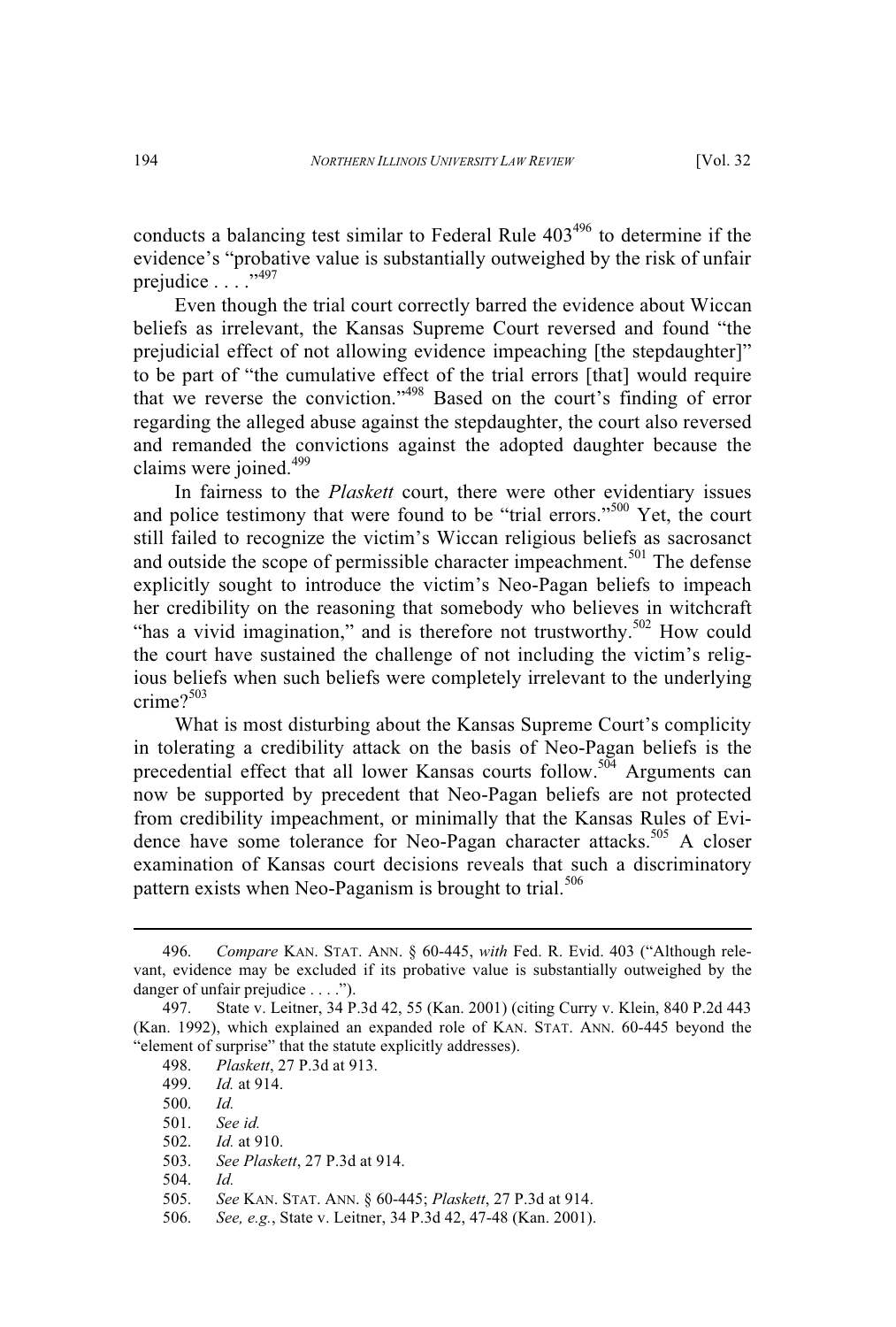Subsequent to the *Plaskett* decision,<sup>507</sup> a spousal murder conviction was upheld by the Kansas Supreme Court in *State v. Leitner* despite prosecutorial questioning of the defendant's involvement with Wicca.<sup>508</sup> A Kansas appellate court had already found the admission of the defendant's religious beliefs to be in error, and the supreme court agreed that Wicca bore "no relevance to the crimes charged against [defendant] . . . . The record contain[ed] no hint or innuendo that [defendant's] abstract beliefs had any connection" to killing her husband.<sup>509</sup>

The court specifically recognized the highly prejudicial effect stemming from Wicca stating that "[i]t seems evident that our culture associates witchcraft with Satanic worship and other evil practices."<sup>510</sup> Considering the court's supposed disdain for unnecessary inclusion of unorthodox religious beliefs into a criminal prosecution, the Kansas Supreme Court's choice to utilize the harmless error analysis instead of a more stringent standard $511$ gives additional form to the specter that attacks on the basis of Neo-Pagan beliefs are tolerated, even if they are admonished.<sup>512</sup>

Having found error, the Kansas Supreme Court in *Leitner* had to choose whether "to apply the harmless error rule<sup>513</sup> . . . [or] the federal constitutional error rule to the erroneous admission of that [religious] evidence."<sup>514</sup> A harmless error review in application creates a very high standard to disturb a trial court's outcome, because it disregards any error that is not "inconsistent with substantial justice." <sup>515</sup> Cases that are reversed under this standard require egregious evidentiary misapplication, such as failure to allow a defendant to present exculpatory evidence<sup>516</sup> or failure to allow defendant to show compelling bias evidence against an adverse witness.<sup>517</sup>

A federal constitutional error review (FCER) provides a much lower standard for reversal because the court "must be able to declare beyond a reasonable doubt that the error had little, if any, likelihood of having

513. KAN. STAT. ANN. § 60-261 (Supp. 2010).

<sup>507.</sup> *Plaskett*, 27 P.3d at 914.

<sup>508.</sup> *Leitner*, 34 P.3d at 47-48 (defendant asserted self-defense after shooting estranged husband, stemming from years of alleged physical abuse).

<sup>509.</sup> *Id.* at 55.

<sup>510.</sup> *Id.* at 56. 511. *See id.* at 55-56.

<sup>512.</sup> *Id.*

<sup>514.</sup> *Leitner*, 34 P.3d at 56.

<sup>515.</sup> State v. Morris, 880 P.2d 1244, 1257 (Kan. 1994).

<sup>516.</sup> *See, e.g.*, State v. Getz, 830 P.2d 5 (Kan. 1992) (finding reversible error when defendant could not present evidence that she reasonably believed property was entrusted to her for sale by the true owner).

<sup>517.</sup> *See, e.g.*, State v. Mays, 866 P.2d 1037, 1042 (Kan. 1994) (finding reversible error when defendant in sexual assault case could not present evidence that victim's boyfriend previously threatened to "get even" with defendant).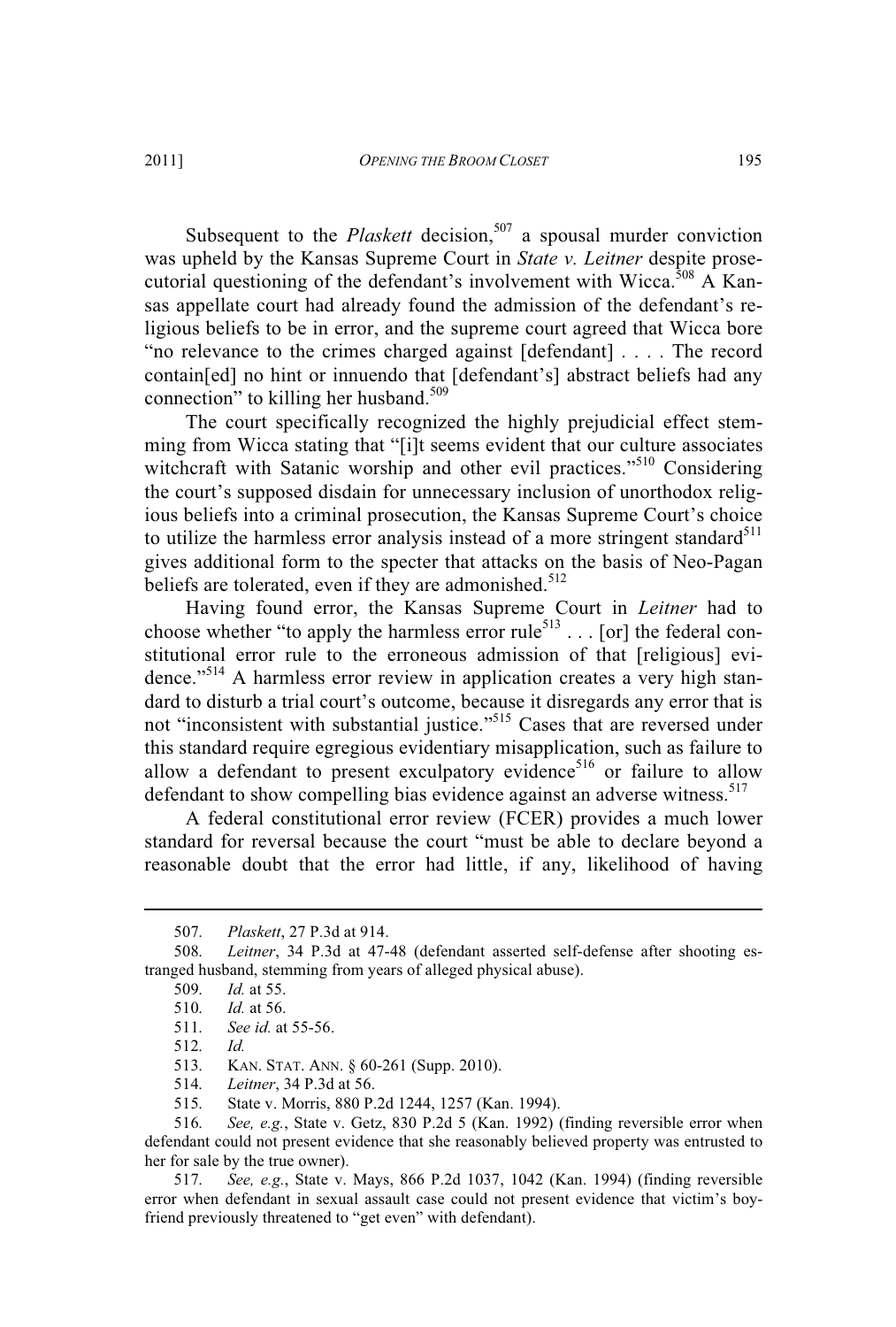changed the result of the trial."<sup>518</sup> Examples of FCERs include the Fifth Amendment's Double Jeopardy Clause,<sup>519</sup> or here the First Amendment's Free Exercise Clause.<sup>520</sup> Whereas the harmless error review requires a showing by the challenging party that substantial justice was missed in light of the entire trial outcome,<sup>521</sup> the FCER only requires that any reasonable alternative outcome may have resulted if not for the erroneous evidentiary ruling. $522$ 

Interestingly, the court in *Leitner* does not explicitly state which standard it applied, although much of the language suggests the court applied the harmless error rule in finding that reversible error did not occur, stating that "[i]t is *clear* in this case that the jury heard *ample evidence* to show [the defendant] murdered her husband with premeditation."<sup>523</sup> "Clear" and "ample evidence" suggest a lesser standard of review than "beyond a reasonable doubt," as FCER requires.<sup>524</sup>

An argument could be made that the court did apply FCER to *Leitner*, because it frequently referenced "overwhelming evidence" against the defendant, language consistent with other Kansas cases applying FCER.<sup>525</sup> FCER, however, focuses on any reasonable impact the error may have had on the result of the trial, not solely on the sufficiency of other evidence presented, which is what the *Leitner* decision did.<sup>526</sup> Therefore, the court misapplied the federal constitutional error rule and reduced the defendant's constitutional interest by failing to address the specific impact that the "inflammatory evidence" about Wicca may have had on the jury.<sup>527</sup>

No argument is made that the defendant in *Leitner* would not have been found guilty beyond a reasonable doubt without the prejudicial Wiccan evidence.<sup>528</sup> The concern is that the court side-stepped the constitutional protection of a defendant's religious rights by minimizing the trial violation

523. *Leitner*, 34 P.3d at 57 (emphasis added).

524. *Id.*

525. State v. Pham, 10 P.3d 780, 788 (Kan. App. Ct. 2000) (reversing aggravated assault conviction for "cumulative trial errors" including admissions of highly prejudicial gang affiliation evidence).

526. *Leitner*, 34 P.3d at 55-56.

527. *Id.* at 56-57.

<sup>518.</sup> State v. McClanahan, 910 P.2d 193, 204 (Kan. 1996).

<sup>519.</sup> *E.g.*, Oregon v. Kennedy, 456 U.S. 667 (1982); *see generally* U.S. CONST. amend. V.

<sup>520.</sup> State v. Leitner, 34 P.3d 42 (Kan. 2001); *see generally* U.S. CONST. amend. I.

KAN. STAT. ANN. § 60-261 (Supp. 2010).

<sup>522.</sup> *See generally Kennedy*, 456 U.S. 667 (holding that a plausible alternative outcome would be sufficient to meet the FCER standard).

<sup>528.</sup> *Id.* (finding self-defense not reasonable in light of defendant's previous attempts to murder husband, planned obtainment and concealment of the murder weapon, and multiple shots to the back of the victim's head).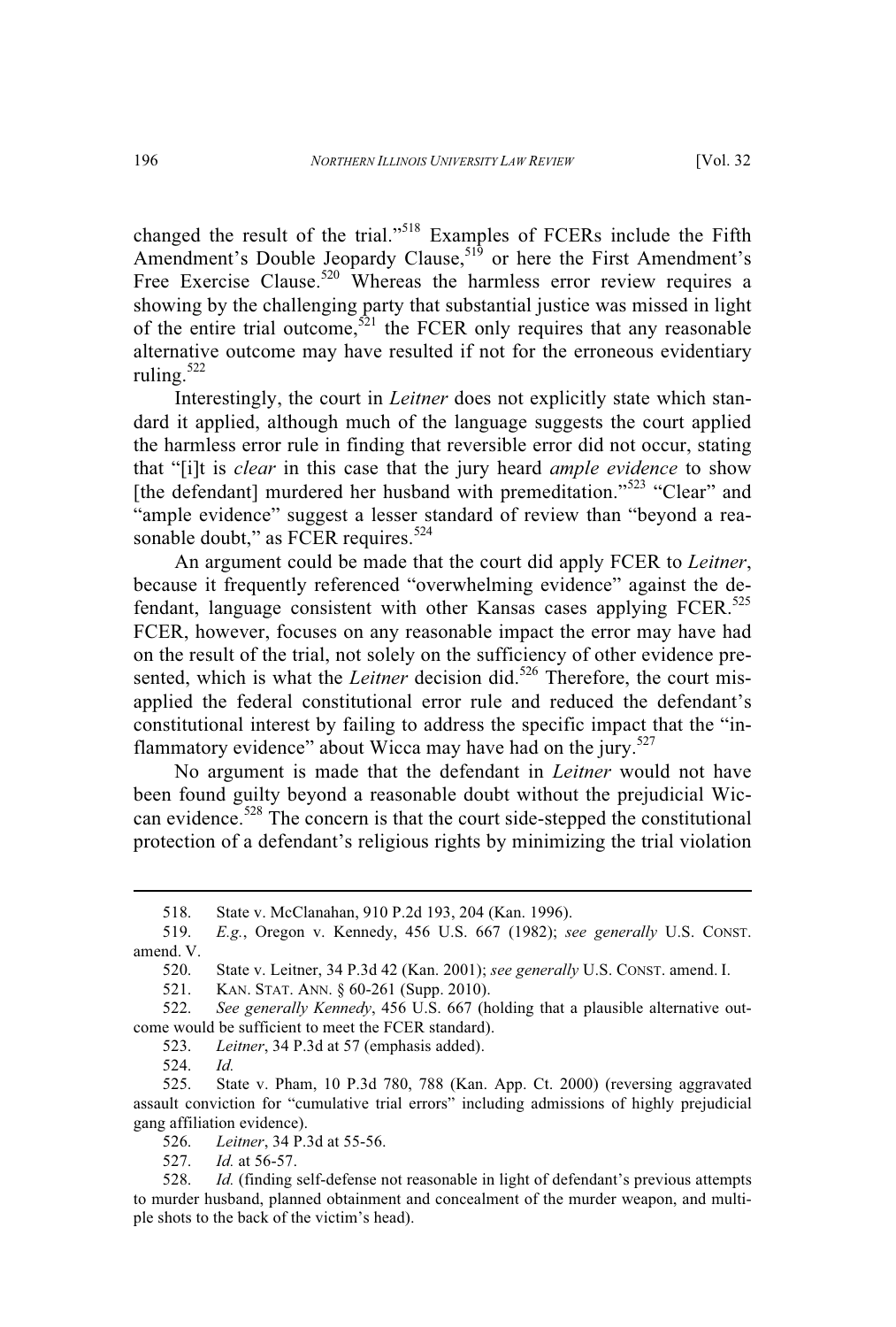under a plain error analysis, instead of the more rigorous FCER.<sup>529</sup> Like in *Plaskett*, the Kansas Supreme Court perpetuated the classification of Neo-Pagan rights as something less than constitutionally protected.<sup>530</sup> *Leitner* and *Plaskett* show how Kansas' failure to have a rule equivalent to Federal Rule 610 opens the door for the disparate treatment of Neo-Paganism in the court room. 531

North Carolina has similarly failed to provide a corollary rule of evidence to Federal Rule 610 and has also undermined the importance of Neo-Pagan religious recognition in evidentiary matters.<sup>532</sup> The case of *State v. Theer*<sup>533</sup> is highly similar to *Leitner*<sup>534</sup> in that a wife was found guilty of first degree murder of the shooting death of her husband. The prosecution in *Theer* introduced a litany of character evidence, including the defendant's "alleged practice of Wicca" without any supporting inferences as to how Wicca was relevant to the charged crime.<sup>535</sup>

While the court in *Leitner* set a dangerous precedent even though the legitimate evidence against the defendant was seemingly more than sufficient to meet the burden of proof,<sup>536</sup> the court in *Theer* failed to even dignify the religious rights of the defendant despite what was otherwise more than sufficient evidence.<sup>537</sup> The primary problem in *Theer* is that the court accepted that Wicca had some relevance to the case.<sup>538</sup> Acceptance of the defendant's religious beliefs to prove her guilty of murder is in direct violation of the First Amendment barring an exceptional circumstance where religion is a central issue in the case.<sup>539</sup> The court should have upheld the verdict on the sufficiency of the proper evidence and used the opportunity to admonish the prosecution for having sought to use religious beliefs as character evidence against the defendant.<sup>540</sup> Instead the court established a

<sup>529.</sup> *Id.* at 56-57.

<sup>530.</sup> *Id.* at 56-57; State v. Plaskett, 27 P.3d 890, 914 (Kan. 2001).

<sup>531.</sup> *Leitner*, 34 P.3d at 56-57; *Plaskett*, 27 P.3d at 914.

<sup>532.</sup> State v. Theer, 639 S.E.2d 655 (N.C. Ct. App. 2007).

<sup>533.</sup> *Id.*

<sup>534.</sup> *Leitner*, 34 P.3d 42.

<sup>535.</sup> *Theer*, 639 S.E.2d at 663 (including other character evidence the court accepted to show "proof of motive, opportunity, intent, preparation, plan, knowledge, identity, or absence of mistake "under N.C. Gen. Stat. § 8C-1, Rule 404(b)" (equivalent to Fed. R. Evid. 404(b) standard): "her sexual promiscuity and affairs . . . her 'alternative' lifestyle . . . and 'swinging' . . . and her ability to manipulate men").

<sup>536.</sup> *Leitner*, 34 P.3d at 56-57.

<sup>537.</sup> *Theer*, 639 S.E.2d at 663.

<sup>538.</sup> *Id.* ("[W]e acknowledge that this evidence had a tenuous, at best, relevance to the Defendant's guilt.").

<sup>539.</sup> *Id.*

<sup>540.</sup> *Id.*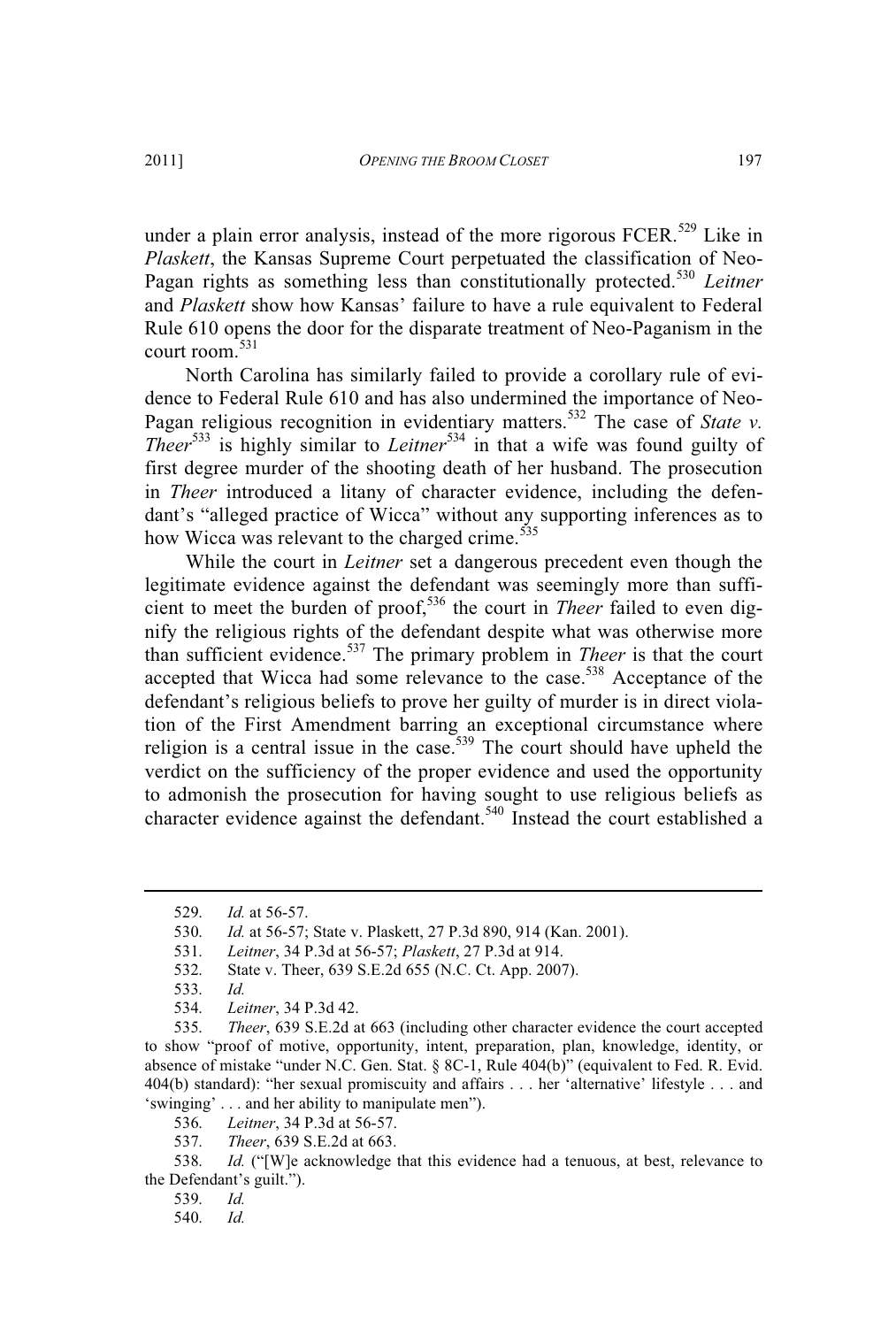precedent that it is not a serious violation to attack a defendant or witness on the basis of their Neo-Pagan beliefs.<sup>541</sup>

North Carolina's reticence to accept Neo-Paganism as a protected religious belief is further evidenced by the custody determination made *In re Huff*; a case that also implicates parental rights discussed in Part IV.<sup>542</sup> In *Huff*, the appellate court approved the guardian *ad litem*'s questioning of the father about the parent's belief in Wicca.<sup>543</sup> The court acknowledged that only "a limited inquiry into the religious practices of the parties is permissible, if such practices may adversely affect the physical or mental health or safety of the child, and if the inquiry is limited to the impact such practices have upon the child."<sup>544</sup> However, the court found "remarks by three witnesses, and six pages of inquiry" during the father's examination to be brief and necessary to determine the best interests of the child.<sup>545</sup>

The most dubious line of questioning involved how the parents used Wicca in ways an orthodox religious practitioner would pray to their deity: for help finding a job and to help their child sleep well while in the hospital.<sup>546</sup> The court referenced no similar inquiry of a mainstream orthodox belief that involved three witnesses and several pages of questioning, thus suggesting that Wicca was not given its proper recognition as a religion for purposes of the custody determination.<sup>547</sup> In other words, because no clear precedent clearly stated the extended inquiry into the parent's Neo-Pagan beliefs was erroneous, the court was able to set the bar of error around the lower court's determination and almost indelibly allow similar inquiries in the future about Neo-Paganism that would likely be viewed as unnecessary and ridiculous to a mainstream religious practice.<sup>548</sup>

Looking at the evidentiary scenarios affecting Neo-Pagans detailed in this section, the common denominator is the absence of statutory safeguards, such as Federal Rule 610, in some states' court systems.<sup>549</sup> Often when courts are left to their own discretion, judges attach the societal

<sup>541.</sup> *Id.*

<sup>542.</sup> *In re* Huff, 536 S.E.2d 838, 842-845 (N.C. Ct. App. 2000).

<sup>543.</sup> *Id*.

<sup>544.</sup> *Id.* at 843 (quoting Petersen v. Rogers*,* 433 S.E.2d 770 (N.C. Ct. App. 1993), *rev'd on other grounds,* 445 S.E.2d 901 (1994)).

<sup>545.</sup> *Id.* at 843-44.

<sup>546.</sup> *Id.* at 842.

<sup>547.</sup> *Huff*, 536 S.E.2d at 843-45 (citing Petersen v. Rogers*,* 433 S.E.2d 770 (N.C. Ct. App. 1993), *rev'd on other grounds*, 445 S.E.2d 901 (1994)) (contrasting only a case that was overturned for excessive religious inquiry involving parents who followed a nonmainstream belief, The Way).

<sup>548.</sup> *See id.* at 843-45.

<sup>549.</sup> *See, e.g.*, State v. Plaskett, 27 P.3d 890 (Kan. 2001); State v. Theer, 639 S.E.2d 655, 663 (N.C. Ct. App. 2007).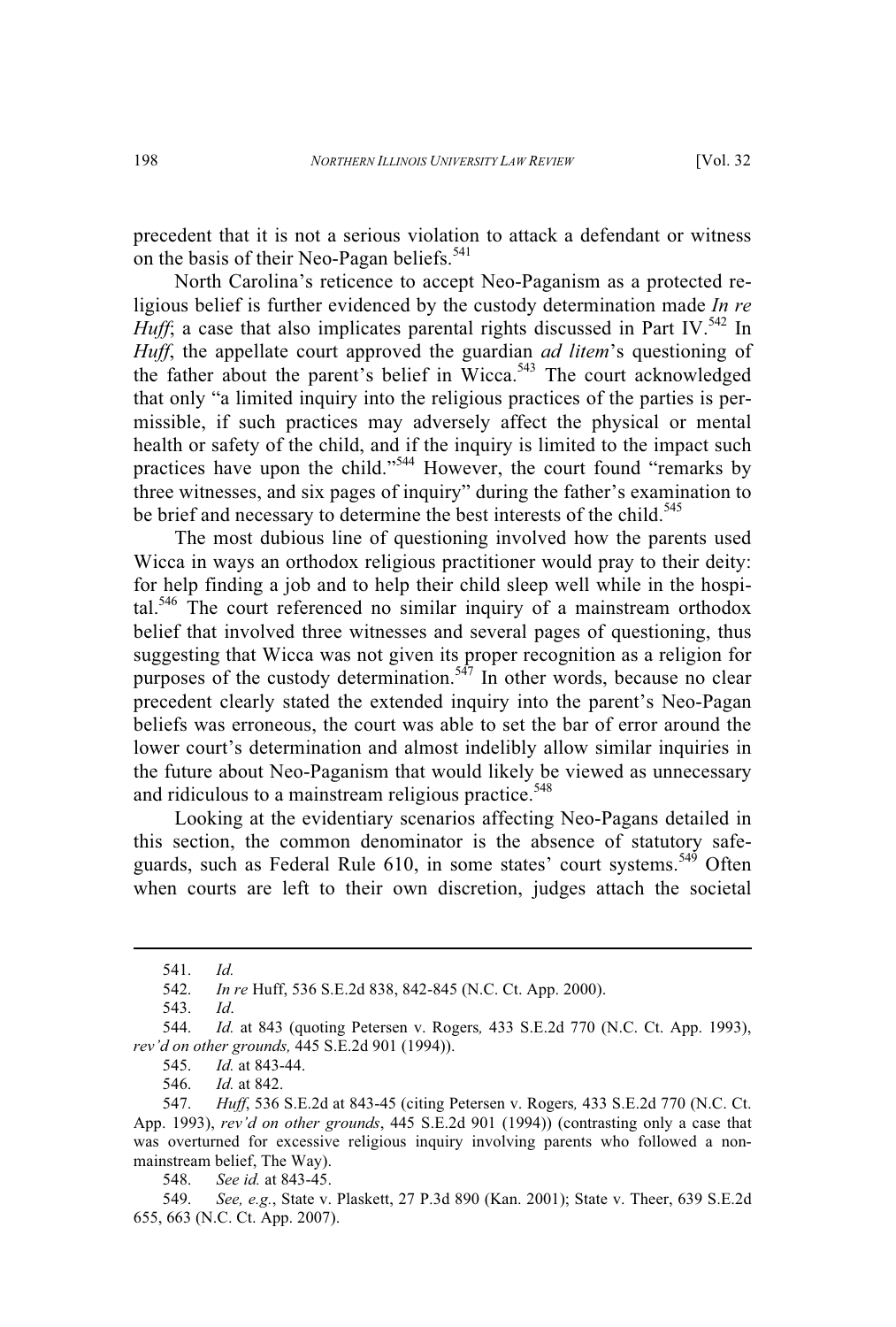prejudices of Neo-Paganism to an evidentiary ruling,<sup>550</sup> if for no reason other than ignorance.<sup>551</sup> Once judicial discretion is applied, properly or improperly, the burden of proving judicial error is more often an insurmountable task, even when the judge improperly admitted prejudicial religious evidence.<sup>552</sup> While statutory safeguards are not an absolute solution because a judge may still refuse to properly recognize Neo-Paganism as a religion, the prevalence of improperly admitted religious evidence in courts that do not have such safeguards strongly suggests that religious prejudice can be minimized with them  $553$ 

## VII. THE BROADER IMPLICATIONS OF RELIGIOUS INTOLERANCE

The religious composition of America has been changing over the past few decades in a faster and more diverse way than our nation has ever previously experienced.<sup>554</sup> Different theories exist as to the exact cause(s) of this phenomenon: whether it is a broader gyration of a recurring cycle; whether it is culturally or generationally inspired; and/or whether the accessibility to global information has accelerated an inevitable shift.<sup>555</sup> Regardless of the cause or causes, a fissure has developed between those at the core of what has been a predominantly Christian (particularly Protestant) society, and those who are breaking off and exploring new and/or different ways of understanding their existence.<sup>556</sup>

Contemporary issues—such as the events surrounding 9/11 and the unprecedented period of war our nation has subsequently faced—have been wrapped into a series of indelible images that many perceive to be rooted in the malfeasance of a religion that "propagate[s] terrorism."<sup>557</sup> Consequently, some within the traditional Christian majority have latched onto a notion that our national heritage is Christian more strongly than ever.<sup>558</sup>

554. *See American Religious Identification Survey* (ARIS 2008), *supra* note 131; Rebecca French, *Shopping for Religion: The Change in Everyday Religious Practice and Its Importance to the Law*, 51 BUFF. L. REV. 127, 128 (2003) ("[A]n exponential increase in American [religious] pluralism, and in the number and diversity of religions . . . . [C]onsumer culture is now applied . . . to religion itself as competitive religions have increasingly entered the marketplace.").<br>555. See French, supra note 55

555. *See* French, *supra* note 554, at 128, 133-34.

556. *Id.* at 141.

557. Avigael N. Cymrot, *Reading, Writing, and Radicalism: The Limits on Government Control Over Private Schooling in an Age of Terrorism*, 37 ST. MARY'<sup>S</sup> L.J. 607, 608.

558. *See* BARNER-BARRY, *supra* note 19, at 9-10 (explaining the engrained belief by some Americans that the United States is a "Christian Nation," a belief that has been periodically engrained legislatively); *e.g.*, TEX. CONST. art. I, § 4 (stating that a person may be

<sup>550.</sup> *See, e.g.*, *Plaskett*, 27 P.3d 890; *Theer*, 639 S.E.2d 655.

<sup>551.</sup> *See supra* Part II.C.

<sup>552.</sup> *E.g.*, State v. Leitner, 34 P.3d 42, 56 (Kan. 2001).

<sup>553.</sup> *See, e.g.*, *Plaskett*, 27 P.3d 890; *Theer*, 639 S.E.2d 655.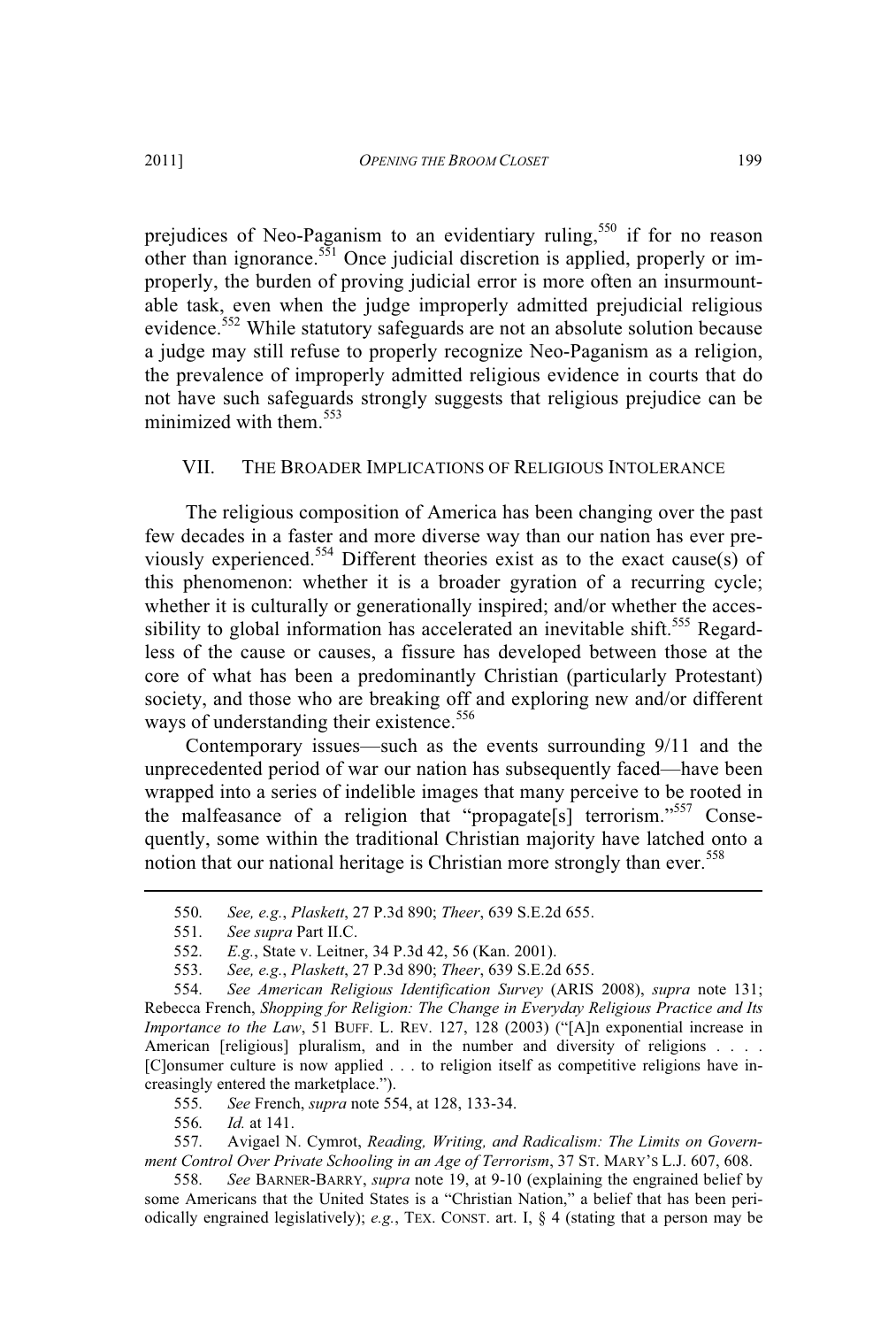Those at the core of these beliefs dig their heels in deeper and deem that a common Christian doctrine is more essential than ever for our nation's long-term identity and survival.<sup>559</sup> Others, including many Christians and various other religious believers and non-believers, oppose the projection of majoritarian religion into our government and military as an egregious violation of one of our most fundamental liberty guarantees.<sup>560</sup> With both sides advocating from conflicting stances that each views as more patriotic and constitutional than the other, every indication is that the fissure will grow before the differences are mended:

> [F]etishizing of the Constitution is unsettling. It's not that it isn't worthy of veneration or study. It's that too often, the Constitution is wielded as a political cudgel, even if . . . the cudgelers fail to grasp the document's finer points. Both parties are desperate to claim themselves as the true descendants of the framers, and they drape themselves in the [C]onstitution like a political safety blanket, since it's one of the only unassailable quantities in contemporary politics.<sup>561</sup>

In just the past year, controversial topics implicating religion included: the proposed building of an Islamic building near the World Trade Center site;<sup>562</sup> the military's implementation of a spirituality test as part of the "Comprehensive Soldier Fitness" program;<sup>563</sup> the perception that President Obama is a Muslim;<sup>564</sup> and the constitutionality of religious symbols on

561. Alex Altman, *The Cult of the Constitution*, TIME (Jan. 6, 2011), http://swampland.blogs.time.com/2011/01/06/the-cult-of-the-constitution/.

562. *See, e.g.*, Associated Press, *Imam to Tour Nation Promoting Islamic Center Proposed Near Ground Zero in NYC*, FOX NEWS (Dec. 24, 2010), *available at* http://www.foxnews.com/us/2010/12/24/imam-ny-islamic-center-tour-nation/.

563. *Countdown with Keith Olbermann* (MSNBC television broadcast Jan. 6, 2011) (describing a mandatory test that asks military personnel to respond to questions, such as "I am a spiritual person" and then provides recommendations, such as "You lack a sense of meaning and purpose in your life").

564. *See Glenn Beck* (Fox News television broadcast Aug. 24, 2010). The eponymous host tried to explain the confusion about Pres. Obama's religion: "[W]here your father is a Muslim, an atheist, your mother at least is not practicing any religion . . . . [I]s there any wonder why so many Americans are confused by him? They don't recognize him as a Chris-

excluded from holding public office if he does not "acknowledge the existence of a Supreme Being").<br>559.

<sup>559.</sup> *Id.* at 173-204.

<sup>560.</sup> *See* BARNER-BARRY, *supra* note 19, at ix (explaining that most Christians have not asserted a belief of dominance and that "[w]hen bad things happen to minority religious groups and individuals . . . Christians have often been in the forefront of efforts to try to ameliorate or remedy the situation").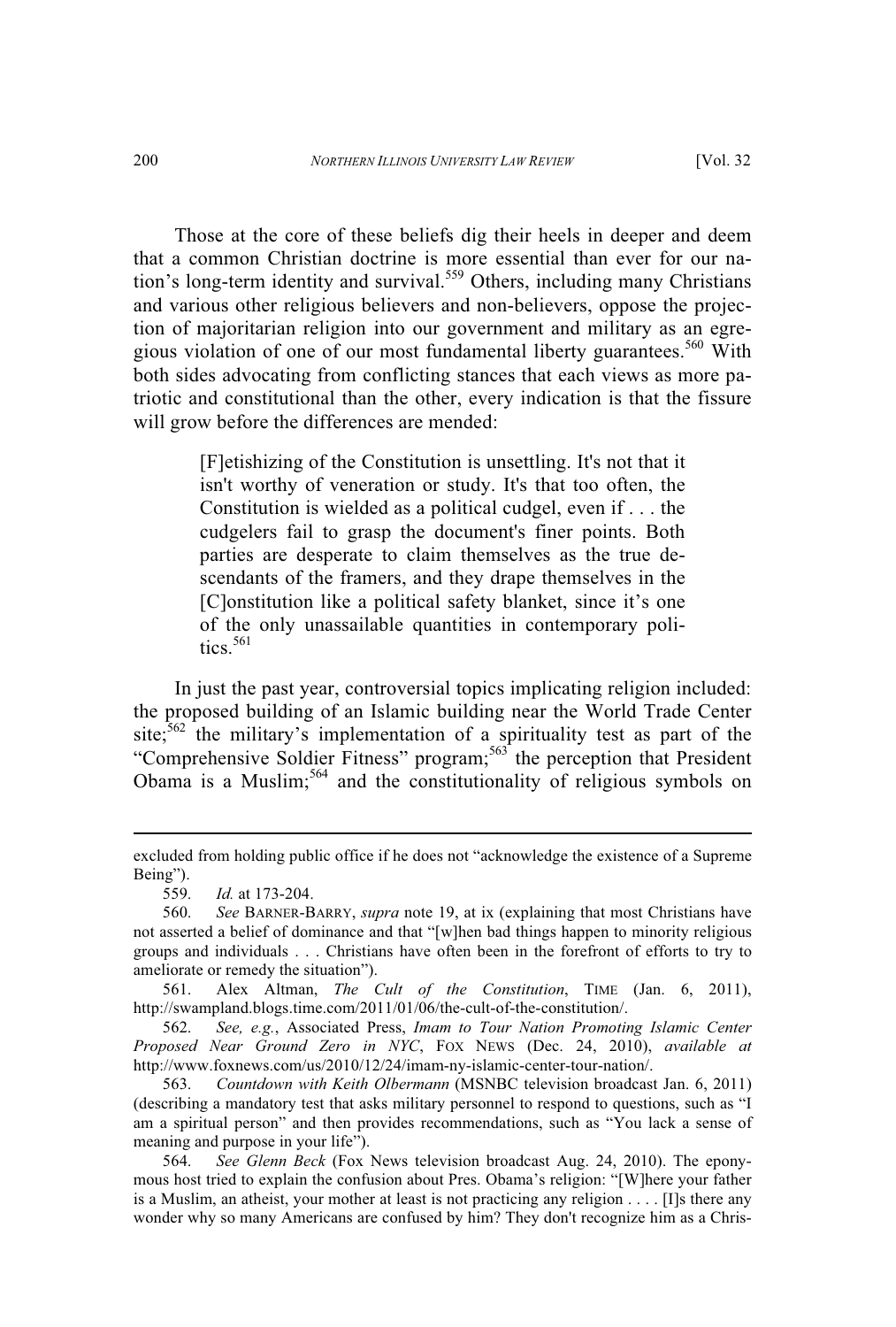government property.<sup>565</sup> Even though much of the current friction may be rooted in animosity towards Islam, any issue that implicates a non-majority Protestant belief is vulnerable to scorn on the national stage.<sup>566</sup>

Neo-Paganism specifically received bad press in 2010 when U.S. Senate hopeful Christine O'Donnell first maligned and then made a mockery of witchcraft in her failed campaign.<sup>567</sup> In recent years, other notable public figures have made disparaging remarks about the validity of Neo-Paganism as a religion, such as then Governor George W. Bush's comment that, "I don't think that witchcraft is a religion."<sup>568</sup>

Ironically, the fate of religious freedoms for Neo-Pagan beliefs is held overwhelmingly by Christian politicians and justices, and the rights of minority religions have historically been left to representatives of the majority religion.<sup>569</sup> The Supreme Court operated into the twentieth century with only Christian justices, until the appointment of Justice Brandeis in  $1916$ <sup>570</sup> Even subsequent to the appointment of "the Jewish seat," all justices have been of Judeo-Christian faith.<sup>571</sup>

Congress is also predominantly composed of Judeo-Christian believers.<sup>572</sup> Despite the precipitous rise in beliefs other than Judeo-Christian, the 112th Congress is statistically overrepresented by Judeo-Christian adherents and underrepresented by all other beliefs:

tian . . . . [T]here are more people . . . who don't know what religion he is, than there are people who believe he's a Christian." *Id.*

<sup>565.</sup> *E.g.*, Am. Atheists v. Duncan, 616 F.3d 1145 (10th Cir. 2010) (finding an Establishment Clause violation for government to erect memorial crosses on roadsides for traffic victims).

<sup>566.</sup> *See* BARNER-BARRY, *supra* note 19, at 3-6.

<sup>567.</sup> *See* AOL News, *Christine O'Donnell, Not-a-Witch Senate Candidate: Where Is She Now?* (Dec. 17, 2010) (recounting the candidate's prior statements that she "dabbled in witchcraft" and how she ran a media campaign asserting "I'm not a witch"). O'Donnell's description of her dabbling did not resemble a cognizable Neo-Pagan practice. *See supra* Part II.A-B.

<sup>568.</sup> Interview with Governor George W. Bush, *Good Morning America*, ABC News (June 1999) (criticizing the military's recognition of Neo-Paganism).

<sup>569.</sup> *See* BARNER-BARRY, *supra* note 19, at ix.

<sup>570.</sup> *Religion & the Supreme Court*, MOMENT MAGAZINE (Sep./Oct. 2008), *available at* http://www.momentmag.com/moment/issues/2008/10/SupremeCourt.html.

<sup>571.</sup> *Id.*

<sup>572.</sup> Jamelle Bouie, *Where Are the Atheists in Congress?*, THE ATLANTIC (Jan. 6, 2011), http://www.theatlantic.com/politics/archive/2011/01/where-are-the-atheists-incongress/69010/.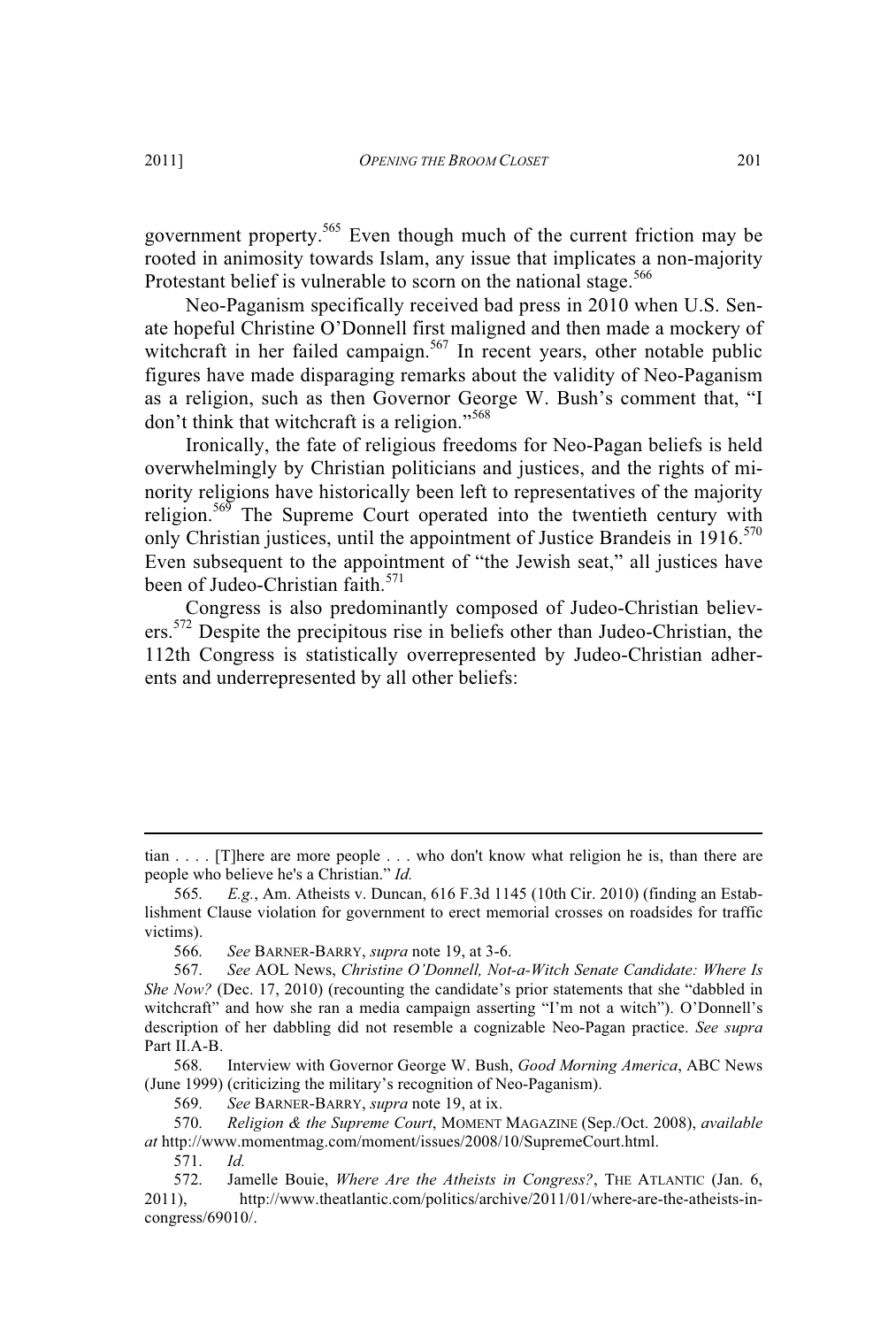|                     | <b>ARIS 1990</b><br>Survey <sup>573</sup> | <b>ARIS 2008</b><br>Survey <sup>574</sup> | 112th Congress<br>(2011) |
|---------------------|-------------------------------------------|-------------------------------------------|--------------------------|
|                     |                                           |                                           |                          |
| Christian           | 86.2%                                     | 76.0%                                     | 88.8%                    |
| No Religious Belief | $8.2\%$                                   | 15.0%                                     | $0.0\%$                  |
| Jewish              | $1.8\%$                                   | $1.2\%$                                   | $7.3\%$                  |
| All Other Beliefs   | 3.8%                                      | 7.8%                                      | $3.9\%$                  |

There is nothing inherently problematic about these statistical disparities. The congressional underrepresentation of non-Judeo-Christian groups, however, when combined with a religiously charged political environment, is understandably cause for concern amongst religious minorities.<sup>576</sup>

The future of religious freedom can go one of two ways: either our country shifts towards becoming a nation under a majoritarian Judeo-Christian God, or it embraces the religious pluralism that is central to our heritage and national success.<sup>577</sup> Every case in which a minority practitioner's religion is not recognized and given the full rights that all religious beliefs are entitled to receive is a shift to the former.<sup>578</sup>

Perhaps a longer-term concern for those advocating for expanded recognition of Judeo-Christian beliefs in government is that our nation may not be that far from becoming a people primarily without a majoritarian religious belief, or possibly a people primarily without any religious belief.<sup>579</sup> If the current majority became the future minority, would the same advocates want majoritarian decision-making to use legal mechanisms to undermine the rights of those with faith?

While Neo-Paganism has been the specific focus of this Comment, any oppression to any religious belief or non-belief creates a dangerous precedent to the future rights of all, with possible repercussions rippling to those in the present majority.

Our representatives and jurists in the present religious and political majority are entrusted with guiding the future of religious freedom in our country. May they recognize Neo-Pagan rights, along with the religious rights of any valid belief, and continue to adhere to the understanding laid

576. *Id.*

<sup>573.</sup> *American Religious Identification Survey* (ARIS 2001), *supra* note 124.

<sup>574.</sup> *American Religious Identification Survey* (ARIS 2008), *supra* note 131.

Jamelle Bouie, Where Are the Atheists in Congress?, THE ATLANTIC (Jan. 6,

<sup>2011),</sup> http://www.theatlantic.com/politics/archive/2011/01/where-are-the-atheists-incongress/69010/.

<sup>577.</sup> *See* BARNER-BARRY, *supra* note 19, at 6-7.

<sup>578.</sup> *E.g.*, Hicks v. Cook, 288 S.W.3d 244 (Ark. Ct. App. 2008).

<sup>579.</sup> *See* French, *supra* note 554, at 195-99.